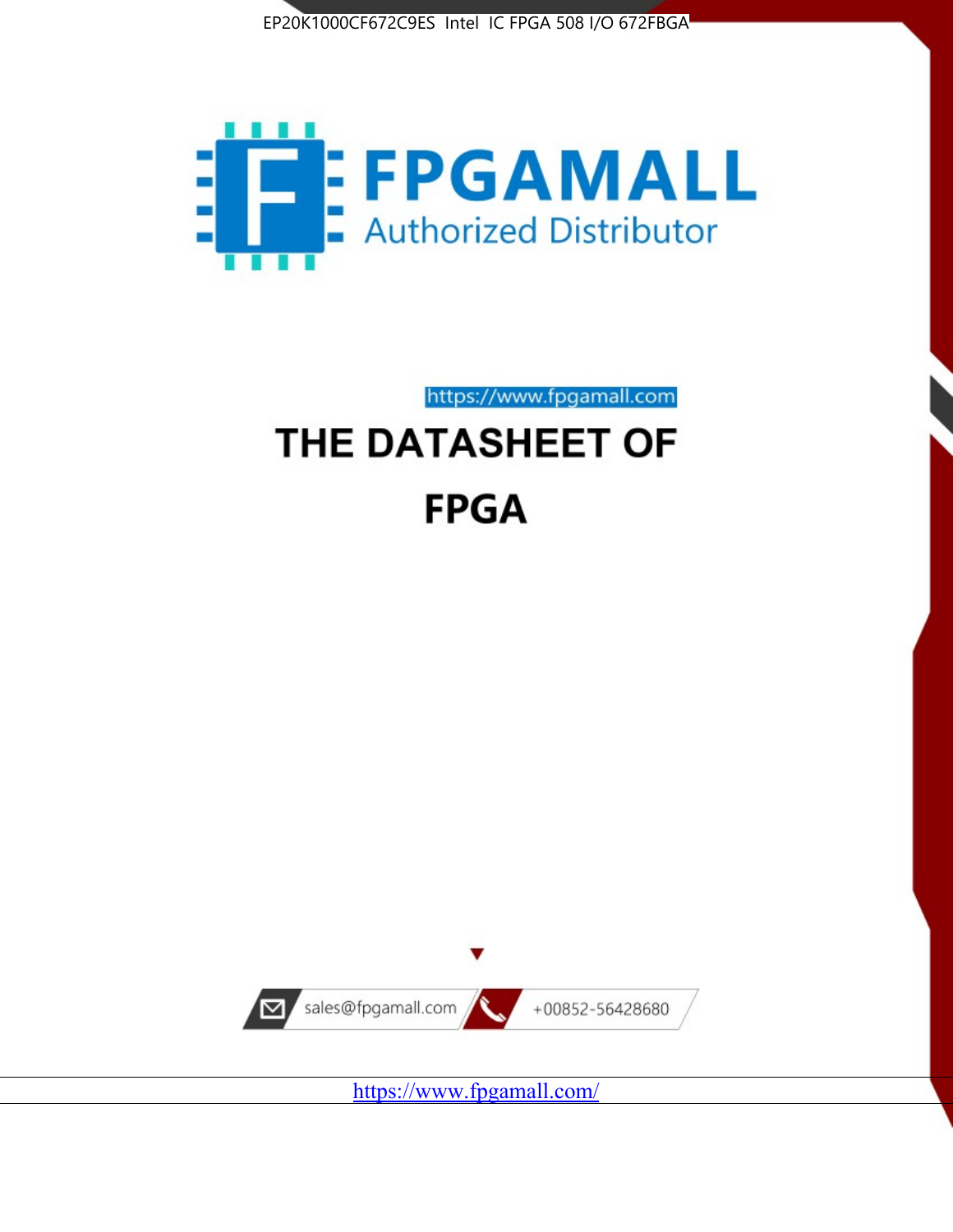#### EP20K1000CF672C9ES Intel IC FPGA 508 I/O 672FBGA



## **APEX 20KC**

**Programmable Logic Device**

#### **February 2004 ver. 2.2 Data Sheet**

**Features...** ■ Programmable logic device (PLD) manufactured using a 0.15-µm alllayer copper-metal fabrication process

- 25 to 35% faster design performance than APEX<sup>™</sup> 20KE devices
- Pin-compatible with APEX 20KE devices
- High-performance, low-power copper interconnect
- MultiCoreTM architecture integrating look-up table (LUT) logic and embedded memory
- LUT logic used for register-intensive functions
- Embedded system blocks (ESBs) used to implement memory functions, including first-in first-out (FIFO) buffers, dual-port RAM, and content-addressable memory (CAM)
- High-density architecture
	- 200,000 to 1 million typical gates (see Table 1)
	- Up to 38,400 logic elements (LEs)
	- Up to 327,680 RAM bits that can be used without reducing available logic

| Table 1. APEX 20KC Device Features<br>Note (1) |                  |                  |                  |                   |  |  |  |
|------------------------------------------------|------------------|------------------|------------------|-------------------|--|--|--|
| <b>Feature</b>                                 | <b>EP20K200C</b> | <b>EP20K400C</b> | <b>EP20K600C</b> | <b>EP20K1000C</b> |  |  |  |
| Maximum system gates                           | 526,000          | 1,052,000        | 1,537,000        | 1,772,000         |  |  |  |
| <b>Typical gates</b>                           | 200,000          | 400,000          | 600,000          | 1,000,000         |  |  |  |
| <b>LEs</b>                                     | 8,320            | 16,640           | 24,320           | 38,400            |  |  |  |
| <b>ESBs</b>                                    | 52               | 104              | 152              | 160               |  |  |  |
| Maximum RAM bits                               | 106,496          | 212,992          | 311,296          | 327,680           |  |  |  |
| PLLs $(2)$                                     | 2                | 4                | 4                | 4                 |  |  |  |
| Speed grades $(3)$                             | $-7, -8, -9$     | $-7, -8, -9$     | $-7, -8, -9$     | $-7, -8, -9$      |  |  |  |
| Maximum macrocells                             | 832              | 1,664            | 2,432            | 2,560             |  |  |  |
| Maximum user I/O pins                          | 376              | 488              | 588              | 708               |  |  |  |

#### *Notes to Table 1:*

(1) The embedded IEEE Std. 1149.1 Joint Test Action Group (JTAG) boundary-scan circuitry contributes up to 57,000 additional gates.

- (2) PLL: phase-locked loop.
- (3) The -7 speed grade provides the fastest performance.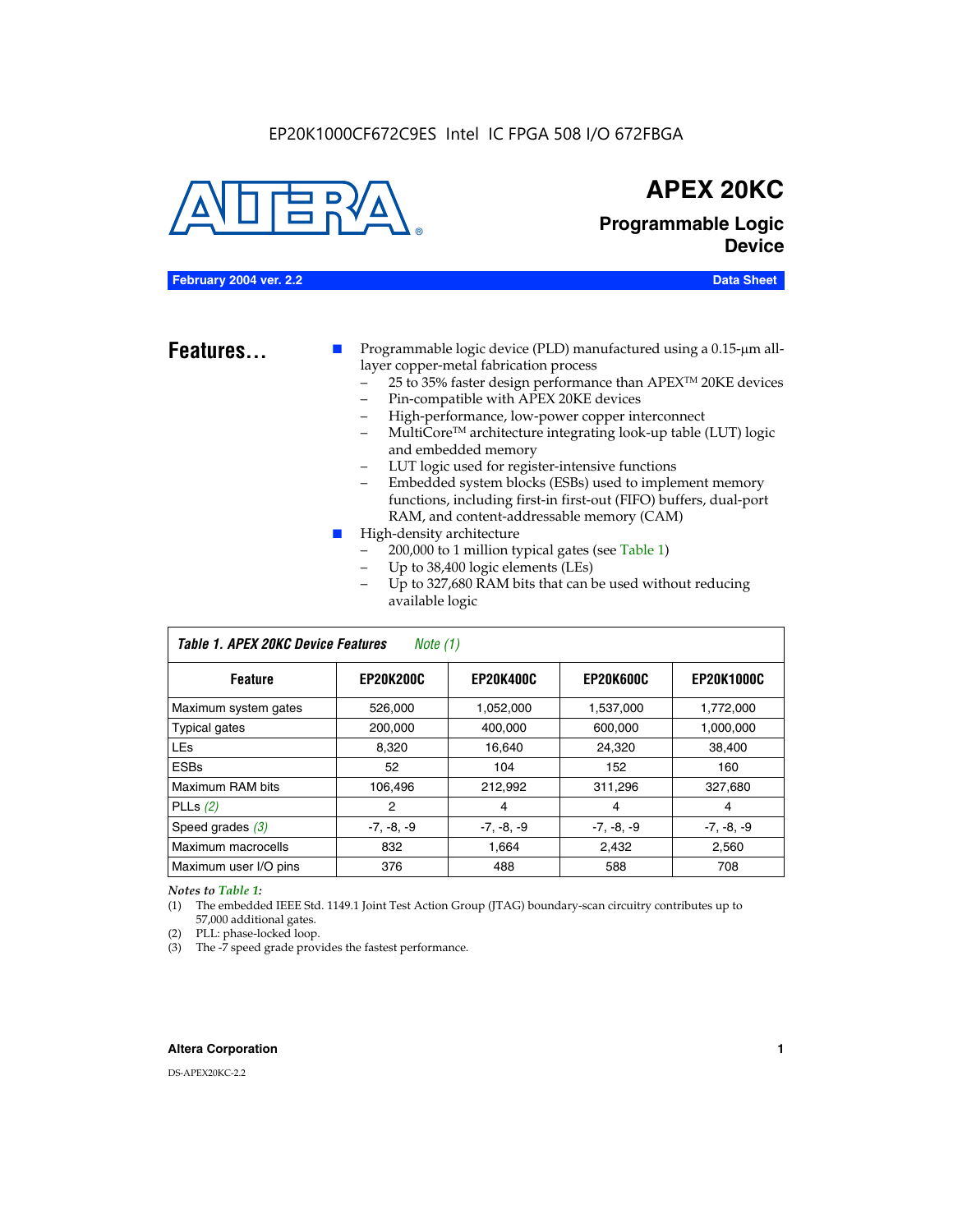|  | Copper interconnect reduces power consumption<br>-<br>ESBs offering programmable power-saving mode<br>Flexible clock management circuitry with up to four phase-locked<br>a a s<br>loops (PLLs)<br>Built-in low-skew clock tree<br>Up to eight global clock signals<br>ClockLock™ feature reducing clock delay and skew<br>-<br>ClockBoost™ feature providing clock multiplication and<br>division<br>delay shifting<br>Powerful I/O features<br>$\mathbb{R}^n$<br>Interest Group (PCI SIG) PCI Local Bus Specification,<br>(SRAM)<br>second (Mbps)<br>fast $t_{CO}$ and $t_{SU}$ times for complex logic<br>-<br>Programmable clamp to $V_{\text{CCIO}}$<br>-<br>Individual tri-state output enable control for each pin<br>$\overline{\phantom{0}}$<br>-<br>noise<br>differential signaling (LVDS), LVPECL, PCI-X, AGP, CTT,<br>SSTL-3 and SSTL-2, GTL+, and HSTL Class I<br>Supports hot-socketing operation<br>-<br>Pull-up on I/O pins before and during configuration | MultiVolt™ I/O support for 1.8-V, 2.5-V, and 3.3-V interfaces<br>ClockShift™ feature providing programmable clock phase and<br>Compliant with peripheral component interconnect Special<br>Revision 2.2 for 3.3-V operation at 33 or 66 MHz and 32 or 64 bits<br>Support for high-speed external memories, including DDR<br>synchronous dynamic RAM (SDRAM) and ZBT static RAM<br>16 input and 16 output LVDS channels at 840 megabits per<br>Direct connection from I/O pins to local interconnect providing<br>MultiVolt I/O support for 1.8-V, 2.5-V, and 3.3-V interfaces<br>Programmable output slew-rate control to reduce switching<br>Support for advanced I/O standards, including low-voltage |  |  |  |  |
|--|-----------------------------------------------------------------------------------------------------------------------------------------------------------------------------------------------------------------------------------------------------------------------------------------------------------------------------------------------------------------------------------------------------------------------------------------------------------------------------------------------------------------------------------------------------------------------------------------------------------------------------------------------------------------------------------------------------------------------------------------------------------------------------------------------------------------------------------------------------------------------------------------------------------------------------------------------------------------------------|---------------------------------------------------------------------------------------------------------------------------------------------------------------------------------------------------------------------------------------------------------------------------------------------------------------------------------------------------------------------------------------------------------------------------------------------------------------------------------------------------------------------------------------------------------------------------------------------------------------------------------------------------------------------------------------------------------|--|--|--|--|
|  | <b>Table 2. APEX 20KC Supply Voltages</b>                                                                                                                                                                                                                                                                                                                                                                                                                                                                                                                                                                                                                                                                                                                                                                                                                                                                                                                                   |                                                                                                                                                                                                                                                                                                                                                                                                                                                                                                                                                                                                                                                                                                         |  |  |  |  |
|  | <b>Feature</b>                                                                                                                                                                                                                                                                                                                                                                                                                                                                                                                                                                                                                                                                                                                                                                                                                                                                                                                                                              | <b>Voltage</b>                                                                                                                                                                                                                                                                                                                                                                                                                                                                                                                                                                                                                                                                                          |  |  |  |  |
|  | Internal supply voltage (V <sub>CCINT</sub> )                                                                                                                                                                                                                                                                                                                                                                                                                                                                                                                                                                                                                                                                                                                                                                                                                                                                                                                               | 1.8V                                                                                                                                                                                                                                                                                                                                                                                                                                                                                                                                                                                                                                                                                                    |  |  |  |  |
|  | MultiVolt I/O interface voltage levels (V <sub>CCIO</sub> )<br>1.8 V, 2.5 V, 3.3 V, 5.0 V (1)                                                                                                                                                                                                                                                                                                                                                                                                                                                                                                                                                                                                                                                                                                                                                                                                                                                                               |                                                                                                                                                                                                                                                                                                                                                                                                                                                                                                                                                                                                                                                                                                         |  |  |  |  |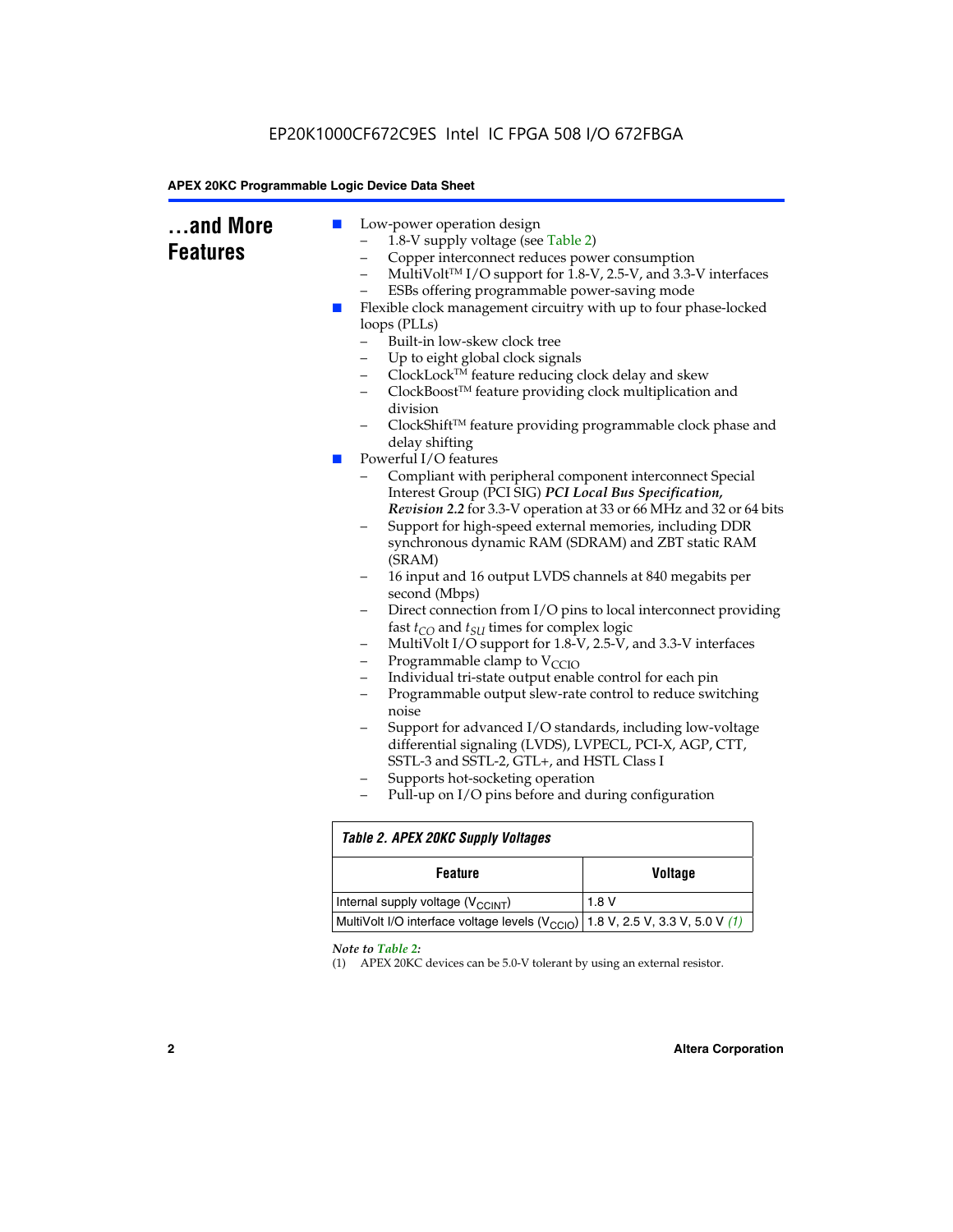- Advanced interconnect structure
	- Copper interconnect for high performance
	- Four-level hierarchical FastTrack® interconnect structure providing fast, predictable interconnect delays
	- Dedicated carry chain that implements arithmetic functions such as fast adders, counters, and comparators (automatically used by software tools and megafunctions)
	- Dedicated cascade chain that implements high-speed, high-fan-in logic functions (automatically used by software tools and megafunctions)
	- Interleaved local interconnect allows one LE to drive 29 other LEs through the fast local interconnect
- Advanced software support
	- Software design support and automatic place-and-route provided by the Altera® Quartus™ II development system for Windows-based PCs, Sun SPARCstations, and HP 9000 Series 700/800 workstations
	- Altera MegaCore® functions and Altera Megafunction Partners Program (AMPPSM) megafunctions optimized for APEX 20KC architecture available
	- $N$ ativeLink<sup>TM</sup> integration with popular synthesis, simulation, and timing analysis tools
	- Quartus II SignalTap® embedded logic analyzer simplifies in-system design evaluation by giving access to internal nodes during device operation
	- Supports popular revision-control software packages including PVCS, RCS, and SCCS

| Table 3. APEX 20KC QFP & BGA Package Options & I/O Count | <i>Notes <math>(1)</math>, <math>(2)</math></i> |     |     |     |
|----------------------------------------------------------|-------------------------------------------------|-----|-----|-----|
| <b>Device</b>                                            | 240-Pin PQFP<br>208-Pin PQFP<br>356-Pin BGA     |     |     |     |
| EP20K200C                                                | 136                                             | 168 | 271 |     |
| EP20K400C                                                |                                                 |     |     | 488 |
| EP20K600C                                                |                                                 |     |     | 488 |
| EP20K1000C                                               |                                                 |     |     | 488 |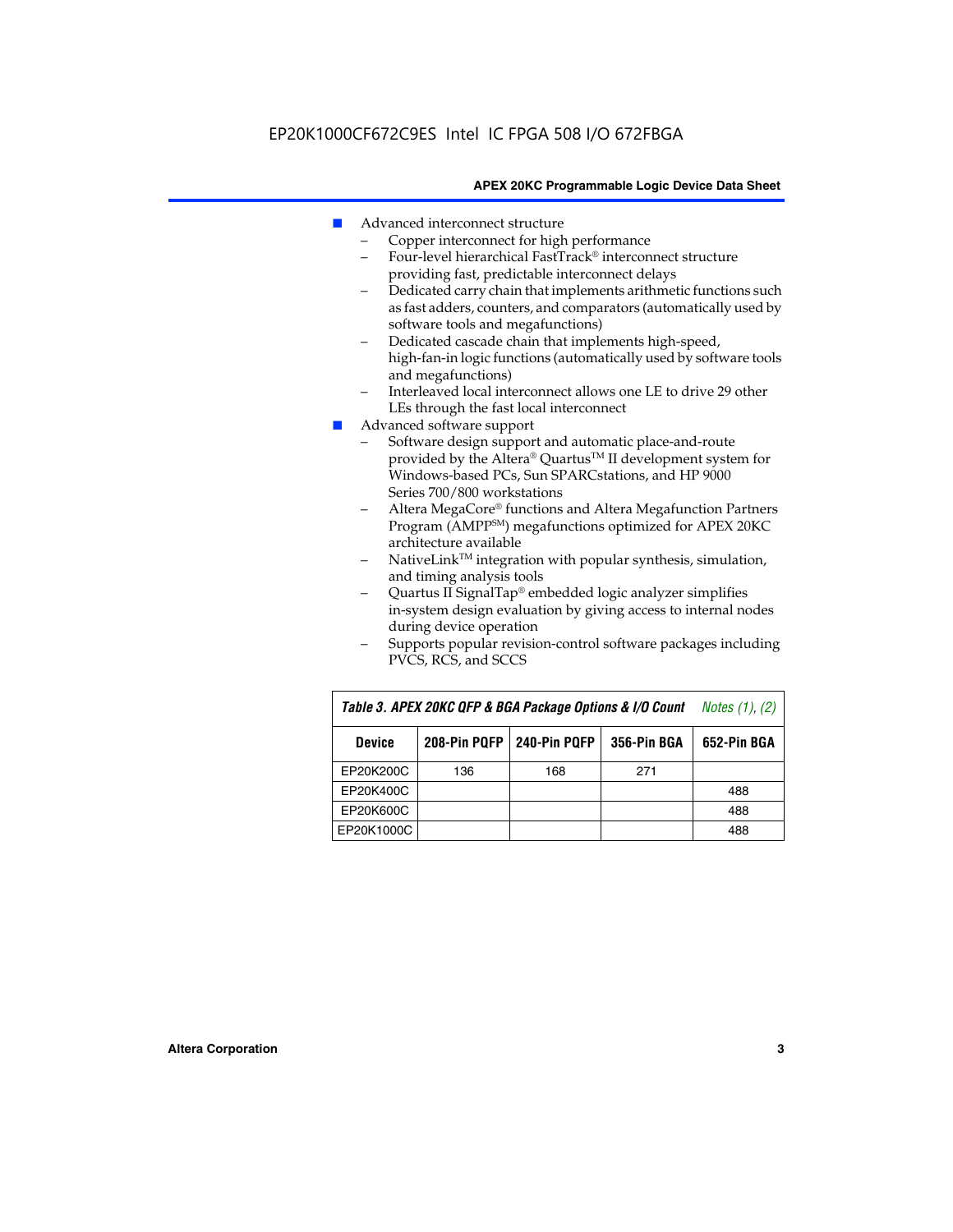| Table 4. APEX 20KC FineLine BGA Package Options & I/O Count Notes (1), (2) |     |           |     |  |  |  |
|----------------------------------------------------------------------------|-----|-----------|-----|--|--|--|
| 672 Pin<br>484 Pin<br><b>1,020 Pin</b><br><b>Device</b>                    |     |           |     |  |  |  |
| EP20K200C                                                                  | 376 |           |     |  |  |  |
| EP20K400C                                                                  |     | 488 $(3)$ |     |  |  |  |
| EP20K600C                                                                  |     | 508 $(3)$ | 588 |  |  |  |
| EP20K1000C                                                                 |     | 508(3)    | 708 |  |  |  |

#### *Notes to Tables 3 and 4:*

- (1) I/O counts include dedicated input and clock pins.
- (2) APEX 20KC device package types include plastic quad flat pack (PQFP), 1.27-mm pitch ball-grid array (BGA), and 1.00-mm pitch FineLine BGA™ packages.
- (3) This device uses a thermally enhanced package, which is taller than the regular package. Consult the *Altera Device Package Information Data Sheet* for detailed package size information.

| Table 5. APEX 20KC QFP & BGA Package Sizes |                    |                    |                    |                    |  |  |  |
|--------------------------------------------|--------------------|--------------------|--------------------|--------------------|--|--|--|
| <b>Feature</b>                             | 356-Pin BGA        | 652-Pin BGA        |                    |                    |  |  |  |
| Pitch (mm)                                 | 0.50               | 0.50               | 1.27               | 1.27               |  |  |  |
| Area ( $mm2$ )                             | 924                | 1.218              | 1.225              | 2,025              |  |  |  |
| Length $\times$ Width (mm $\times$ mm)     | $30.4 \times 30.4$ | $34.9 \times 34.9$ | $35.0 \times 35.0$ | $45.0 \times 45.0$ |  |  |  |

| Table 6. APEX 20KC FineLine BGA Package Sizes            |                |                |                |  |  |  |
|----------------------------------------------------------|----------------|----------------|----------------|--|--|--|
| <b>1,020 Pin</b><br>672 Pin<br><b>Feature</b><br>484 Pin |                |                |                |  |  |  |
| Pitch (mm)                                               | 1.00           | 1.00           | 1.00           |  |  |  |
| Area ( $mm2$ )                                           | 529            | 729            | 1,089          |  |  |  |
| Length $\times$ Width (mm $\times$ mm)                   | $23 \times 23$ | $27 \times 27$ | $33 \times 33$ |  |  |  |

## **General Description**

Similar to APEX 20K and APEX 20KE devices, APEX 20KC devices offer the MultiCore architecture, which combines the strengths of LUT-based and product-term-based devices with an enhanced memory structure. LUT-based logic provides optimized performance and efficiency for datapath, register-intensive, mathematical, or digital signal processing (DSP) designs. Product-term-based logic is optimized for complex combinatorial paths, such as complex state machines. LUT- and productterm-based logic combined with memory functions and a wide variety of MegaCore and AMPP functions make the APEX 20KC architecture uniquely suited for SOPC designs. Applications historically requiring a combination of LUT-, product-term-, and memory-based devices can now be integrated into one APEX 20KC device.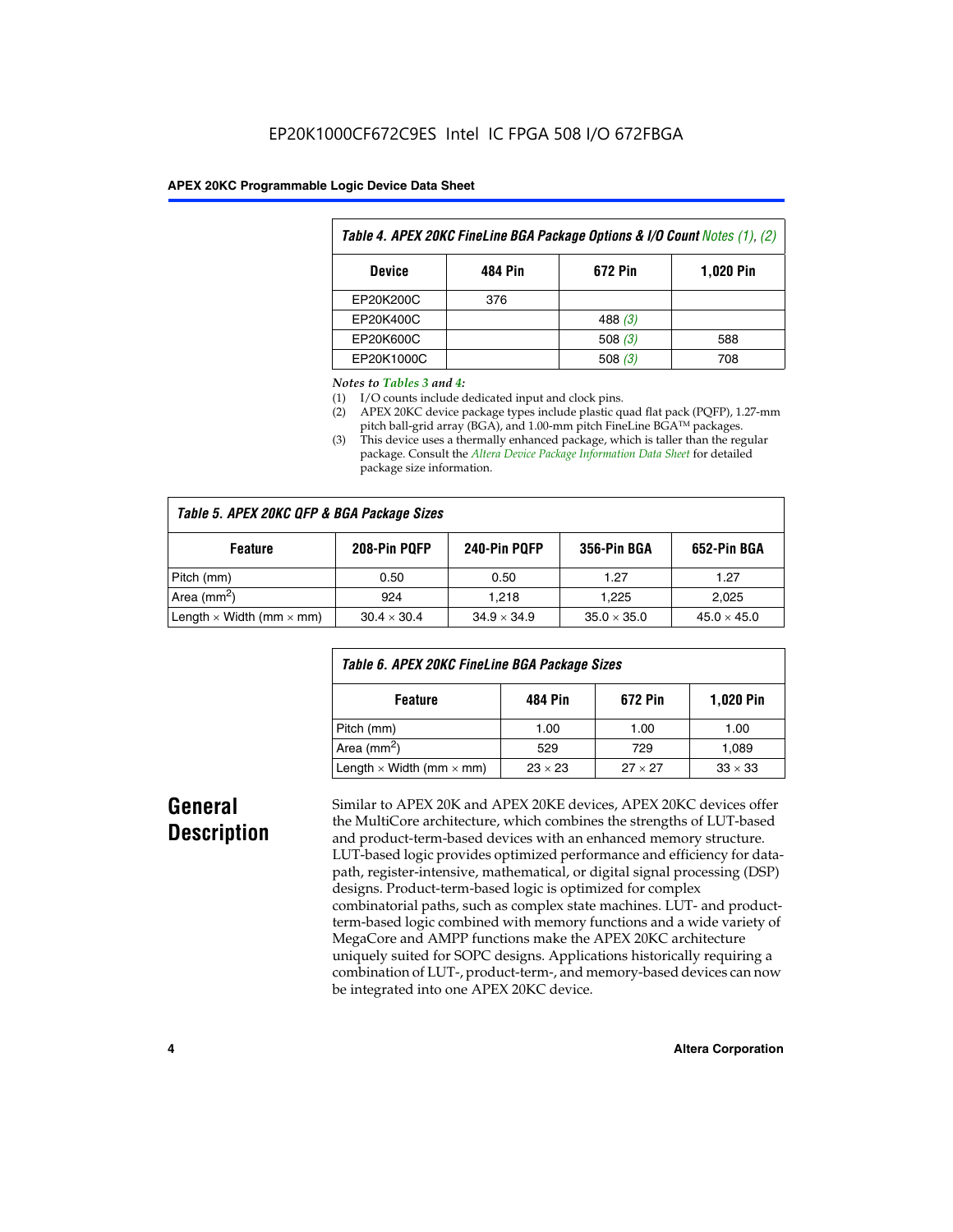APEX 20KC devices include additional features such as enhanced I/O standard support, CAM, additional global clocks, and enhanced ClockLock clock circuitry. Table 7 shows the features included in APEX 20KC devices.

| Table 7. APEX 20KC Device Features (Part 1 of 2) |                                                                                                                                                                                                                              |  |  |  |  |
|--------------------------------------------------|------------------------------------------------------------------------------------------------------------------------------------------------------------------------------------------------------------------------------|--|--|--|--|
| <b>Feature</b>                                   | <b>APEX 20KC Devices</b>                                                                                                                                                                                                     |  |  |  |  |
| MultiCore system integration                     | Full support                                                                                                                                                                                                                 |  |  |  |  |
| Hot-socketing support                            | Full support                                                                                                                                                                                                                 |  |  |  |  |
| SignalTap logic analysis                         | Full support                                                                                                                                                                                                                 |  |  |  |  |
| 32-/64-bit, 33-MHz PCI                           | Full compliance                                                                                                                                                                                                              |  |  |  |  |
| 32-/64-bit, 66-MHz PCI                           | Full compliance in -7 and -8 speed grades in<br>selected devices                                                                                                                                                             |  |  |  |  |
| MultiVolt I/O                                    | 1.8-V, 2.5-V, or 3.3-V V <sub>CCIO</sub><br>V <sub>CCIO</sub> selected bank by bank<br>5.0-V tolerant with use of external resistor                                                                                          |  |  |  |  |
| ClockLock support                                | Clock delay reduction<br>$m/(n \times v)$ clock multiplication<br>Drive ClockLock output off-chip<br>External clock feedback<br>ClockShift circuitry<br>LVDS support<br>Up to four PLLs<br>ClockShift clock phase adjustment |  |  |  |  |
| Dedicated clock and input pins                   | Eight                                                                                                                                                                                                                        |  |  |  |  |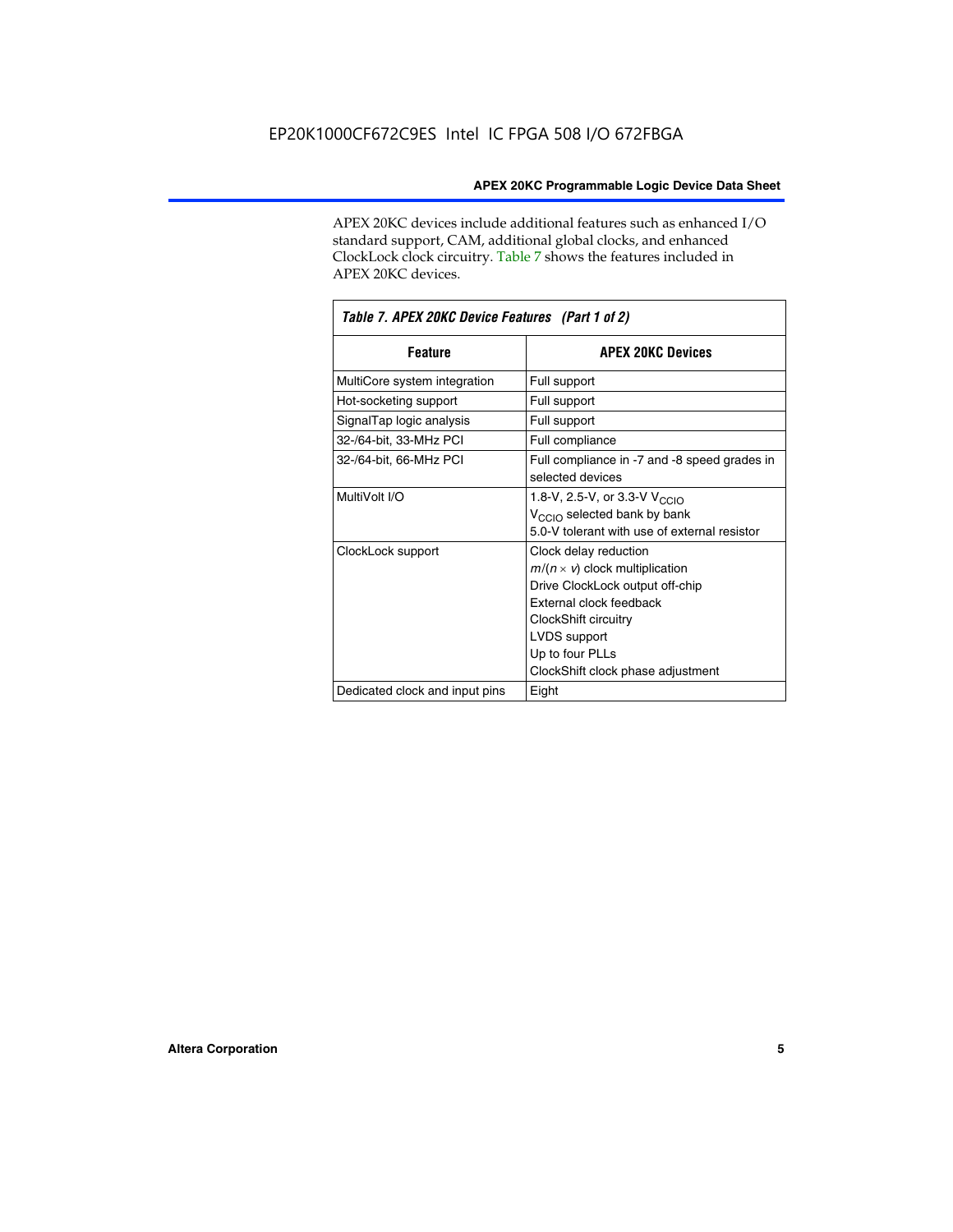| Table 7. APEX 20KC Device Features (Part 2 of 2) |                                                                                                                                                                                                                                                                                                                                                                                                 |  |  |  |  |
|--------------------------------------------------|-------------------------------------------------------------------------------------------------------------------------------------------------------------------------------------------------------------------------------------------------------------------------------------------------------------------------------------------------------------------------------------------------|--|--|--|--|
| <b>Feature</b>                                   | <b>APEX 20KC Devices</b>                                                                                                                                                                                                                                                                                                                                                                        |  |  |  |  |
| I/O standard support                             | 1.8-V, 2.5-V, 3.3-V, 5.0-V I/O<br>3.3-V PCI and PCI-X<br>$3.3-V$ AGP<br>CTT<br>$GTI +$<br><b>LVCMOS</b><br>I VTTI<br>True-LVDS™ and LVPECL data pins (in<br>EP20K400C and larger devices)<br>LVDS and LVPECL clock pins (in all devices)<br>LVDS and LVPECL data pins up to 156 Mbps<br>(in EP20K200C devices)<br><b>HSTL Class I</b><br>PCI-X<br>SSTI-2 Class Land II<br>SSTL-3 Class I and II |  |  |  |  |
| Memory support                                   | CAM<br>Dual-port RAM<br><b>FIFO</b><br>RAM<br><b>ROM</b>                                                                                                                                                                                                                                                                                                                                        |  |  |  |  |

All APEX 20KC devices are reconfigurable and are 100% tested prior to shipment. As a result, test vectors do not have to be generated for faultcoverage purposes. Instead, the designer can focus on simulation and design verification. In addition, the designer does not need to manage inventories of different application-specific integrated circuit (ASIC) designs; APEX 20KC devices can be configured on the board for the specific functionality required.

APEX 20KC devices are configured at system power-up with data stored in an Altera serial configuration device or provided by a system controller. Altera offers in-system programmability (ISP)-capable EPC16, EPC8, EPC4, EPC2, and EPC1 configuration devices and one-time programmable (OTP) EPC1 configuration devices, which configure APEX 20KC devices via a serial data stream. Moreover, APEX 20KC devices contain an optimized interface that permits microprocessors to configure APEX 20KC devices serially or in parallel, and synchronously or asynchronously. The interface also enables microprocessors to treat APEX 20KC devices as memory and configure the device by writing to a virtual memory location, making reconfiguration easy.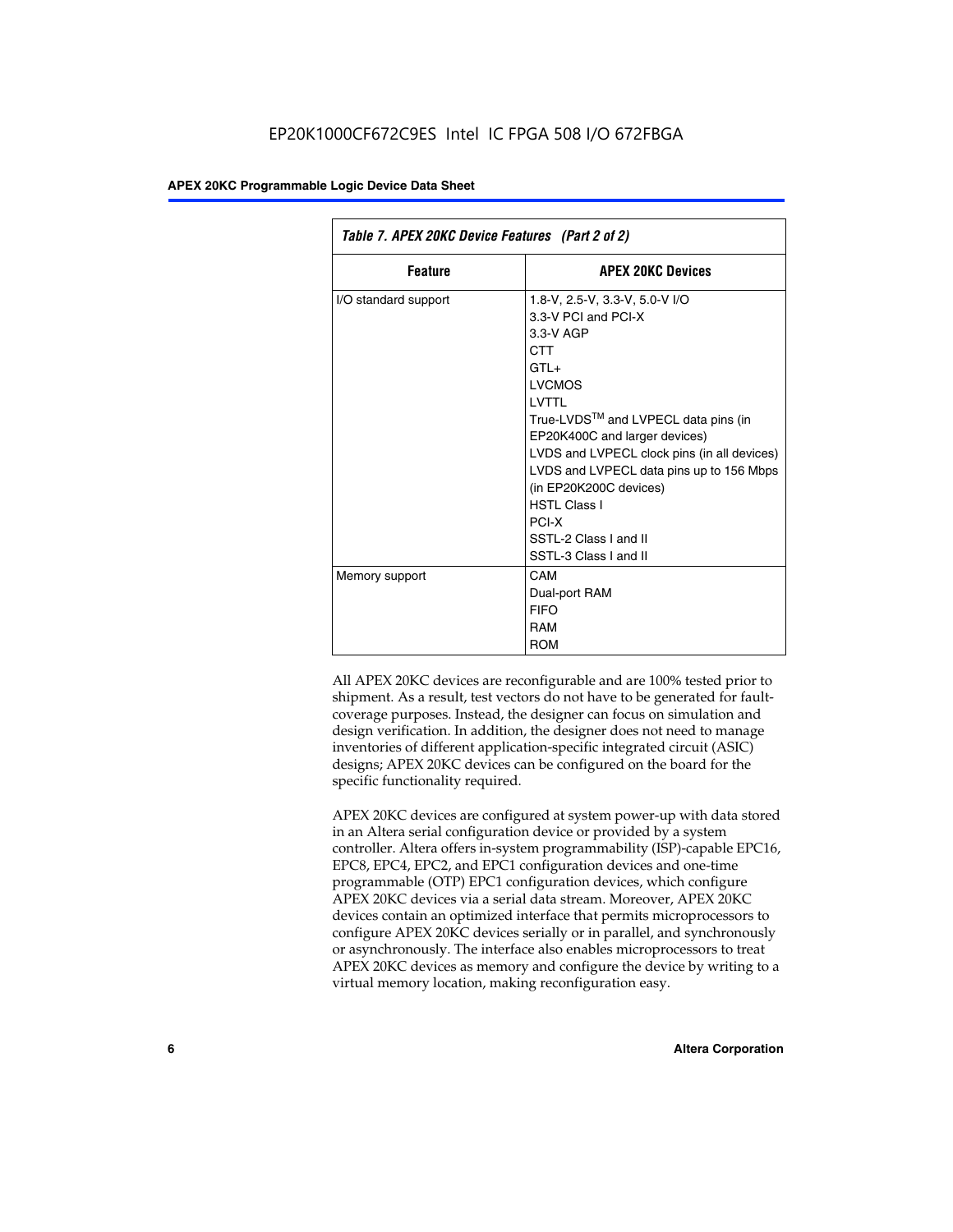After an APEX 20KC device has been configured, it can be reconfigured in-circuit by resetting the device and loading new data. Real-time changes can be made during system operation, enabling innovative reconfigurable computing applications.

APEX 20KC devices are supported by the Altera Quartus II development system, a single, integrated package that offers HDL and schematic design entry, compilation and logic synthesis, full simulation and worst-case timing analysis, SignalTap logic analysis, and device configuration. The Quartus II software runs on Windows-based PCs, Sun SPARCstations, and HP 9000 Series 700/800 workstations.

The Quartus II software provides NativeLink interfaces to other industrystandard PC- and UNIX workstation-based EDA tools. For example, designers can invoke the Quartus II software from within third-party design tools. Further, the Quartus II software contains built-in optimized synthesis libraries; synthesis tools can use these libraries to optimize designs for APEX 20KC devices. For example, the Synopsys Design Compiler library, supplied with the Quartus II development system, includes DesignWare functions optimized for the APEX 20KC architecture.

## **Functional Description**

APEX 20KC devices incorporate LUT-based logic, product-term-based logic, and memory into one device on an all-copper technology process. Signal interconnections within APEX 20KC devices (as well as to and from device pins) are provided by the FastTrack interconnect—a series of fast, continuous row and column channels that run the entire length and width of the device.

Each I/O pin is fed by an I/O element (IOE) located at the end of each row and column of the FastTrack interconnect. Each IOE contains a bidirectional I/O buffer and a register that can be used as either an input or output register to feed input, output, or bidirectional signals. When used with a dedicated clock pin, these registers provide exceptional performance. IOEs provide a variety of features, such as 3.3-V, 64-bit, 66-MHz PCI compliance; JTAG BST support; slew-rate control; and tri-state buffers. APEX 20KC devices offer enhanced I/O support, including support for 1.8-V I/O, 2.5-V I/O, LVCMOS, LVTTL, LVPECL, 3.3-V PCI, PCI-X, LVDS, GTL+, SSTL-2, SSTL-3, HSTL, CTT, and 3.3-V AGP I/O standards.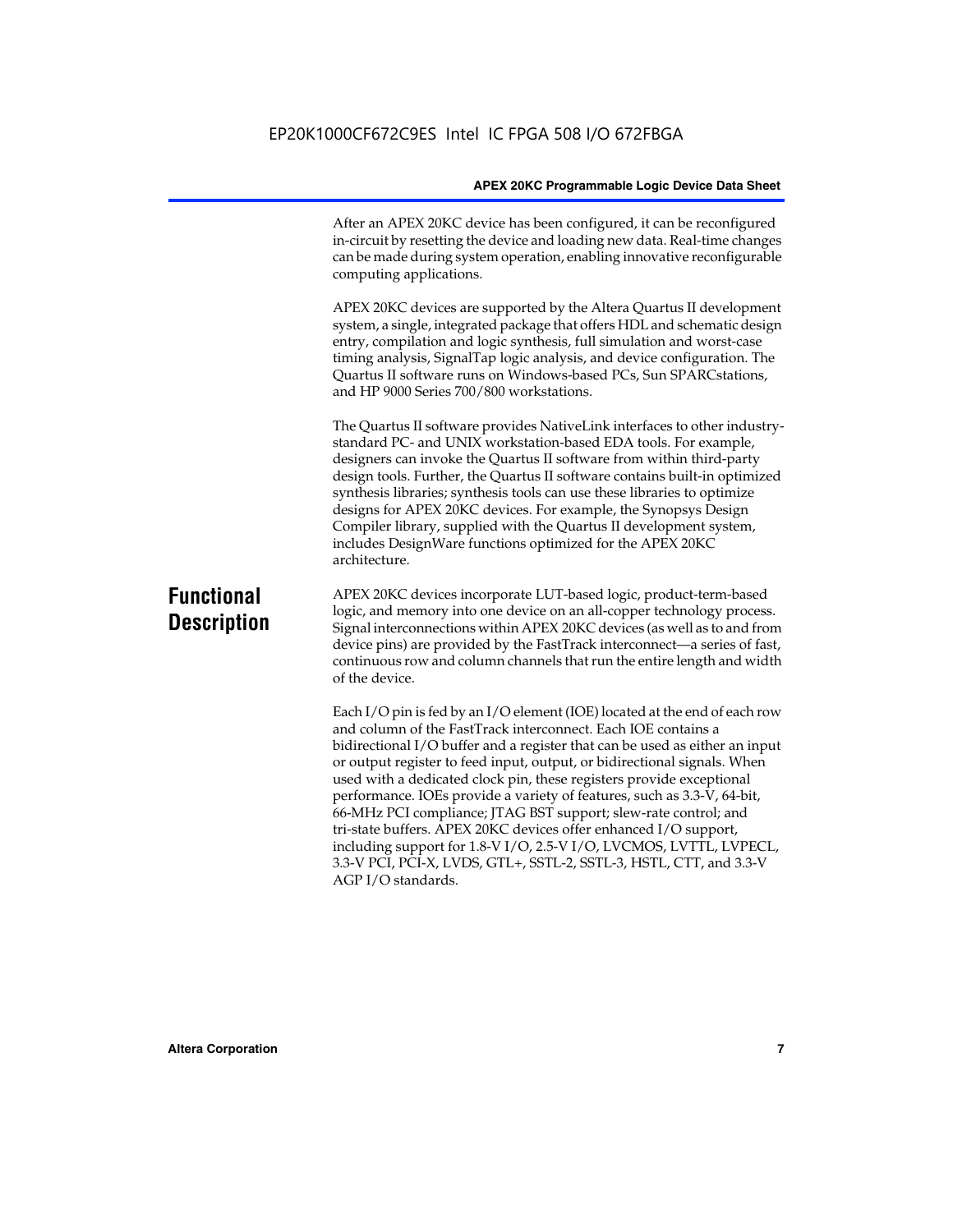The ESB can implement a variety of memory functions, including CAM, RAM, dual-port RAM, ROM, and FIFO functions. Embedding the memory directly into the die improves performance and reduces die area compared to distributed-RAM implementations. Moreover, the abundance of cascadable ESBs allows APEX 20KC devices to implement multiple wide memory blocks for high-density designs. The ESB's high speed ensures it can implement small memory blocks without any speed penalty. Additionally, designers can use the ESBs to create as many different-sized memory blocks as the system requires. Figure 1 shows an overview of the APEX 20KC device.



APEX 20KC devices provide four dedicated clock pins and four dedicated input pins that drive register control inputs. These signals ensure efficient distribution of high-speed, low-skew control signals, which use dedicated routing channels to provide short delays and low skews. Four of the dedicated inputs drive four global signals. These four global signals can also be driven by internal logic, providing an ideal solution for a clock divider or internally generated asynchronous clear signals with high fan-out. The dedicated clock pins featured on the APEX 20KC devices can also feed logic. The devices also feature ClockLock and ClockBoost clock management circuitry.

#### **8 Altera Corporation**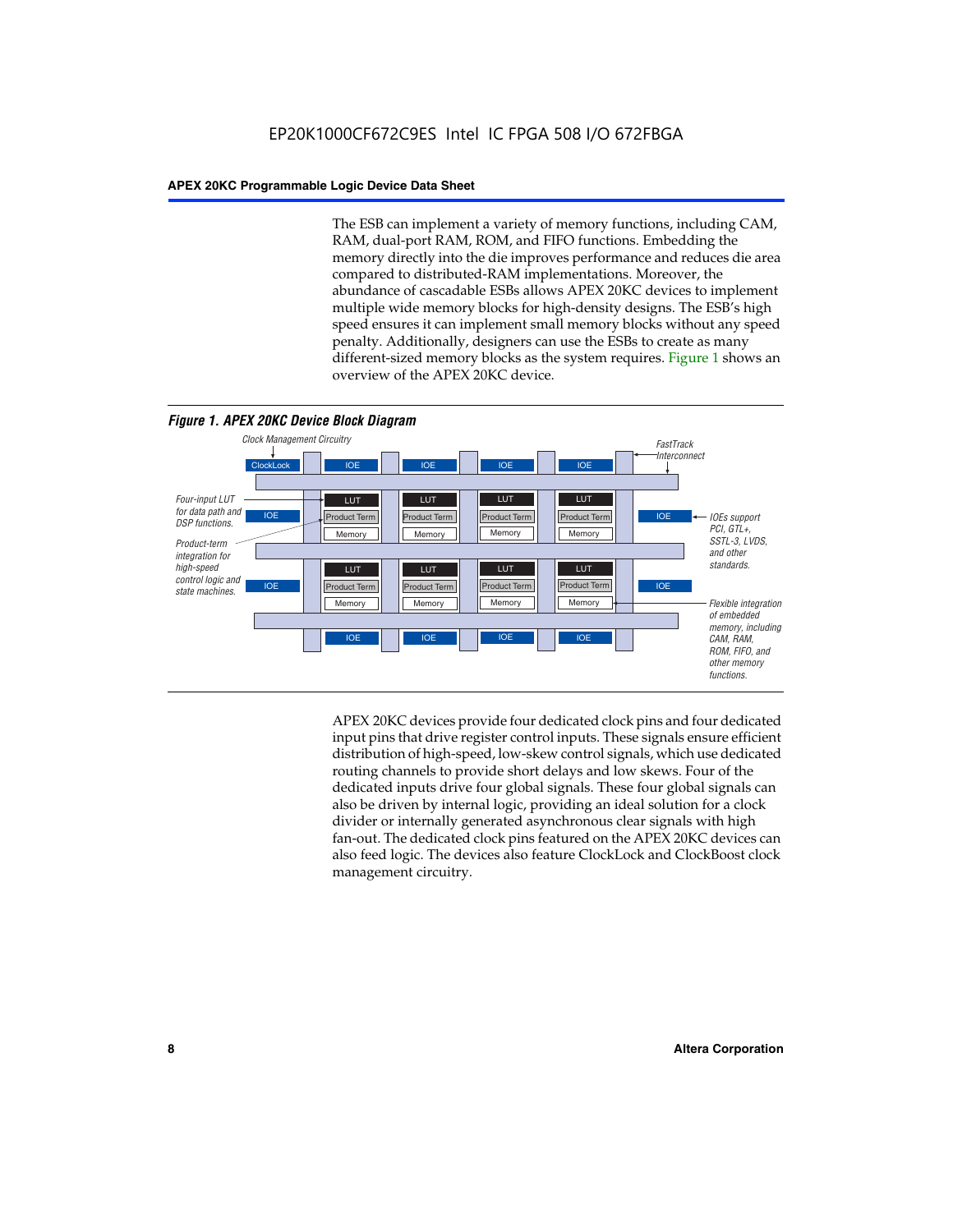#### **MegaLAB Structure**

APEX 20KC devices are constructed from a series of MegaLAB™ structures. Each MegaLAB structure contains 16 logic array blocks (LABs), one ESB, and a MegaLAB interconnect, which routes signals within the MegaLAB structure. In EP20K1000C devices, MegaLAB structures contain 24 LABs. Signals are routed between MegaLAB structures and I/O pins via the FastTrack interconnect. In addition, edge LABs can be driven by I/O pins through the local interconnect. Figure 2 shows the MegaLAB structure.

*Figure 2. MegaLAB Structure*



### **Logic Array Block**

Each LAB consists of 10 LEs, the LEs' associated carry and cascade chains, LAB control signals, and the local interconnect. The local interconnect transfers signals between LEs in the same or adjacent LABs, IOEs, or ESBs. The Quartus II Compiler places associated logic within an LAB or adjacent LABs, allowing the use of a fast local interconnect for high performance. Figure 3 shows the APEX 20KC LAB.

APEX 20KC devices use an interleaved LAB structure. This structure allows each LE to drive two local interconnect areas, minimizing the use of the MegaLAB and FastTrack interconnect and providing higher performance and flexibility. Each LE can drive 29 other LEs through the fast local interconnect.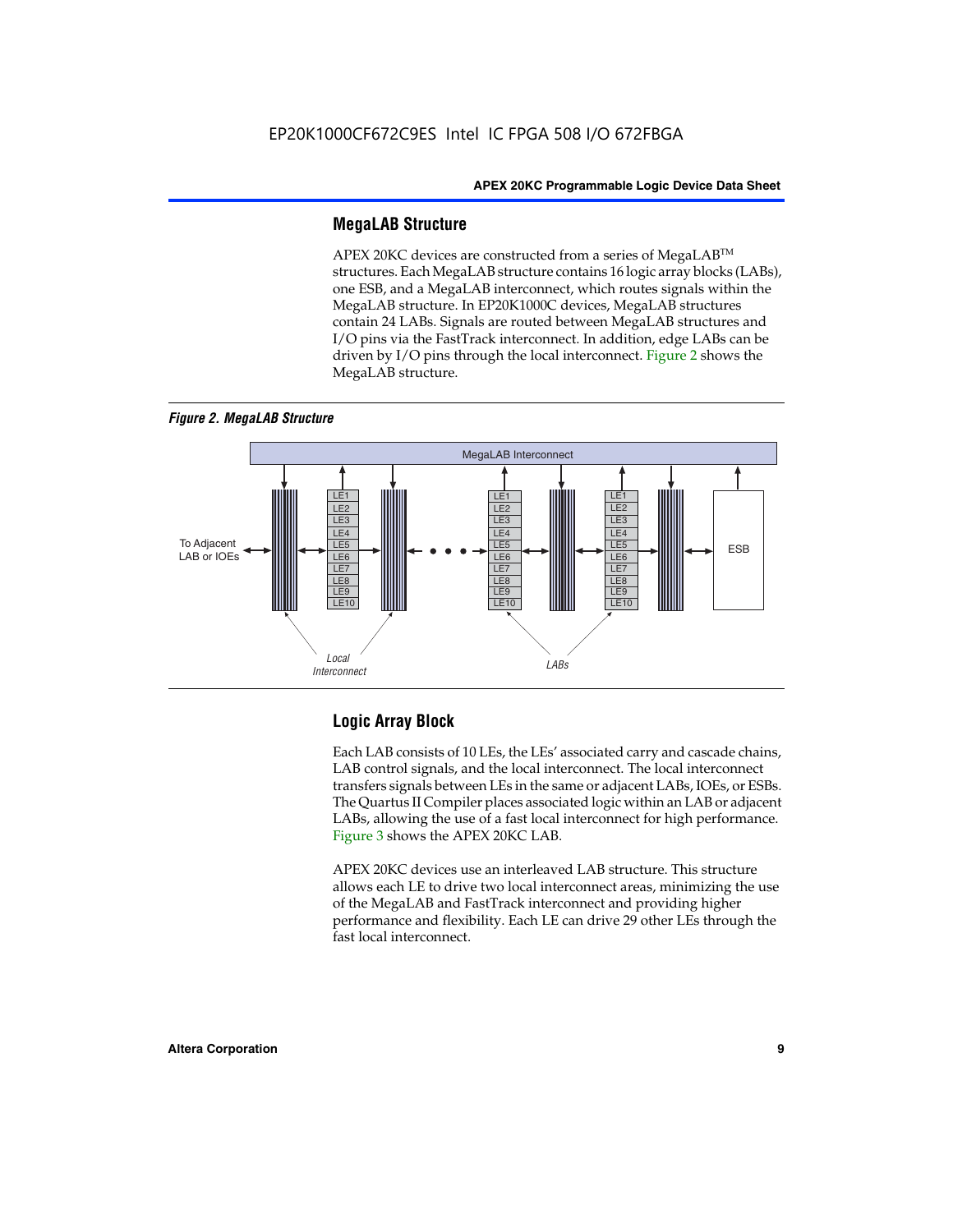



Each LAB contains dedicated logic for driving control signals to its LEs and ESBs. The control signals include clock, clock enable, asynchronous clear, asynchronous preset, asynchronous load, synchronous clear, and synchronous load signals. A maximum of six control signals can be used at a time. Although synchronous load and clear signals are generally used when implementing counters, they can also be used with other functions.

Each LAB can use two clocks and two clock enable signals. Each LAB's clock and clock enable signals are linked (e.g., any LE in a particular LAB using CLK1 will also use CLKENA1). LEs with the same clock but different clock enable signals either use both clock signals in one LAB or are placed into separate LABs.

If both the rising and falling edges of a clock are used in a LAB, both LABwide clock signals are used.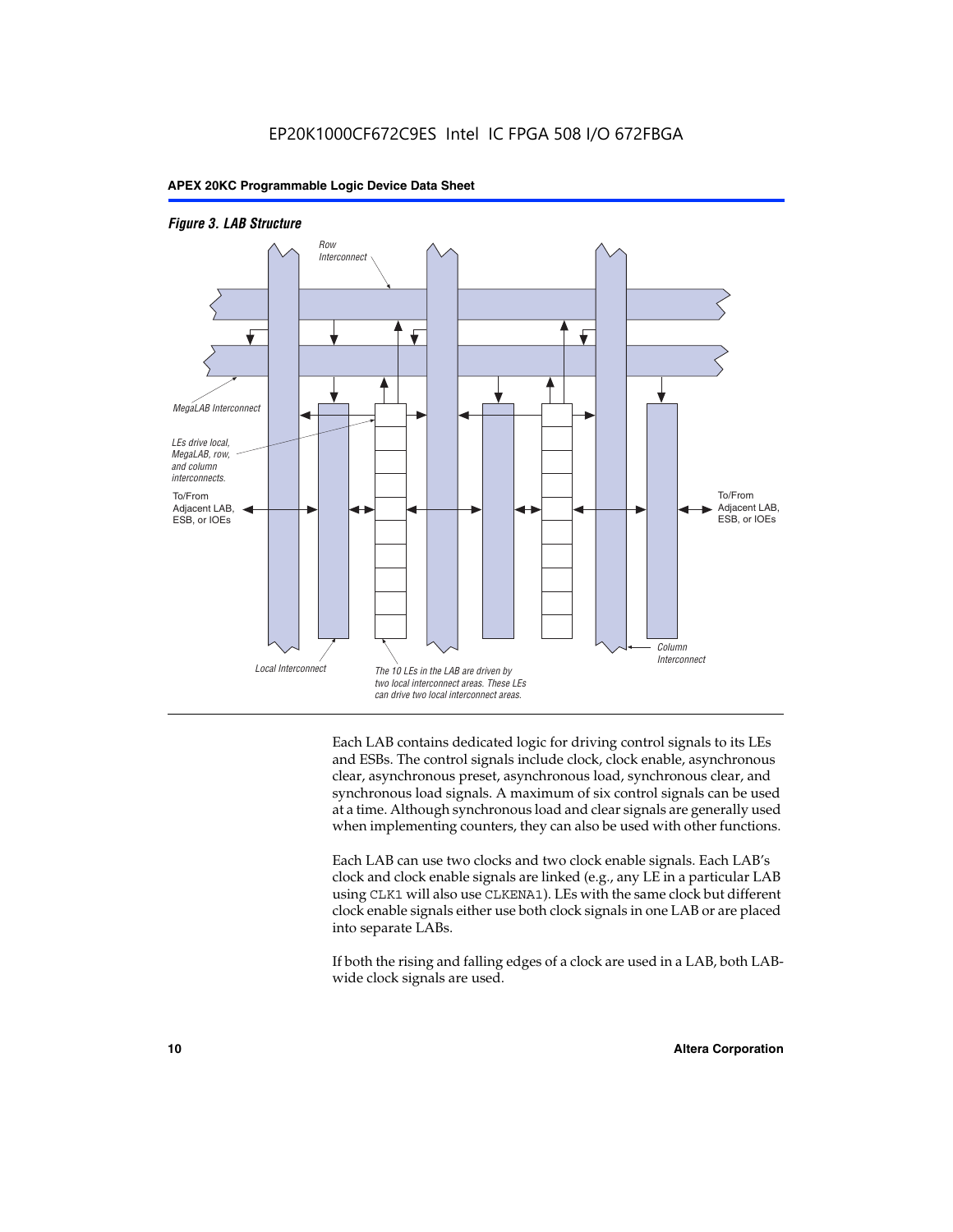The LAB-wide control signals can be generated from the LAB local interconnect, global signals, and dedicated clock pins. The inherent low skew of the FastTrack interconnect enables it to be used for clock distribution. Figure 4 shows the LAB control signal generation circuit.



#### *Figure 4. LAB Control Signal Generation*

#### *Notes to Figure 4:*

- (1) The LABCLR1 and LABCLR2 signals also control asynchronous load and asynchronous preset for LEs within the LAB.
- (2) The SYNCCLR signal can be generated by the local interconnect or global signals.

#### **Logic Element**

The LE, the smallest unit of logic in the APEX 20KC architecture, is compact and provides efficient logic usage. Each LE contains a four-input LUT, which is a function generator that can quickly implement any function of four variables. In addition, each LE contains a programmable register and carry and cascade chains. Each LE drives the local interconnect, MegaLAB interconnect, and FastTrack interconnect routing structures. See Figure 5.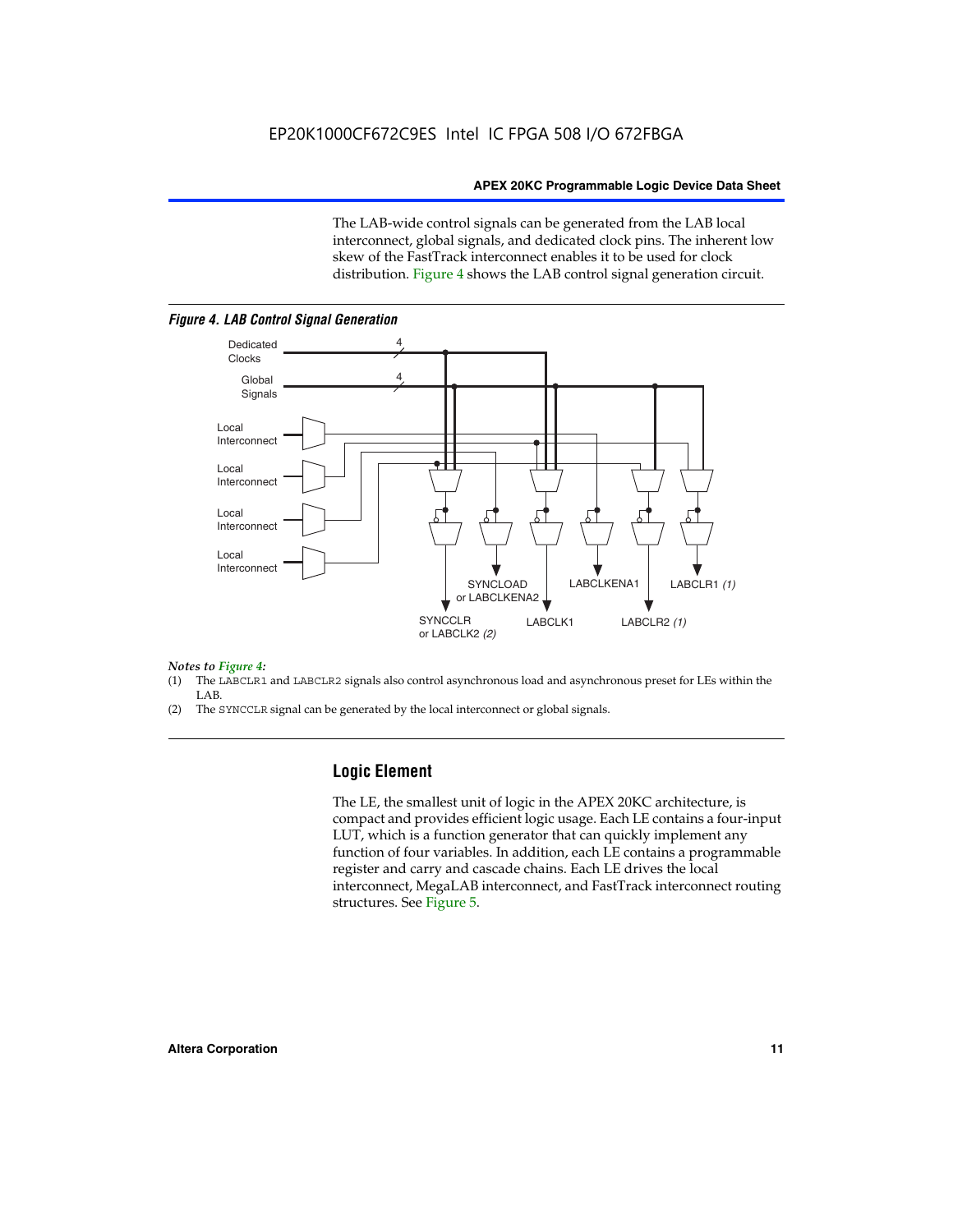

#### *Figure 5. APEX 20KC Logic Element*

Each LE's programmable register can be configured for D, T, JK, or SR operation. The register's clock and clear control signals can be driven by global signals, general-purpose I/O pins, or any internal logic. For combinatorial functions, the register is bypassed and the output of the LUT drives the outputs of the LE.

Each LE has two outputs that drive the local, MegaLAB, or FastTrack interconnect routing structure. Each output can be driven independently by the LUT's or register's output. For example, the LUT can drive one output while the register drives the other output. This feature, called register packing, improves device utilization because the register and the LUT can be used for unrelated functions. The LE can also drive out registered and unregistered versions of the LUT output.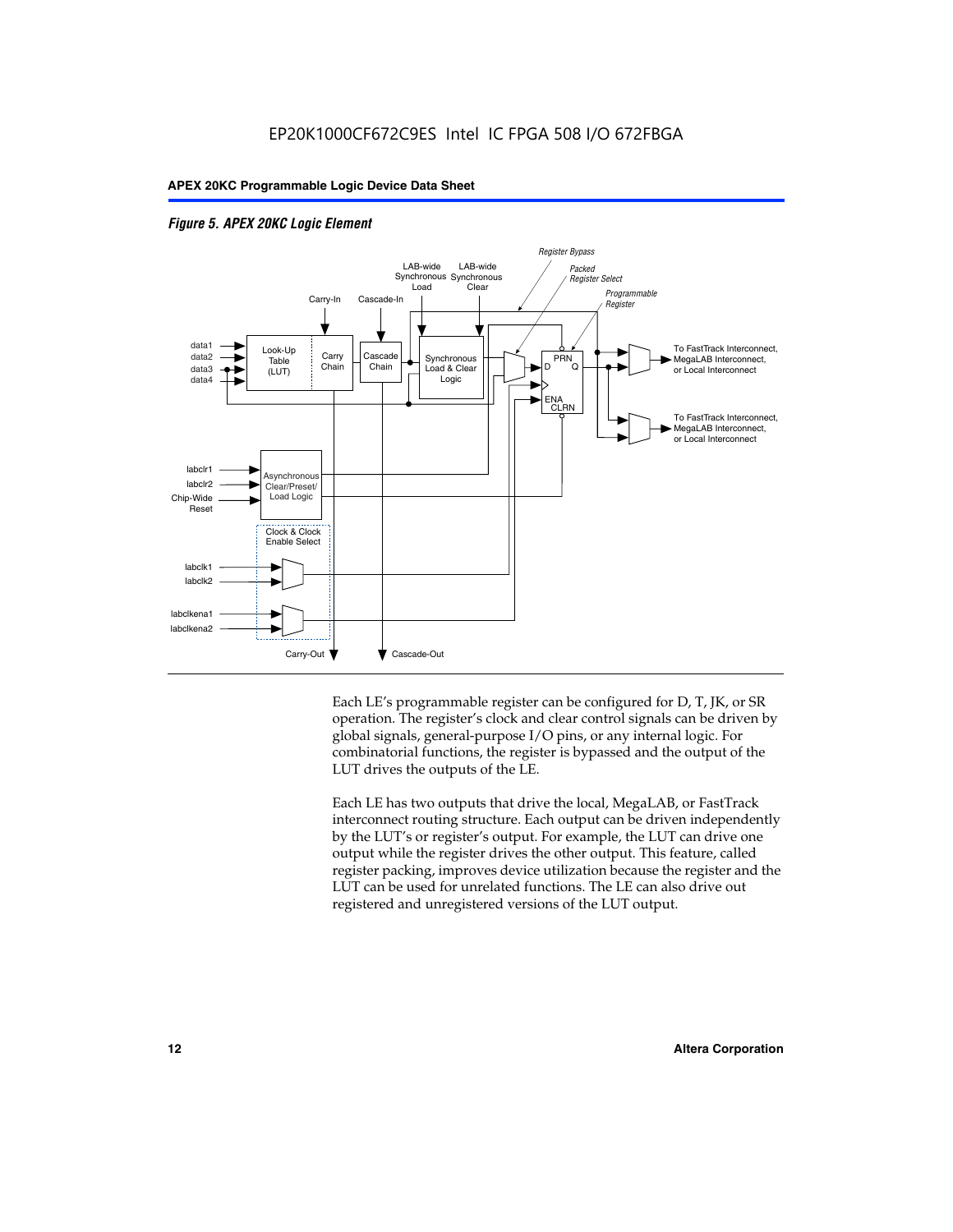The APEX 20KC architecture provides two types of dedicated high-speed data paths that connect adjacent LEs without using local interconnect paths: carry chains and cascade chains. A carry chain supports high-speed arithmetic functions such as counters and adders, while a cascade chain implements wide-input functions such as equality comparators with minimum delay. Carry and cascade chains connect LEs 1 through 10 in an LAB and all LABs in the same MegaLAB structure.

#### *Carry Chain*

The carry chain provides a very fast carry-forward function between LEs. The carry-in signal from a lower-order bit drives forward into the higherorder bit via the carry chain, and feeds into both the LUT and the next portion of the carry chain. This feature allows the APEX 20KC architecture to implement high-speed counters, adders, and comparators of arbitrary width. Carry chain logic can be created automatically by the Quartus II Compiler during design processing, or manually by the designer during design entry. Parameterized functions such as DesignWare functions from Synopsys and library of parameterized modules (LPM) functions automatically take advantage of carry chains for the appropriate functions.

The Quartus II Compiler creates carry chains longer than ten LEs by automatically linking LABs together. For enhanced fitting, a long carry chain skips alternate LABs in a MegaLAB structure. A carry chain longer than one LAB skips either from an even-numbered LAB to the next evennumbered LAB, or from an odd-numbered LAB to the next oddnumbered LAB. For example, the last LE of the first LAB in the upper-left MegaLAB structure carries to the first LE of the third LAB in the MegaLAB structure.

Figure 6 shows how an *n*-bit full adder can be implemented in  $n + 1$  LEs with the carry chain. One portion of the LUT generates the sum of two bits using the input signals and the carry-in signal; the sum is routed to the output of the LE. The register can be bypassed for simple adders or used for accumulator functions. Another portion of the LUT and the carry chain logic generates the carry-out signal, which is routed directly to the carryin signal of the next-higher-order bit. The final carry-out signal is routed to an LE, where it is driven onto the local, MegaLAB, or FastTrack interconnect routing structures.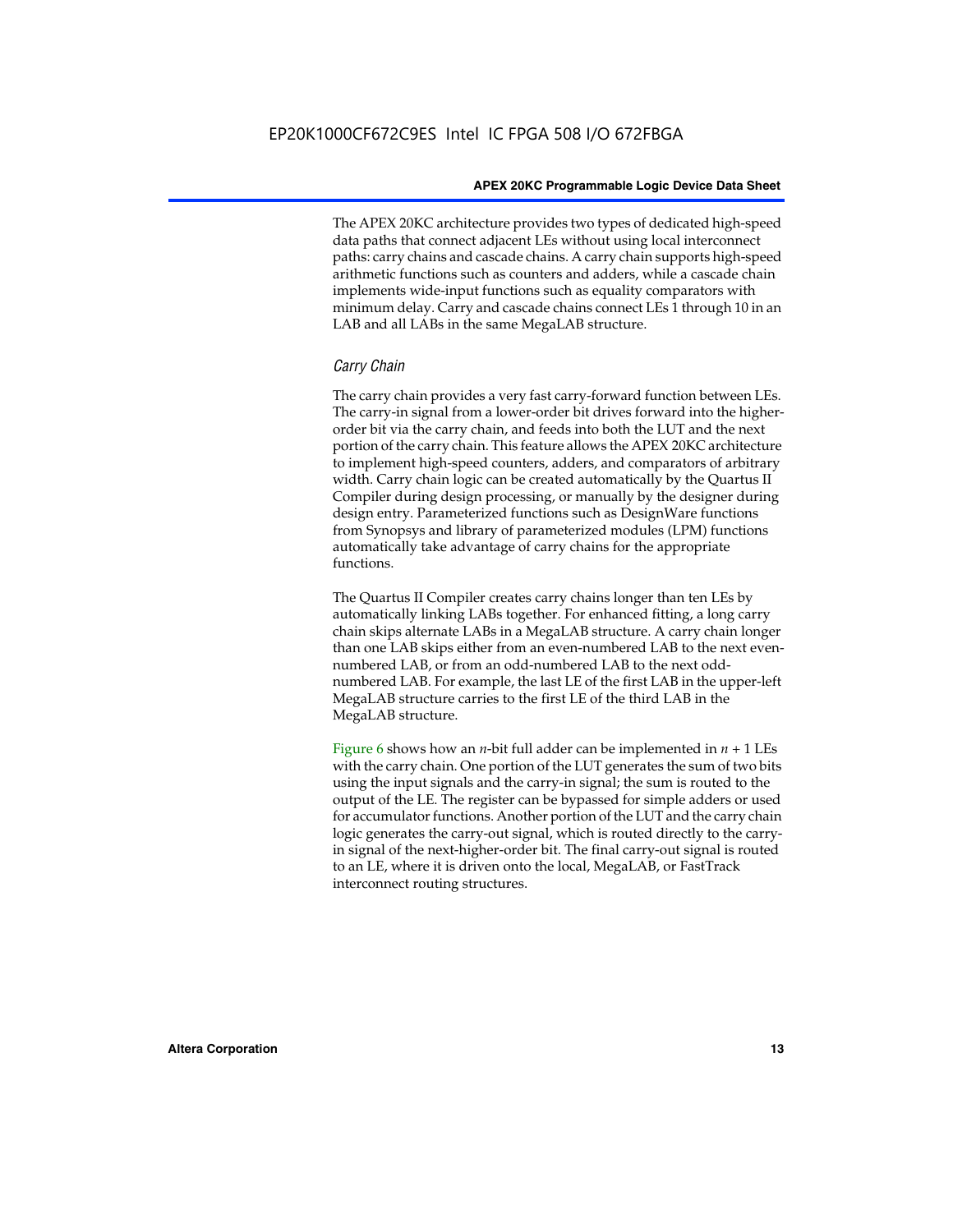

*Figure 6. APEX 20KC Carry Chain*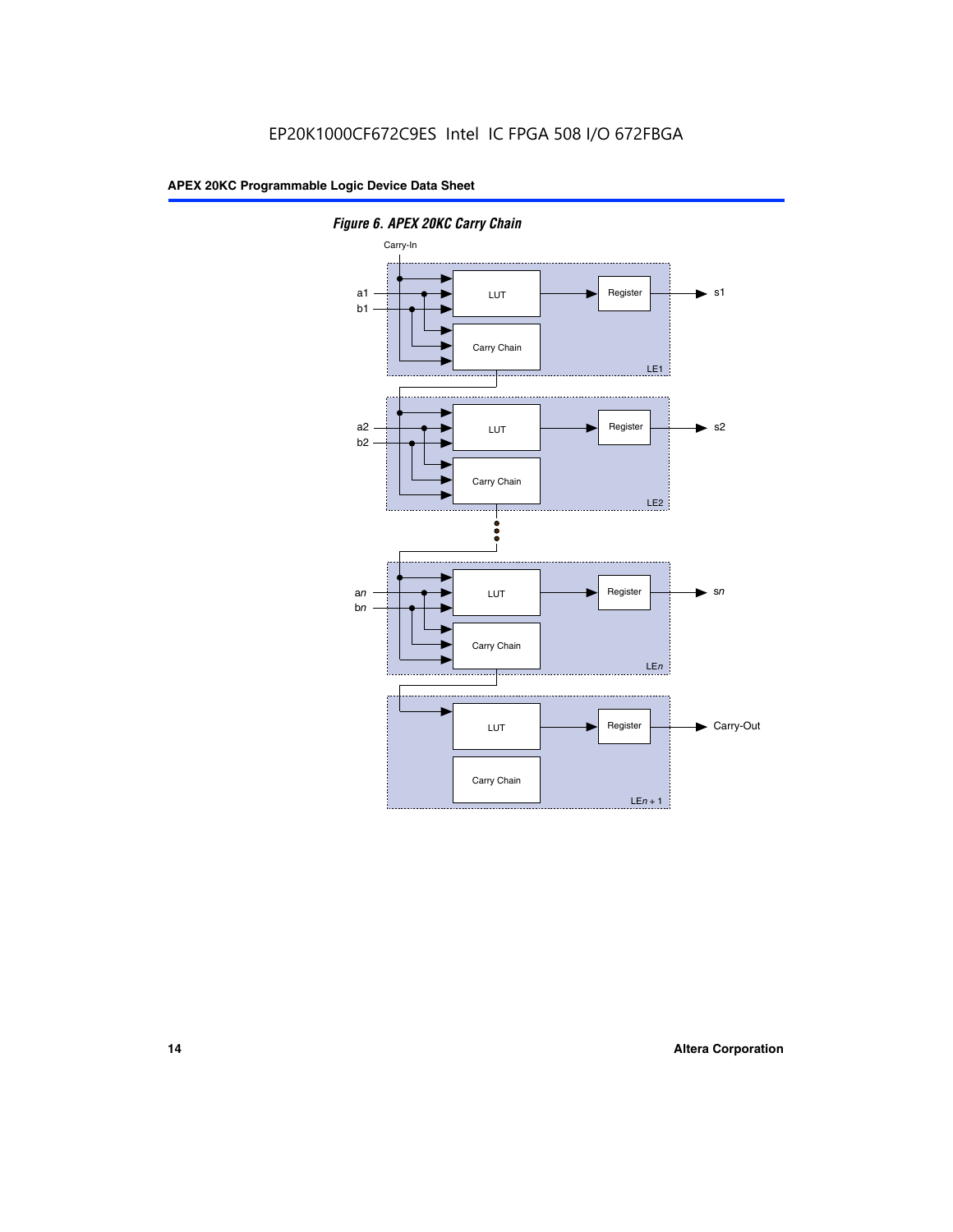#### *Cascade Chain*

With the cascade chain, the APEX 20KC architecture can implement functions with a very wide fan-in. Adjacent LUTs can compute portions of a function in parallel; the cascade chain serially connects the intermediate values. The cascade chain can use a logical AND or logical OR (via De Morgan's inversion) to connect the outputs of adjacent LEs. Each additional LE provides four more inputs to the effective width of a function, with a short cascade delay. Cascade chain logic can be created automatically by the Quartus II Compiler during design processing, or manually by the designer during design entry.

Cascade chains longer than ten LEs are implemented automatically by linking LABs together. For enhanced fitting, a long cascade chain skips alternate LABs in a MegaLAB structure. A cascade chain longer than one LAB skips either from an even-numbered LAB to the next even-numbered LAB, or from an odd-numbered LAB to the next odd-numbered LAB. For example, the last LE of the first LAB in the upper-left MegaLAB structure carries to the first LE of the third LAB in the MegaLAB structure. Figure 7 shows how the cascade function can connect adjacent LEs to form functions with a wide fan-in.



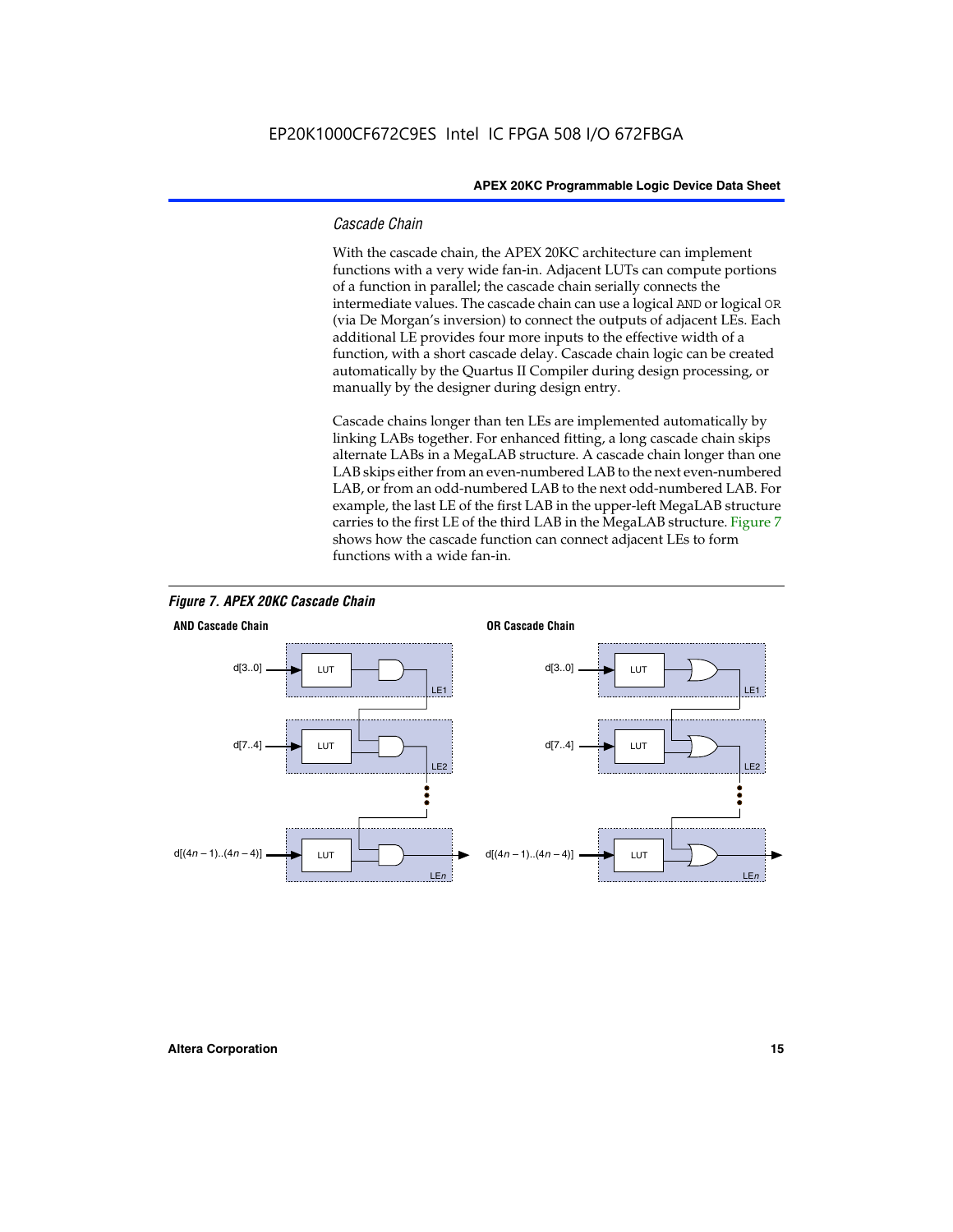#### *LE Operating Modes*

The APEX 20KC LE can operate in one of the following three modes:

- Normal mode
- Arithmetic mode
- Counter mode

Each mode uses LE resources differently. In each mode, seven available inputs to the LE—the four data inputs from the LAB local interconnect, the feedback from the programmable register, and the carry-in and cascade-in from the previous LE—are directed to different destinations to implement the desired logic function. LAB-wide signals provide clock, asynchronous clear, asynchronous preset, asynchronous load, synchronous clear, synchronous load, and clock enable control for the register. These LAB-wide signals are available in all LE modes.

The Quartus II software, in conjunction with parameterized functions such as LPM and DesignWare functions, automatically chooses the appropriate mode for common functions such as counters, adders, and multipliers. If required, the designer can also create special-purpose functions that specify which LE operating mode to use for optimal performance. Figure 8 shows the LE operating modes.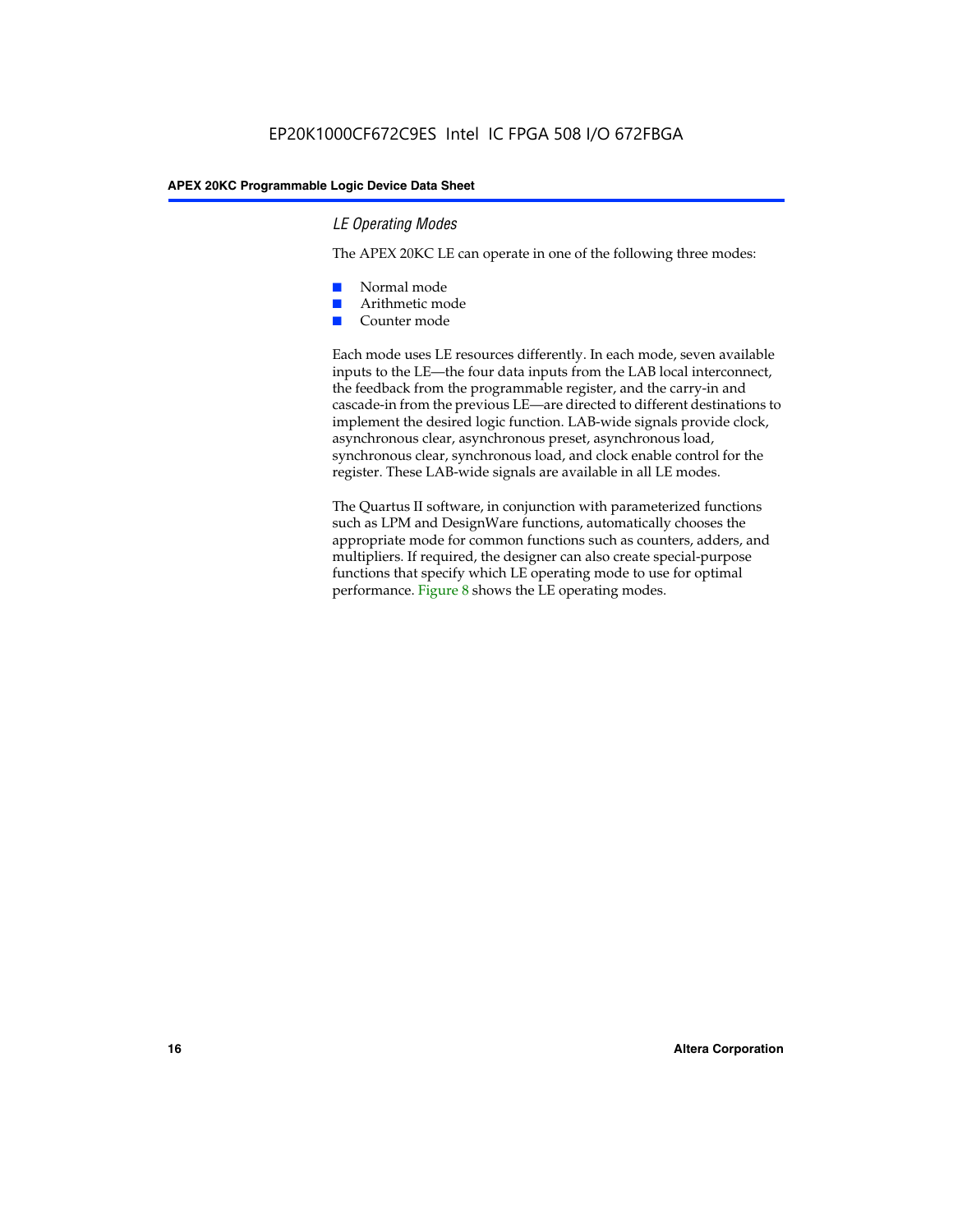

#### *Figure 8. APEX 20KC LE Operating Modes*

## *Notes to Figure 8:*

- (1) LEs in normal mode support register packing.<br>(2) There are two LAB-wide clock enables per LA
- (2) There are two LAB-wide clock enables per LAB.<br>(3) When using the carry-in in normal mode, the pa
- When using the carry-in in normal mode, the packed register feature is unavailable.
- (4) A register feedback multiplexer is available on LE1 of each LAB.
- (5) The DATA1 and DATA2 input signals can supply counter enable, up or down control, or register feedback signals for LEs other than the second LE in an LAB.
- (6) The LAB-wide synchronous clear and LAB wide synchronous load affect all registers in an LAB.

#### **Altera Corporation 17 17**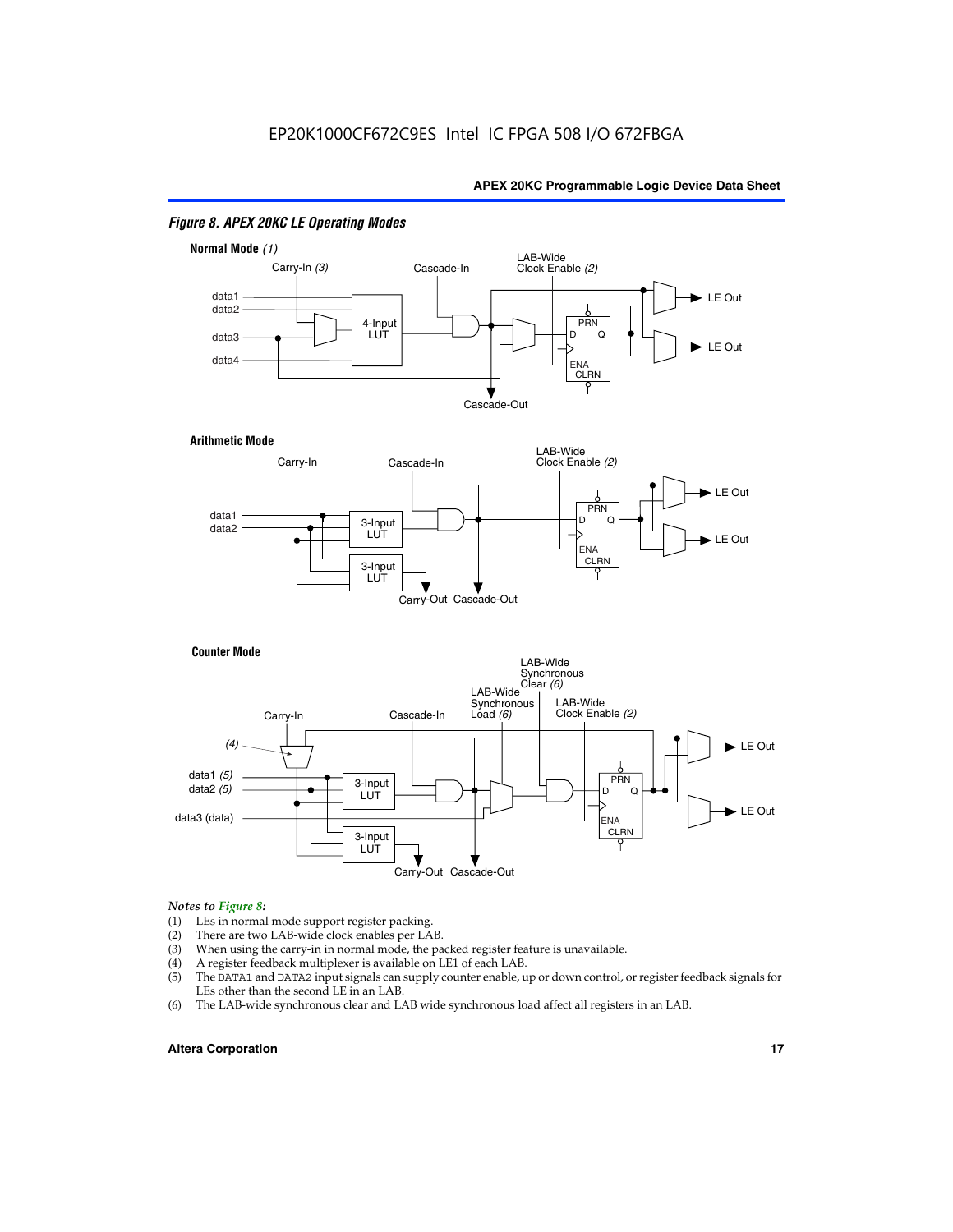#### **Normal Mode**

The normal mode is suitable for general logic applications, combinatorial functions, or wide decoding functions that can take advantage of a cascade chain. In normal mode, four data inputs from the LAB local interconnect and the carry-in are inputs to a four-input LUT. The Quartus II Compiler automatically selects the carry-in or the DATA3 signal as one of the inputs to the LUT. The LUT output can be combined with the cascade-in signal to form a cascade chain through the cascade-out signal. LEs in normal mode support packed registers.

#### **Arithmetic Mode**

The arithmetic mode is ideal for implementing adders, accumulators, and comparators. An LE in arithmetic mode uses two 3-input LUTs. One LUT computes a three-input function; the other generates a carry output. As shown in Figure 8, the first LUT uses the carry-in signal and two data inputs from the LAB local interconnect to generate a combinatorial or registered output. For example, when implementing an adder, this output is the sum of three signals: DATA1, DATA2, and carry-in. The second LUT uses the same three signals to generate a carry-out signal, thereby creating a carry chain. The arithmetic mode also supports simultaneous use of the cascade chain. LEs in arithmetic mode can drive out registered and unregistered versions of the LUT output.

The Quartus II software implements parameterized functions that use the arithmetic mode automatically where appropriate; the designer does not need to specify how the carry chain will be used.

#### **Counter Mode**

The counter mode offers clock enable, counter enable, synchronous up/down control, synchronous clear, and synchronous load options. The counter enable and synchronous up/down control signals are generated from the data inputs of the LAB local interconnect. The synchronous clear and synchronous load options are LAB-wide signals that affect all registers in the LAB. Consequently, if any of the LEs in an LAB use the counter mode, other LEs in that LAB must be used as part of the same counter or be used for a combinatorial function. The Quartus II software automatically places any registers that are not used by the counter into other LABs.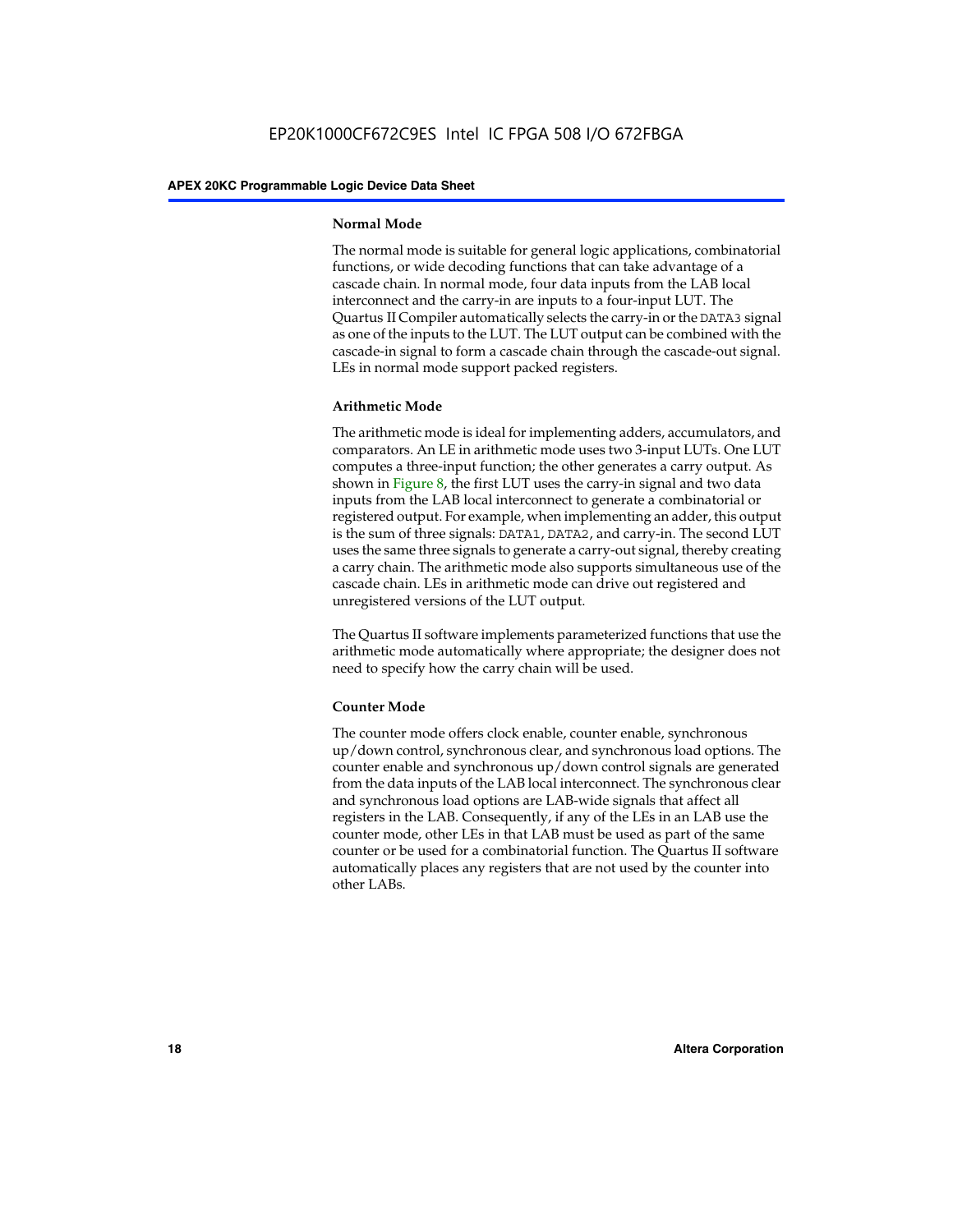The counter mode uses two 3-input LUTs: one generates the counter data, and the other generates the fast carry bit. A 2-to-1 multiplexer provides synchronous loading, and another AND gate provides synchronous clearing. If the cascade function is used by an LE in counter mode, the synchronous clear or load overrides any signal carried on the cascade chain. The synchronous clear overrides the synchronous load. LEs in arithmetic mode can drive out registered and unregistered versions of the LUT output.

#### *Clear & Preset Logic Control*

Logic for the register's clear and preset signals is controlled by LAB-wide signals. The LE directly supports an asynchronous clear function. The Quartus II Compiler can use a NOT-gate push-back technique to emulate an asynchronous preset or to emulate simultaneous preset and clear or asynchronous load. However, this technique uses three additional LEs per register. All emulation is performed automatically when the design is compiled. Registers that emulate simultaneous preset and load will enter an unknown state upon power-up or when the chip-wide reset is asserted.

In addition to the two clear and preset modes, APEX 20KC devices provide a chip-wide reset pin (DEV\_CLRn) that resets all registers in the device. Use of this pin is controlled through an option in the Quartus II software that is set before compilation. The chip-wide reset overrides all other control signals. Registers using an asynchronous preset are preset when the chip-wide reset is asserted; this effect results from the inversion technique used to implement the asynchronous preset.

#### **FastTrack Interconnect**

In the APEX 20KC architecture, connections between LEs, ESBs, and I/O pins are provided by the FastTrack interconnect. The FastTrack interconnect is a series of continuous horizontal and vertical routing channels that traverse the device. This global routing structure provides predictable performance, even in complex designs. In contrast, the segmented routing in FPGAs requires switch matrices to connect a variable number of routing paths, increasing the delays between logic resources and reducing performance.

The FastTrack interconnect consists of row and column interconnect channels that span the entire device. The row interconnect routes signals throughout a row of MegaLAB structures; the column interconnect routes signals throughout a column of MegaLAB structures. When using the row and column interconnect, an LE, IOE, or ESB can drive any other LE, IOE, or ESB in a device. See Figure 9.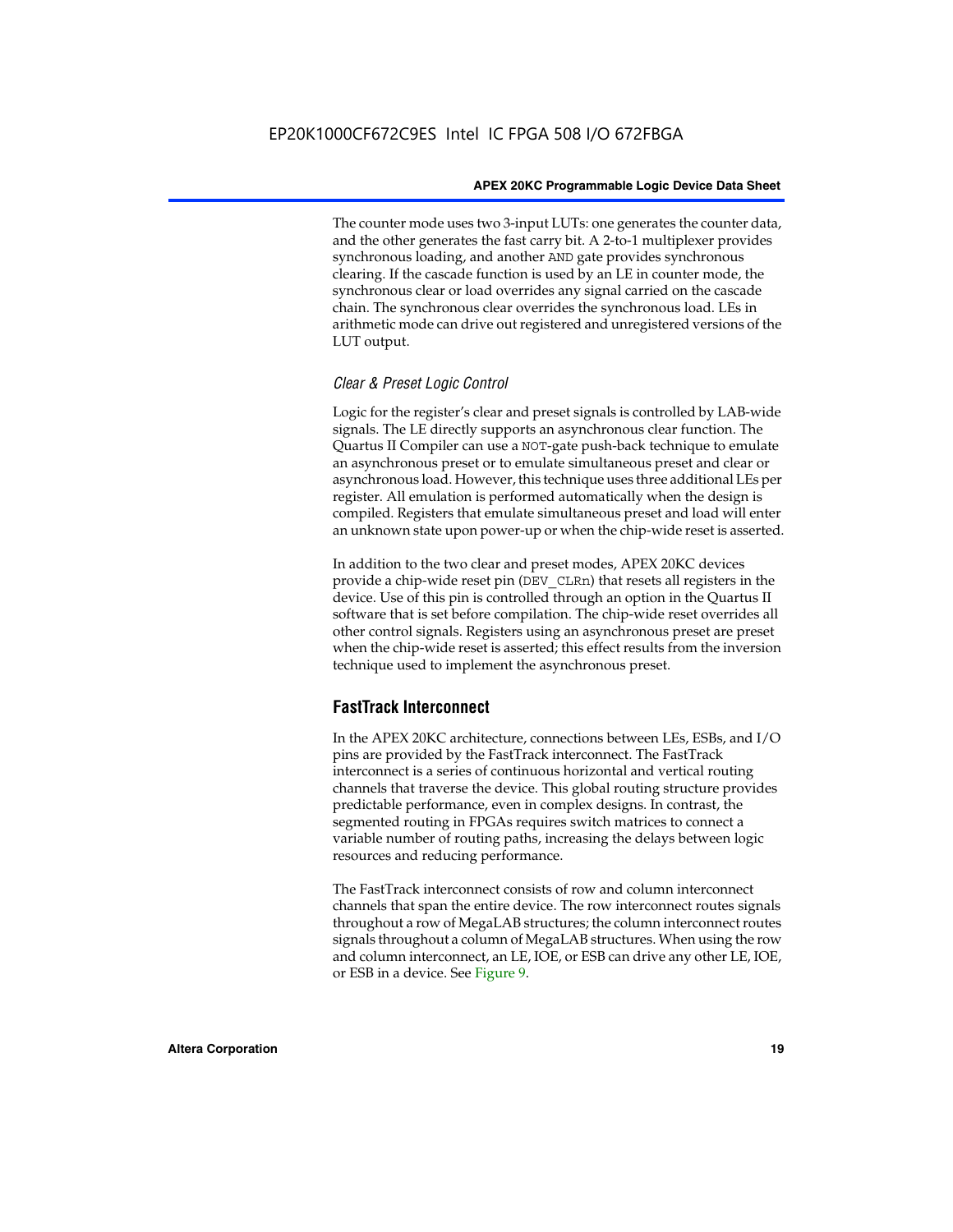



A row line can be driven directly by LEs, IOEs, or ESBs in that row. Further, a column line can drive a row line, allowing an LE, IOE, or ESB to drive elements in a different row via the column and row interconnect. The row interconnect drives the MegaLAB interconnect to drive LEs, IOEs, or ESBs in a particular MegaLAB structure.

A column line can be directly driven by LEs, IOEs, or ESBs in that column. A column line on a device's left or right edge can also be driven by row IOEs. The column line is used to route signals from one row to another. A column line can drive a row line; it can also drive the MegaLAB interconnect directly, allowing faster connections between rows.

Figure 10 shows how the FastTrack interconnect uses the local interconnect to drive LEs within MegaLAB structures.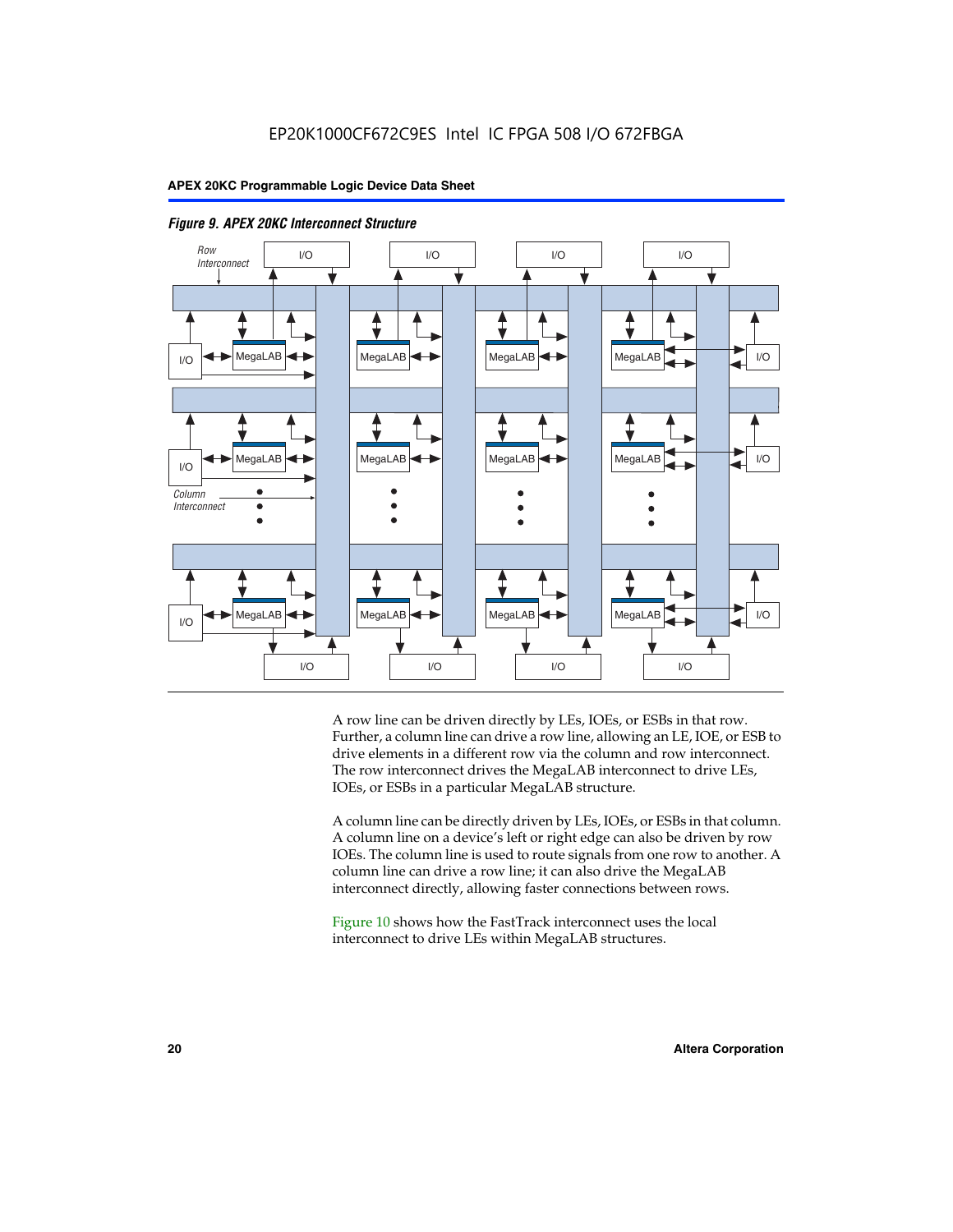

*Figure 10. FastTrack Connection to Local Interconnect*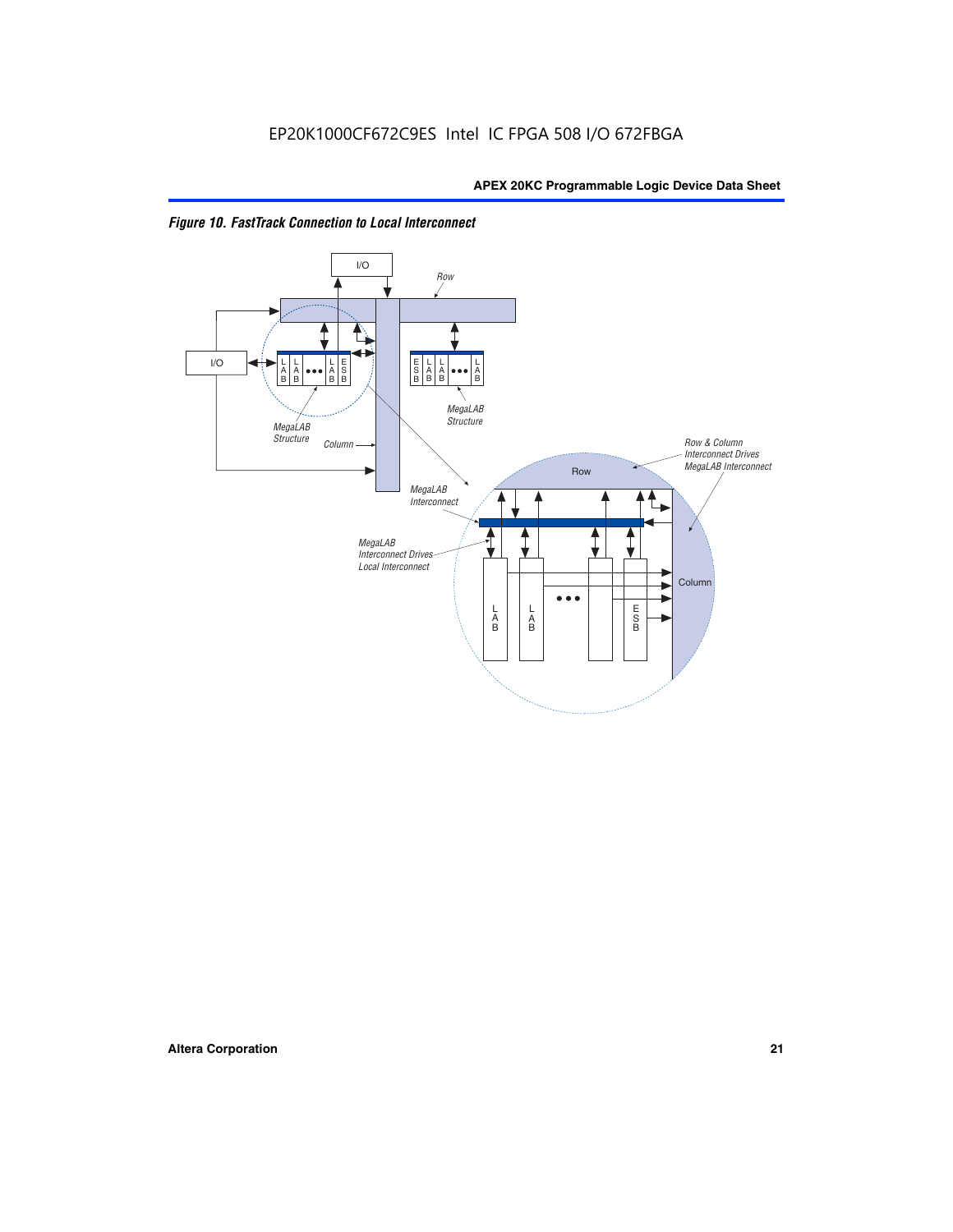Figure 11 shows the intersection of a row and column interconnect, and how these forms of interconnects and LEs drive each other.



*Figure 11. Driving the FastTrack Interconnect*

APEX 20KC devices include an enhanced interconnect structure for faster routing of input signals with high fan-out. Column I/O pins can drive the FastRowTM interconnect, which routes signals directly into the local interconnect without having to drive through the MegaLAB interconnect. The FastRow lines traverse two MegaLAB structures. Also, these pins can drive the local interconnect directly for fast setup times. On EP20K400C and larger devices, the FastRow interconnect drives the two MegaLAB structures in the top left corner, the two MegaLAB structures in the two right corner, the two MegaLAB structures in the bottom left corner, and the two MegaLAB structures in the bottom right corner. On EP20K200C and smaller devices, FastRow interconnect drives the two MegaLAB structures on the top and the two MegaLAB structures on the bottom of the device. On all devices, the FastRow interconnect drives all local interconnect in the appropriate MegaLAB structures except the end local interconnect on the side of the MegaLAB opposite the ESB. Pins using the FastRow interconnect achieve a faster set-up time, as the signal does not need to use a MegaLAB interconnect line to reach the destination LE. Figure 12 shows the FastRow interconnect.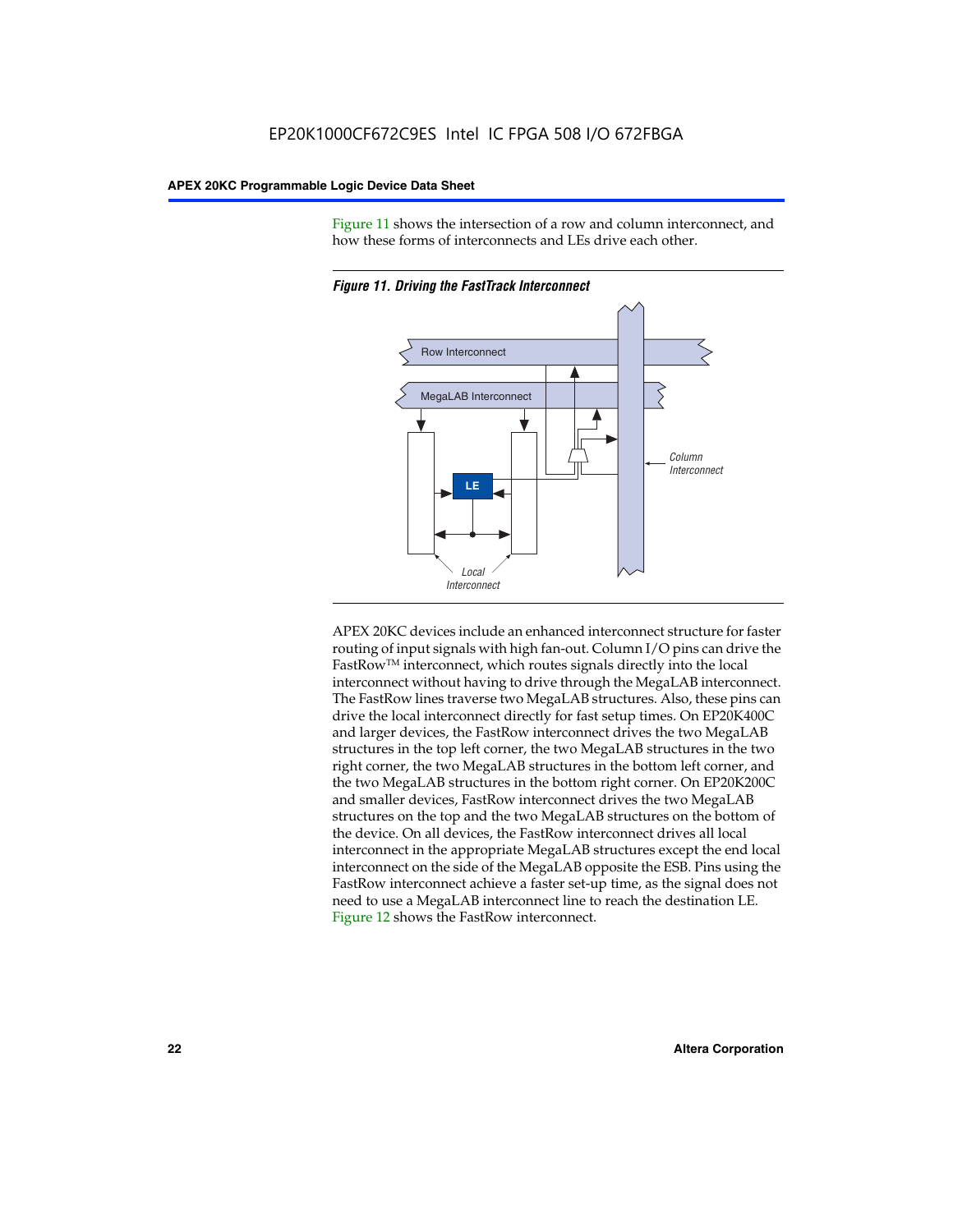

Table 8 summarizes how various elements of the APEX 20KC architecture drive each other.

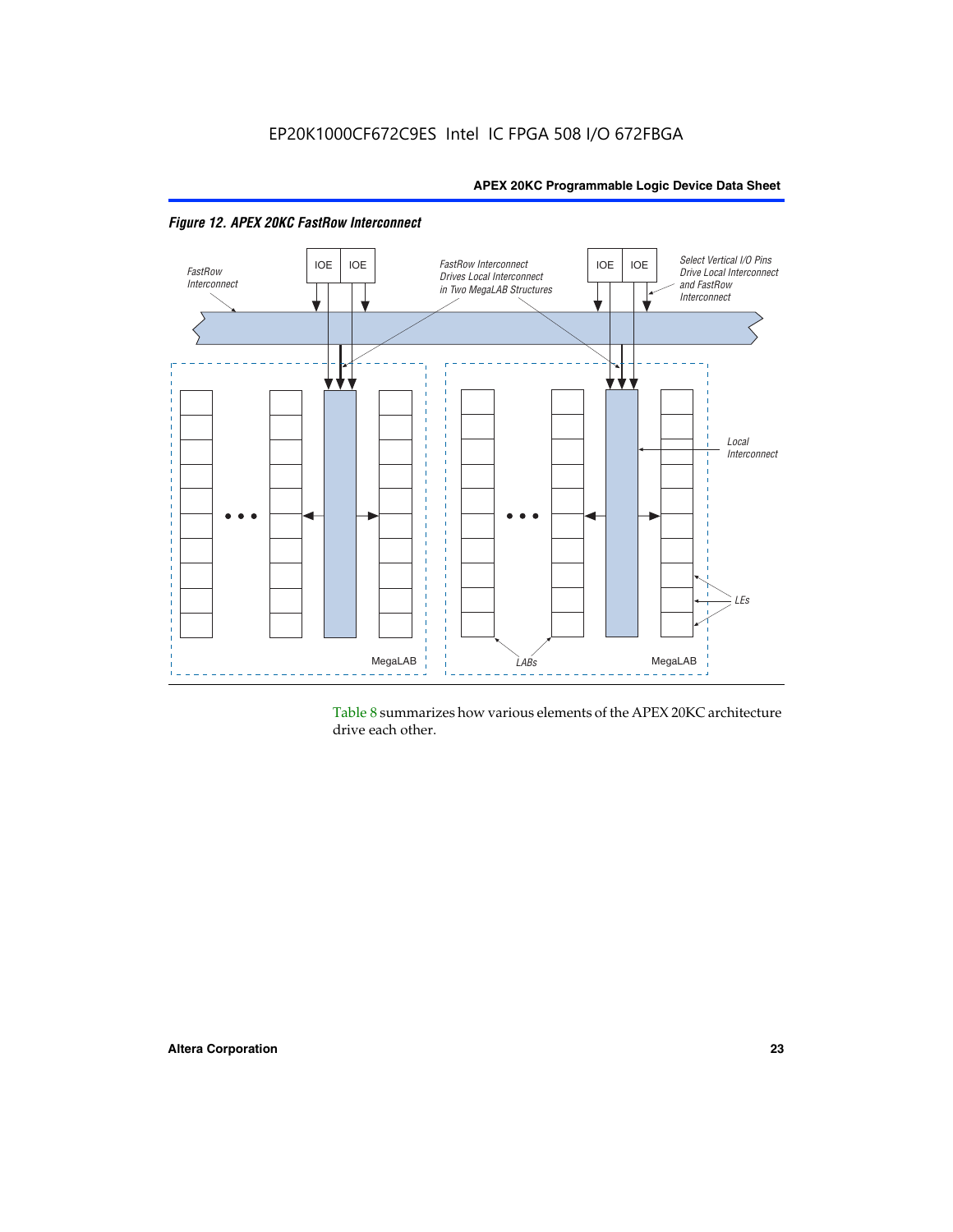| Table 8. APEX 20KC Routing Scheme   |                          |                     |              |              |                       |                                |                                                |                                                   |                                       |
|-------------------------------------|--------------------------|---------------------|--------------|--------------|-----------------------|--------------------------------|------------------------------------------------|---------------------------------------------------|---------------------------------------|
| <b>Source</b>                       | <b>Destination</b>       |                     |              |              |                       |                                |                                                |                                                   |                                       |
|                                     | <b>Row</b><br>$I/O P$ in | Column<br>$I/O$ Pin | LE           | <b>ESB</b>   | Local<br>Interconnect | <b>MegaLAB</b><br>Interconnect | Row<br><b>FastTrack</b><br><b>Interconnect</b> | Column<br><b>FastTrack</b><br><b>Interconnect</b> | <b>FastRow</b><br><b>Interconnect</b> |
| Row I/O pin                         |                          |                     |              |              | $\checkmark$          | $\checkmark$                   | $\checkmark$                                   | $\checkmark$                                      |                                       |
| Column I/O<br>pin                   |                          |                     |              |              |                       |                                |                                                | $\checkmark$                                      | $\checkmark$                          |
| LE                                  |                          |                     |              |              | $\checkmark$          | $\checkmark$                   | $\checkmark$                                   | $\checkmark$                                      |                                       |
| <b>ESB</b>                          |                          |                     |              |              | $\checkmark$          | $\checkmark$                   | $\checkmark$                                   | $\checkmark$                                      |                                       |
| Local<br>interconnect               | $\checkmark$             | $\checkmark$        | $\checkmark$ | $\checkmark$ |                       |                                |                                                |                                                   |                                       |
| MegaLAB<br>interconnect             |                          |                     |              |              | $\checkmark$          |                                |                                                |                                                   |                                       |
| Row<br>FastTrack<br>interconnect    |                          |                     |              |              |                       | $\checkmark$                   |                                                | $\checkmark$                                      |                                       |
| Column<br>FastTrack<br>interconnect |                          |                     |              |              |                       | $\checkmark$                   | $\checkmark$                                   |                                                   |                                       |
| FastRow<br>interconnect             |                          |                     |              |              | $\checkmark$          |                                |                                                |                                                   |                                       |

### **Product-Term Logic**

The product-term portion of the MultiCore architecture is implemented with the ESB. The ESB can be configured to act as a block of macrocells on an ESB-by-ESB basis. Each ESB is fed by 32 inputs from the adjacent local interconnect; therefore, it can be driven by the MegaLAB interconnect or the adjacent LAB. Also, nine ESB macrocells feed back into the ESB through the local interconnect for higher performance. Dedicated clock pins, global signals, and additional inputs from the local interconnect drive the ESB control signals.

In product-term mode, each ESB contains 16 macrocells. Each macrocell consists of two product terms and a programmable register. Figure 13 shows the ESB in product-term mode.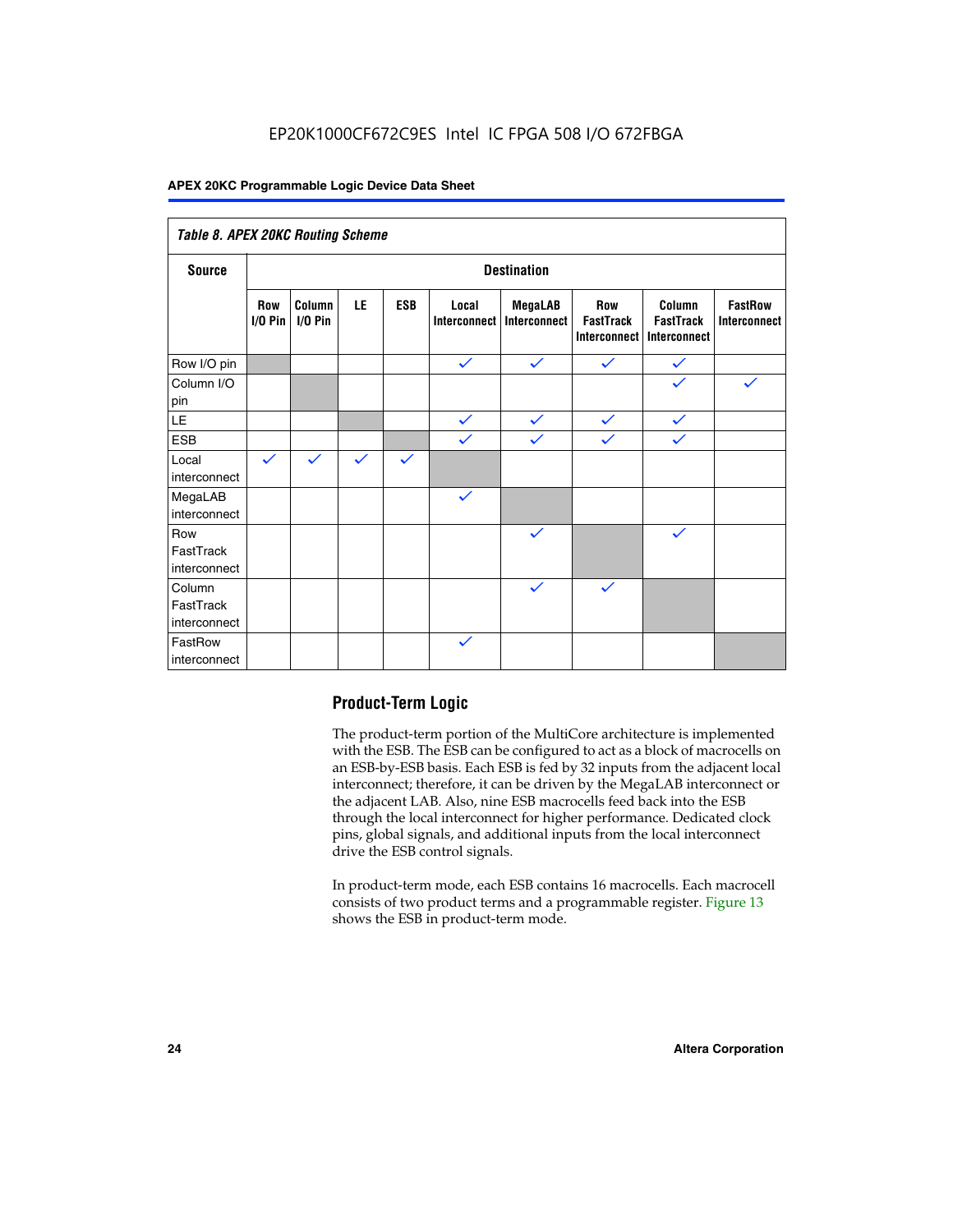

#### *Figure 13. Product-Term Logic in ESB*

#### *Macrocells*

APEX 20KC macrocells can be configured individually for either sequential or combinatorial logic operation. The macrocell consists of three functional blocks: the logic array, the product-term select matrix, and the programmable register.

Combinatorial logic is implemented in the product terms. The productterm select matrix allocates these product terms for use as either primary logic inputs (to the OR and XOR gates) to implement combinatorial functions, or as parallel expanders to be used to increase the logic available to another macrocell. One product term can be inverted; the Quartus II software uses this feature to perform De Morgan's inversion for more efficient implementation of wide OR functions. The Quartus II Compiler can use a NOT-gate push-back technique to emulate an asynchronous preset. Figure 14 shows the APEX 20KC macrocell.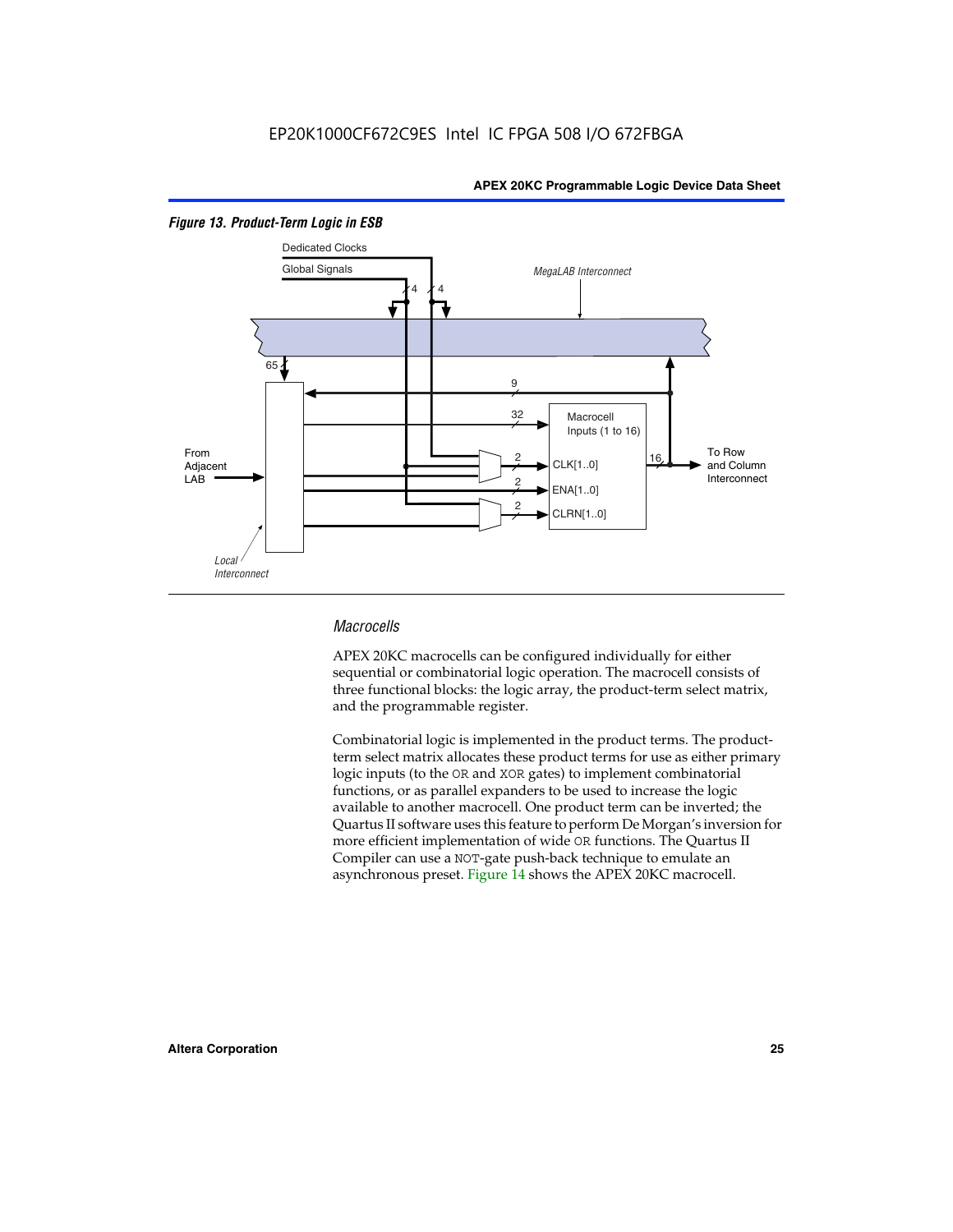

#### *Figure 14. APEX 20KC Macrocell*

For registered functions, each macrocell register can be programmed individually to implement D, T, JK, or SR operation with programmable clock control. The register can be bypassed for combinatorial operation. During design entry, the designer specifies the desired register type; the Quartus II software then selects the most efficient register operation for each registered function to optimize resource utilization. The Quartus II software or other synthesis tools can also select the most efficient register operation automatically when synthesizing HDL designs.

Each programmable register can be clocked by one of two ESB-wide clocks. The ESB-wide clocks can be generated from device dedicated clock pins, global signals, or local interconnect. Each clock also has an associated clock enable, generated from the local interconnect. The clock and clock enable signals are related for a particular ESB; any macrocell using a clock also uses the associated clock enable.

If both the rising and falling edges of a clock are used in an ESB, both ESB-wide clock signals are used.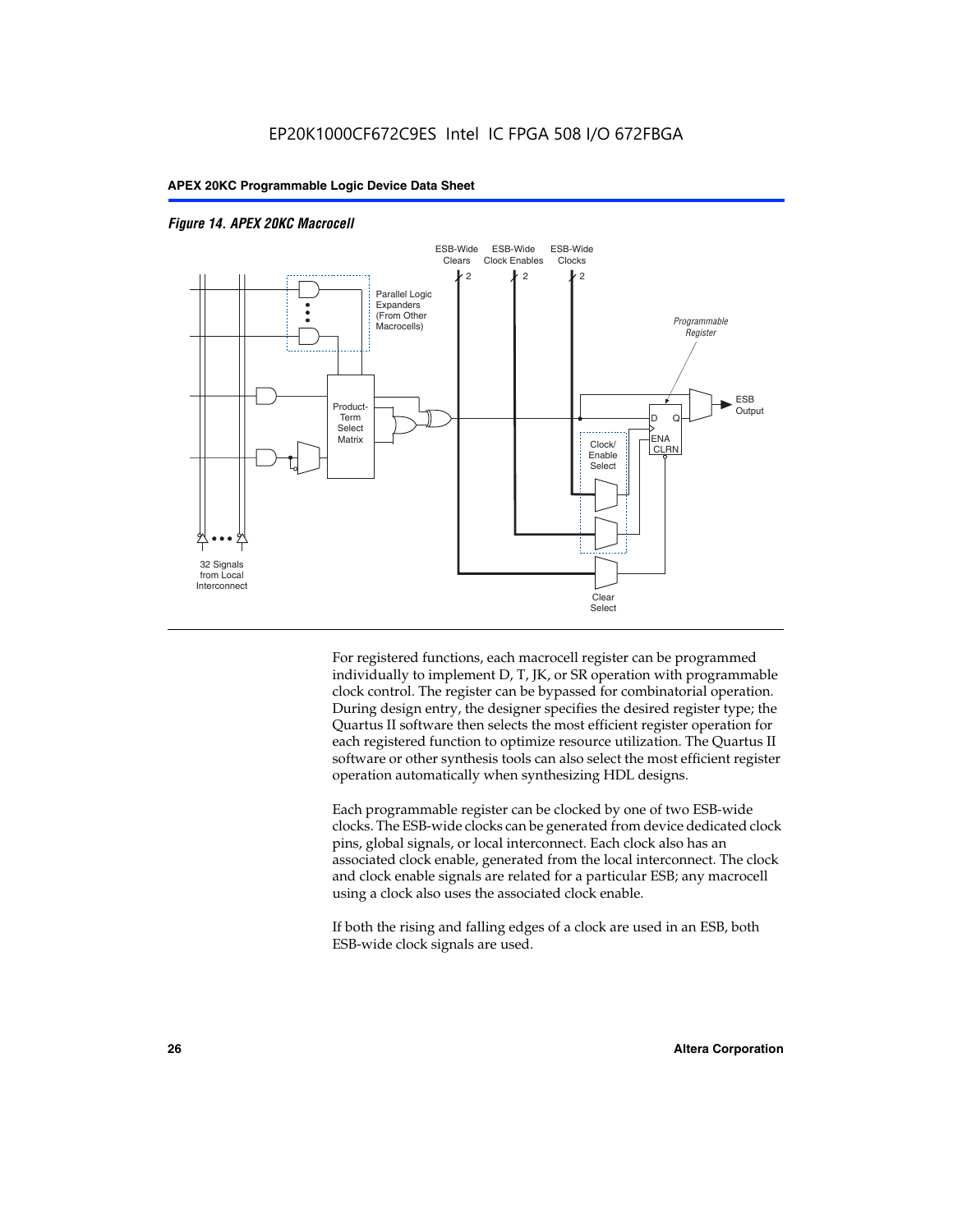The programmable register also supports an asynchronous clear function. Within the ESB, two asynchronous clears are generated from global signals and the local interconnect. Each macrocell can either choose between the two asynchronous clear signals or choose to not be cleared. Either of the two clear signals can be inverted within the ESB. Figure 15 shows the ESB control logic when implementing product-terms.





#### *Parallel Expanders*

Parallel expanders are unused product terms that can be allocated to a neighboring macrocell to implement fast, complex logic functions. Parallel expanders allow up to 32 product terms to feed the macrocell OR logic directly, with two product terms provided by the macrocell and 30 parallel expanders provided by the neighboring macrocells in the ESB.

CLK2 CLKENA2 CLK1 CLKENA1 CLR2 CLR1

The Quartus II Compiler can allocate up to 15 sets of up to two parallel expanders per set to the macrocells automatically. Each set of two parallel expanders incurs a small, incremental timing delay. Figure 16 shows the APEX 20KC parallel expanders.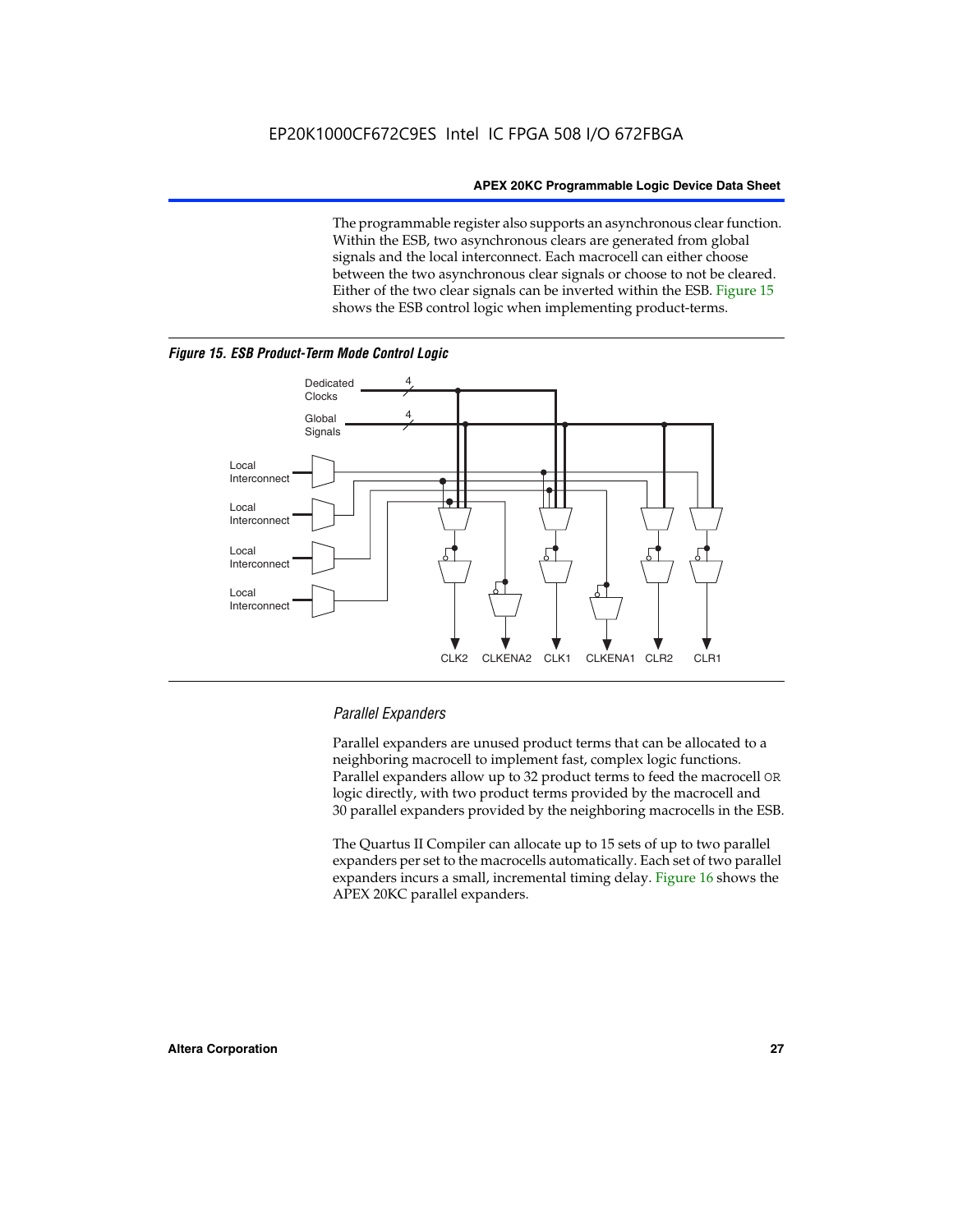



## **Embedded System Block**

The ESB can implement various types of memory blocks, including dual-port RAM, ROM, FIFO, and CAM blocks. The ESB includes input and output registers; the input registers synchronize writes, and the output registers can pipeline designs to improve system performance. The ESB offers a dual-port mode, which supports simultaneous reads and writes at two different clock frequencies. Figure 17 shows the ESB block diagram.



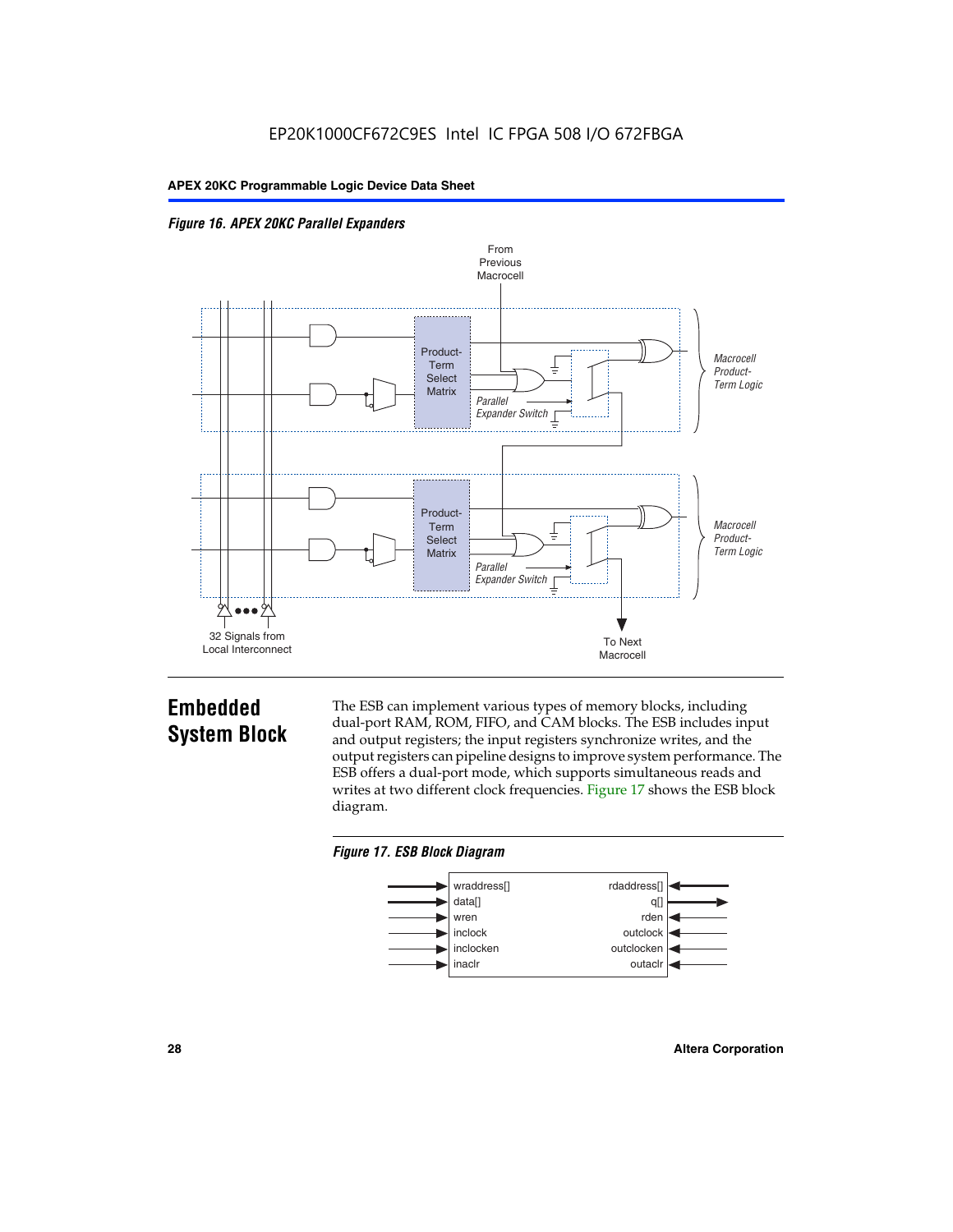ESBs can implement synchronous RAM, which is easier to use than asynchronous RAM. A circuit using asynchronous RAM must generate the RAM write enable (WE) signal, while ensuring that its data and address signals meet setup and hold time specifications relative to the WE signal. In contrast, the ESB's synchronous RAM generates its own WE signal and is self-timed with respect to the global clock. Circuits using the ESB's selftimed RAM must only meet the setup and hold time specifications of the global clock.

ESB inputs are driven by the adjacent local interconnect, which in turn can be driven by the FastTrack or MegaLAB interconnect. Because the ESB can be driven by the local interconnect, an adjacent LE can drive it directly for fast memory access. ESB outputs drive the FastTrack and MegaLAB interconnects. In addition, ten ESB outputs, nine of which are unique output lines, drive the local interconnect for fast connection to adjacent LEs or for fast feedback product-term logic.

When implementing memory, each ESB can be configured in any of the following sizes:  $128 \times 16$ ,  $256 \times 8$ ,  $512 \times 4$ ,  $1,024 \times 2$ , or  $2,048 \times 1$ . By combining multiple ESBs, the Quartus II software implements larger memory blocks automatically. For example, two  $128 \times 16$  RAM blocks can be combined to form a  $128 \times 32$  RAM block, and two  $512 \times 4$  RAM blocks can be combined to form a  $512 \times 8$  RAM block. Memory performance does not degrade for memory blocks up to 2,048 words deep. Each ESB can implement a 2,048-word-deep memory; the ESBs are used in parallel, eliminating the need for any external control logic and its associated delays.

To create a high-speed memory block that is more than 2,048 words deep, ESBs drive tri-state lines. Each tri-state line connects all ESBs in a column of MegaLAB structures, and drives the MegaLAB interconnect and row and column FastTrack interconnect throughout the column. Each ESB incorporates a programmable decoder to activate the tri-state driver appropriately. For instance, to implement 8,192-word-deep memory, four ESBs are used. Eleven address lines drive the ESB memory, and two more drive the tri-state decoder. Depending on which 2,048-word memory page is selected, the appropriate ESB driver is turned on, driving the output to the tri-state line. The Quartus II software automatically combines ESBs with tri-state lines to form deeper memory blocks. The internal tri-state control logic is designed to avoid internal contention and floating lines. See Figure 18.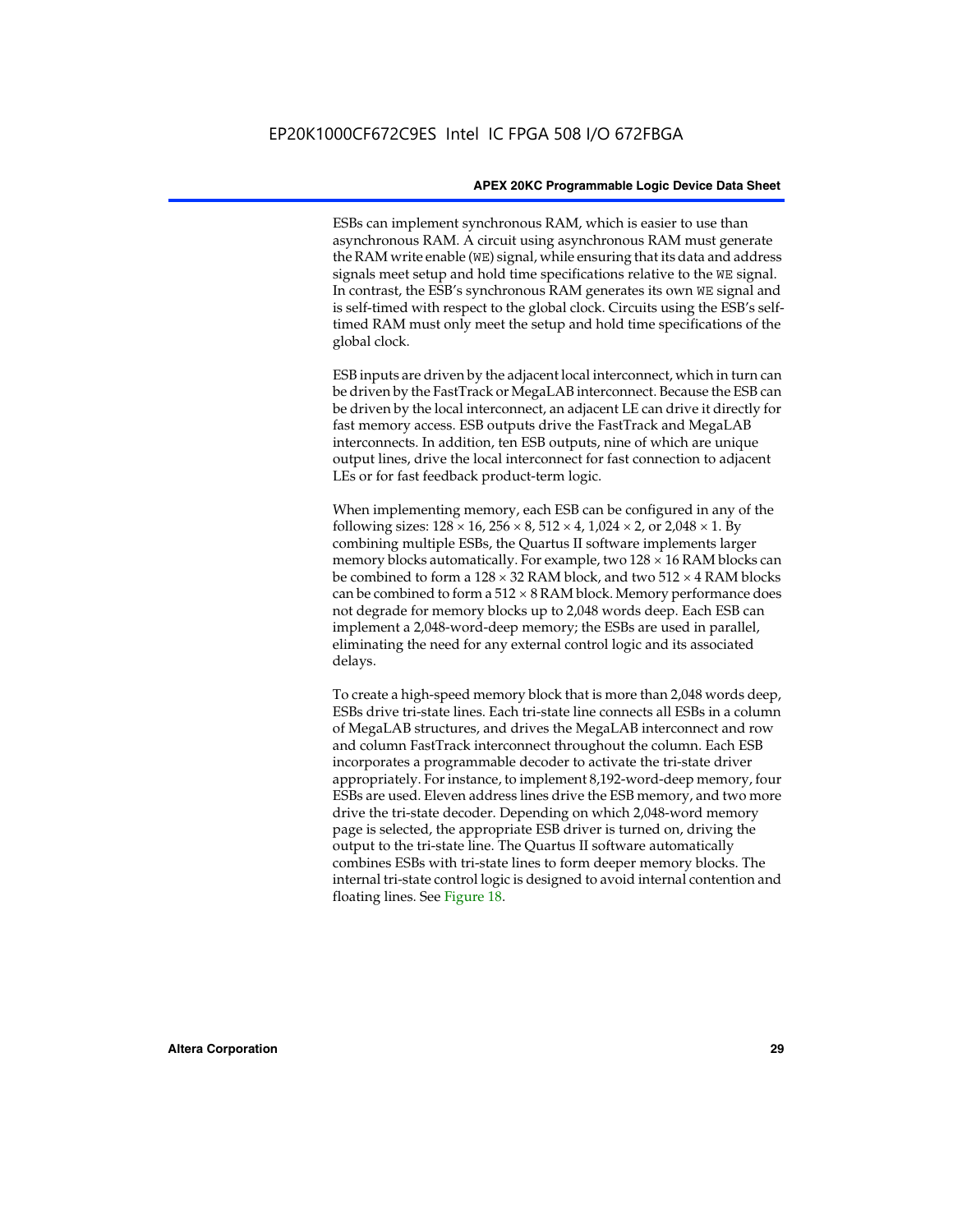



The ESB implements two forms of dual-port memory: read/write clock mode and input/output clock mode. The ESB can also be used for bidirectional, dual-port memory applications in which two ports read or write simultaneously. To implement this type of dual-port memory, two ESBs are used to support two simultaneous reads or writes.

The ESB can also use Altera megafunctions to implement dual-port RAM applications where both ports can read or write, as shown in Figure 19.



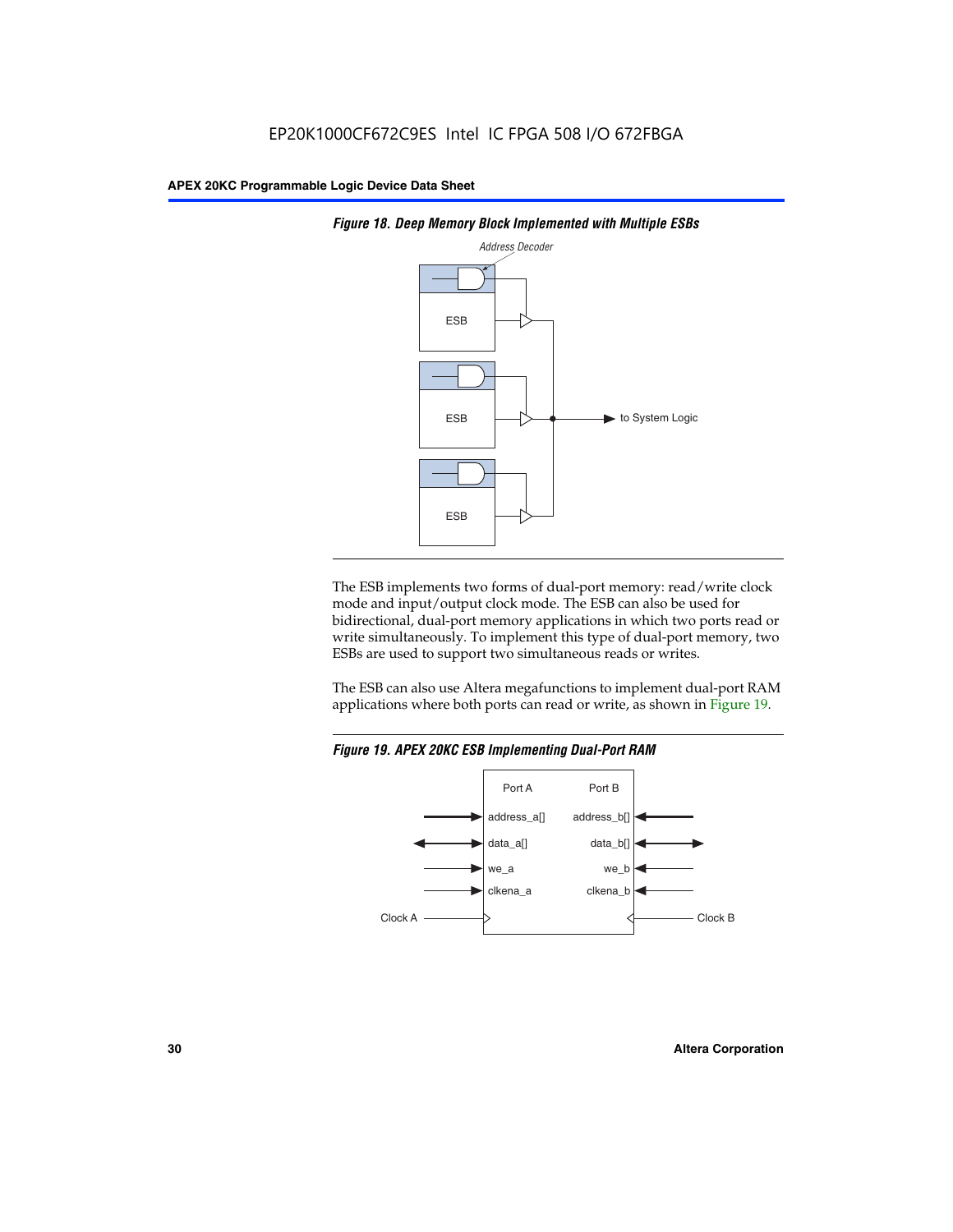#### **Read/Write Clock Mode**

The read/write clock mode contains two clocks. One clock controls all registers associated with writing: data input, WE, and write address. The other clock controls all registers associated with reading: read enable (RE), read address, and data output. The ESB also supports clock enable and asynchronous clear signals; these signals also control the read and write registers independently. Read/write clock mode is commonly used for applications where reads and writes occur at different system frequencies. Figure 20 shows the ESB in read/write clock mode.



#### *Figure 20. ESB in Read/Write Clock Mode Note (1)*

*Note to Figure 20:*

(1) All registers can be cleared asynchronously by ESB local interconnect signals, global signals, or the chip-wide reset.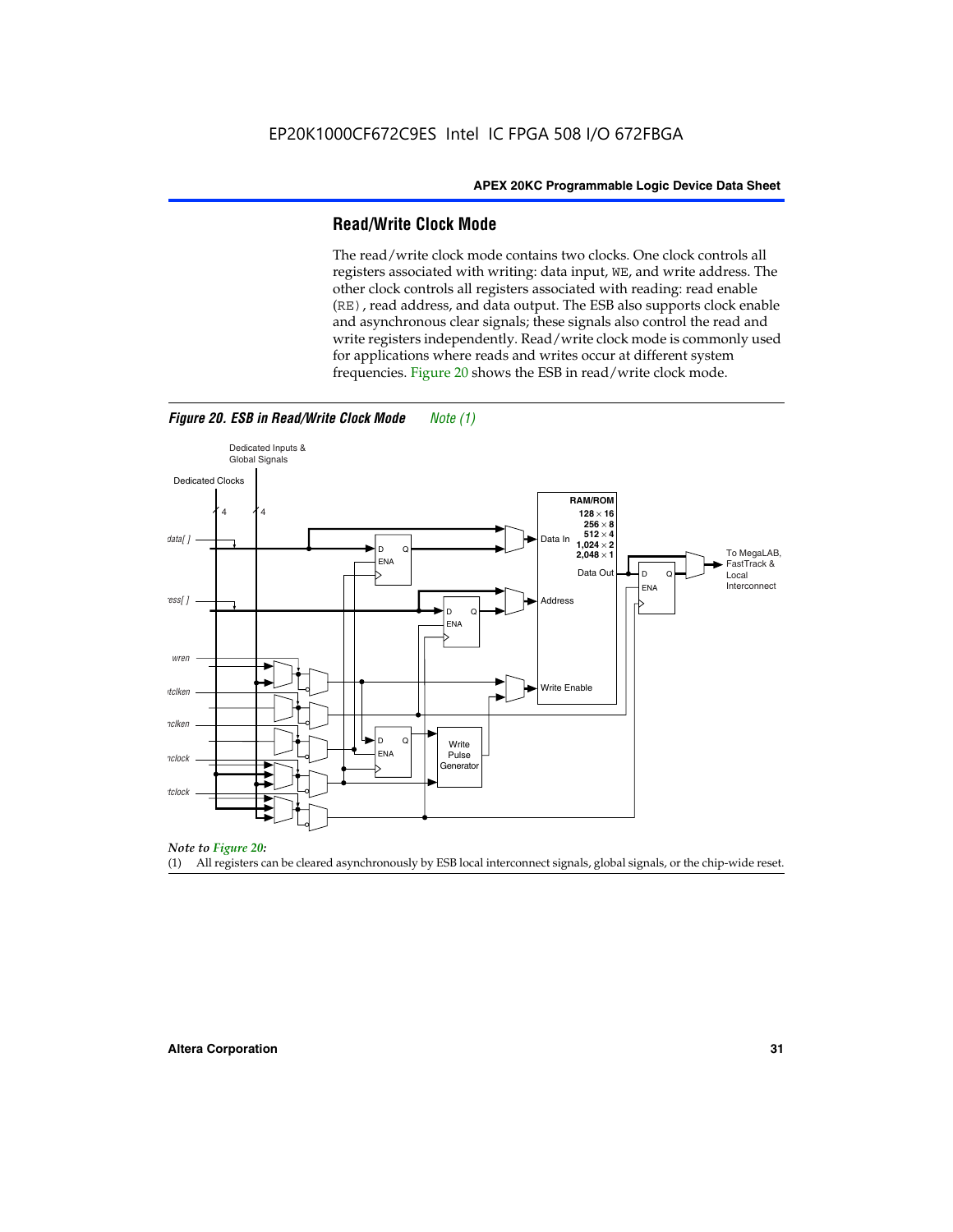#### **Input/Output Clock Mode**

The input/output clock mode contains two clocks. One clock controls all registers for inputs into the ESB: data input, WE, RE, read address, and write address. The other clock controls the ESB data output registers. The ESB also supports clock enable and asynchronous clear signals; these signals also control the reading and writing of registers independently. Input/output clock mode is commonly used for applications where the reads and writes occur at the same system frequency, but require different clock enable signals for the input and output registers. Figure 21 shows the ESB in input/output clock mode.





#### *Note to Figure 21:*

(1) All registers can be cleared asynchronously by ESB local interconnect signals, global signals, or the chip-wide reset.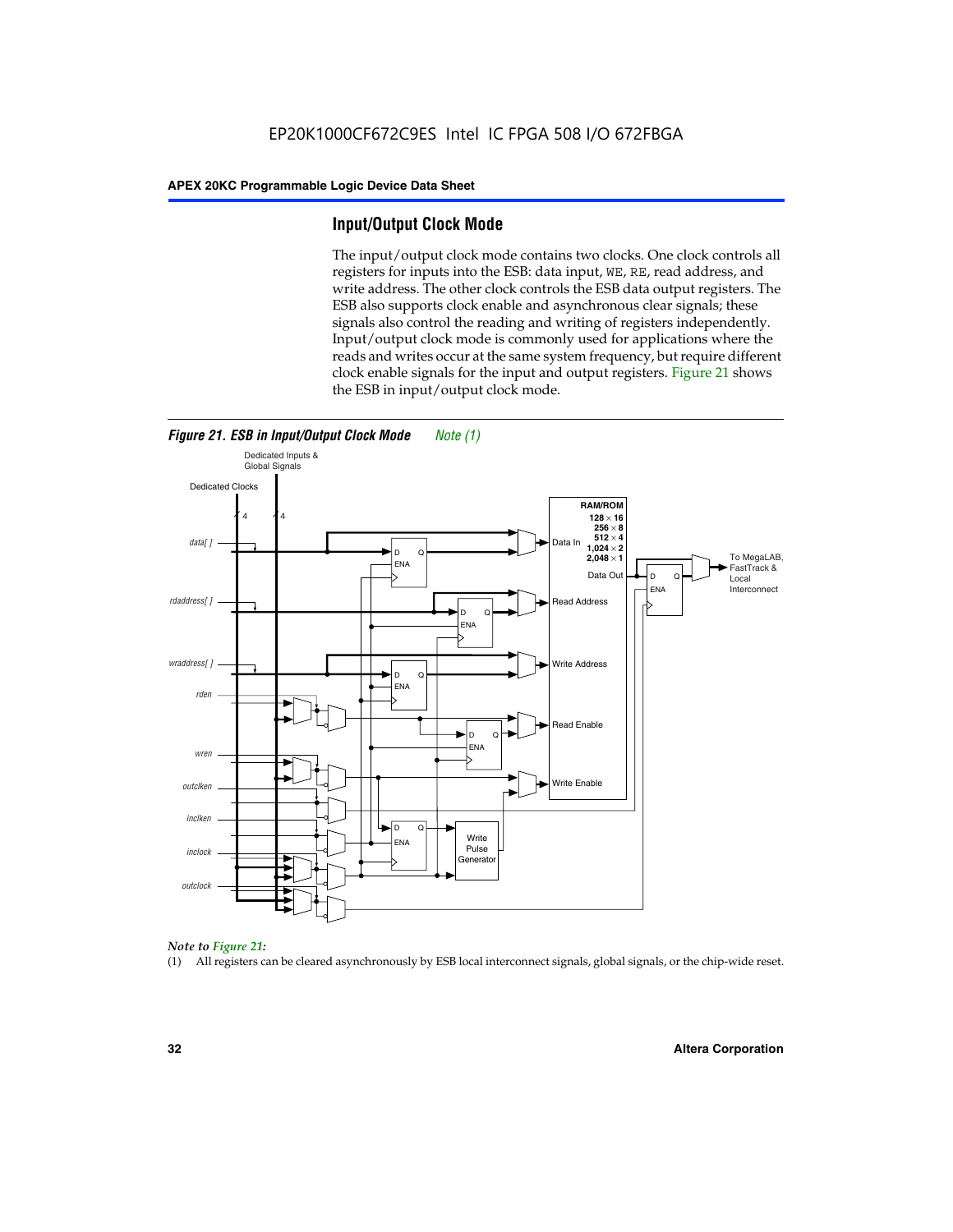#### **Single-Port Mode**

The APEX 20KC ESB also supports a single-port mode, which is used when simultaneous reads and writes are not required. See Figure 22.



#### *Note toFigure 22:*

(1) All registers can be asynchronously cleared by ESB local interconnect signals, global signals, or the chip-wide reset.

#### **Content-Addressable Memory**

In APEX 20KC devices, the ESB can implement CAM. CAM can be thought of as the inverse of RAM. When read, RAM outputs the data for a given address. Conversely, CAM outputs an address for a given data word. For example, if the data FA12 is stored in address 14, the CAM outputs 14 when FA12 is driven into it.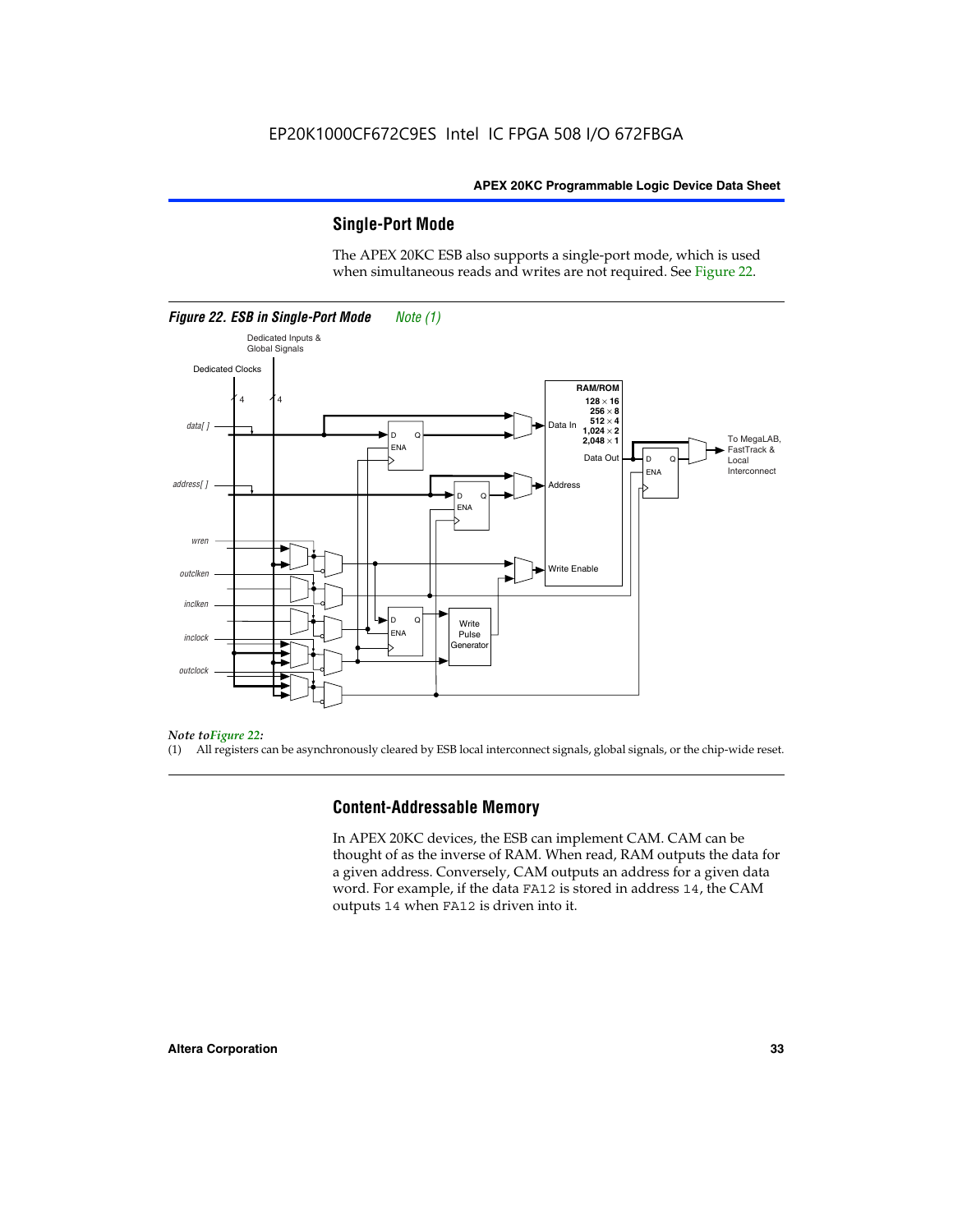CAM is used for high-speed search operations. When searching for data within a RAM block, the search is performed serially. Thus, finding a particular data word can take many cycles. CAM searches all addresses in parallel and outputs the address storing a particular word. When a match is found, a match flag is set high. Figure 23 shows the CAM block diagram.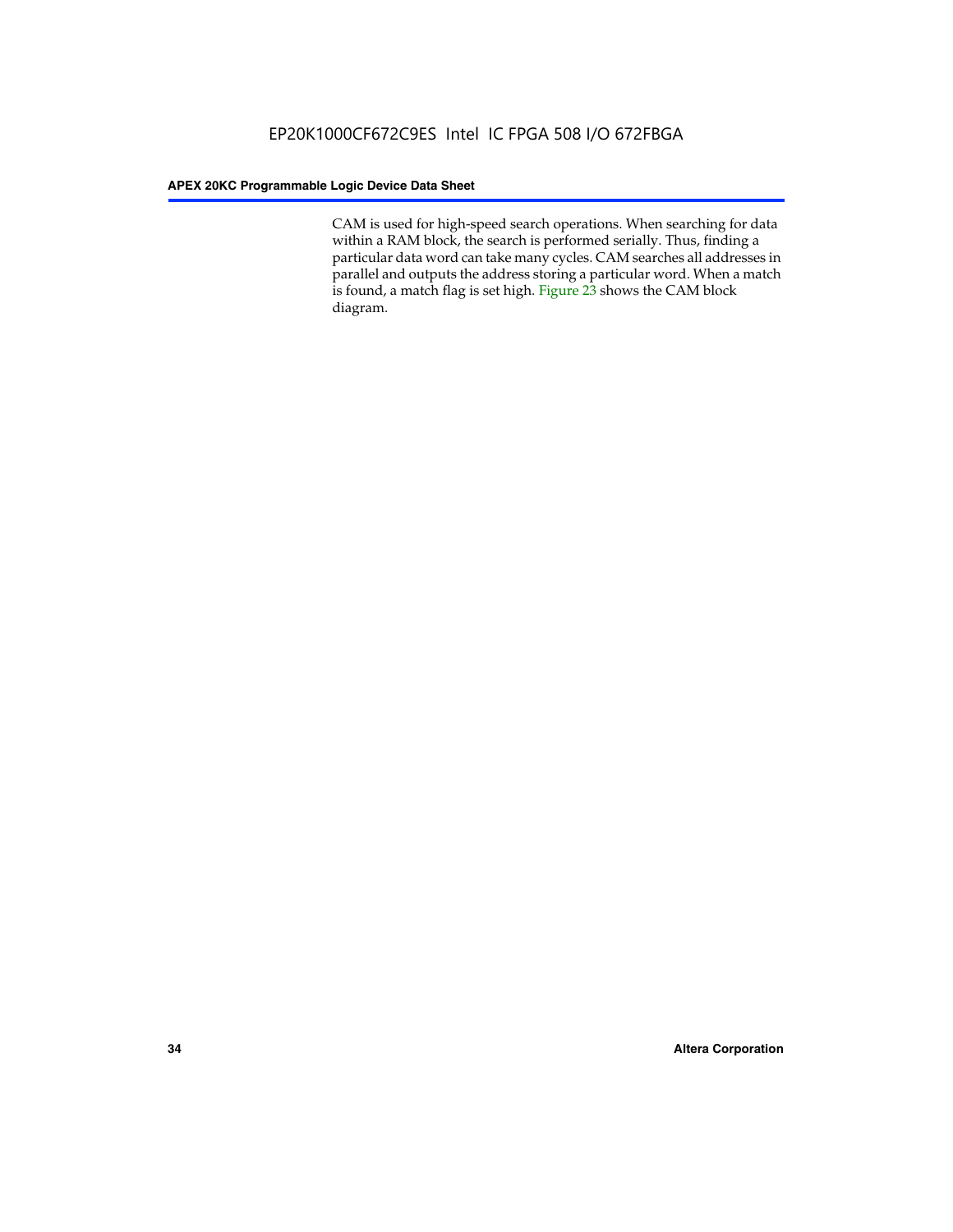

#### *Figure 23. APEX 20KC CAM Block Diagram*

CAM can be used in any application requiring high-speed searches, such as networking, communications, data compression, and cache management.

The APEX 20KC on-chip CAM provides faster system performance than traditional discrete CAM. Integrating CAM and logic into the APEX 20KC device eliminates off-chip and on-chip delays, improving system performance.

When in CAM mode, the ESB implements 32-word, 32-bit CAM. Wider or deeper CAM can be implemented by combining multiple CAMs with some ancillary logic implemented in LEs. The Quartus II software combines ESBs and LEs automatically to create larger CAMs.

CAM supports writing "don't care" bits into words of the memory. The "don't care" bit can be used as a mask for CAM comparisons; any bit set to "don't care" has no effect on matches.

The output of the CAM can be encoded or unencoded. When encoded, the ESB outputs an encoded address of the data's location. For instance, if the data is located in address 12, the ESB output is 12. When unencoded, the ESB uses its 16 outputs to show the location of the data over two clock cycles. In this case, if the data is located in address 12, the 12th output line goes high. When using unencoded outputs, two clock cycles are required to read the output because a 16-bit output bus is used to show the status of 32 words.

The encoded output is better suited for designs that ensure duplicate data is not written into the CAM. If duplicate data is written into two locations, the CAM's output will be incorrect. If the CAM may contain duplicate data, the unencoded output is a better solution; CAM with unencoded outputs can distinguish multiple data locations.

CAM can be pre-loaded with data during configuration, or it can be written during system operation. In most cases, two clock cycles are required to write each word into CAM. When "don't care" bits are used, a third clock cycle is required.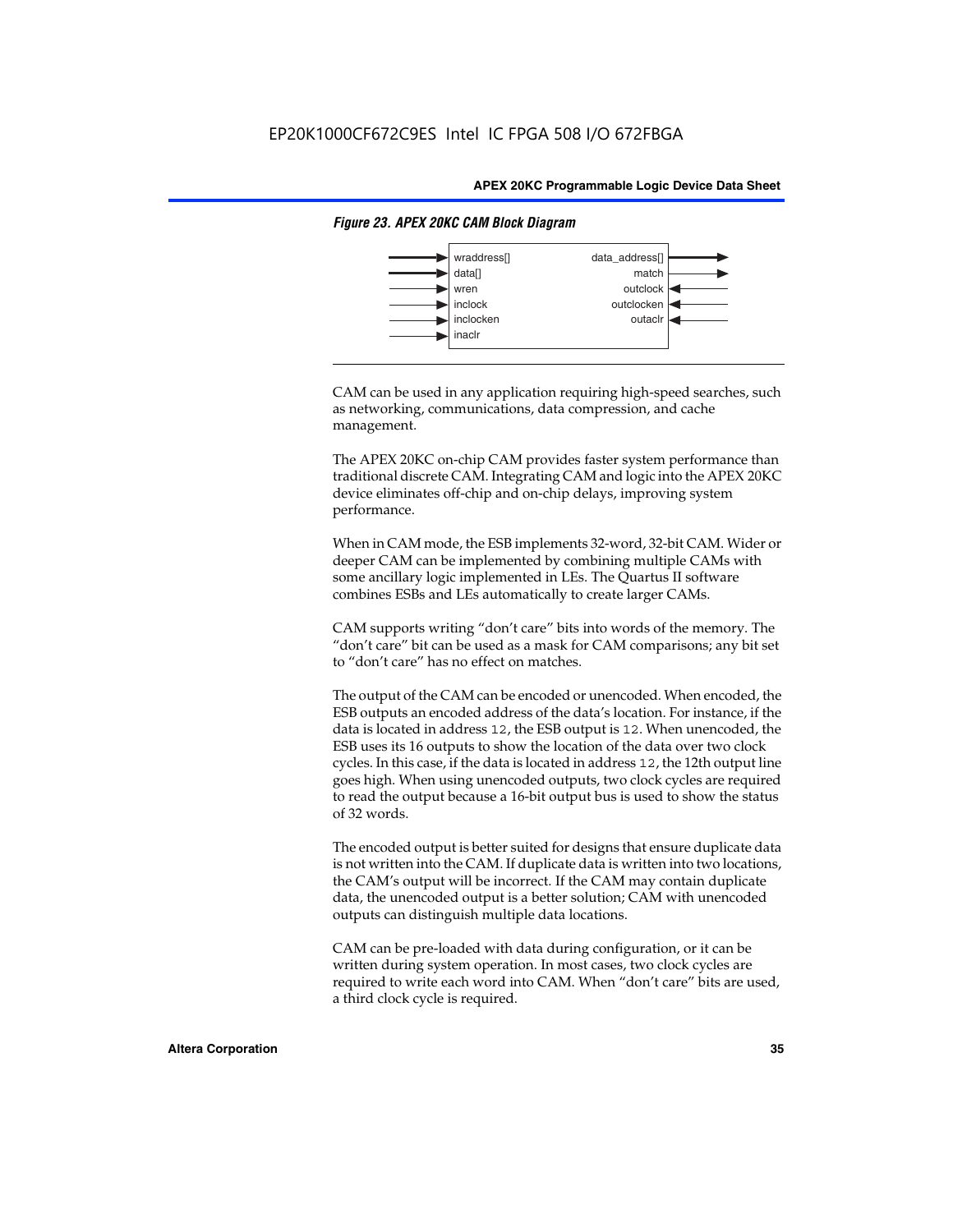

For more information on APEX 20KC devices and CAM, see *Application Note 119 (Implementing High-Speed Search Applications with APEX CAM).*

# **Driving Signals to the ESB**

ESBs provide flexible options for driving control signals. Different clocks can be used for the ESB inputs and outputs. Registers can be inserted independently on the data input, data output, read address, write address, WE, and RE signals. The global signals and the local interconnect can drive the WE and RE signals. The global signals, dedicated clock pins, and local interconnect can drive the ESB clock signals. Because the LEs drive the local interconnect, the LEs can control the WE and RE signals and the ESB clock, clock enable, and asynchronous clear signals. Figure 24 shows the ESB control signal generation logic.





An ESB is fed by the local interconnect, which is driven by adjacent LEs (for high-speed connection to the ESB) or the MegaLAB interconnect. The ESB can drive the local, MegaLAB, or FastTrack interconnect routing structure to drive LEs and IOEs in the same MegaLAB structure or anywhere in the device.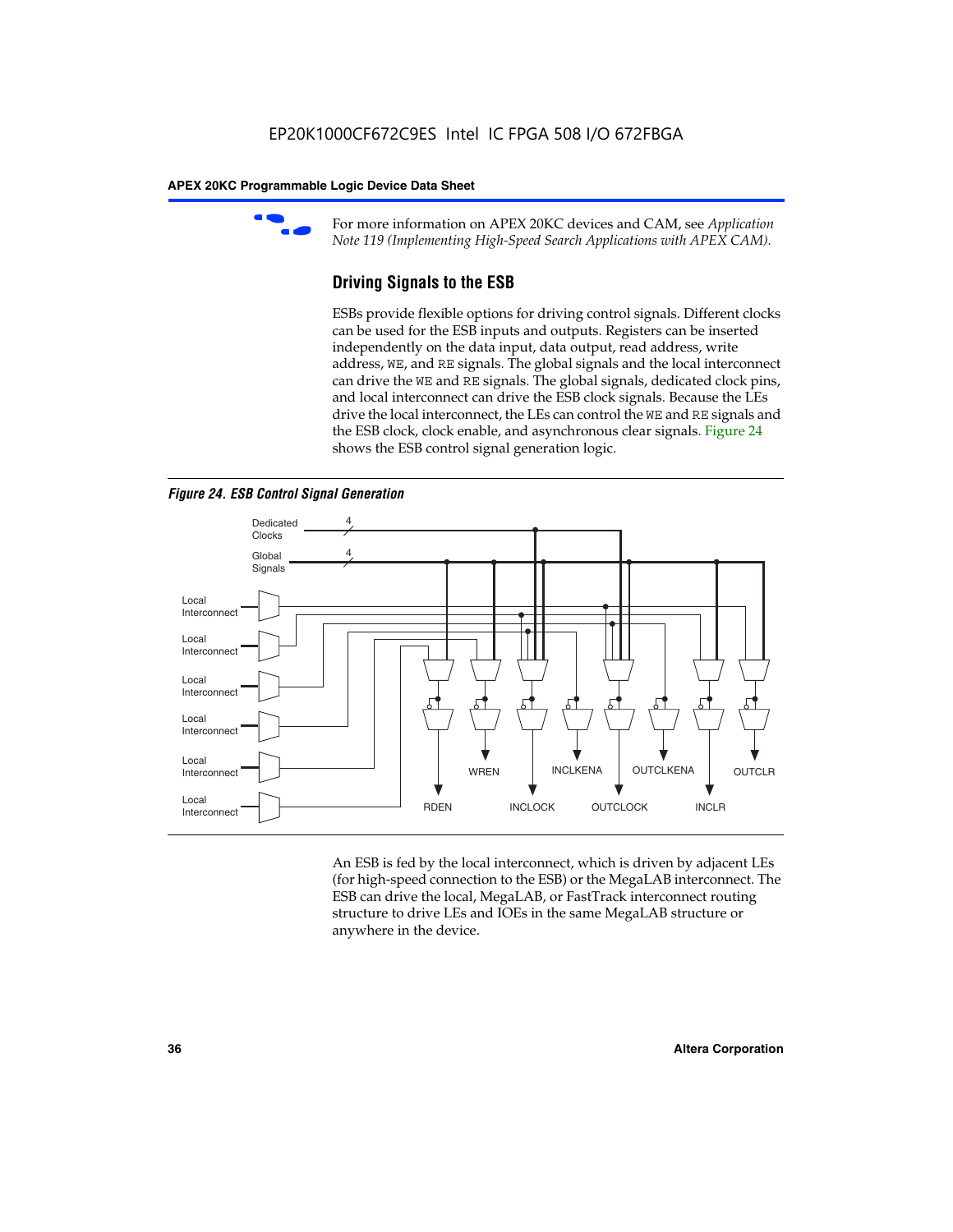## **Implementing Logic in ROM**

In addition to implementing logic with product terms, the ESB can implement logic functions when it is programmed with a read-only pattern during configuration, creating a large LUT. With LUTs, combinatorial functions are implemented by looking up the results, rather than by computing them. This implementation of combinatorial functions can be faster than using algorithms implemented in general logic, a performance advantage that is further enhanced by the fast access times of ESBs. The large capacity of ESBs enables designers to implement complex functions in one logic level without the routing delays associated with linked LEs or distributed RAM blocks. Parameterized functions such as LPM functions can take advantage of the ESB automatically. Further, the Quartus II software can implement portions of a design with ESBs where appropriate.

# **Programmable Speed/Power Control**

APEX 20KC ESBs offer a high-speed mode that supports very fast operation on an ESB-by-ESB basis. When high speed is not required, this feature can be turned off to reduce the ESB's power dissipation by up to 50%. ESBs that run at low power incur a nominal timing delay adder. This Turbo  $Bit^{TM}$  option is available for ESBs that implement product-term logic or memory functions. An ESB that is not used will be powered down so that it does not consume DC current.

Designers can program each ESB in the APEX 20KC device for either high-speed or low-power operation. As a result, speed-critical paths in the design can run at high speed, while the remaining paths operate at reduced power.

**I/O Structure** The APEX 20KC IOE contains a bidirectional I/O buffer and a register that can be used either as an input register for external data requiring fast setup times or as an output register for data requiring fast clock-to-output performance. IOEs can be used as input, output, or bidirectional pins.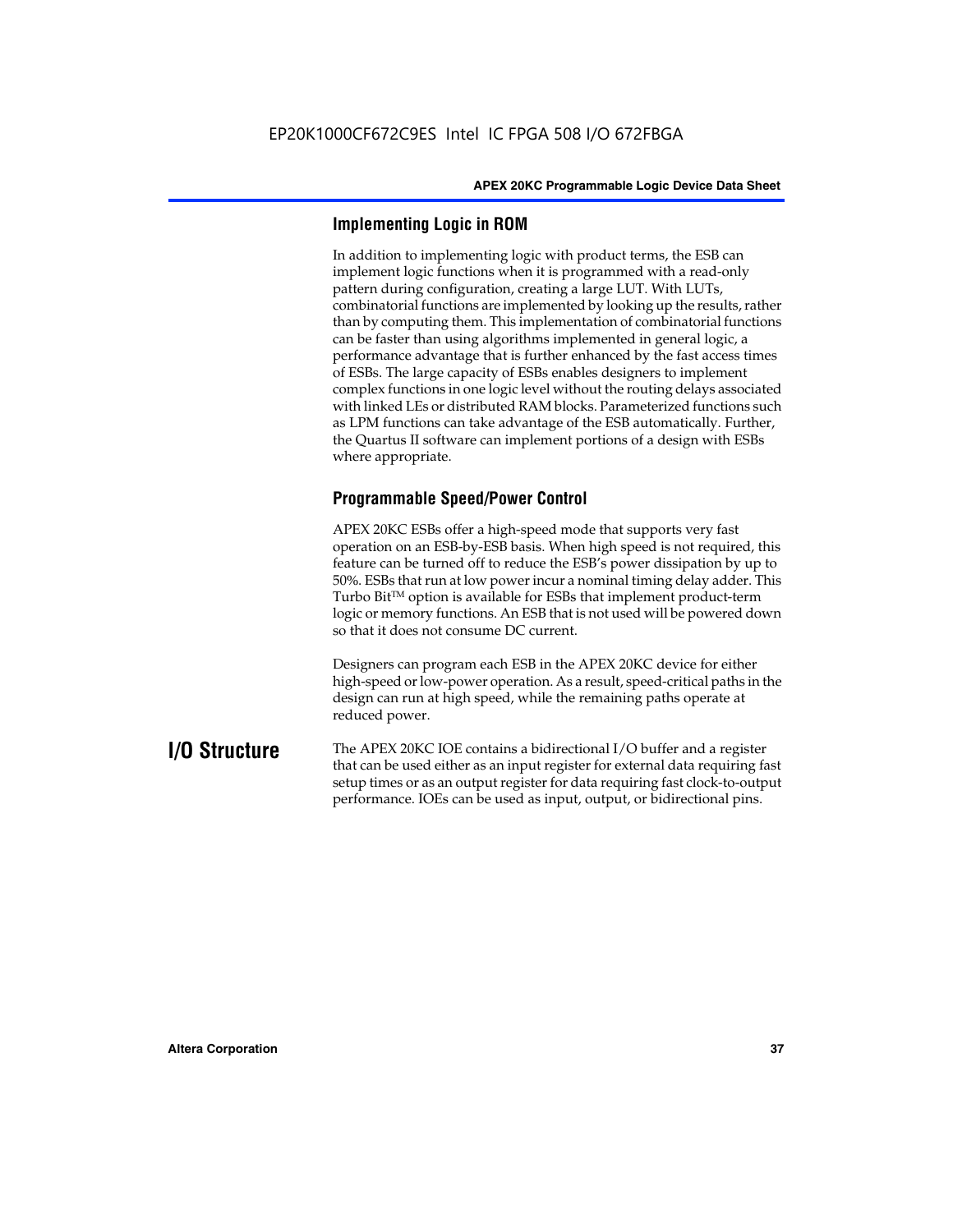APEX 20KC devices include an enhanced IOE, which drives the FastRow interconnect. The FastRow interconnect connects a column I/O pin directly to the LAB local interconnect within two MegaLAB structures. This feature provides fast setup times for pins that drive high fan-outs with complex logic, such as PCI designs. For fast bidirectional I/O timing, LE registers using local routing can improve setup times and OE timing. The APEX 20KC IOE also includes direct support for open-drain operation, giving faster clock-to-output for open-drain signals. Some programmable delays in the APEX 20KC IOE offer multiple levels of delay to fine-tune setup and hold time requirements. The Quartus II Compiler sets these delays by default to minimize setup time while providing a zero hold time.

The Quartus II Compiler uses the programmable inversion option to invert signals from the row and column interconnect automatically where appropriate. Because the APEX 20KC IOE offers one output enable per pin, the Quartus II Compiler can emulate open-drain operation efficiently.

The APEX 20KC IOE includes programmable delays that can be activated to ensure zero hold times, minimum clock-to-output times, input IOE register-to-core register transfers, or core-to-output IOE register transfers. A path in which a pin directly drives a register may require the delay to ensure zero hold time, whereas a path in which a pin drives a register through combinatorial logic may not require the delay.

Table 9 describes the APEX 20KC programmable delays and their logic options in the Quartus II software.

| Table 9. APEX 20KC Programmable Delay Chains |                                         |  |  |  |  |
|----------------------------------------------|-----------------------------------------|--|--|--|--|
| <b>Programmable Delay</b>                    | <b>Quartus II Logic Option</b>          |  |  |  |  |
| Input pin to core delay                      | Decrease input delay to internal cells  |  |  |  |  |
| Input pin to input register delay            | Decrease input delay to input registers |  |  |  |  |
| Core to output register delay                | Decrease input delay to output register |  |  |  |  |
| Output register $t_{\rm CO}$ delay           | Increase delay to output pin            |  |  |  |  |
| Clock enable delay                           | Increase clock enable delay             |  |  |  |  |

The Quartus II Compiler can program these delays automatically to minimize setup time while providing a zero hold time.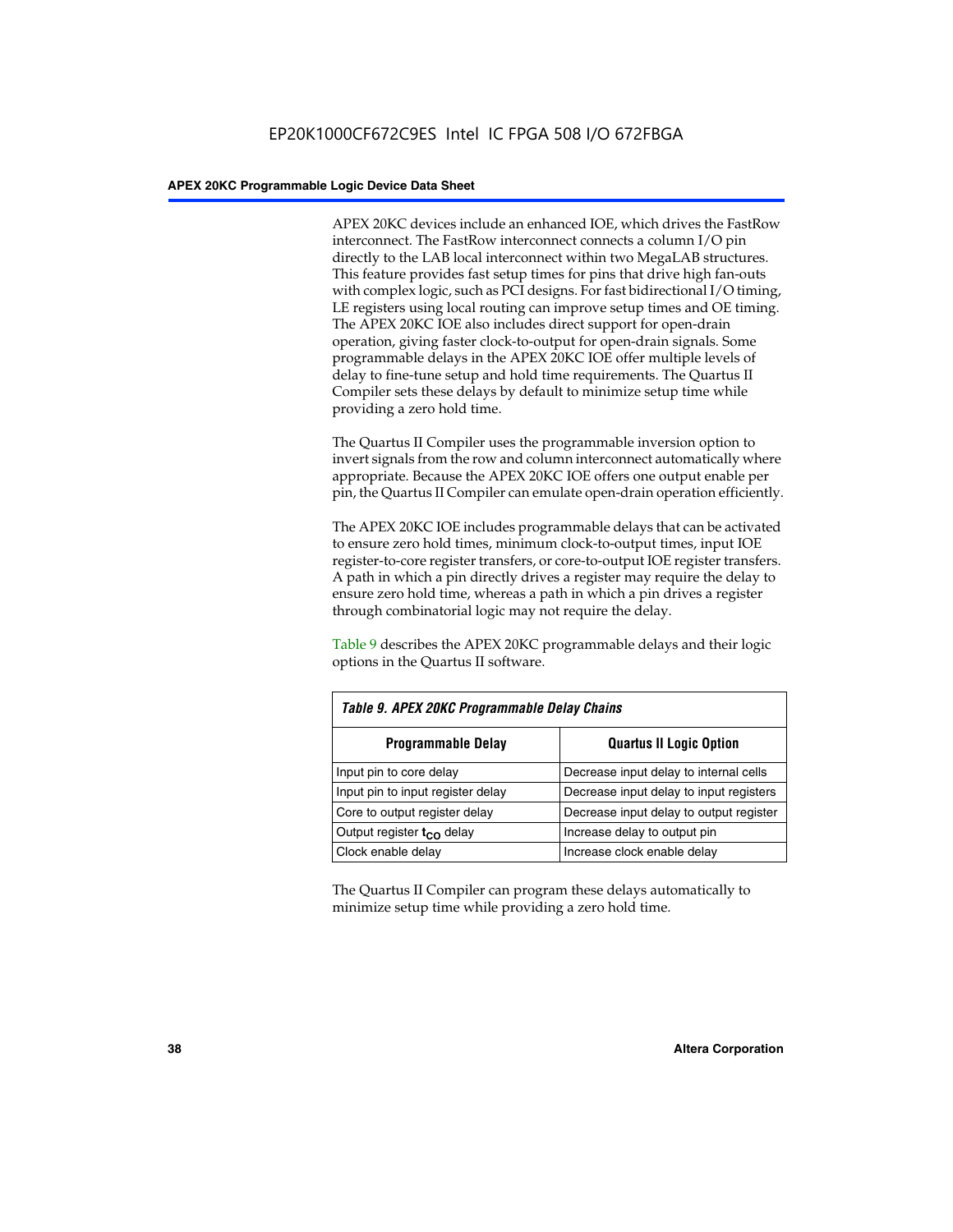The register in the APEX 20KC IOE can be programmed to power-up high or low after configuration is complete. If it is programmed to power-up low, an asynchronous clear can control the register. If it is programmed to power-up high, an asynchronous preset can control the register. This feature is useful for cases where the APEX 20KC device controls an activelow input or another device; it prevents inadvertent activation of the input upon power-up.

Figure 25 shows how fast bidirectional I/O pins are implemented in APEX 20KC devices. This feature is useful for cases where the APEX 20KC device controls an active-low input or another device; it prevents inadvertent activation of the input upon power-up.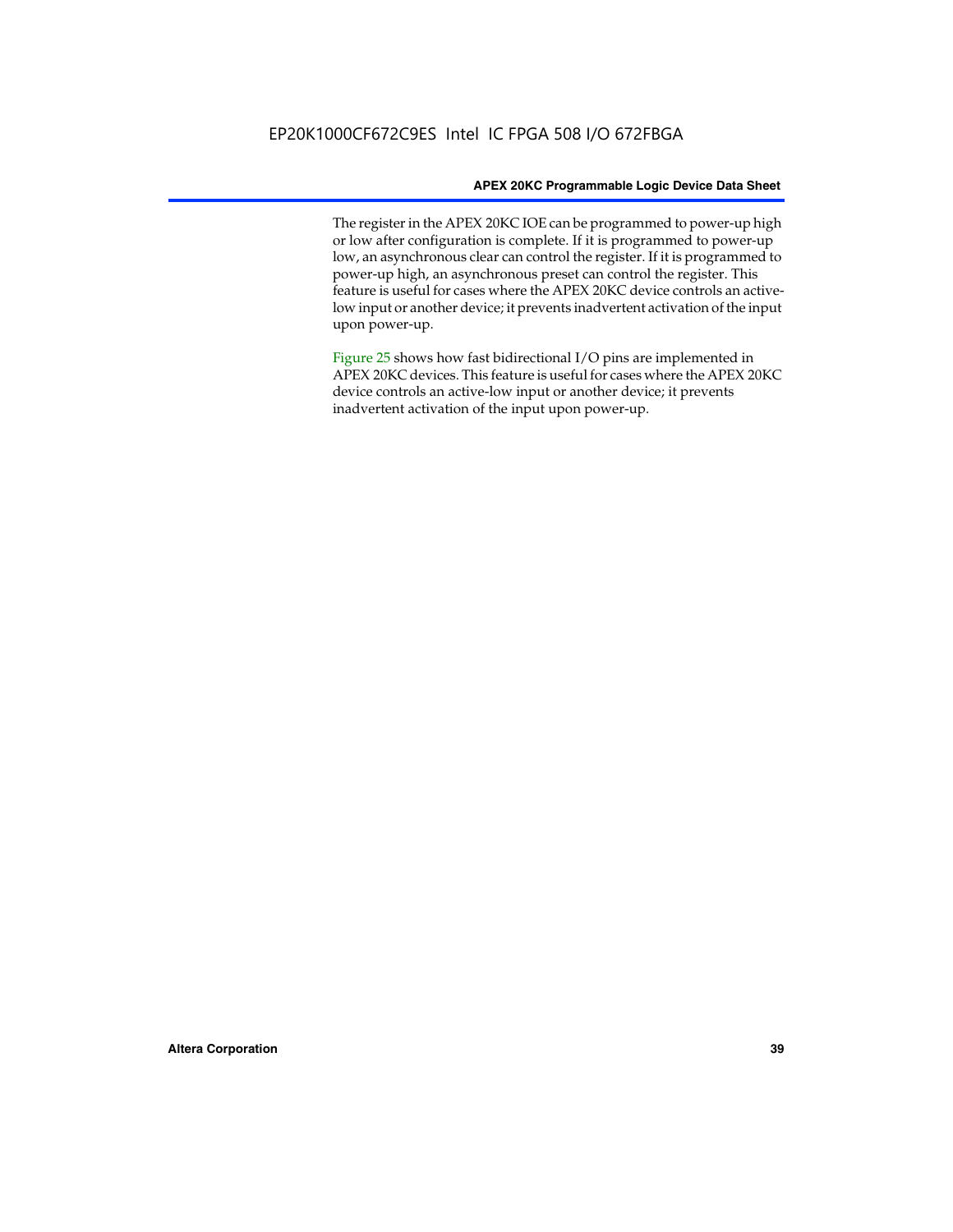### *Figure 25. APEX 20KC Bidirectional I/O Registers Notes (1), (2)*

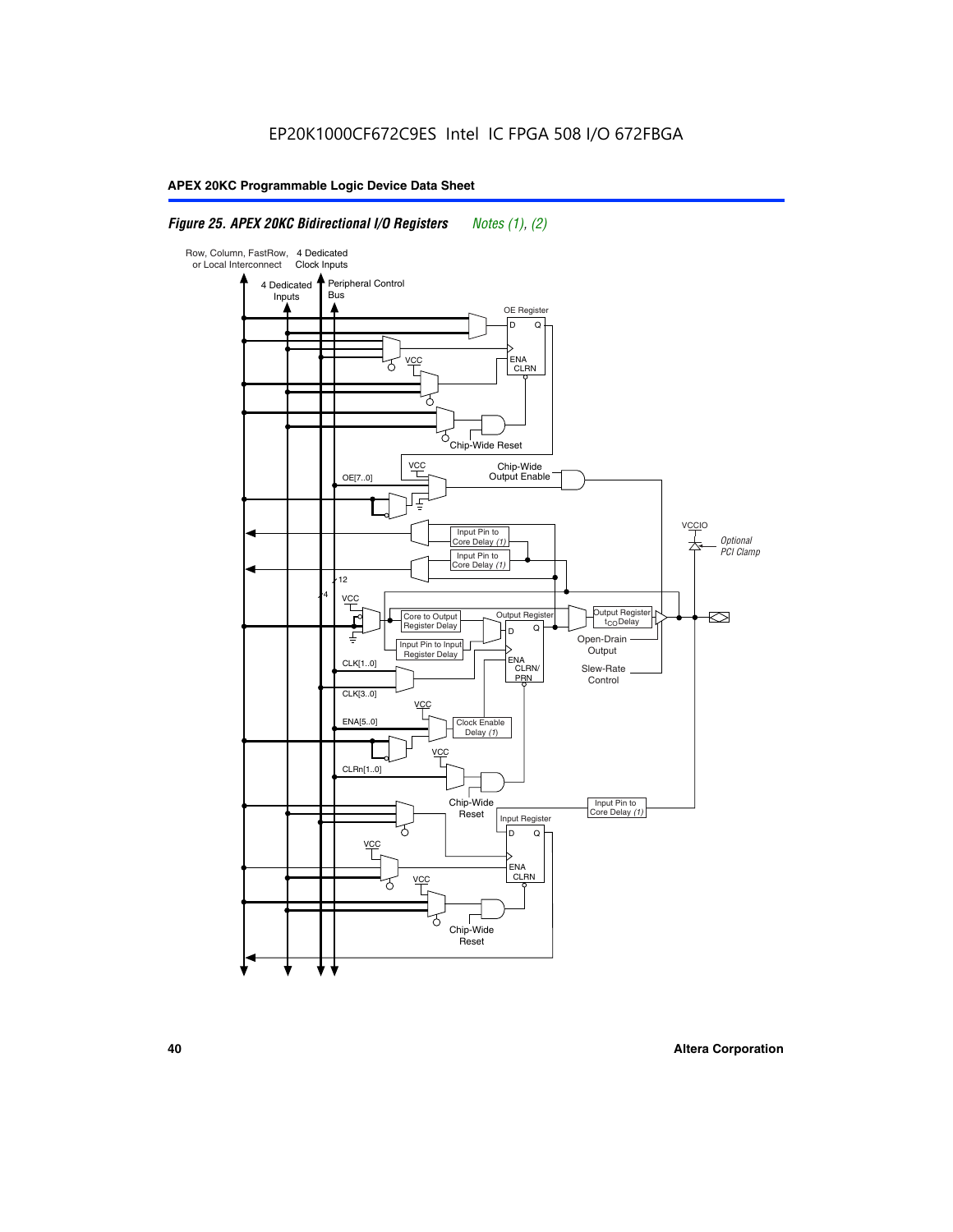*Notes to Figure 25:*

- (1) This programmable delay has four settings: off and three levels of delay.<br>(2) The output enable and input registers are LE registers in the LAB adjacer
- The output enable and input registers are LE registers in the LAB adjacent to the bidirectional pin.

Each IOE drives a row, column, MegaLAB, or local interconnect when used as an input or bidirectional pin. A row IOE can drive a local, MegaLAB, row, and column interconnect; a column IOE can drive the column interconnect. Figure 26 shows how a row IOE connects to the interconnect.



*Figure 26. Row IOE Connection to the Interconnect*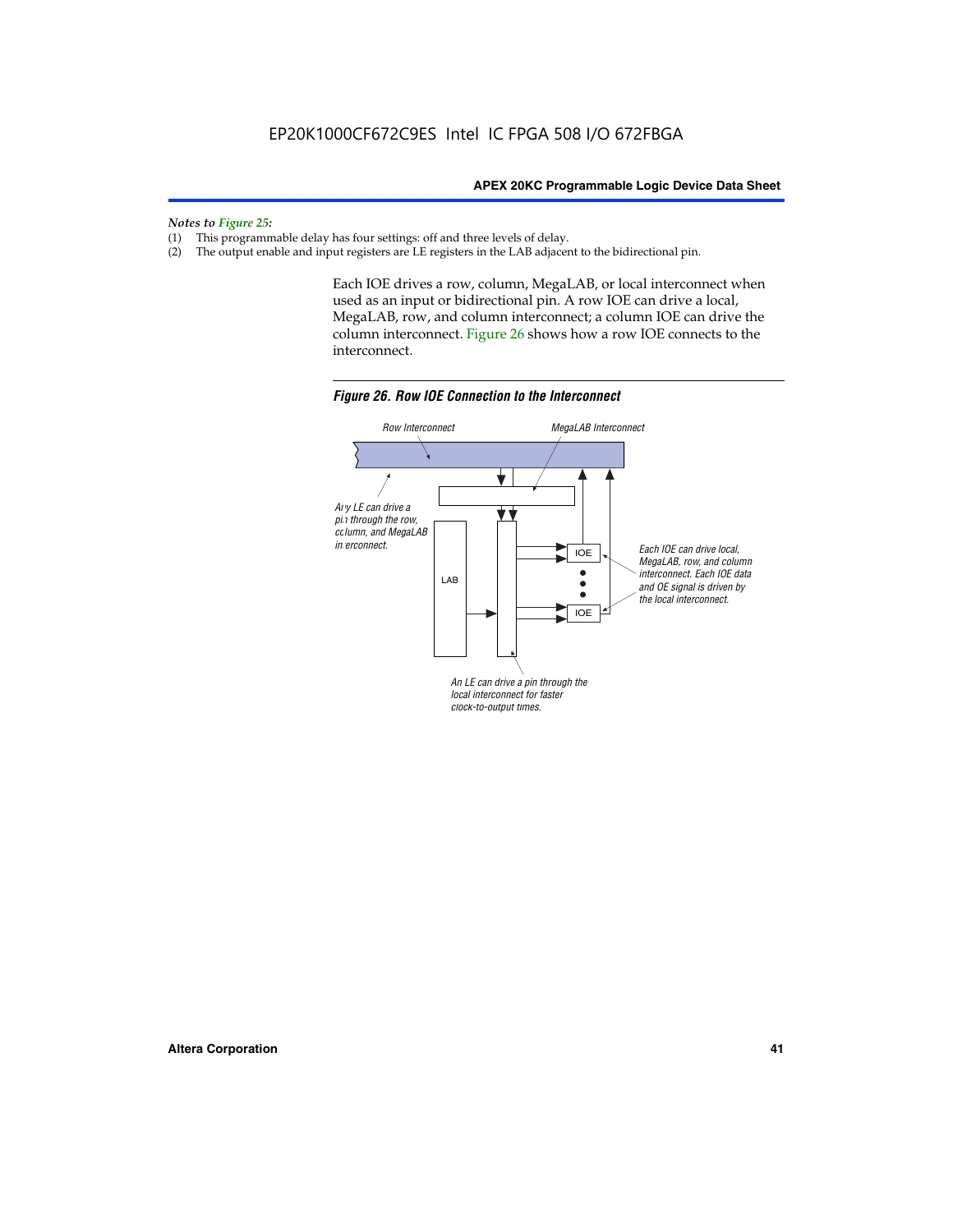Figure 27 shows how a column IOE connects to the interconnect.

### *Figure 27. Column IOE Connection to the Interconnect*



# **Dedicated Fast I/O Pins**

APEX 20KC devices incorporate an enhancement to support bidirectional pins with high internal fan-out such as PCI control signals. These pins are called dedicated fast I/O pins (FAST1, FAST2, FAST3, and FAST4) and replace dedicated inputs. These pins can be used for fast clock, clear, or high fan-out logic signal distribution. They also can drive out. The dedicated fast I/O pin data output and tri-state control are driven by local interconnect from the adjacent MegaLAB for high speed.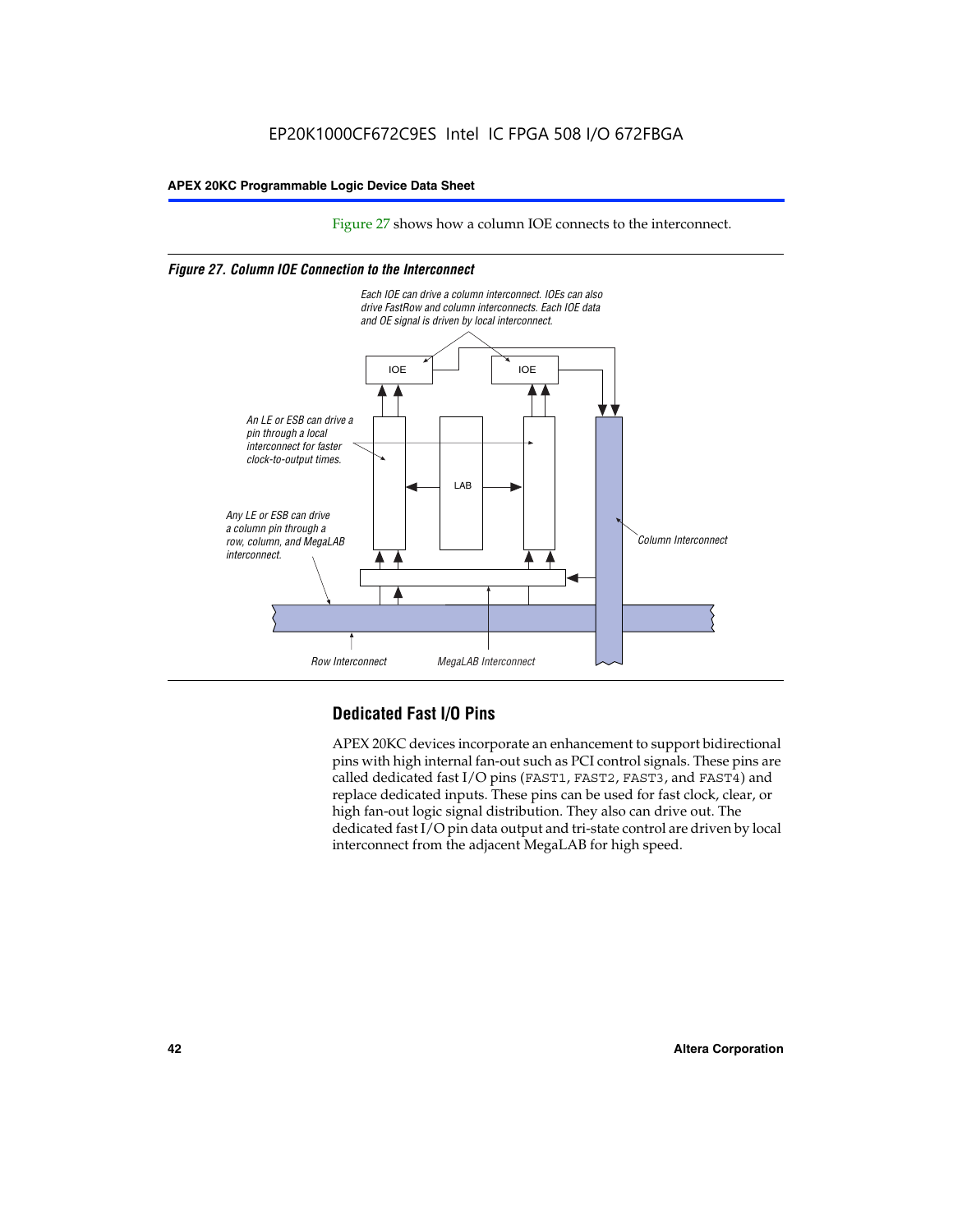### **Advanced I/O Standard Support**

APEX 20KC IOEs support the following I/O standards: LVTTL, LVCMOS, 1.8-V I/O, 2.5-V I/O, 3.3-V PCI, PCI-X, 3.3-V AGP, LVDS, LVPECL, GTL+, CTT, HSTL Class I, SSTL-3 Class I and II, and SSTL-2 Class I and II.



For more information on I/O standards supported by APEX 20KC devices, see *Application Note 117 (Using Selectable I/O Standards in Altera Devices)*.

The APEX 20KC device contains eight I/O banks. In QFP packages, the banks are linked to form four I/O banks. The I/O banks directly support all standards except LVDS and LVPECL. All I/O banks can support LVDS and LVPECL at up to 156 Mbps per channel with the addition of external resistors. In addition, one block within a bank contains circuitry to support high-speed True-LVDS and LVPECL inputs, and another block within a bank supports high-speed True-LVDS and LVPECL outputs. The LVDS blocks support all of the I/O standards. Each I/O bank has its own VCCIO pins. A single device can support 1.8-V, 2.5-V, and 3.3-V interfaces; each bank can support a different standard independently. Each bank can also use a separate  $V_{REF}$  level so that each bank can support any of the terminated standards (such as SSTL-3) independently. Within a bank, any one of the terminated standards can be supported. EP20K400C and larger APEX 20KC devices support the LVDS interface for data pins (EP20K200C devices support LVDS clock pins, but not data pins). EP20K400C and EP20K600C devices support LVDS for data pins at up to 840 Mbps per channel. EP20K1000C devices support LVDS on 16 channels at up to 750 Mbps.

Each bank can support multiple standards with the same VCCIO for output pins. Each bank can support one voltage-referenced I/O standard, but it can support multiple I/O standards with the same VCCIO voltage level. For example, when VCCIO is 3.3 V, a bank can support LVTTL, LVCMOS, 3.3-V PCI, and SSTL-3 for inputs and outputs.

When the LVDS banks are not used for the LVDS I/O standard, they support all of the other I/O standards. Figure 28 shows the arrangement of the APEX 20KC I/O banks.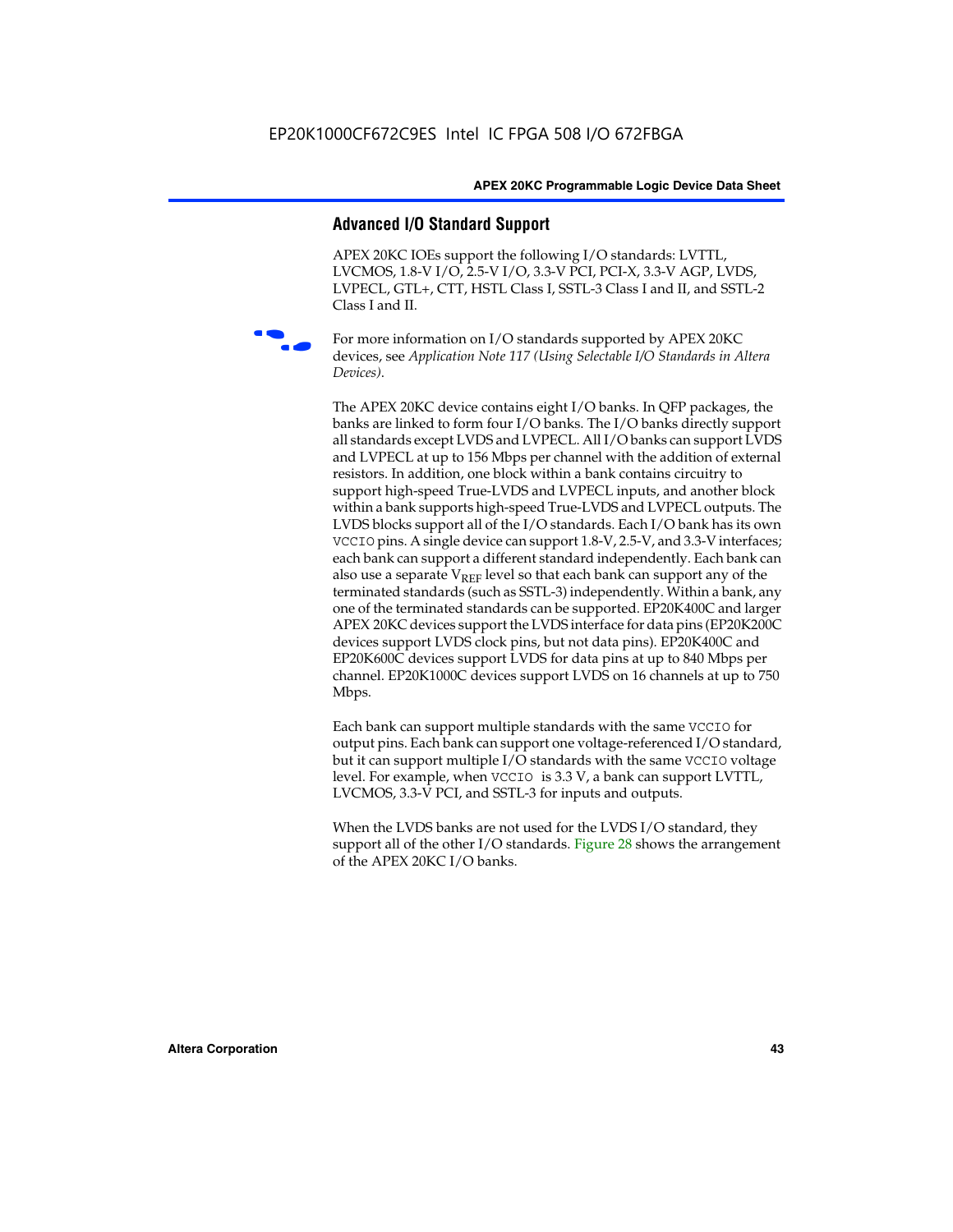### *Figure 28. APEX 20KC I/O Banks LVDS Input Block (2) (1) LVDS Output Block (2) (1) Individual Power Bus I/O Bank 8 I/O Bank 1 I/O Bank 2 I/O Bank 3 I/O Bank 4 I/O Bank 6 I/O Bank 5 I/O Bank 7 Regular I/O Banks Support* ■ *LVPECL* ■ *LVTTL* ■ *LVCMOS* ■ *2.5 V* ■ *1.8 V* ■ *3.3-V PCI* ■ *GTL+* ■ *HSTL* ■ *SSTL-2 Class I and II* ■ *SSTL-3 Class I and II* ■ *CTT* ■ *AGP*

### *Notes to Figure 28:*

- (1) For more information on placing I/O pins in LVDS blocks, refer to the "Guidelines for Using LVDS Blocks" section in *Application Note 120 (Using LVDS in APEX 20KE Devices)*.
- (2) If the LVDS input and output blocks are not used for LVDS, they can support all of the I/O standards and can be used as input, output, or bidirectional pins with  $V_{\text{CCIO}}$  set to 3.3 V, 2.5 V, or 1.8 V.

## **Power Sequencing & Hot Socketing**

Because APEX 20KC devices can be used in a mixed-voltage environment, they have been designed specifically to tolerate any possible power-up sequence. Therefore, the  $V_{\text{CCIO}}$  and  $V_{\text{CCINT}}$  power supplies may be powered in any order.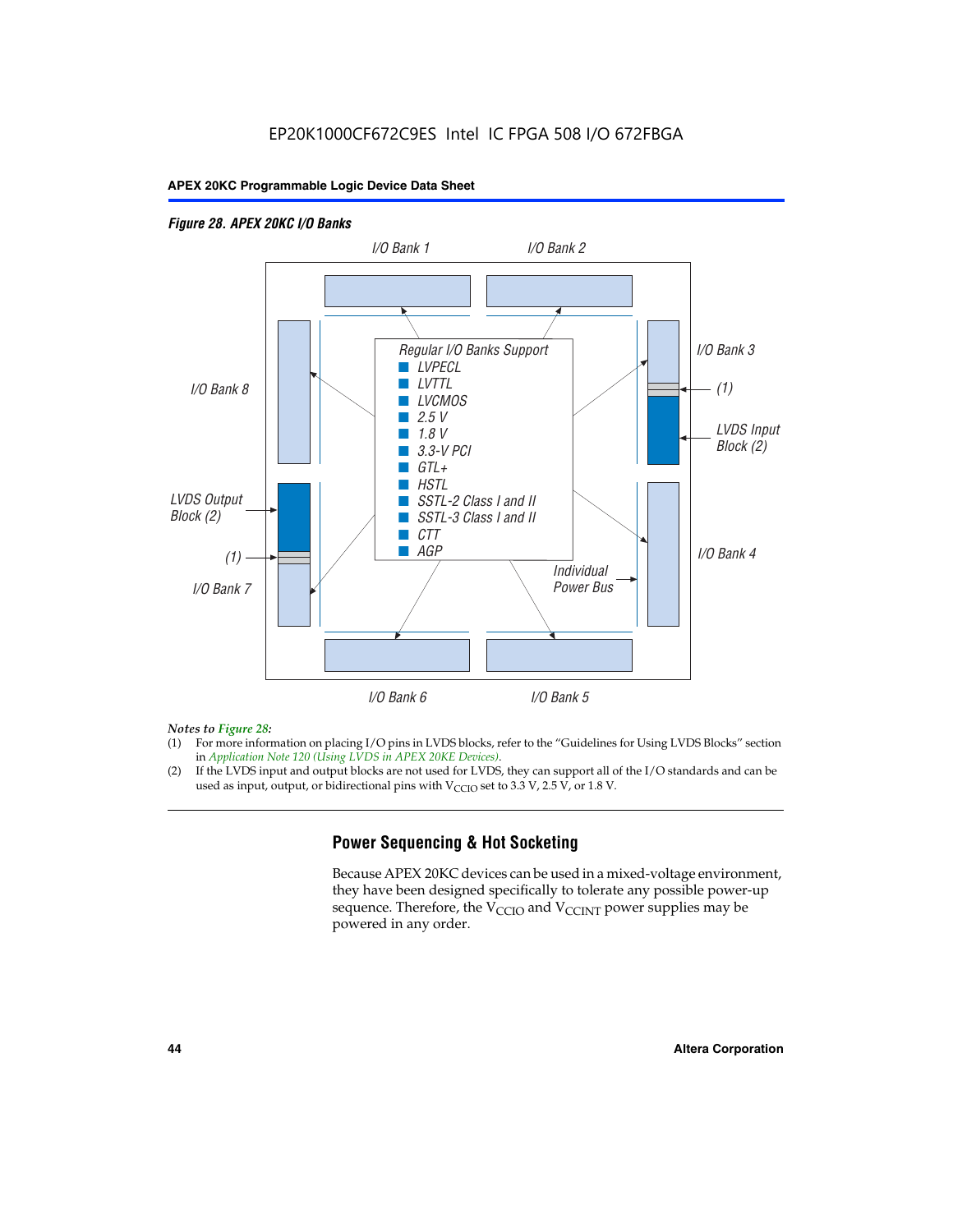Signals can be driven into APEX 20KC devices before and during powerup without damaging the device. In addition, APEX 20KC devices do not drive out during power-up. Once operating conditions are reached and the device is configured, APEX 20KC devices operate as specified by the user.

### **MultiVolt I/O Interface** The APEX architecture supports the MultiVolt I/O interface feature, which allows APEX devices in all packages to interface with systems of different supply voltages. The devices have one set of VCC pins for internal operation and input buffers (VCCINT), and another set for I/O output drivers (VCCIO).

APEX 20KC devices support the MultiVolt I/O interface feature. The APEX 20KC VCCINT pins must always be connected to a 1.8-V power supply. With a 1.8-V  $V_{\text{CCINT}}$  level, input pins are 1.8-V, 2.5-V, and 3.3-V tolerant. The VCCIO pins can be connected to either a 1.8-V, 2.5-V, or 3.3-V power supply, depending on the I/O standard requirements. When the VCCIO pins are connected to a 1.8-V power supply, the output levels are compatible with 1.8-V systems. When VCCIO pins are connected to a 2.5-V power supply, the output levels are compatible with 2.5-V systems. When VCCIO pins are connected to a 3.3-V power supply, the output high is 3.3 V and compatible with 3.3-V or 5.0-V systems. An APEX 20KC device is 5.0-V tolerant with the addition of a resistor and the PCI clamp diode enabled.

For more information on 5.0-V tolerance, refer to the "5.0-V Tolerance in APEX 20KE Devices White Paper," as the information found therein also applies to APEX 20KC devices.

| Table 10. APEX 20KC MultiVolt I/O Support |                                                |     |     |     |     |     |     |     |
|-------------------------------------------|------------------------------------------------|-----|-----|-----|-----|-----|-----|-----|
| $V_{\text{CCIO}}(V)$                      | Input Signals (V)<br><b>Output Signals (V)</b> |     |     |     |     |     |     |     |
|                                           | 1.8                                            | 2.5 | 3.3 | 5.0 | 1.8 | 2.5 | 3.3 | 5.0 |
| 1.8                                       |                                                | (1) | (1) |     |     |     |     |     |
| 2.5                                       |                                                |     | (1) |     |     |     |     |     |
| 3.3                                       |                                                |     |     | (2) |     | (3) |     |     |

Table 10 summarizes APEX 20KC MultiVolt I/O support.

### *Notes to Table 10:*

(1) The PCI clamping diode must be disabled to drive an input with voltages higher than  $V_{C CIO}$ , except for the 5.0-V input case.

(2) An APEX 20KC device can be made 5.0-V tolerant with the addition of an external resistor and the PCI clamp diode enabled.

(3) When  $V_{\text{CCIO}} = 3.3 \text{ V}$ , an APEX 20KC device can drive a 2.5-V device with 3.3-V tolerant inputs.

### **Altera Corporation 45**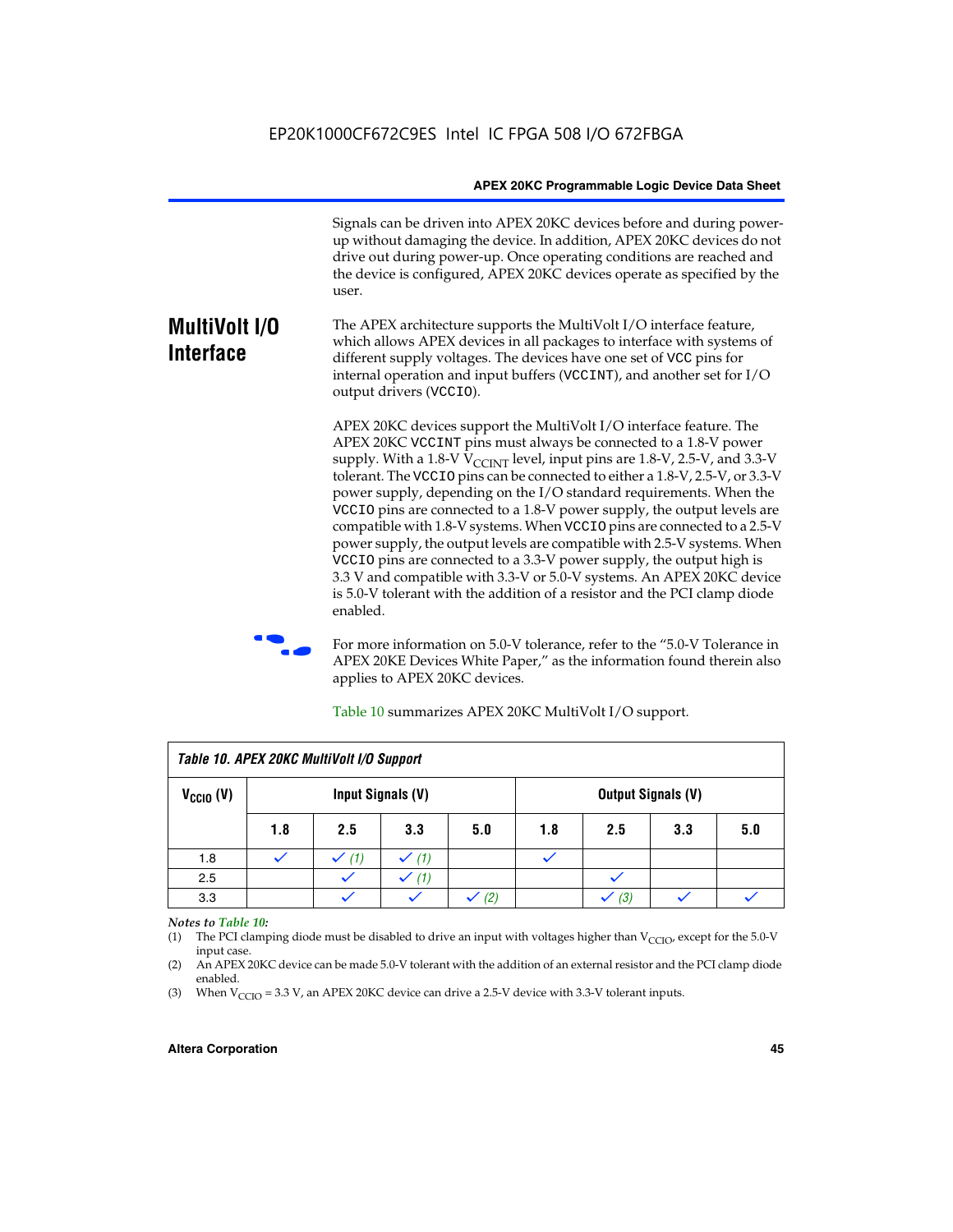Open-drain output pins on APEX 20KC devices (with a series resistor and a pull-up resistor to the 5.0-V supply) can drive 5.0-V CMOS input pins that require a  $V<sub>IH</sub>$  of 3.5 V. When the pin is inactive, the trace will be pulled up to 5.0 V by the resistor. The open-drain pin will only drive low or tristate; it will never drive high. The rise time is dependent on the value of the pull-up resistor and load impedance. The  $I_{OL}$  current specification should be considered when selecting a pull-up resistor.

# **ClockLock & ClockBoost Features**

APEX 20KC devices support the ClockLock and ClockBoost clock management features, which are implemented with PLLs. The ClockLock circuitry uses a synchronizing PLL that reduces the clock delay and skew within a device. This reduction minimizes clock-to-output and setup times while maintaining zero hold times. The ClockBoost circuitry, which provides a clock multiplier, allows the designer to enhance device area efficiency by sharing resources within the device. The ClockBoost circuitry allows the designer to distribute a low-speed clock and multiply that clock on-device. APEX 20KC devices include a high-speed clock tree; unlike ASICs, the user does not have to design and optimize the clock tree. The ClockLock and ClockBoost features work in conjunction with the APEX 20KC device's high-speed clock to provide significant improvements in system performance and bandwidth. APEX 20KC devices in -7 and -8 speed grades have PLLs and support the ClockLock and ClockBoost features.

The ClockLock and ClockBoost features in APEX 20KC devices are enabled through the Quartus II software. External devices are not required to use these features.

# **APEX 20KC ClockLock Feature**

APEX 20KC devices include up to four PLLs, which can be used independently. Two PLLs are designed for either general-purpose use or LVDS use (on devices that support LVDS I/O pins). The remaining two PLLs are designed for general-purpose use. The EP20K200C devices have two PLLs; the EP20K400C and larger devices have four PLLs.

The following sections describe some of the features offered by the APEX 20KC PLLs.

### *External PLL Feedback*

The ClockLock circuit's output can be driven off-chip to clock other devices in the system; further, the feedback loop of the PLL can be routed off-chip. This feature allows the designer to exercise fine control over the I/O interface between the APEX 20KC device and another high-speed device, such as SDRAM.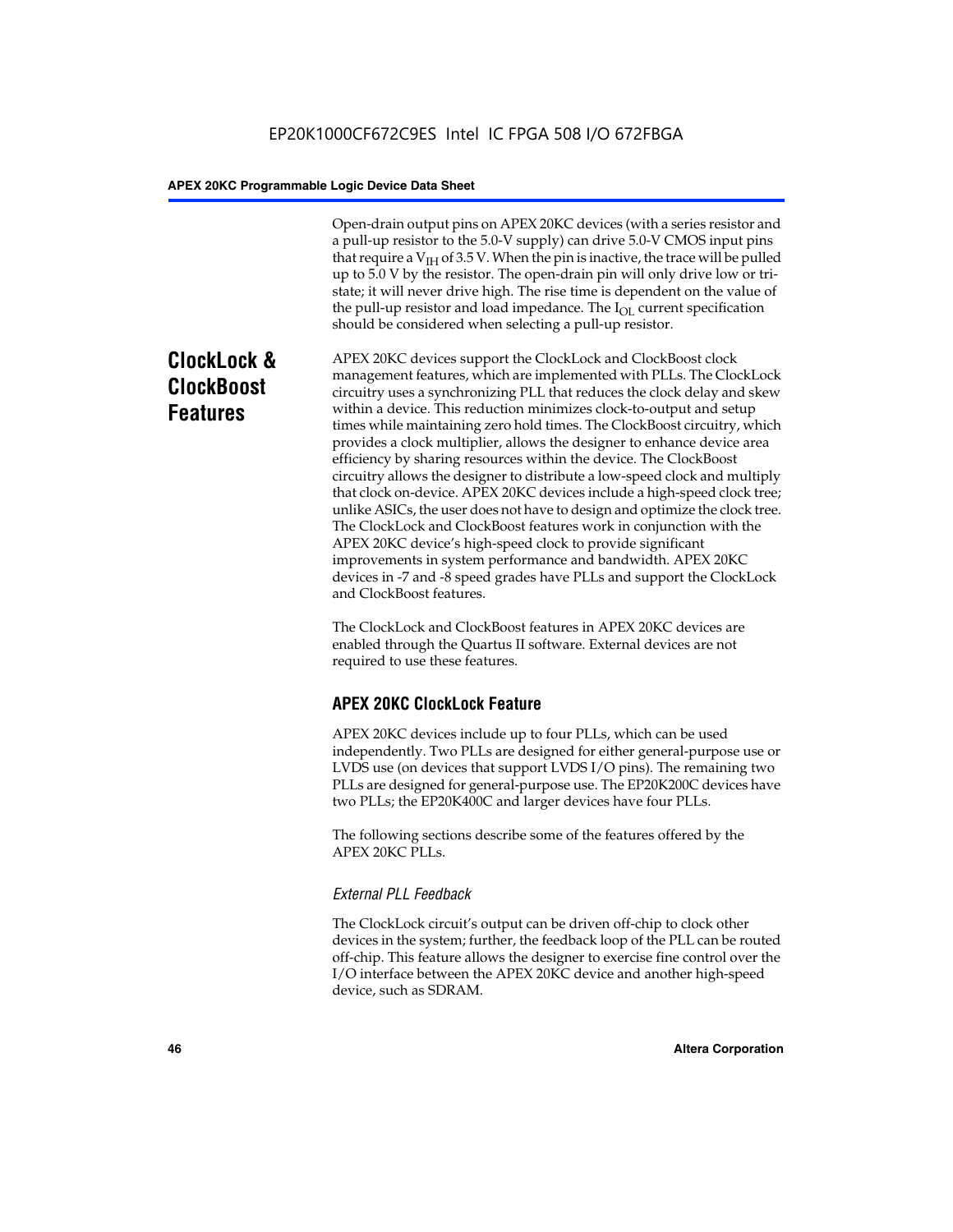### *Clock Multiplication*

The APEX 20KC ClockBoost circuit can multiply or divide clocks by a programmable number. The clock can be multiplied by  $m/(n \times k)$ , where *m* and *k* range from 2 to 160 and *n* ranges from 1 to 16. Clock multiplication and division can be used for time-domain multiplexing and other functions, which can reduce design LE requirements.

### *Clock Phase & Delay Adjustment*

The APEX 20KC ClockShift feature allows the clock phase and delay to be adjusted. The clock phase can be adjusted by 90° steps. The clock delay can be adjusted to increase or decrease the clock delay by an arbitrary amount, up to one clock period.

### *LVDS Support*

All APEX 20KC devices support differential LVDS buffers on the input and output clock signals that interface with external devices. This is controlled in the Quartus II software by assigning the clock pins with an LVDS I/O standard assignment.

Two high-speed PLLs are designed to support the LVDS interface. When using LVDS, the I/O clock runs at a slower rate than the data transfer rate. Thus, PLLs are used to multiply the I/O clock internally to capture the LVDS data. For example, an I/O clock may run at 105 MHz to support 840 Mbps LVDS data transfer. In this example, the PLL multiplies the incoming clock by eight to support the high-speed data transfer. You can use PLLs in EP20K400C and larger devices for high-speed LVDS interfacing.

### *Lock Signals*

The APEX 20KC ClockLock circuitry supports individual LOCK signals. The LOCK signal drives high when the ClockLock circuit has locked onto the input clock. The LOCK signals are optional for each ClockLock circuit; when not used, they are I/O pins.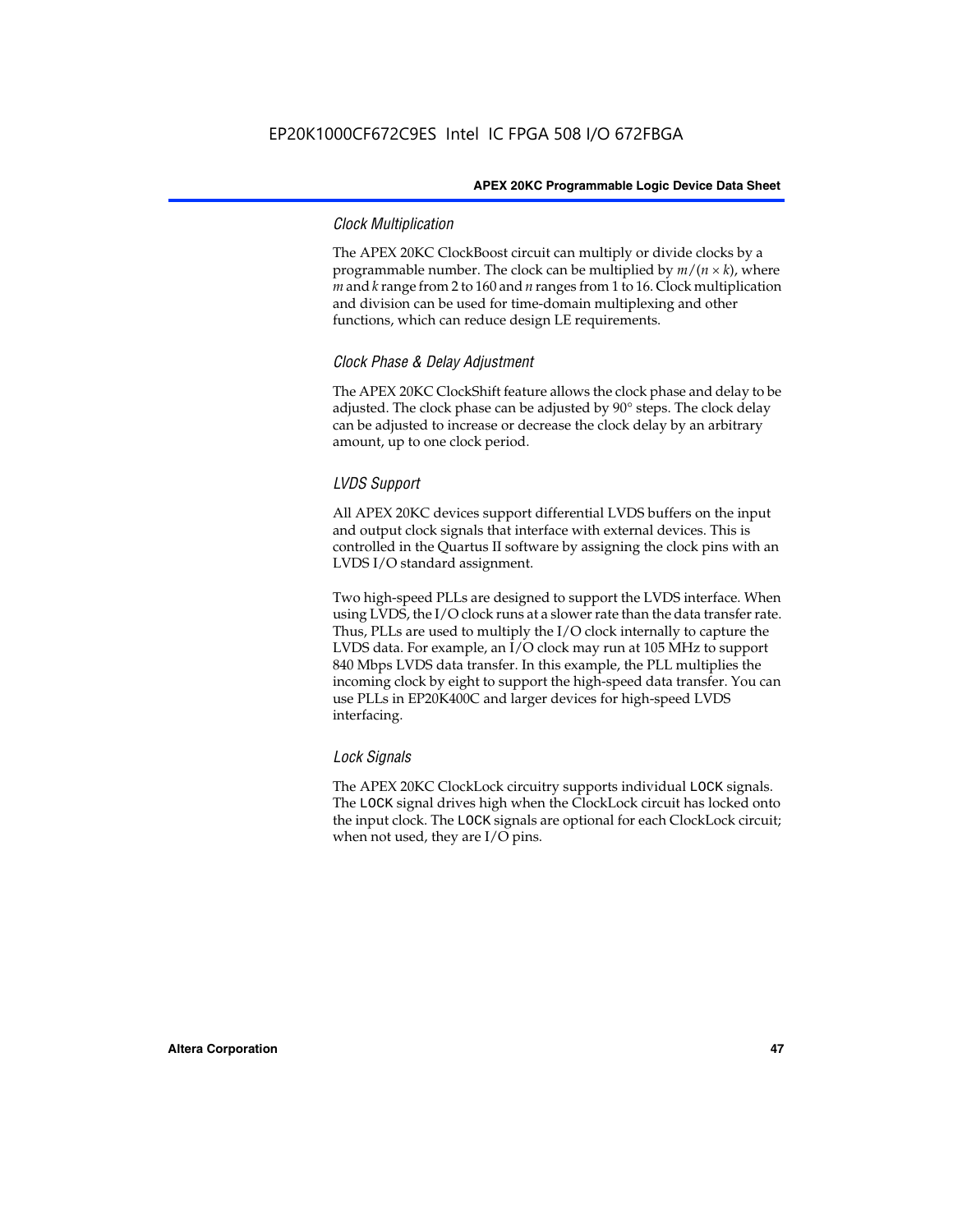## **ClockLock & ClockBoost Timing Parameters**

For the ClockLock and ClockBoost circuitry to function properly, the incoming clock must meet certain requirements. If these specifications are not met, the circuitry may not lock onto the incoming clock, which generates an erroneous clock within the device. The clock generated by the ClockLock and ClockBoost circuitry must also meet certain specifications. If the incoming clock meets these requirements during configuration, the APEX 20KC ClockLock and ClockBoost circuitry will lock onto the clock during configuration. The circuit will be ready for use immediately after configuration. In APEX 20KC devices, the clock input standard is programmable, so the PLL cannot respond to the clock until the device is configured. The PLL locks onto the input clock as soon as configuration is complete. Figure 29 shows the incoming and generated clock specifications.



**1** For more information on ClockLock and ClockBoost circuitry, see *Application Note 115: Using the ClockLock and ClockBoost PLL Features in APEX Devices*.

### *Figure 29. Specifications for the Incoming & Generated Clocks*

The  $t_{\mathfrak l}$  parameter refers to the nominal input clock period; the  $t_{\mathfrak l}$  parameter refers to the *nominal output clock period.*



### *Note to Figure 29:*

(1) Rise and fall times are measured from 10% to 90%.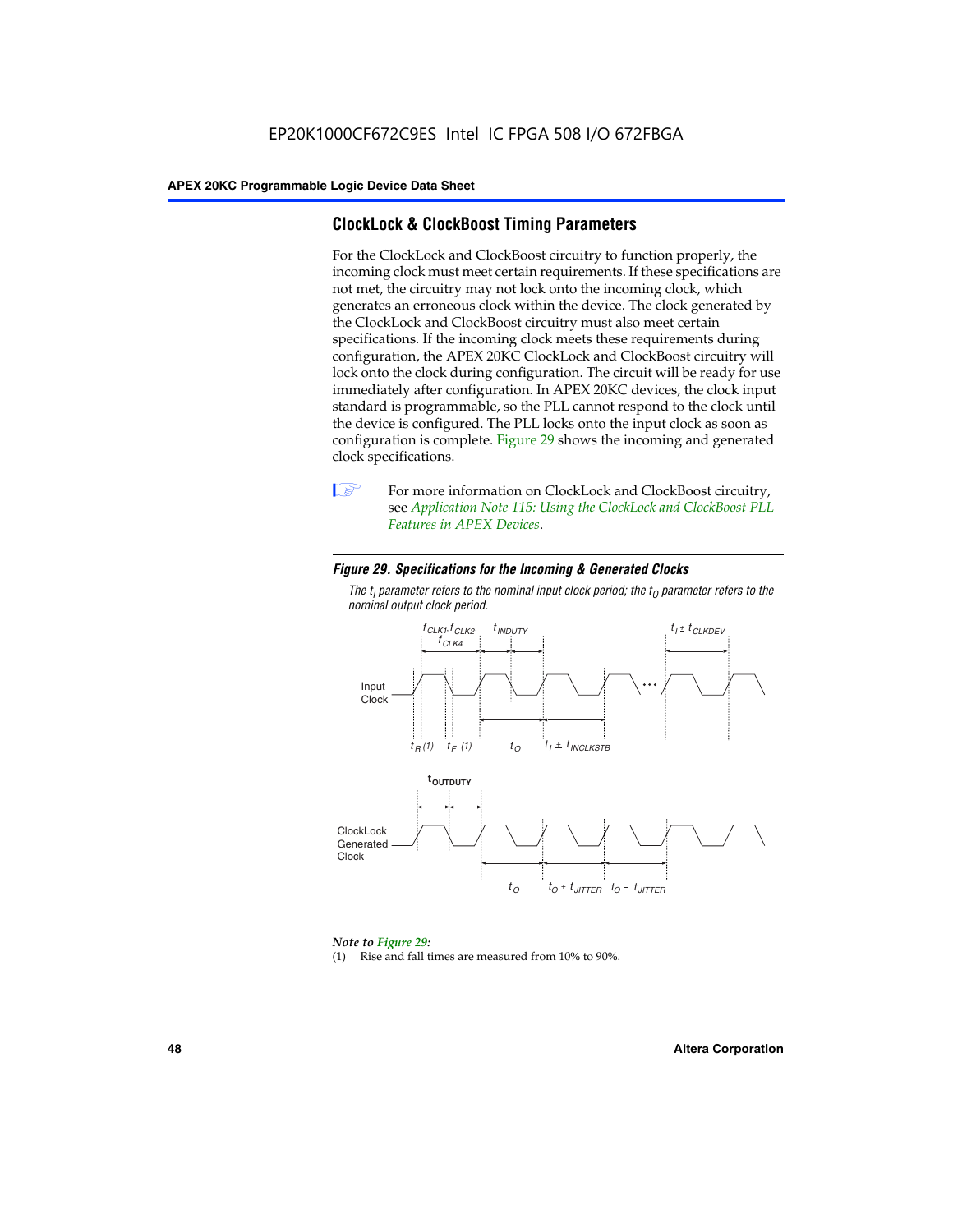Tables 11 and 12 summarize the ClockLock and ClockBoost parameters for APEX 20KC devices.

| Table 11. APEX 20KC ClockLock & ClockBoost Parameters<br>Note (1) |                                                              |                  |     |     |                                |               |  |  |
|-------------------------------------------------------------------|--------------------------------------------------------------|------------------|-----|-----|--------------------------------|---------------|--|--|
| Symbol                                                            | <b>Parameter</b>                                             | <b>Condition</b> | Min | Typ | Max                            | Unit          |  |  |
| $t_R$                                                             | Input rise time                                              |                  |     |     | 5                              | ns            |  |  |
| $t_F$                                                             | Input fall time                                              |                  |     |     | 5                              | ns            |  |  |
| <sup>t</sup> INDUTY                                               | Input duty cycle                                             |                  | 40  |     | 60                             | $\frac{0}{0}$ |  |  |
| $t_{INJITTER}$                                                    | Input jitter peak-to-peak                                    |                  |     |     | 2% of input<br>period          | $\frac{0}{0}$ |  |  |
| <i>toutjitter</i>                                                 | RMS jitter on ClockLock or<br>ClockBoost-generated clock     |                  |     |     | $0.35%$ of<br>output<br>period | $\frac{0}{0}$ |  |  |
| <i>toutbuty</i>                                                   | Duty cycle for ClockLock or<br>ClockBoost-generated clock    |                  | 45  |     | 55                             | $\frac{0}{0}$ |  |  |
| $t_{LOCK}(2)$ (3)                                                 | Time required for ClockLock or<br>ClockBoost to acquire lock |                  |     |     | 40                             | μS            |  |  |

| Table 12. APEX 20KC Clock Input & Output Parameters (Part 1 of 2)<br>Note (1) |                                                  |                 |                |     |                |     |              |
|-------------------------------------------------------------------------------|--------------------------------------------------|-----------------|----------------|-----|----------------|-----|--------------|
| Symbol                                                                        | <b>Parameter</b>                                 | I/O Standard    | -7 Speed Grade |     | -8 Speed Grade |     | <b>Units</b> |
|                                                                               |                                                  |                 | Min            | Max | Min            | Max |              |
| $f_{VCO}(4)$                                                                  | Voltage controlled oscillator<br>operating range |                 | 200            | 500 | 200            | 500 | <b>MHz</b>   |
| f <sub>CLOCK0</sub>                                                           | Clock0 PLL output frequency<br>for internal use  |                 | 1.5            | 335 | 1.5            | 200 | <b>MHz</b>   |
| $f_{CLOCK1}$                                                                  | Clock1 PLL output frequency<br>for internal use  |                 | 20             | 335 | 20             | 200 | <b>MHz</b>   |
| <sup>†</sup> CLOCK0 EXT                                                       | Output clock frequency for                       | 3.3-V LVTTL     | (5)            | (5) | (5)            | (5) | <b>MHz</b>   |
|                                                                               | external clock0 output                           | 2.5-V LVTTL     | (5)            | (5) | (5)            | (5) | <b>MHz</b>   |
|                                                                               |                                                  | 1.8-V LVTTL     | (5)            | (5) | (5)            | (5) | <b>MHz</b>   |
|                                                                               |                                                  | $GTL+$          | (5)            | (5) | (5)            | (5) | <b>MHz</b>   |
|                                                                               |                                                  | SSTL-2 Class I  | (5)            | (5) | (5)            | (5) | <b>MHz</b>   |
|                                                                               |                                                  | SSTL-2 Class II | (5)            | (5) | (5)            | (5) | <b>MHz</b>   |
|                                                                               |                                                  | SSTL-3 Class I  | (5)            | (5) | (5)            | (5) | <b>MHz</b>   |
|                                                                               |                                                  | SSTL-3 Class II | (5)            | (5) | (5)            | (5) | <b>MHz</b>   |
|                                                                               |                                                  | <b>LVDS</b>     | (5)            | (5) | (5)            | (5) | <b>MHz</b>   |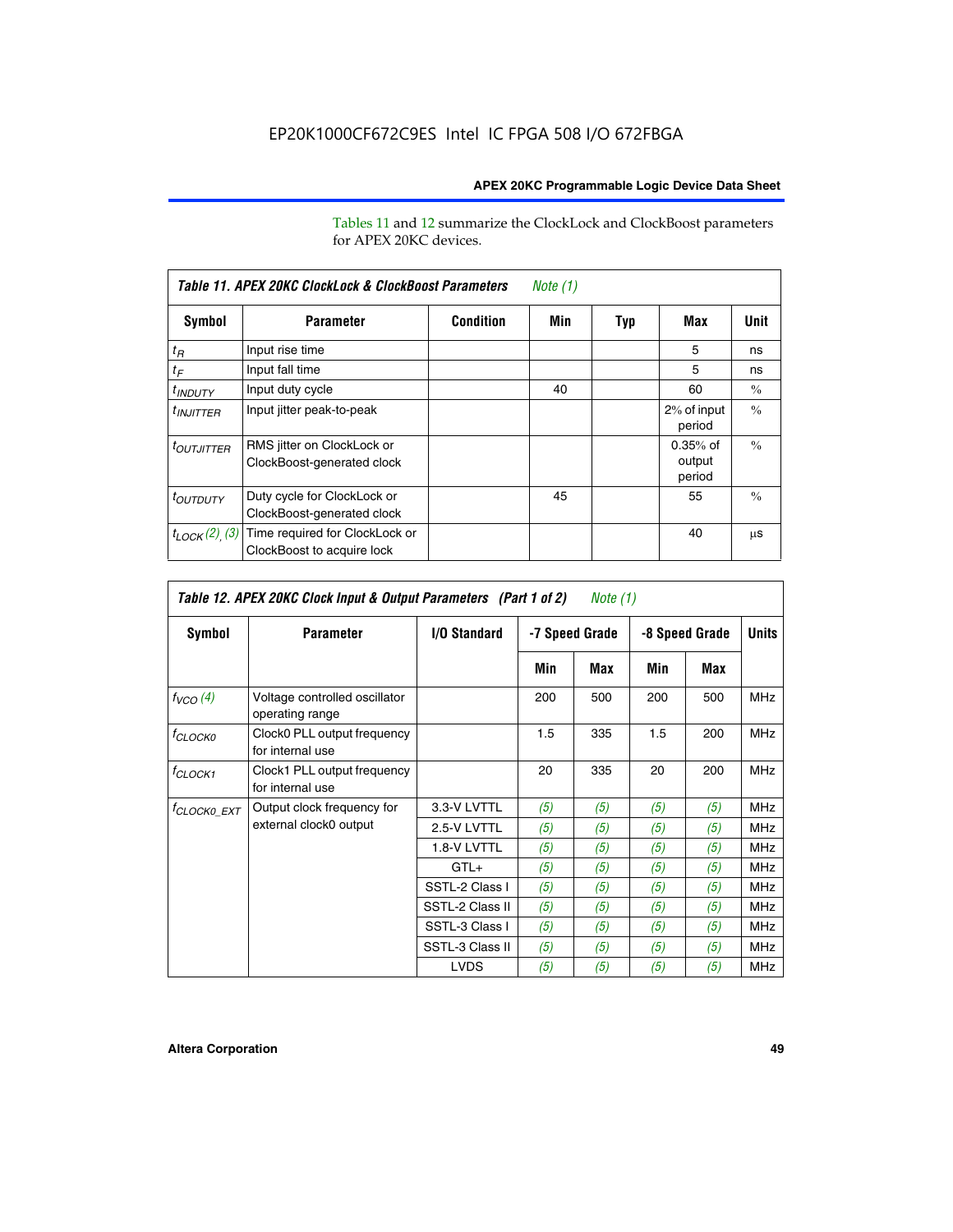| Table 12. APEX 20KC Clock Input & Output Parameters (Part 2 of 2)<br>Note $(1)$ |                            |                     |     |                |                |            |              |
|---------------------------------------------------------------------------------|----------------------------|---------------------|-----|----------------|----------------|------------|--------------|
| Symbol                                                                          | <b>Parameter</b>           | <b>I/O Standard</b> |     | -7 Speed Grade | -8 Speed Grade |            | <b>Units</b> |
|                                                                                 |                            |                     | Min | Max            | <b>Min</b>     | <b>Max</b> |              |
| <sup>f</sup> CLOCK1 EXT                                                         | Output clock frequency for | 3.3-V LVTTL         | (5) | (5)            | (5)            | (5)        | <b>MHz</b>   |
|                                                                                 | external clock1 output     | 2.5-V LVTTL         | (5) | (5)            | (5)            | (5)        | <b>MHz</b>   |
|                                                                                 |                            | 1.8-V LVTTL         | (5) | (5)            | (5)            | (5)        | <b>MHz</b>   |
|                                                                                 |                            | $GTL+$              | (5) | (5)            | (5)            | (5)        | <b>MHz</b>   |
|                                                                                 |                            | SSTL-2 Class I      | (5) | (5)            | (5)            | (5)        | <b>MHz</b>   |
|                                                                                 |                            | SSTL-2 Class II     | (5) | (5)            | (5)            | (5)        | <b>MHz</b>   |
|                                                                                 |                            | SSTL-3 Class I      | (5) | (5)            | (5)            | (5)        | <b>MHz</b>   |
|                                                                                 |                            | SSTL-3 Class II     | (5) | (5)            | (5)            | (5)        | <b>MHz</b>   |
|                                                                                 |                            | <b>LVDS</b>         | (5) | (5)            | (5)            | (5)        | <b>MHz</b>   |
| $f_{IN}$                                                                        | Input clock frequency      | 3.3-V LVTTL         | (5) | (5)            | (5)            | (5)        | <b>MHz</b>   |
|                                                                                 |                            | 2.5-V LVTTL         | (5) | (5)            | (5)            | (5)        | <b>MHz</b>   |
|                                                                                 |                            | 1.8-V LVTTL         | (5) | (5)            | (5)            | (5)        | <b>MHz</b>   |
|                                                                                 |                            | $GTL+$              | (5) | (5)            | (5)            | (5)        | <b>MHz</b>   |
|                                                                                 |                            | SSTL-2 Class I      | (5) | (5)            | (5)            | (5)        | <b>MHz</b>   |
|                                                                                 |                            | SSTL-2 Class II     | (5) | (5)            | (5)            | (5)        | <b>MHz</b>   |
|                                                                                 |                            | SSTL-3 Class I      | (5) | (5)            | (5)            | (5)        | <b>MHz</b>   |
|                                                                                 |                            | SSTL-3 Class II     | (5) | (5)            | (5)            | (5)        | <b>MHz</b>   |
|                                                                                 |                            | <b>LVDS</b>         | (5) | (5)            | (5)            | (5)        | <b>MHz</b>   |

### *Notes to Tables 11 and 12:*

- (1) All input clock specifications must be met. The PLL may not lock onto an incoming clock if the clock specifications are not met, creating an erroneous clock within the device.
- 
- (2) The maximum lock time is  $40 \mu s$  or  $2,000$  input clock cycles, whichever occurs first.<br>
(3) Before configuration, the PLL circuits are disable and powered down. During confi Before configuration, the PLL circuits are disable and powered down. During configuration, the PLLs remain disabled. The PLLs begin to lock once the device is in the user mode. If the clock enable feature is used, lock begins once the CLKLK\_ENA pin goes high in user mode.
- (4) The PLL VCO operating range is 200 MHz  $\leq f_{VCO} \leq 840$  MHz for LVDS mode.

(5) Contact Altera Applications for information on these parameters.

# **SignalTap Embedded Logic Analyzer**

APEX 20KC devices include device enhancements to support the SignalTap embedded logic analyzer. By including this circuitry, the APEX 20KC device provides the ability to monitor design operation over a period of time through the IEEE Std. 1149.1 (JTAG) circuitry; a designer can analyze internal logic at speed without bringing internal signals to the I/O pins. This feature is particularly important for advanced packages such as FineLine BGA packages because adding a connection to a pin during the debugging process can be difficult after a board is designed and manufactured.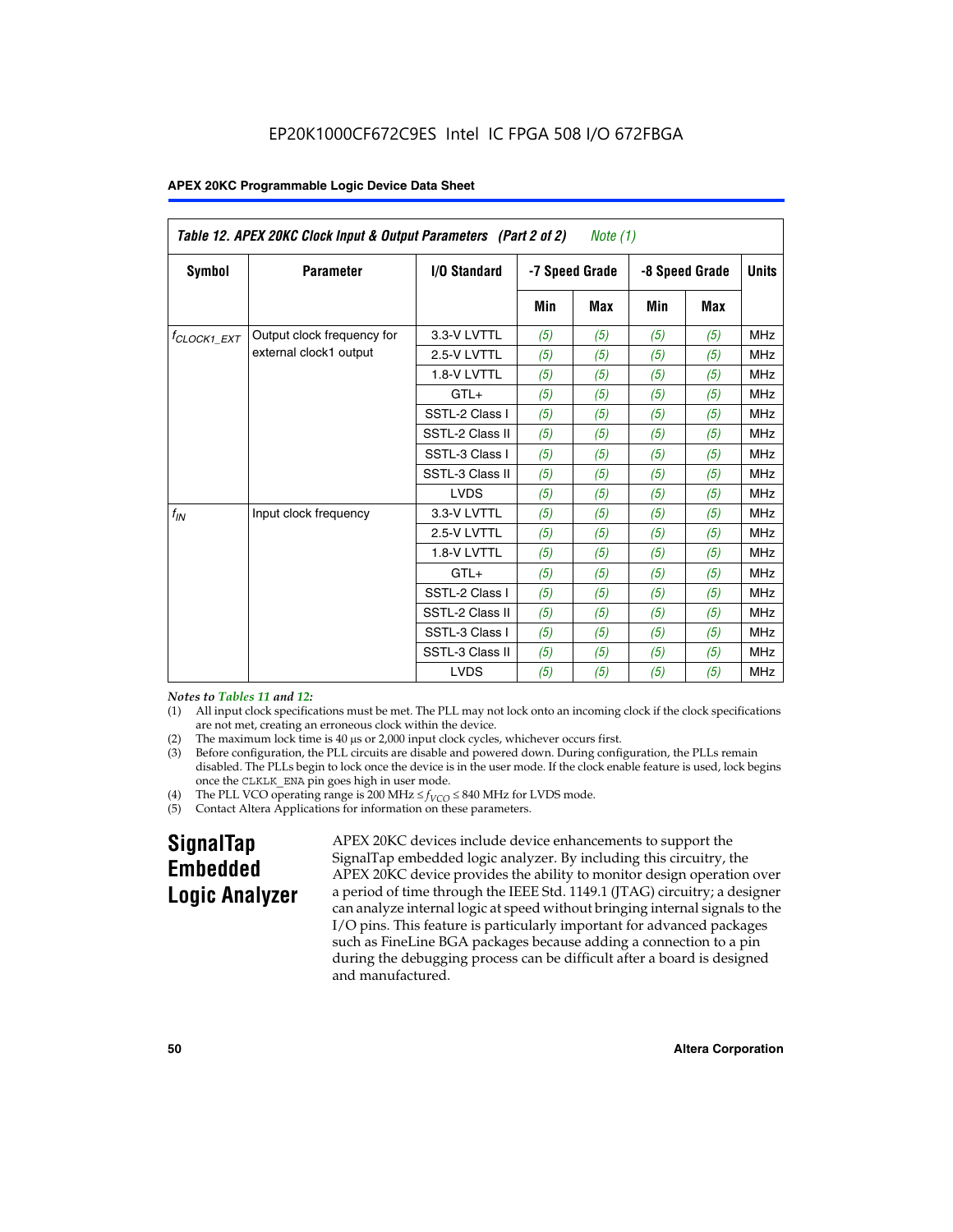# **IEEE Std. 1149.1 (JTAG) Boundary-Scan Support**

Г

All APEX 20KC devices provide JTAG BST circuitry that complies with the IEEE Std. 1149.1-1990 specification. JTAG boundary-scan testing can be performed before or after configuration, but not during configuration. APEX 20KC devices can also use the JTAG port for configuration with the Quartus II software or with hardware using either Jam Files (**.jam**) or Jam Byte-Code Files (**.jbc**). Finally, APEX 20KC devices use the JTAG port to monitor the logic operation of the device with the SignalTap embedded logic analyzer. APEX 20KC devices support the JTAG instructions shown in Table 13.

| Table 13. APEX 20KC JTAG Instructions |                                                                                                                                                                                                                                            |  |  |  |  |
|---------------------------------------|--------------------------------------------------------------------------------------------------------------------------------------------------------------------------------------------------------------------------------------------|--|--|--|--|
| <b>JTAG Instruction</b>               | <b>Description</b>                                                                                                                                                                                                                         |  |  |  |  |
| SAMPLE/PRELOAD                        | Allows a snapshot of signals at the device pins to be captured and examined during<br>normal device operation, and permits an initial data pattern to be output at the device pins.<br>Also used by the SignalTap embedded logic analyzer. |  |  |  |  |
| <b>EXTEST</b>                         | Allows the external circuitry and board-level interconnections to be tested by forcing a test<br>pattern at the output pins and capturing test results at the input pins.                                                                  |  |  |  |  |
| <b>BYPASS</b>                         | Places the 1-bit bypass register between the TDI and TDO pins, which allows the BST data<br>to pass synchronously through selected devices to adjacent devices during normal device<br>operation.                                          |  |  |  |  |
| <b>USERCODE</b>                       | Selects the 32-bit USERCODE register and places it between the TDI and TDO pins,<br>allowing the USERCODE to be serially shifted out of TDO.                                                                                               |  |  |  |  |
| <b>IDCODE</b>                         | Selects the IDCODE register and places it between TDI and TDO, allowing the IDCODE<br>to be serially shifted out of TDO.                                                                                                                   |  |  |  |  |
| <b>ICR Instructions</b>               | Used when configuring an APEX 20KC device via the JTAG port with a MasterBlaster™<br>or ByteBlasterMV™ download cable, or when using a Jam File or Jam Byte-Code File via<br>an embedded processor.                                        |  |  |  |  |
| SignalTap<br>Instructions             | Monitors internal device operation with the SignalTap embedded logic analyzer.                                                                                                                                                             |  |  |  |  |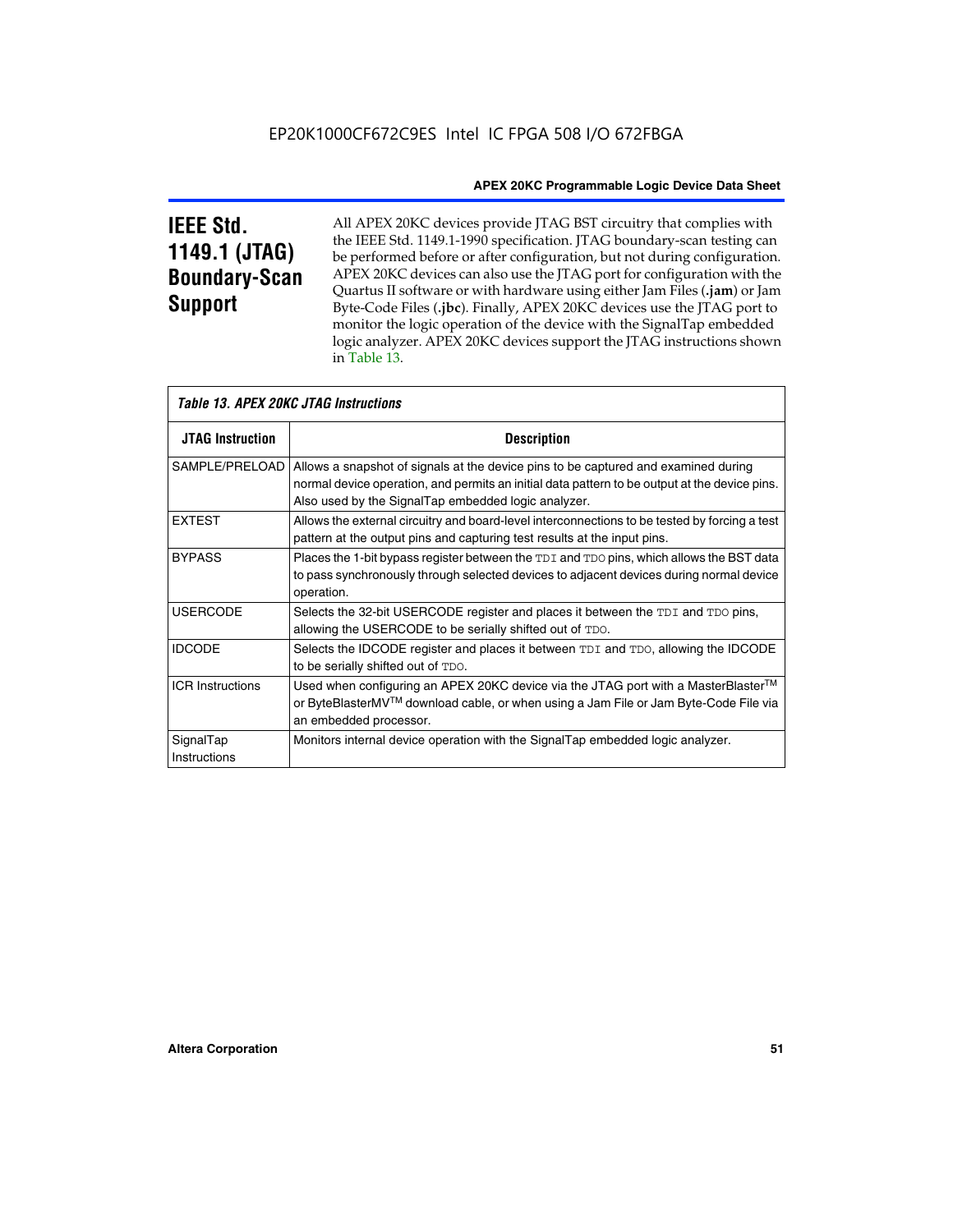The APEX 20KC device instruction register length is 10 bits. The APEX 20KC device USERCODE register length is 32 bits. Tables 14 and 15 show the boundary-scan register length and device IDCODE information for APEX 20KC devices.

| Table 14. APEX 20KC Boundary-Scan Register Length |                                      |  |  |  |
|---------------------------------------------------|--------------------------------------|--|--|--|
| <b>Device</b>                                     | <b>Boundary-Scan Register Length</b> |  |  |  |
| EP20K200C                                         | 1,164                                |  |  |  |
| EP20K400C                                         | 1,506                                |  |  |  |
| EP20K600C                                         | 1,806                                |  |  |  |
| EP20K1000C                                        | 2,190                                |  |  |  |

| Table 15, 32-Bit APEX 20KC Device IDCODE |  |
|------------------------------------------|--|
|                                          |  |

| <b>Device</b> | <b>IDCODE (32 Bits)</b> $(1)$ |                       |                                                  |                  |  |  |
|---------------|-------------------------------|-----------------------|--------------------------------------------------|------------------|--|--|
|               | <b>Version</b><br>(4 Bits)    | Part Number (16 Bits) | <b>Manufacturer</b><br><b>Identity (11 Bits)</b> | 1 (1 Bit)<br>(2, |  |  |
| EP20K200C     | 0000                          | 1000 0010 0000 0000   | 000 0110 1110                                    |                  |  |  |
| EP20K400C     | 0000                          | 1000 0100 0000 0000   | 0110 1110<br>000                                 |                  |  |  |
| EP20K600C     | 0000                          | 1000 0110 0000 0000   | 000 0110 1110                                    | 1                |  |  |
| EP20K1000C    | 0000                          | 1001 0000 0000 0000   | 000 0110 1110                                    |                  |  |  |

### *Notes to Table 15:*

(1) The most significant bit (MSB) is on the left.

(2) The IDCODE's least significant bit (LSB) is always 1.

Figure 30 shows the timing requirements for the JTAG signals.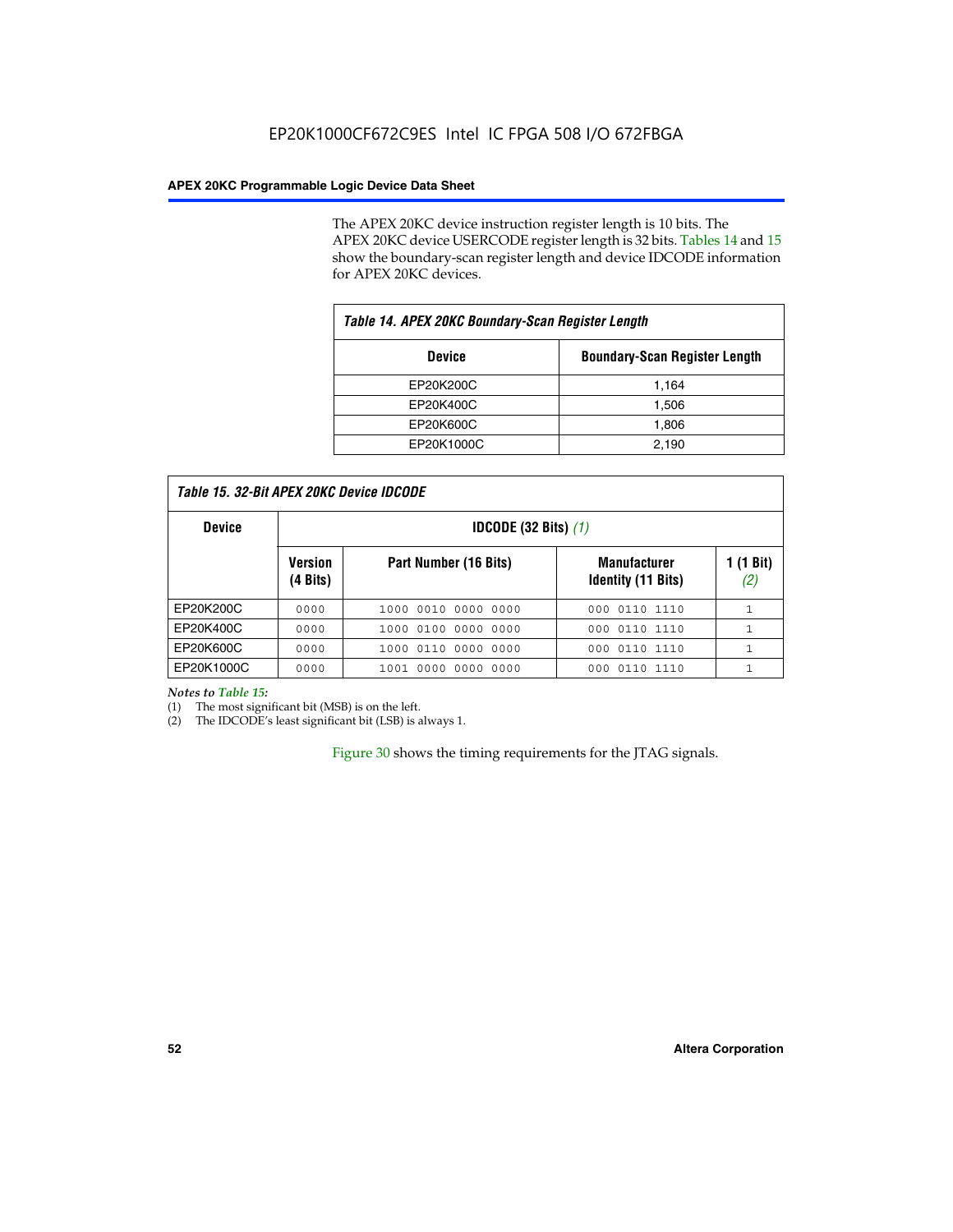

*Figure 30. APEX 20KC JTAG Waveforms*

Table 16 shows the JTAG timing parameters and values for APEX 20KC devices.

| Table 16. APEX 20KC JTAG Timing Parameters & Values |                                                |     |     |      |  |  |  |
|-----------------------------------------------------|------------------------------------------------|-----|-----|------|--|--|--|
| Symbol                                              | Parameter                                      | Min | Max | Unit |  |  |  |
| t <sub>JCP</sub>                                    | TCK clock period                               | 100 |     | ns   |  |  |  |
| t <sub>JCH</sub>                                    | TCK clock high time                            | 50  |     | ns   |  |  |  |
| tjcL                                                | <b>TCK clock low time</b>                      | 50  |     | ns   |  |  |  |
| t <sub>JPSU</sub>                                   | JTAG port setup time                           | 20  |     | ns   |  |  |  |
| t <sub>JPH</sub>                                    | JTAG port hold time                            | 45  |     | ns   |  |  |  |
| <sup>t</sup> JPCO                                   | JTAG port clock to output                      |     | 25  | ns   |  |  |  |
| t <sub>JPZX</sub>                                   | JTAG port high impedance to valid output       |     | 25  | ns   |  |  |  |
| t <sub>JPXZ</sub>                                   | JTAG port valid output to high impedance       |     | 25  | ns   |  |  |  |
| t <sub>JSSU</sub>                                   | Capture register setup time                    | 20  |     | ns   |  |  |  |
| t <sub>JSH</sub>                                    | Capture register hold time                     | 45  |     | ns   |  |  |  |
| t <sub>JSCO</sub>                                   | Update register clock to output                |     | 35  | ns   |  |  |  |
| t <sub>JSZX</sub>                                   | Update register high impedance to valid output |     | 35  | ns   |  |  |  |
| t <sub>JSXZ</sub>                                   | Update register valid output to high impedance |     | 35  | ns   |  |  |  |

For more information, see the following documents:

■ *Application Note 39 (IEEE Std. 1149.1 (JTAG) Boundary-Scan Testing in Altera Devices)*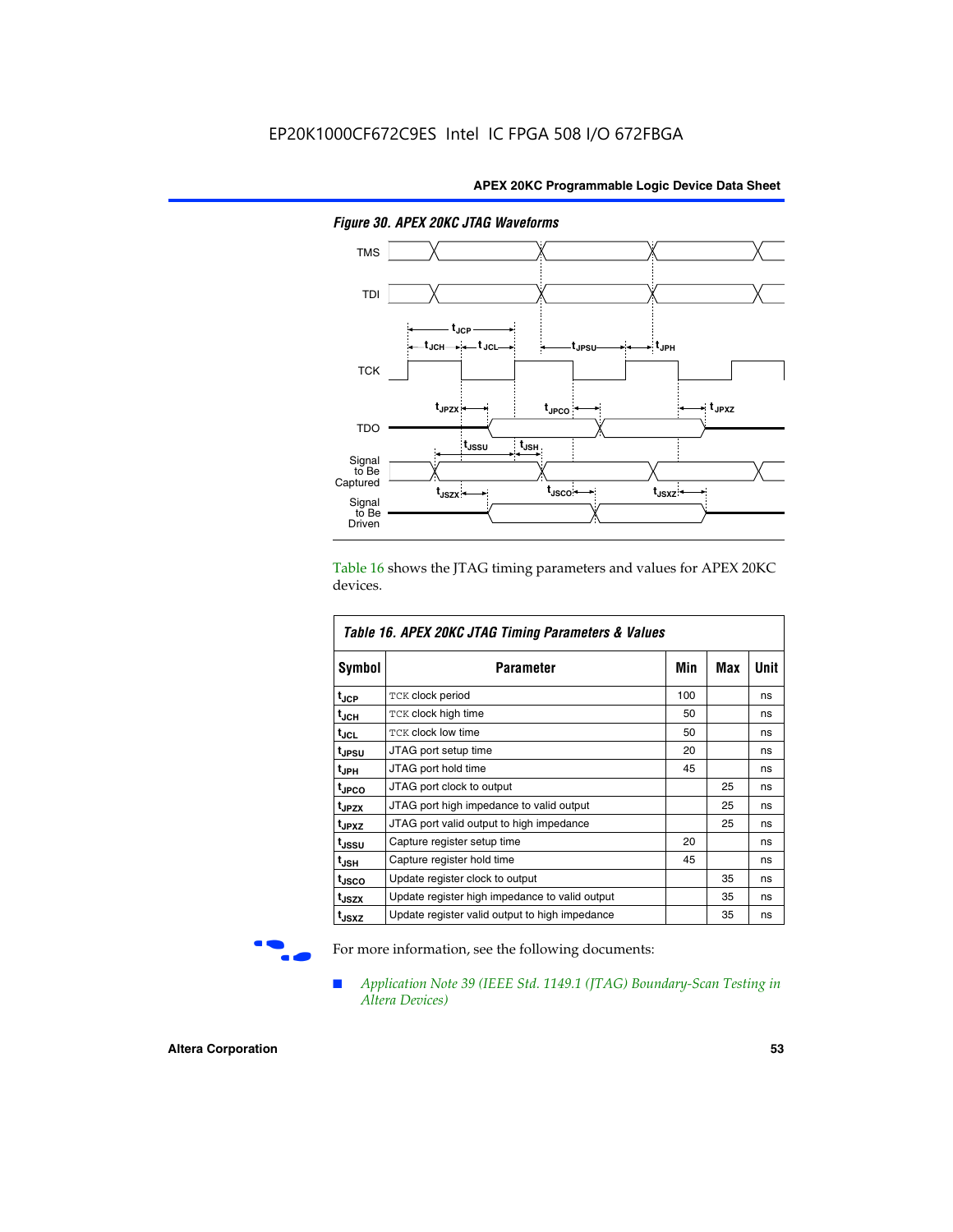### *Jam Programming & Test Language Specification*

**Generic Testing** Each APEX 20KC device is functionally tested. Complete testing of each configurable SRAM bit and all logic functionality ensures 100% yield. AC test measurements for APEX 20KC devices are made under conditions equivalent to those defined in the "Timing Model" section on page 65. Multiple test patterns can be used to configure devices during all stages of the production flow. AC test criteria include:

- Power supply transients can affect AC measurements.
- Simultaneous transitions of multiple outputs should be avoided for accurate measurement.
- Threshold tests must not be performed under AC conditions.
- Large-amplitude, fast-ground-current transients normally occur as the device outputs discharge the load capacitances. When these transients flow through the parasitic inductance between the device ground pin and the test system ground, significant reductions in observable noise immunity can result.

# **Operating Conditions**

Tables 17 through 20 provide information on absolute maximum ratings, recommended operating conditions, DC operating conditions, and capacitance for 1.8-V APEX 20KC devices.

| Table 17. APEX 20KC Device Absolute Maximum Ratings<br>Note (1) |                            |                                                   |        |     |              |  |  |
|-----------------------------------------------------------------|----------------------------|---------------------------------------------------|--------|-----|--------------|--|--|
| Symbol                                                          | <b>Parameter</b>           | <b>Conditions</b>                                 | Min    | Max | Unit         |  |  |
| $V_{\text{CCINT}}$                                              | Supply voltage             | With respect to ground $(2)$                      | $-0.5$ | 2.5 | v            |  |  |
| V <sub>CCIO</sub>                                               |                            |                                                   | $-0.5$ | 4.6 | V            |  |  |
| V <sub>I</sub>                                                  | DC input voltage           |                                                   | $-0.5$ | 4.6 | v            |  |  |
| $I_{OUT}$                                                       | DC output current, per pin |                                                   | $-25$  | 25  | mA           |  |  |
| $\mathsf{T}_{\texttt{STG}}$                                     | Storage temperature        | No bias                                           | $-65$  | 150 | $^{\circ}$ C |  |  |
| $\mathsf{T}_{\mathsf{AMB}}$                                     | Ambient temperature        | Under bias                                        | $-65$  | 135 | $^{\circ}$ C |  |  |
| $T_{\rm J}$                                                     | Junction temperature       | PQFP, RQFP, TQFP, and BGA<br>packages, under bias |        | 135 | $^{\circ}$ C |  |  |
|                                                                 |                            | Ceramic PGA packages, under bias                  |        | 150 | $^{\circ}$ C |  |  |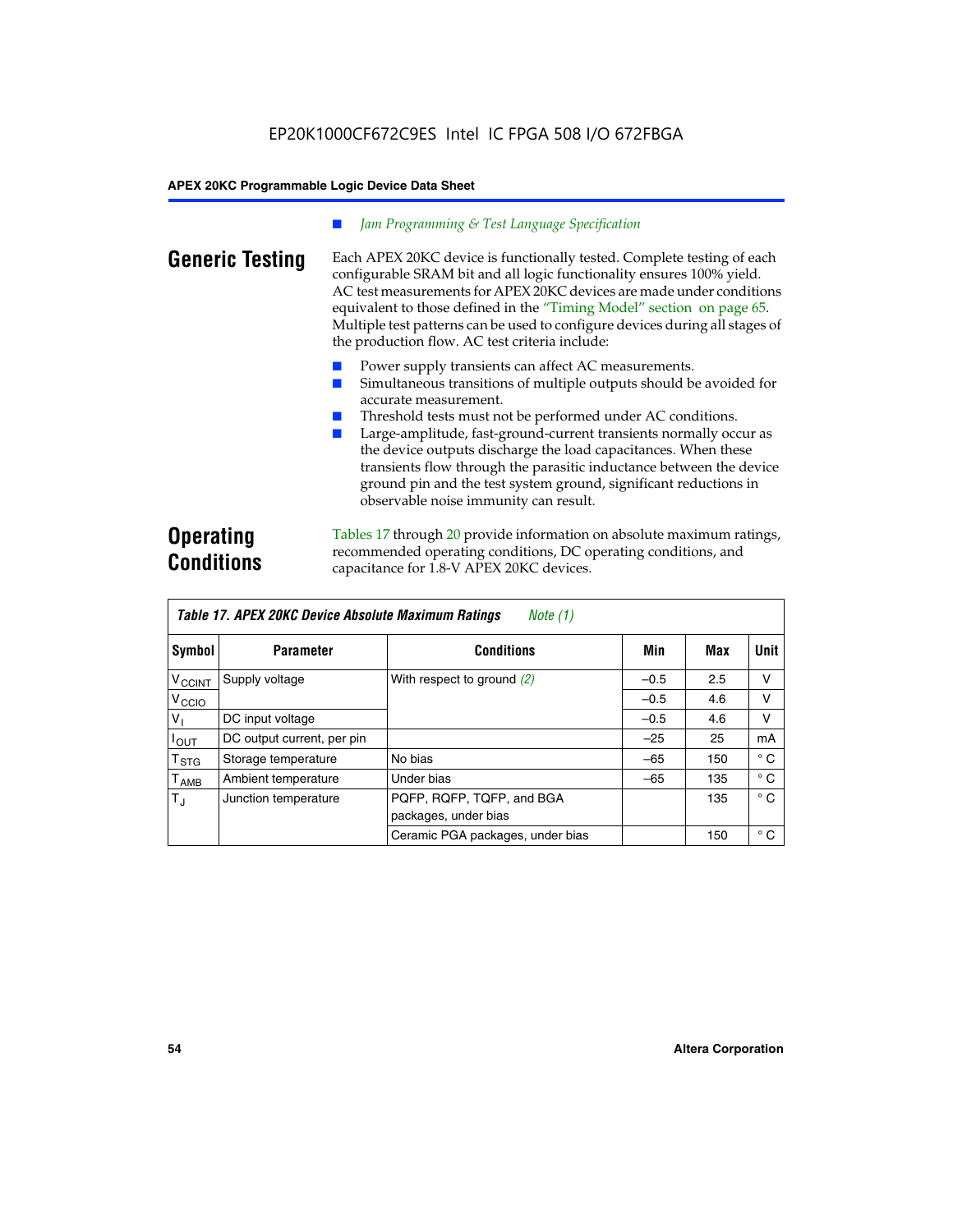| <b>APEX 20KC Programmable Logic Device Data Sheet</b> |  |  |
|-------------------------------------------------------|--|--|
|-------------------------------------------------------|--|--|

|                          | <b>Table 18. APEX 20KC Device Recommended Operating Conditions</b> |                    |                  |                   |              |  |  |  |  |
|--------------------------|--------------------------------------------------------------------|--------------------|------------------|-------------------|--------------|--|--|--|--|
| <b>Symbol</b>            | <b>Parameter</b>                                                   | <b>Conditions</b>  | Min              | Max               | Unit         |  |  |  |  |
| <b>V<sub>CCINT</sub></b> | Supply voltage for internal logic<br>and input buffers             | (3), (4)           | 1.71<br>(1.71)   | 1.89<br>(1.89)    | $\vee$       |  |  |  |  |
| V <sub>CCIO</sub>        | Supply voltage for output buffers,<br>3.3-V operation              | (3), (4)           | 3.00<br>(3.00)   | 3.60<br>(3.60)    | v            |  |  |  |  |
|                          | Supply voltage for output buffers,<br>2.5-V operation              | (3), (4)           | 2.375<br>(2.375) | 2.625<br>(2.625)  | $\vee$       |  |  |  |  |
|                          | Supply voltage for output buffers,<br>1.8-V operation              | (3), (4)           | 1.71<br>(1.71)   | 1.89<br>(1.89)    | v            |  |  |  |  |
| V <sub>1</sub>           | Input voltage                                                      | (2), (5)           | $-0.5$           | 4.1               | v            |  |  |  |  |
| $V_{\rm O}$              | Output voltage                                                     |                    | 0                | $V_{\text{CCLO}}$ | $\vee$       |  |  |  |  |
| $T_{\rm J}$              | Operating junction temperature                                     | For commercial use | 0                | 85                | $^{\circ}$ C |  |  |  |  |
|                          |                                                                    | For industrial use | $-40$            | 100               | $^{\circ}$ C |  |  |  |  |
| $t_{R}$                  | Input rise time $(10\% \text{ to } 90\%)$                          |                    |                  | 40                | ns           |  |  |  |  |
| $t_F$                    | Input fall time $(90\% \text{ to } 10\%)$                          |                    |                  | 40                | ns           |  |  |  |  |

|                   | <b>Table 19. APEX 20KC Device DC Operating Conditions</b><br><i>Notes</i> $(6)$ , $(7)$ |                                                                        |       |     |     |             |  |  |
|-------------------|-----------------------------------------------------------------------------------------|------------------------------------------------------------------------|-------|-----|-----|-------------|--|--|
| Symbol            | <b>Parameter</b>                                                                        | <b>Conditions</b>                                                      | Min   | Typ | Max | <b>Unit</b> |  |  |
| J,                | Input pin leakage current $(8)$                                                         | $V_1 = 3.6$ to 0.0 V                                                   | $-10$ |     | 10  | μA          |  |  |
| $I_{OZ}$          | Tri-stated I/O pin leakage<br>current $(8)$                                             | $V_{\Omega} = 4.1$ to -0.5 V                                           | $-10$ |     | 10  | μA          |  |  |
| $I_{CC0}$         | $V_{CC}$ supply current (standby)<br>(All ESBs in power-down<br>mode)                   | $V_1$ = ground, no load,<br>no toggling inputs,<br>-7 speed grade      |       | 10  |     | mA          |  |  |
|                   |                                                                                         | $V_1$ = ground, no load,<br>no toggling inputs,<br>-8, -9 speed grades |       | 5   |     | mA          |  |  |
| R <sub>CONF</sub> | Value of I/O pin pull-up                                                                | $V_{\text{CCIO}} = 3.0 V (9)$                                          | 20    |     | 50  | $k\Omega$   |  |  |
|                   | resistor before and during                                                              | $V_{\text{CCIO}} = 2.375 V (9)$                                        | 30    |     | 80  | $k\Omega$   |  |  |
|                   | configuration                                                                           | $V_{\text{CCIO}} = 1.71 V (9)$                                         | 60    |     | 150 | $k\Omega$   |  |  |

**IF DC** operating specifications on APEX 20KC I/O standards are listed in Tables 21 to 35*.*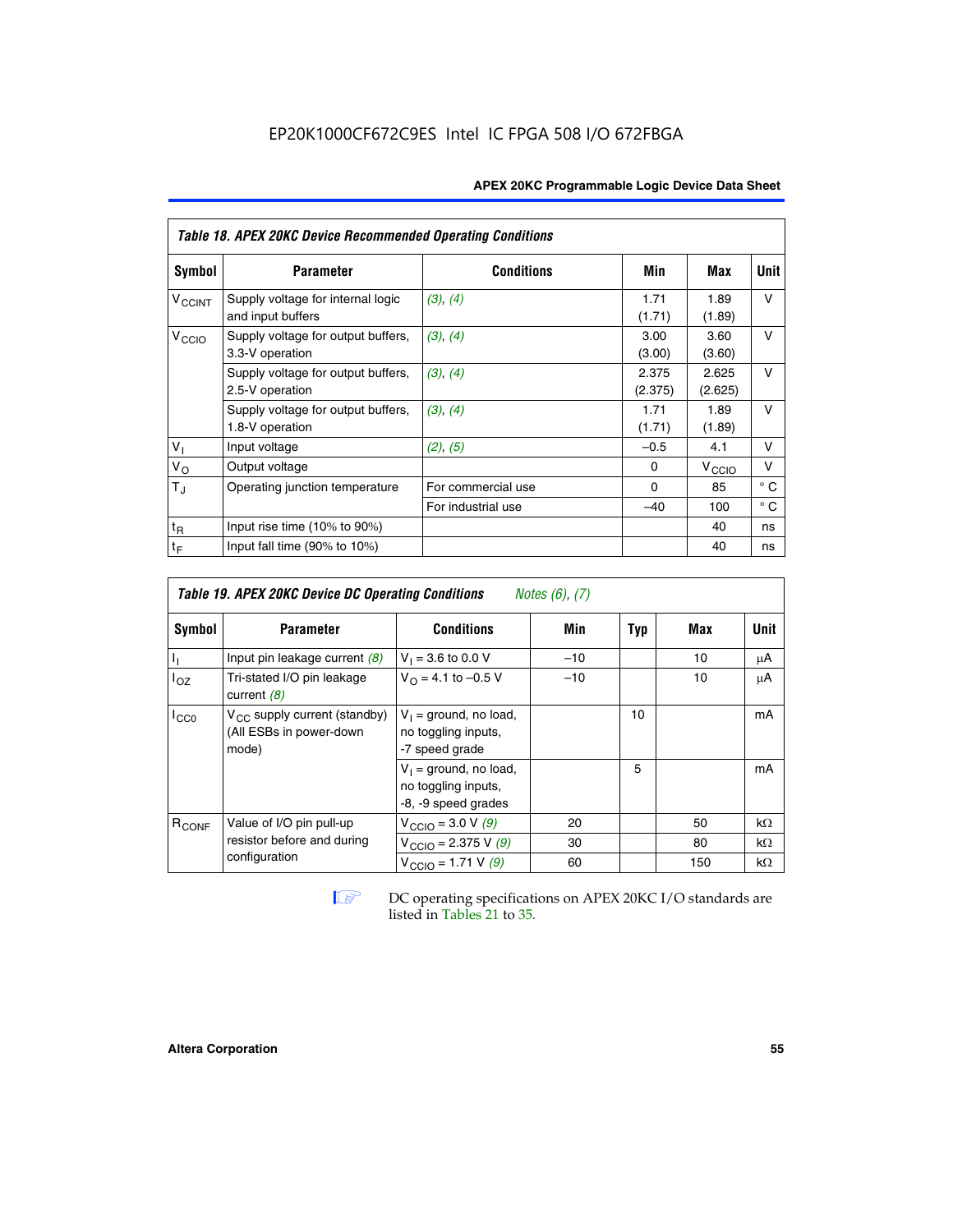|                    | Table 20. APEX 20KC Device Capacitance<br><i>Note (10)</i> |                                |     |     |      |  |  |
|--------------------|------------------------------------------------------------|--------------------------------|-----|-----|------|--|--|
| Symbol             | <b>Parameter</b>                                           | <b>Conditions</b>              | Min | Max | Unit |  |  |
| $C_{IN}$           | Input capacitance                                          | $V_{IN} = 0 V$ , f = 1.0 MHz   |     | 8   | pF   |  |  |
| $C_{\text{INCLK}}$ | Input capacitance on<br>dedicated clock pin                | $V_{IN} = 0 V$ , f = 1.0 MHz   |     | 12  | pF   |  |  |
| $C_{OUT}$          | Output capacitance                                         | $V_{OIII} = 0 V$ , f = 1.0 MHz |     | 8   | pF   |  |  |

### *Notes to Tables 17 through 20:*

(1) See the *Operating Requirements for Altera Devices Data Sheet*.

(2) Minimum DC input is –0.5 V. During transitions, the inputs may undershoot to –2.0 V or overshoot to 4.6 V for input currents less than 100 mA and time periods shorter than 20 ns.

- (3) Numbers in parentheses are for industrial-temperature-range devices.<br>(4) Maximum  $V_{CC}$  rise time is 100 ms, and  $V_{CC}$  must rise monotonically.
- (4) Maximum  $V_{CC}$  rise time is 100 ms, and  $V_{CC}$  must rise monotonically.<br>(5) All pins, including dedicated inputs, clock, I/O, and JTAG pins, may
- All pins, including dedicated inputs, clock, I/O, and JTAG pins, may be driven before  $V_{CCTN}$  and  $V_{CCTO}$  are powered.
- (6) Typical values are for T<sub>A</sub> = 25° C, V<sub>CCINT</sub> = 1.8 V, and V<sub>CCIO</sub> = 1.8 V, 2.5 V or 3.3 V.
- (7) These values are specified under the APEX 20KC device recommended operating conditions, shown in Table 18 on page 55.
- (8) This value is specified for normal device operation. The value may vary during power-up.
- (9) Pin pull-up resistance values will be lower if an external source drives the pin higher than  $V_{\text{CCIO}}$ .
- (10) Capacitance is sample-tested only.

Tables 21 through 35 list the DC operating specifications for the supported I/O standards. These tables list minimal specifications only; APEX 20KC devices may exceed these specifications.

|                   | Table 21. LVTTL I/O Specifications |                                                            |                |                         |              |  |  |  |
|-------------------|------------------------------------|------------------------------------------------------------|----------------|-------------------------|--------------|--|--|--|
| Symbol            | <b>Parameter</b>                   | <b>Conditions</b>                                          | <b>Minimum</b> | <b>Maximum</b>          | <b>Units</b> |  |  |  |
| V <sub>CCIO</sub> | Output supply<br>voltage           |                                                            | 3.0            | 3.6                     | v            |  |  |  |
| V <sub>IH</sub>   | High-level input<br>voltage        |                                                            | 2.0            | $V_{\text{CClO}} + 0.3$ | $\vee$       |  |  |  |
| $V_{IL}$          | Low-level input<br>voltage         |                                                            | $-0.3$         | 0.8                     | v            |  |  |  |
| $\mathbf{I}_{1}$  | Input pin leakage<br>current       | $V_{IN}$ = 0 V or 3.3 V                                    | $-10$          | 10                      | μA           |  |  |  |
| V <sub>OH</sub>   | High-level output<br>voltage       | $I_{OH} = -12$ mA,<br>$V_{\text{CCIO}} = 3.0 V (1)$        | 2.4            |                         | v            |  |  |  |
| $V_{OL}$          | Low-level output<br>voltage        | $I_{OL}$ = 12 mA,<br>$V_{\text{CCIO}} = 3.0 \text{ V}$ (2) |                | 0.4                     | $\vee$       |  |  |  |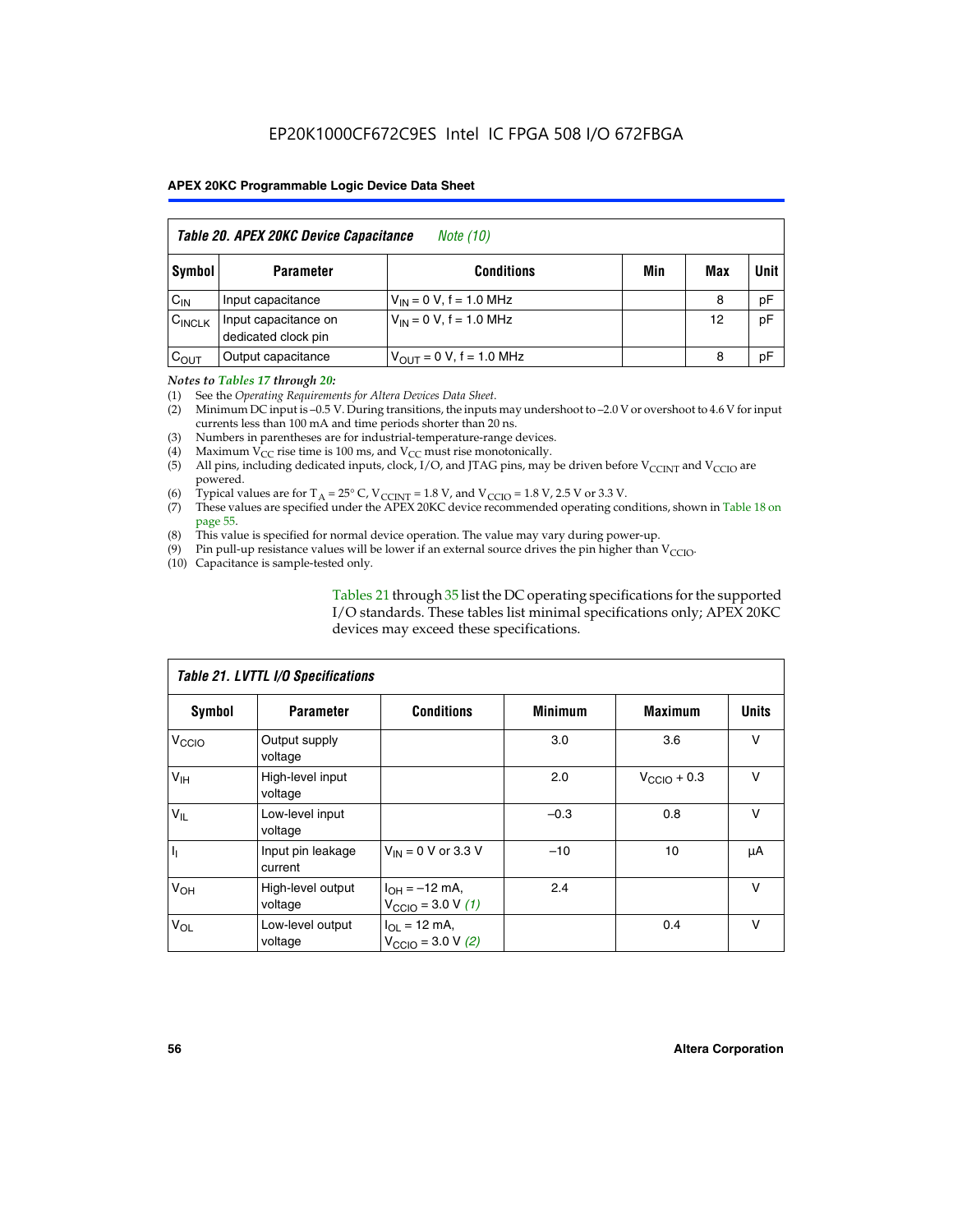| Table 22. LVCMOS I/O Specifications |                               |                                                          |                         |                         |              |  |  |
|-------------------------------------|-------------------------------|----------------------------------------------------------|-------------------------|-------------------------|--------------|--|--|
| Symbol                              | <b>Parameter</b>              | <b>Conditions</b>                                        | <b>Minimum</b>          | <b>Maximum</b>          | <b>Units</b> |  |  |
| V <sub>CCIO</sub>                   | Power supply<br>voltage range |                                                          | 3.0                     | 3.6                     | $\vee$       |  |  |
| $V_{\text{IH}}$                     | High-level input<br>voltage   |                                                          | 2.0                     | $V_{\text{CCIO}} + 0.3$ | $\vee$       |  |  |
| $V_{IL}$                            | Low-level input<br>voltage    |                                                          | $-0.3$                  | 0.8                     | $\vee$       |  |  |
| I <sub>1</sub>                      | Input pin leakage<br>current  | $V_{IN}$ = 0 V or 3.3 V                                  | $-10$                   | 10                      | μA           |  |  |
| V <sub>OH</sub>                     | High-level output<br>voltage  | $V_{\text{CCIO}} = 3.0 V$<br>$I_{OH} = -0.1$ mA $(1)$    | $V_{\text{CClO}}$ – 0.2 |                         | $\vee$       |  |  |
| $V_{OL}$                            | Low-level output<br>voltage   | $V_{\text{CCIO}} = 3.0 V$<br>$I_{\Omega I} = 0.1$ mA (2) |                         | 0.2                     | $\vee$       |  |  |

|                   | Table 23. 2.5-V I/O Specifications |                         |                |                         |              |  |  |  |
|-------------------|------------------------------------|-------------------------|----------------|-------------------------|--------------|--|--|--|
| Symbol            | <b>Parameter</b>                   | <b>Conditions</b>       | <b>Minimum</b> | <b>Maximum</b>          | <b>Units</b> |  |  |  |
| V <sub>CCIO</sub> | Output supply<br>voltage           |                         | 2.375          | 2.625                   | V            |  |  |  |
| $V_{\text{IH}}$   | High-level input<br>voltage        |                         | 1.7            | $V_{\text{CCIO}} + 0.3$ | V            |  |  |  |
| $V_{IL}$          | Low-level input<br>voltage         |                         | $-0.3$         | 0.8                     | V            |  |  |  |
| $I_1$             | Input pin leakage<br>current       | $V_{IN}$ = 0 V or 3.3 V | $-10$          | 10                      | μA           |  |  |  |
| V <sub>OH</sub>   | High-level output                  | $I_{OH} = -0.1$ mA (1)  | 2.1            |                         | v            |  |  |  |
|                   | voltage                            | $I_{OH} = -1$ mA (1)    | 2.0            |                         | v            |  |  |  |
|                   |                                    | $I_{OH} = -2$ mA (1)    | 1.7            |                         | v            |  |  |  |
| $V_{OL}$          | Low-level output                   | $I_{OL} = 0.1$ mA (2)   |                | 0.2                     | v            |  |  |  |
|                   | voltage                            | $I_{OL} = 1$ mA (2)     |                | 0.4                     | v            |  |  |  |
|                   |                                    | $I_{OL} = 2$ mA (2)     |                | 0.7                     | v            |  |  |  |

r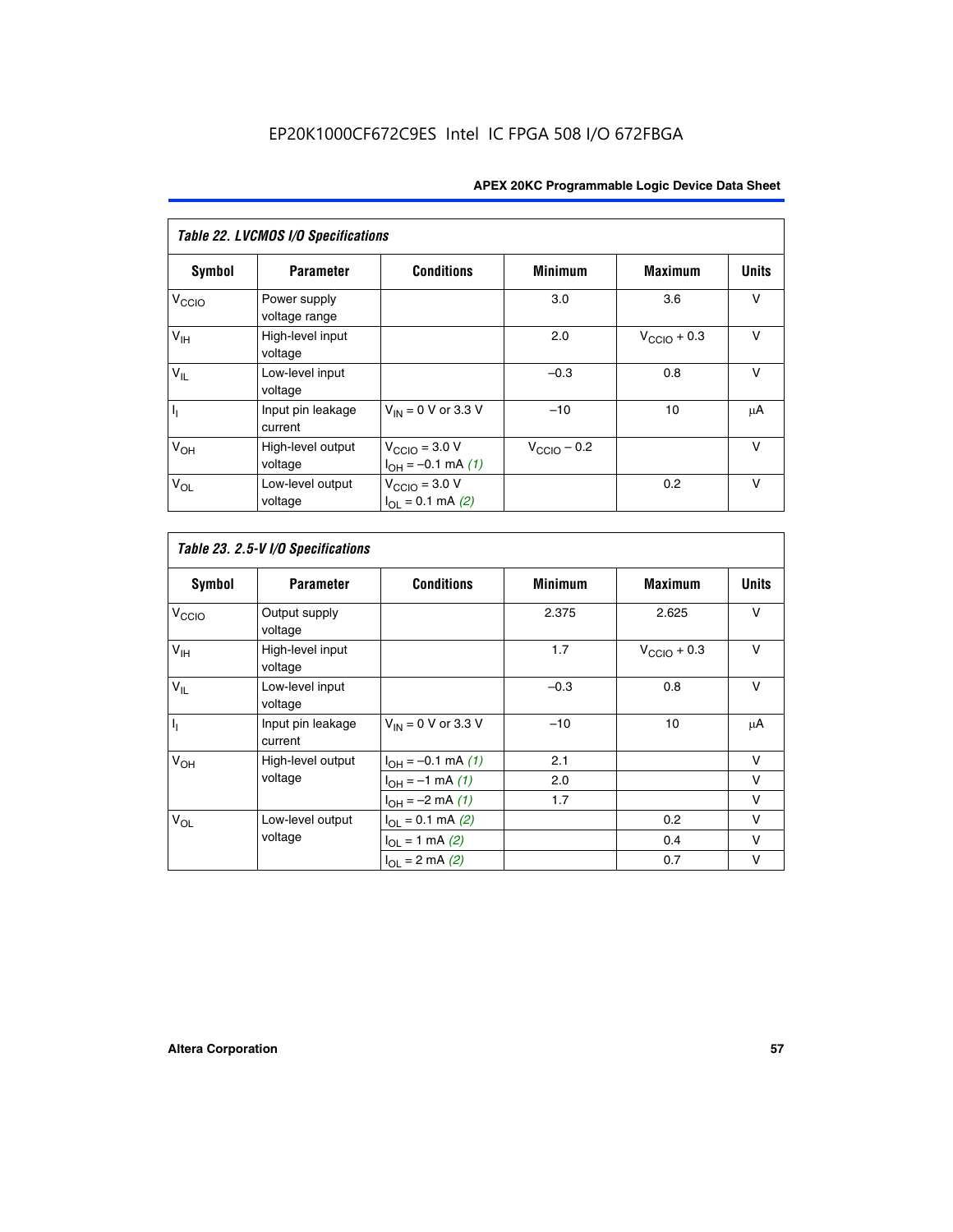|                            | Table 24. 1.8-V I/O Specifications |                           |                               |                               |              |  |  |  |
|----------------------------|------------------------------------|---------------------------|-------------------------------|-------------------------------|--------------|--|--|--|
| Symbol                     | <b>Parameter</b>                   | <b>Conditions</b>         | <b>Minimum</b>                | <b>Maximum</b>                | <b>Units</b> |  |  |  |
| V <sub>CCIO</sub>          | Output supply<br>voltage           |                           | 1.7                           | 1.9                           | $\vee$       |  |  |  |
| V <sub>IH</sub>            | High-level input<br>voltage        |                           | $0.65 \times V_{\text{CCIO}}$ | $V_{\text{CCIO}} + 0.3$       | $\vee$       |  |  |  |
| $\mathsf{V}_{\mathsf{IL}}$ | Low-level input<br>voltage         |                           |                               | $0.35 \times V_{\text{CCIO}}$ | $\vee$       |  |  |  |
| $I_1$                      | Input pin leakage<br>current       | $V_{IN}$ = 0 V or 3.3 V   | $-10$                         | 10                            | μA           |  |  |  |
| V <sub>OH</sub>            | High-level output<br>voltage       | $I_{OH} = -2$ mA (1)      | $V_{\text{CCIO}} - 0.45$      |                               | V            |  |  |  |
| $V_{OL}$                   | Low-level output<br>voltage        | $I_{\Omega I}$ = 2 mA (2) |                               | 0.45                          | $\vee$       |  |  |  |

| Table 25. 3.3-V PCI Specifications |                              |                         |                              |                |                              |              |
|------------------------------------|------------------------------|-------------------------|------------------------------|----------------|------------------------------|--------------|
| Symbol                             | <b>Parameter</b>             | <b>Conditions</b>       | <b>Minimum</b>               | <b>Typical</b> | <b>Maximum</b>               | <b>Units</b> |
| V <sub>CCIO</sub>                  | I/O supply voltage           |                         | 3.0                          | 3.3            | 3.6                          | v            |
| $V_{\text{IH}}$                    | High-level input<br>voltage  |                         | $0.5 \times V_{\text{CCIO}}$ |                | $V_{\text{CCIO}} + 0.5$      | $\vee$       |
| $V_{IL}$                           | Low-level input<br>voltage   |                         | $-0.5$                       |                | $0.3 \times V_{\text{CCIO}}$ | v            |
| h                                  | Input pin leakage<br>current | $0 < V_{IN} < V_{CCIO}$ | $-10$                        |                | 10                           | μA           |
| V <sub>OH</sub>                    | High-level output<br>voltage | $I_{OUT} = -500 \mu A$  | $0.9 \times V_{\text{CCIO}}$ |                |                              | $\vee$       |
| $V_{OL}$                           | Low-level output<br>voltage  | $I_{OUT} = 1,500 \mu A$ |                              |                | $0.1 \times V_{\text{CCIO}}$ | v            |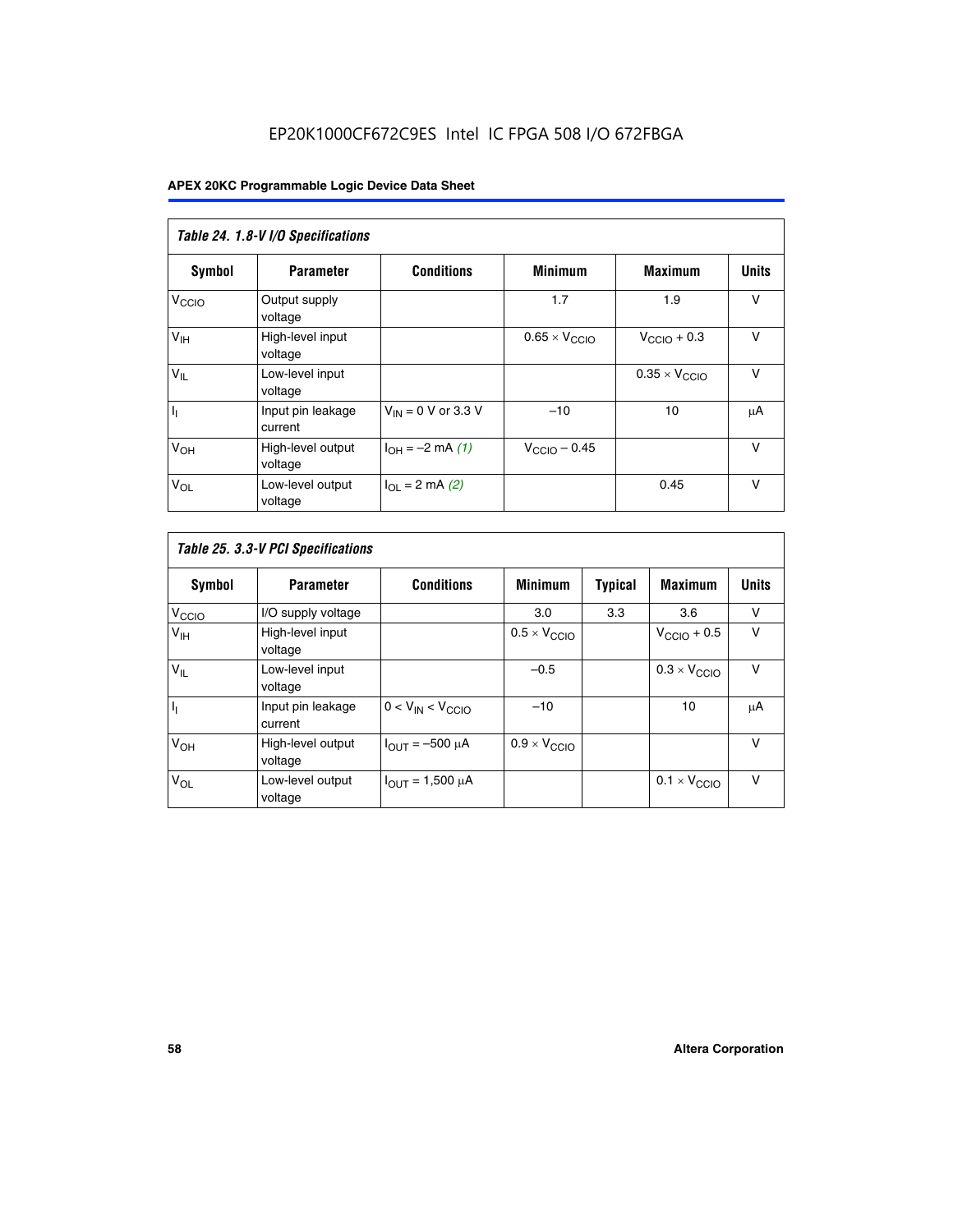| Table 26. 3.3-V PCI-X Specifications |                              |                                |                              |                |                         |              |
|--------------------------------------|------------------------------|--------------------------------|------------------------------|----------------|-------------------------|--------------|
| <b>Symbol</b>                        | <b>Parameter</b>             | <b>Conditions</b>              | <b>Minimum</b>               | <b>Typical</b> | <b>Maximum</b>          | <b>Units</b> |
| V <sub>CCIO</sub>                    | Output supply<br>voltage     |                                | 3.0                          | 3.3            | 3.6                     | v            |
| $V_{\text{IH}}$                      | High-level input<br>voltage  |                                | $0.5 \times V_{\text{CCIO}}$ |                | $V_{\text{CCIO}} + 0.5$ | $\vee$       |
| $V_{IL}$                             | Low-level input<br>voltage   |                                | $-0.5$                       |                | $0.35 \times V_{CCIO}$  | $\vee$       |
| V <sub>IPU</sub>                     | Input pull-up voltage        |                                | $0.7 \times V_{\text{CCIO}}$ |                |                         | V            |
| $I_{\rm IL}$                         | Input pin leakage<br>current | $0 < V_{IN} < V_{CCIO}$        | $-10.0$                      |                | 10.0                    | μA           |
| $V_{OH}$                             | High-level output<br>voltage | $I_{OUT} = -500 \mu A$         | $0.9 \times V_{\text{CCIO}}$ |                |                         | $\vee$       |
| $V_{OL}$                             | Low-level output<br>voltage  | $I_{\text{OUT}} = 1,500 \mu A$ |                              |                | $0.1 \times V_{CCIO}$   | $\vee$       |
| $L_{pin}$                            | Pin Inductance               |                                |                              |                | 15.0                    | nH           |

|                          | Table 27. 3.3-V LVDS I/O Specifications                                  |                    |                |                |                |              |
|--------------------------|--------------------------------------------------------------------------|--------------------|----------------|----------------|----------------|--------------|
| Symbol                   | <b>Parameter</b>                                                         | <b>Conditions</b>  | <b>Minimum</b> | <b>Typical</b> | <b>Maximum</b> | <b>Units</b> |
| V <sub>C</sub> CO        | I/O supply voltage                                                       |                    | 3.135          | 3.3            | 3.465          | $\vee$       |
| $V_{OD}$                 | Differential output<br>voltage                                           | $R_1 = 100 \Omega$ | 250            |                | 650            | mV           |
| $\Delta$ V <sub>OD</sub> | Change in V <sub>OD</sub><br>between high and<br>low                     | $R_1 = 100 \Omega$ |                |                | 50             | mV           |
| $V_{OS}$                 | Output offset voltage $R_1 = 100 \Omega$                                 |                    | 1.125          | 1.25           | 1.375          | V            |
| $\Delta$ V <sub>OS</sub> | Change in $V_{OS}$<br>between high and<br>low                            | $R_1 = 100 \Omega$ |                |                | 50             | mV           |
| V <sub>TH</sub>          | Differential input<br>threshold                                          | $V_{CM} = 1.2 V$   | $-100$         |                | 100            | mV           |
| $V_{IN}$                 | Receiver input<br>voltage range                                          |                    | 0.0            |                | 2.4            | $\vee$       |
| $R_{\rm I}$              | Receiver differential<br>input resistor<br>(external to APEX<br>devices) |                    | 90             | 100            | 110            | $\Omega$     |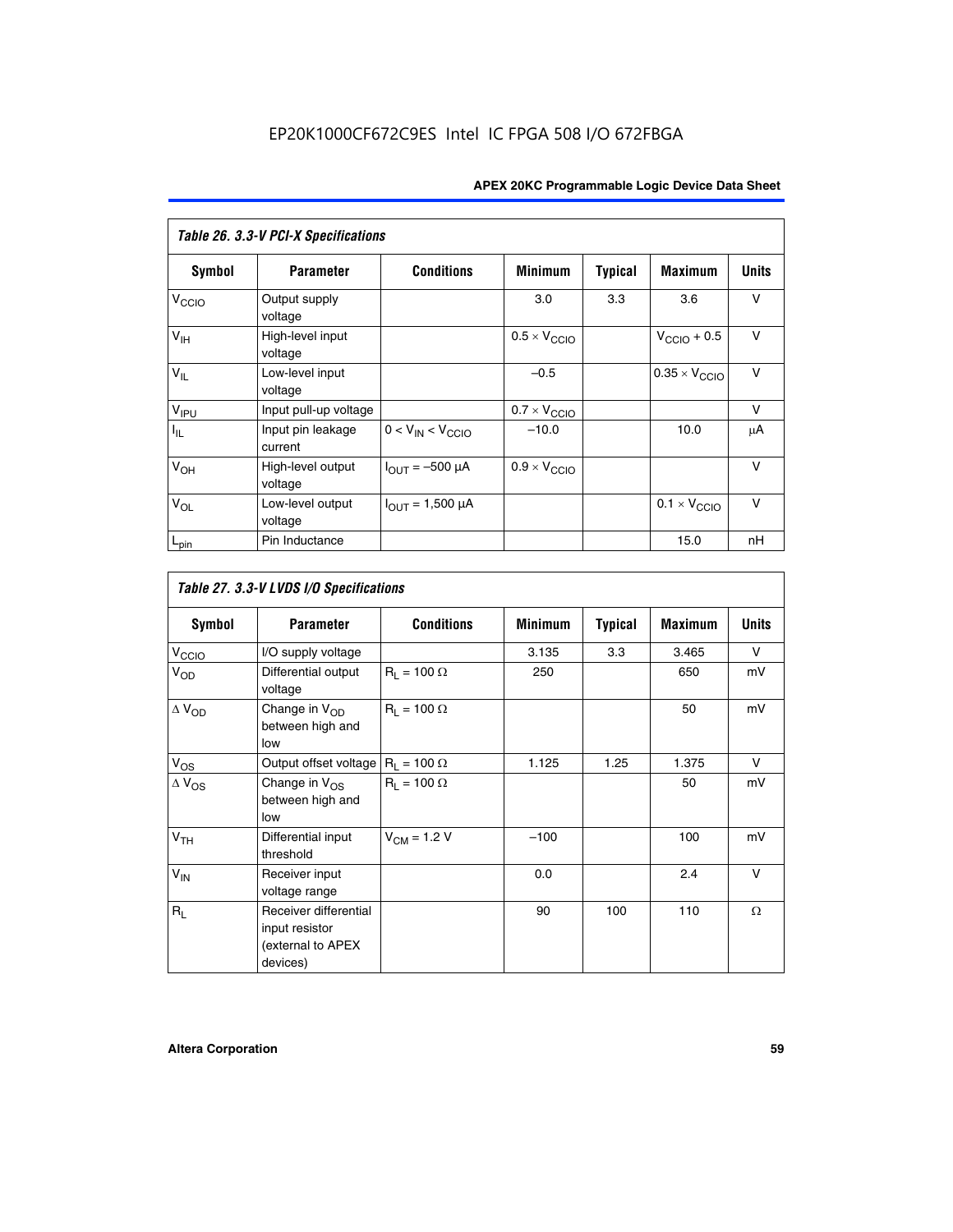# EP20K1000CF672C9ES Intel IC FPGA 508 I/O 672FBGA

| Table 28. GTL+ I/O Specifications |                             |                      |                 |                |                        |              |
|-----------------------------------|-----------------------------|----------------------|-----------------|----------------|------------------------|--------------|
| <b>Symbol</b>                     | <b>Parameter</b>            | <b>Conditions</b>    | <b>Minimum</b>  | <b>Typical</b> | <b>Maximum</b>         | <b>Units</b> |
| $V_{TT}$                          | <b>Termination voltage</b>  |                      | 1.35            | 1.5            | 1.65                   | v            |
| V <sub>REF</sub>                  | Reference voltage           |                      | 0.88            | 1.0            | 1.12                   | v            |
| V <sub>IH</sub>                   | High-level input<br>voltage |                      | $V_{REF}$ + 0.1 |                |                        | v            |
| $V_{IL}$                          | Low-level input<br>voltage  |                      |                 |                | $V_{\text{RFF}}$ – 0.1 | v            |
| $V_{OL}$                          | Low-level output<br>voltage | $I_{OL}$ = 36 mA (2) |                 |                | 0.65                   | v            |

| Table 29. SSTL-2 Class I Specifications |                              |                             |                         |                |                         |              |
|-----------------------------------------|------------------------------|-----------------------------|-------------------------|----------------|-------------------------|--------------|
| Symbol                                  | <b>Parameter</b>             | <b>Conditions</b>           | <b>Minimum</b>          | <b>Typical</b> | <b>Maximum</b>          | <b>Units</b> |
| V <sub>CCIO</sub>                       | I/O supply voltage           |                             | 2.375                   | 2.5            | 2.625                   | v            |
| $V_{TT}$                                | <b>Termination voltage</b>   |                             | $V_{\text{BFF}} - 0.04$ | $V_{REF}$      | $V_{REF}$ + 0.04        | $\vee$       |
| V <sub>REF</sub>                        | Reference voltage            |                             | 1.15                    | 1.25           | 1.35                    | v            |
| V <sub>IH</sub>                         | High-level input<br>voltage  |                             | $V_{\text{BFF}} + 0.18$ |                | $V_{\text{CCIO}} + 0.3$ | v            |
| $V_{IL}$                                | Low-level input<br>voltage   |                             | $-0.3$                  |                | $V_{BEF}$ – 0.18        | $\vee$       |
| V <sub>OH</sub>                         | High-level output<br>voltage | $I_{OH} = -7.6$ mA (1)      | $V_{TT} + 0.57$         |                |                         | $\vee$       |
| $V_{OL}$                                | Low-level output<br>voltage  | $I_{\Omega I}$ = 7.6 mA (2) |                         |                | $V_{TT} - 0.57$         | $\vee$       |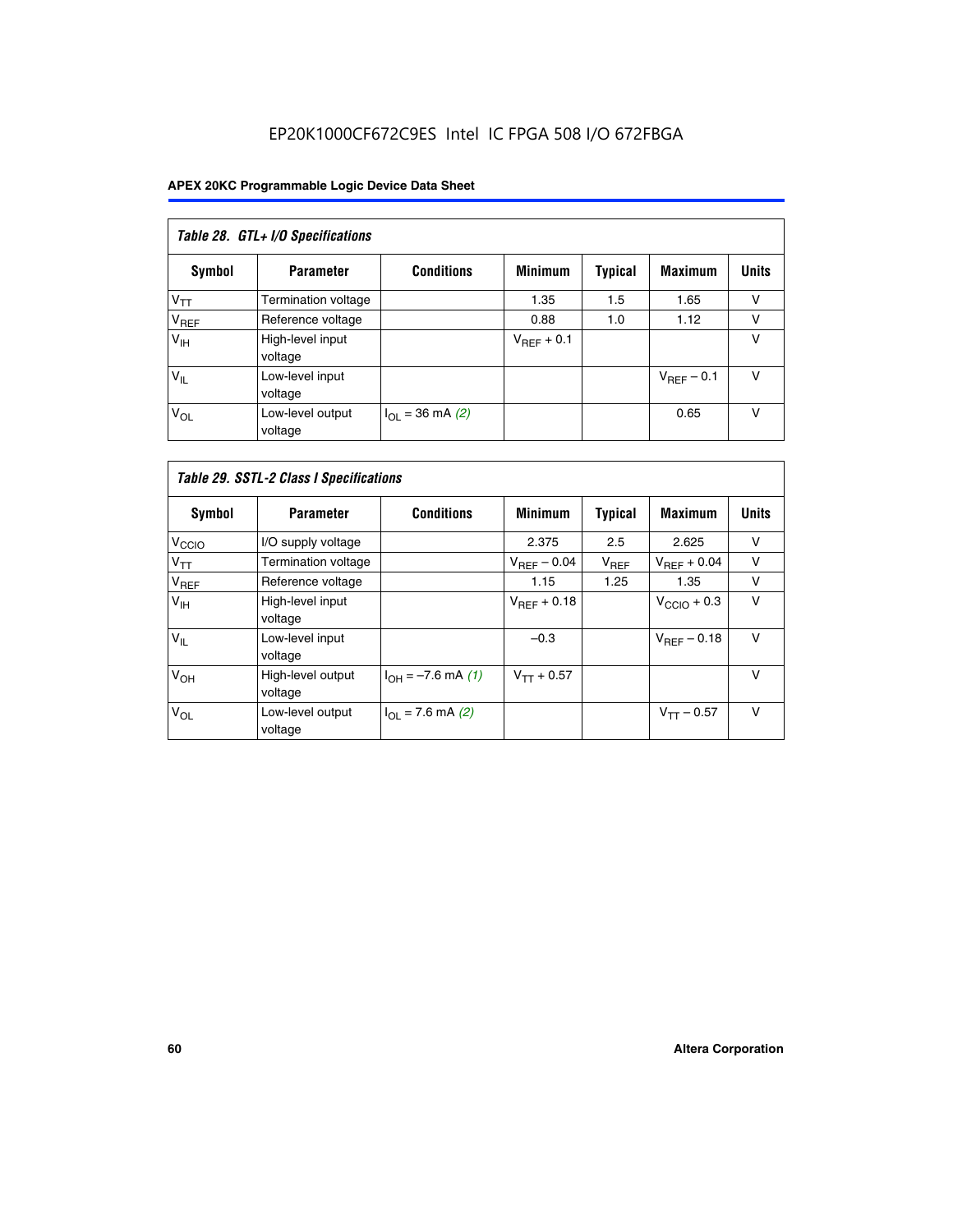| <b>Table 30. SSTL-2 Class II Specifications</b> |                              |                              |                         |                |                         |              |
|-------------------------------------------------|------------------------------|------------------------------|-------------------------|----------------|-------------------------|--------------|
| Symbol                                          | <b>Parameter</b>             | <b>Conditions</b>            | <b>Minimum</b>          | <b>Typical</b> | <b>Maximum</b>          | <b>Units</b> |
| V <sub>CCIO</sub>                               | I/O supply voltage           |                              | 2.375                   | 2.5            | 2.625                   | v            |
| $V_{TT}$                                        | Termination voltage          |                              | $V_{REF} - 0.04$        | $V_{REF}$      | $V_{BFF} + 0.04$        | $\vee$       |
| $V_{REF}$                                       | Reference voltage            |                              | 1.15                    | 1.25           | 1.35                    | v            |
| V <sub>IH</sub>                                 | High-level input<br>voltage  |                              | $V_{\text{RFF}} + 0.18$ |                | $V_{\text{CCIO}} + 0.3$ | $\vee$       |
| $V_{IL}$                                        | Low-level input<br>voltage   |                              | $-0.3$                  |                | $V_{BFE} - 0.18$        | $\vee$       |
| V <sub>OH</sub>                                 | High-level output<br>voltage | $I_{OH} = -15.2$ mA (1)      | $V_{TT} + 0.76$         |                |                         | $\vee$       |
| $V_{OL}$                                        | Low-level output<br>voltage  | $I_{\Omega I}$ = 15.2 mA (2) |                         |                | $V_{TT} - 0.76$         | $\vee$       |

| Symbol            | <b>Parameter</b>             | <b>Conditions</b>         | <b>Minimum</b>          | <b>Typical</b> | <b>Maximum</b>          | <b>Units</b> |
|-------------------|------------------------------|---------------------------|-------------------------|----------------|-------------------------|--------------|
| V <sub>CCIO</sub> | I/O supply voltage           |                           | 3.0                     | 3.3            | 3.6                     | ν            |
| $V_{TT}$          | Termination voltage          |                           | $V_{\text{BFF}} - 0.05$ | $V_{REF}$      | $V_{\text{RFF}} + 0.05$ | v            |
| $V_{REF}$         | Reference voltage            |                           | 1.3                     | 1.5            | 1.7                     | v            |
| V <sub>IH</sub>   | High-level input<br>voltage  |                           | $V_{BFF}$ + 0.2         |                | $V_{\text{CCIO}} + 0.3$ | v            |
| $V_{IL}$          | Low-level input<br>voltage   |                           | $-0.3$                  |                | $V_{REF}$ – 0.2         | $\vee$       |
| V <sub>OH</sub>   | High-level output<br>voltage | $I_{OH} = -8$ mA (1)      | $V_{TT} + 0.6$          |                |                         | v            |
| $V_{OL}$          | Low-level output<br>voltage  | $I_{\Omega I}$ = 8 mA (2) |                         |                | $V_{TT} - 0.6$          | $\vee$       |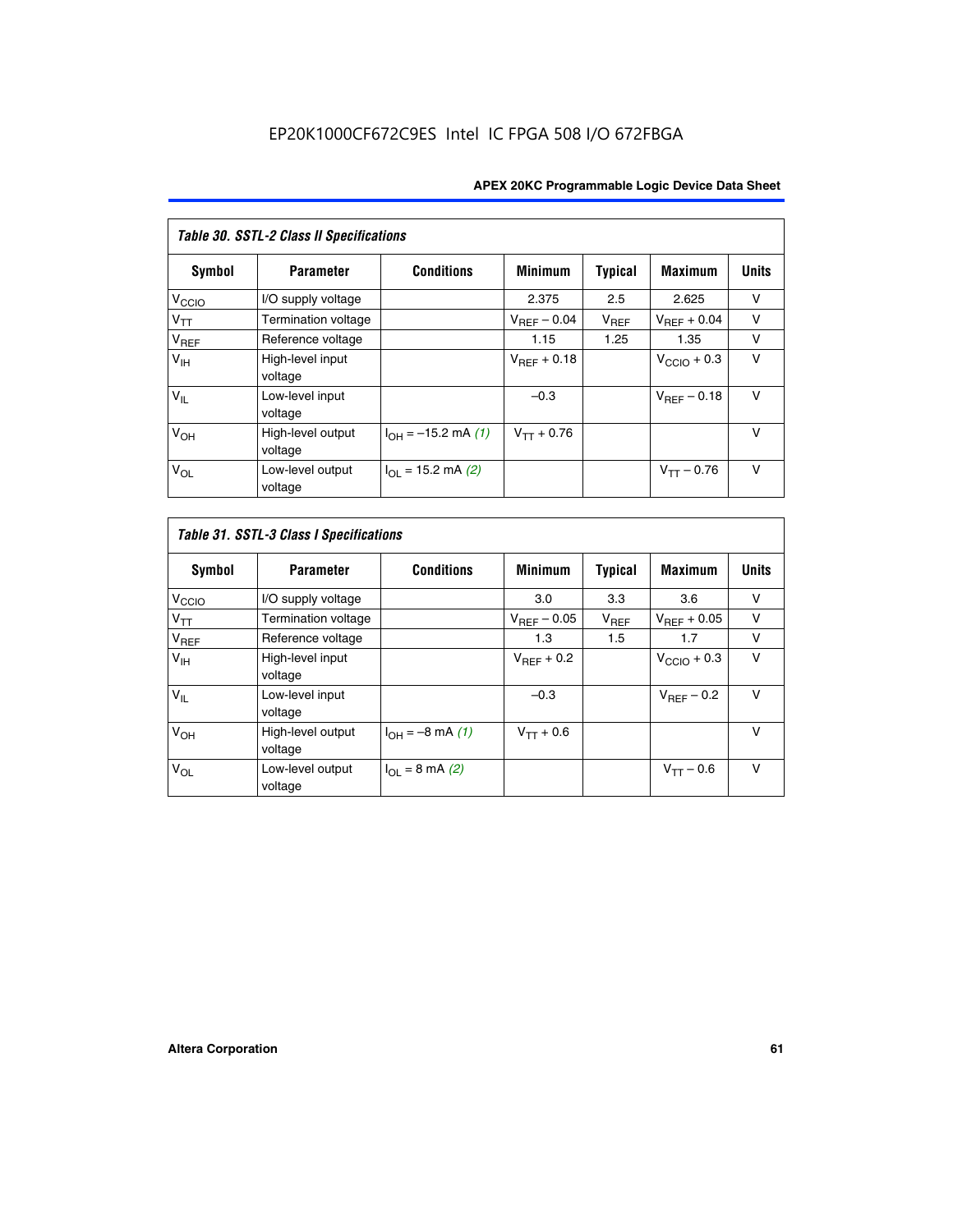| Table 32. SSTL-3 Class II Specifications |                              |                          |                  |                |                         |              |
|------------------------------------------|------------------------------|--------------------------|------------------|----------------|-------------------------|--------------|
| <b>Symbol</b>                            | <b>Parameter</b>             | <b>Conditions</b>        | <b>Minimum</b>   | <b>Typical</b> | <b>Maximum</b>          | <b>Units</b> |
| $V_{\text{CCIO}}$                        | I/O supply voltage           |                          | 3.0              | 3.3            | 3.6                     | v            |
| $V_{TT}$                                 | Termination voltage          |                          | $V_{REF} - 0.05$ | $V_{REF}$      | $V_{\text{RFF}} + 0.05$ | v            |
| $V_{REF}$                                | Reference voltage            |                          | 1.3              | 1.5            | 1.7                     | v            |
| $V_{\text{IH}}$                          | High-level input<br>voltage  |                          | $V_{REF}$ + 0.2  |                | $V_{\text{CCIO}} + 0.3$ | v            |
| $V_{IL}$                                 | Low-level input<br>voltage   |                          | $-0.3$           |                | $V_{\text{RFF}}$ – 0.2  | $\vee$       |
| V <sub>OH</sub>                          | High-level output<br>voltage | $I_{OH} = -16$ mA (1)    | $V_{TT} + 0.8$   |                |                         | $\vee$       |
| $V_{OL}$                                 | Low-level output<br>voltage  | $I_{\Omega}$ = 16 mA (2) |                  |                | $V_{TT} - 0.8$          | v            |

| Table 33. HSTL Class I I/O Specifications |                              |                              |                         |                |                         |              |
|-------------------------------------------|------------------------------|------------------------------|-------------------------|----------------|-------------------------|--------------|
| Symbol                                    | <b>Parameter</b>             | <b>Conditions</b>            | <b>Minimum</b>          | <b>Typical</b> | <b>Maximum</b>          | <b>Units</b> |
| V <sub>CCIO</sub>                         | I/O supply voltage           |                              | 1.71                    | 1.8            | 1.89                    | v            |
| $V_{TT}$                                  | <b>Termination voltage</b>   |                              | $V_{REF} - 0.05$        | $V_{REF}$      | $V_{\text{RFF}} + 0.05$ | $\vee$       |
| $V_{REF}$                                 | Reference voltage            |                              | 0.68                    | 0.75           | 0.90                    | v            |
| V <sub>IH</sub>                           | High-level input<br>voltage  |                              | $V_{REF}$ + 0.1         |                | $V_{\text{CCIO}} + 0.3$ | $\vee$       |
| $V_{IL}$                                  | Low-level input<br>voltage   |                              | $-0.3$                  |                | $V_{BFE}$ – 0.1         | $\vee$       |
| V <sub>OH</sub>                           | High-level output<br>voltage | $I_{OH} = -8 \text{ mA} (1)$ | $V_{\text{CCIO}} - 0.4$ |                |                         | $\vee$       |
| $V_{OL}$                                  | Low-level output<br>voltage  | $I_{OL} = 8 \text{ mA} (2)$  |                         |                | 0.4                     | $\vee$       |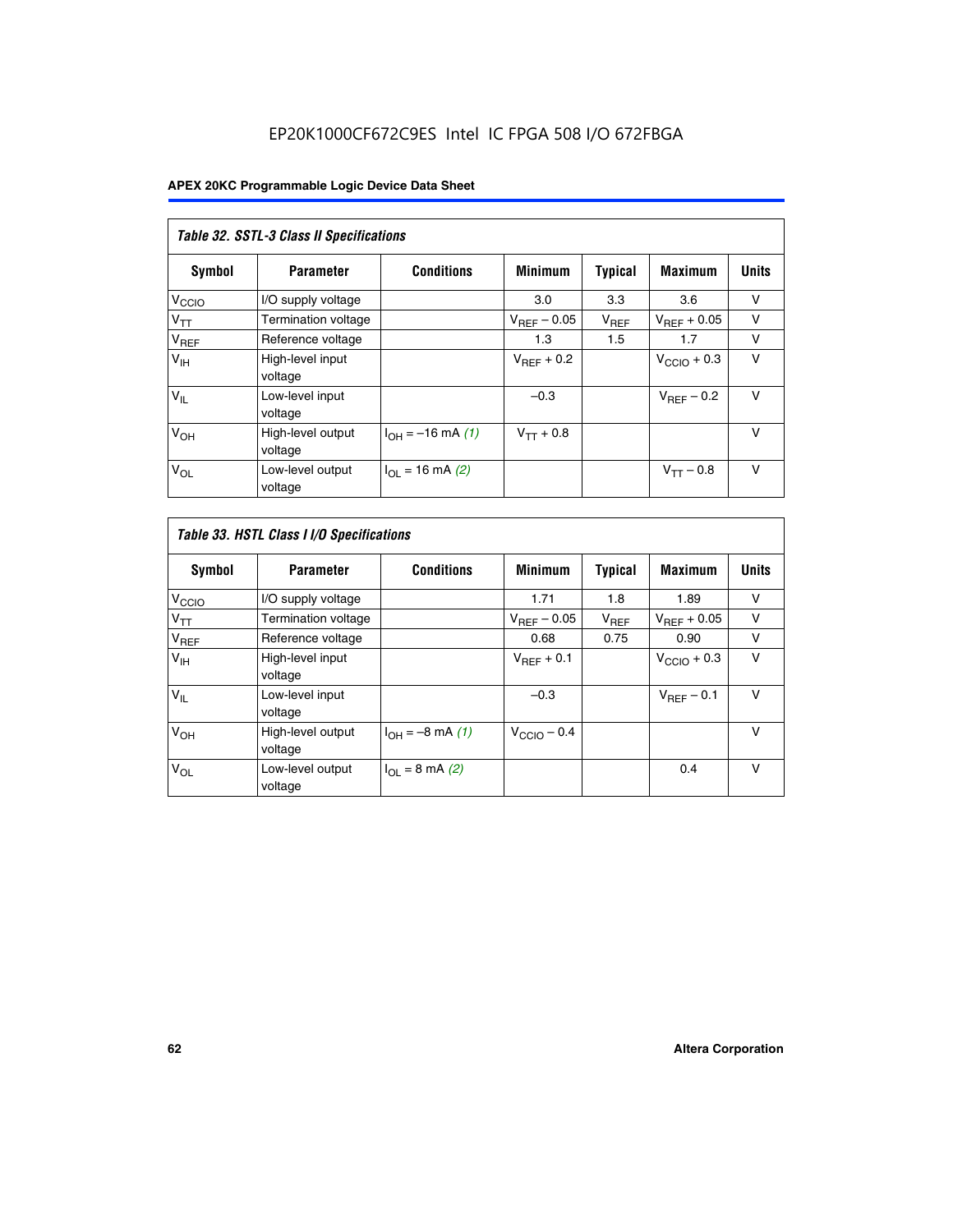| Table 34. 3.3-V AGP I/O Specifications |                              |                         |                               |                |                               |              |
|----------------------------------------|------------------------------|-------------------------|-------------------------------|----------------|-------------------------------|--------------|
| Symbol                                 | <b>Parameter</b>             | <b>Conditions</b>       | <b>Minimum</b>                | <b>Typical</b> | <b>Maximum</b>                | <b>Units</b> |
| $V_{\text{CCLO}}$                      | I/O supply voltage           |                         | 3.15                          | 3.3            | 3.45                          | v            |
| $V_{REF}$                              | Reference voltage            |                         | $0.39 \times V_{\text{CCIO}}$ |                | $0.41 \times V_{\text{CCIO}}$ | v            |
| V <sub>IH</sub>                        | High-level input<br>voltage  |                         | $0.5 \times V_{\text{CCIO}}$  |                | $V_{\text{CCIO}} + 0.5$       | v            |
| $V_{IL}$                               | Low-level input<br>voltage   |                         |                               |                | $0.3 \times V_{\text{CCIO}}$  | $\vee$       |
| $V_{OH}$                               | High-level output<br>voltage | $I_{OUT} = -500 \mu A$  | $0.9 \times V_{\text{CCIO}}$  |                | 3.6                           | $\vee$       |
| $V_{OL}$                               | Low-level output<br>voltage  | $I_{OUT} = 1,500 \mu A$ |                               |                | $0.1 \times V_{\text{CCIO}}$  | $\vee$       |
| Γ,                                     | Input pin leakage<br>current | $0 < V_{IN} < V_{CCIO}$ | $-10$                         |                | 10                            | μA           |

| Table 35. CTT I/O Specifications |                                                      |                                  |                 |         |                 |              |
|----------------------------------|------------------------------------------------------|----------------------------------|-----------------|---------|-----------------|--------------|
| Symbol                           | <b>Parameter</b>                                     | <b>Conditions</b>                | <b>Minimum</b>  | Typical | <b>Maximum</b>  | <b>Units</b> |
| V <sub>CCIO</sub>                | I/O supply voltage                                   |                                  | 3.0             | 3.3     | 3.6             | v            |
| $V_{TT}/V_{REF}$ (3)             | Termination and<br>reference voltage                 |                                  | 1.35            | 1.5     | 1.65            | v            |
| V <sub>IH</sub>                  | High-level input<br>voltage                          |                                  | $V_{REF}$ + 0.2 |         |                 | v            |
| $V_{IL}$                         | Low-level input<br>voltage                           |                                  |                 |         | $V_{REF}$ – 0.2 | $\vee$       |
| h,                               | Input pin leakage<br>current                         | $0 < V_{IN} < V_{CCIO}$          | $-10$           |         | 10              | μA           |
| V <sub>OH</sub>                  | High-level output<br>voltage                         | $I_{OH} = -8 \text{ mA} (1)$     | $V_{BFF}$ + 0.4 |         |                 | $\vee$       |
| $V_{OL}$                         | Low-level output<br>voltage                          | $I_{\Omega I}$ = 8 mA (2)        |                 |         | $V_{REF}$ – 0.4 | $\vee$       |
| $I_{\rm O}$                      | Output leakage<br>current (when output<br>is high Z) | $GND \leq V_{OUT} \leq V_{CCIO}$ | $-10$           |         | 10              | μA           |

*Notes to Tables 21 through 35:*

(1) The  $I_{OH}$  parameter refers to high-level output current.<br>
(2) The  $I_{OL}$  parameter refers to low-level output current. T

The I<sub>OL</sub> parameter refers to low-level output current. This parameter applies to open-drain pins as well as output pins.

(3)  $\hat{V}_{REF}$  specifies center point of switching range.

Figure 31 shows the output drive characteristics of APEX 20KC devices.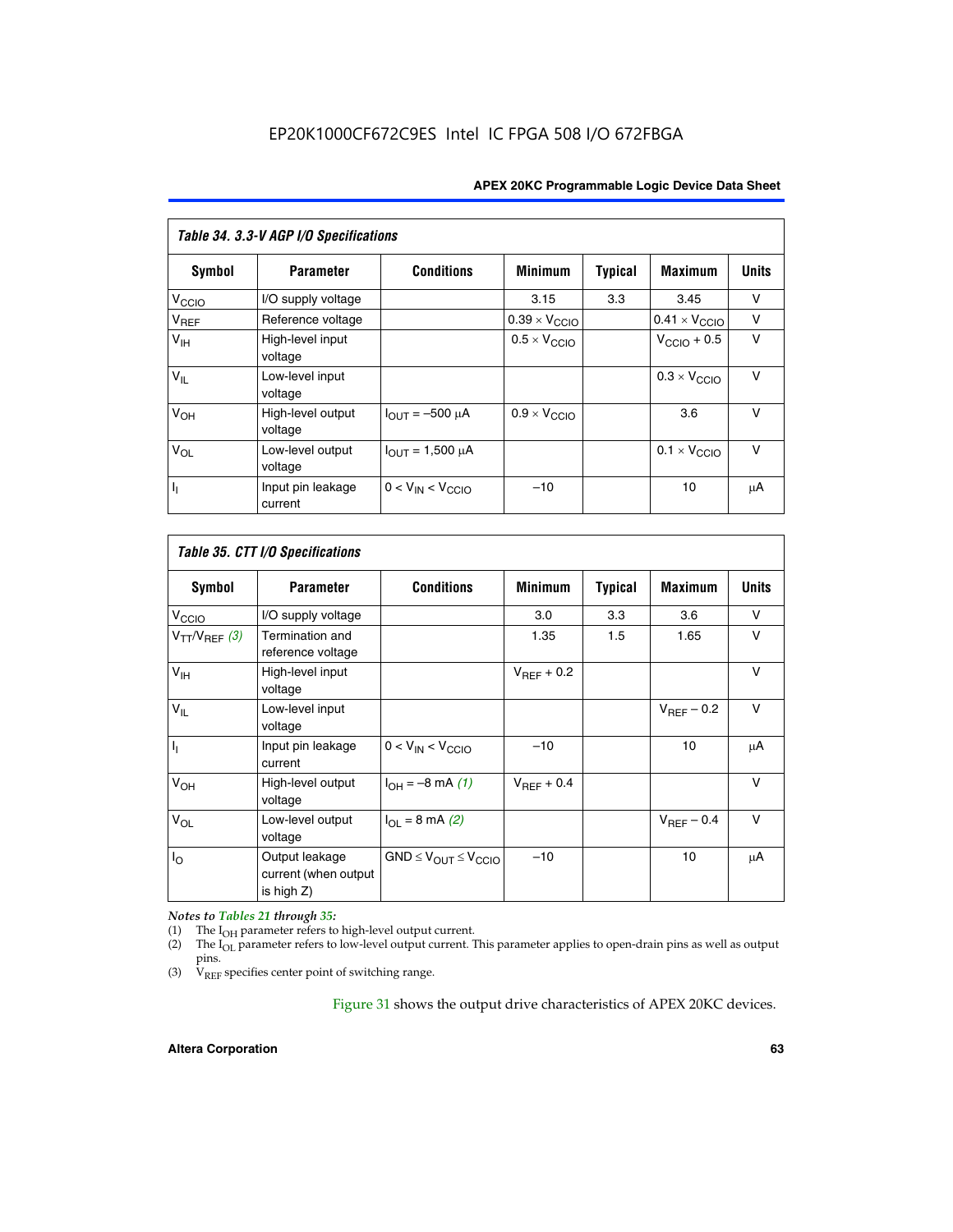



(1) These are transient (AC) currents.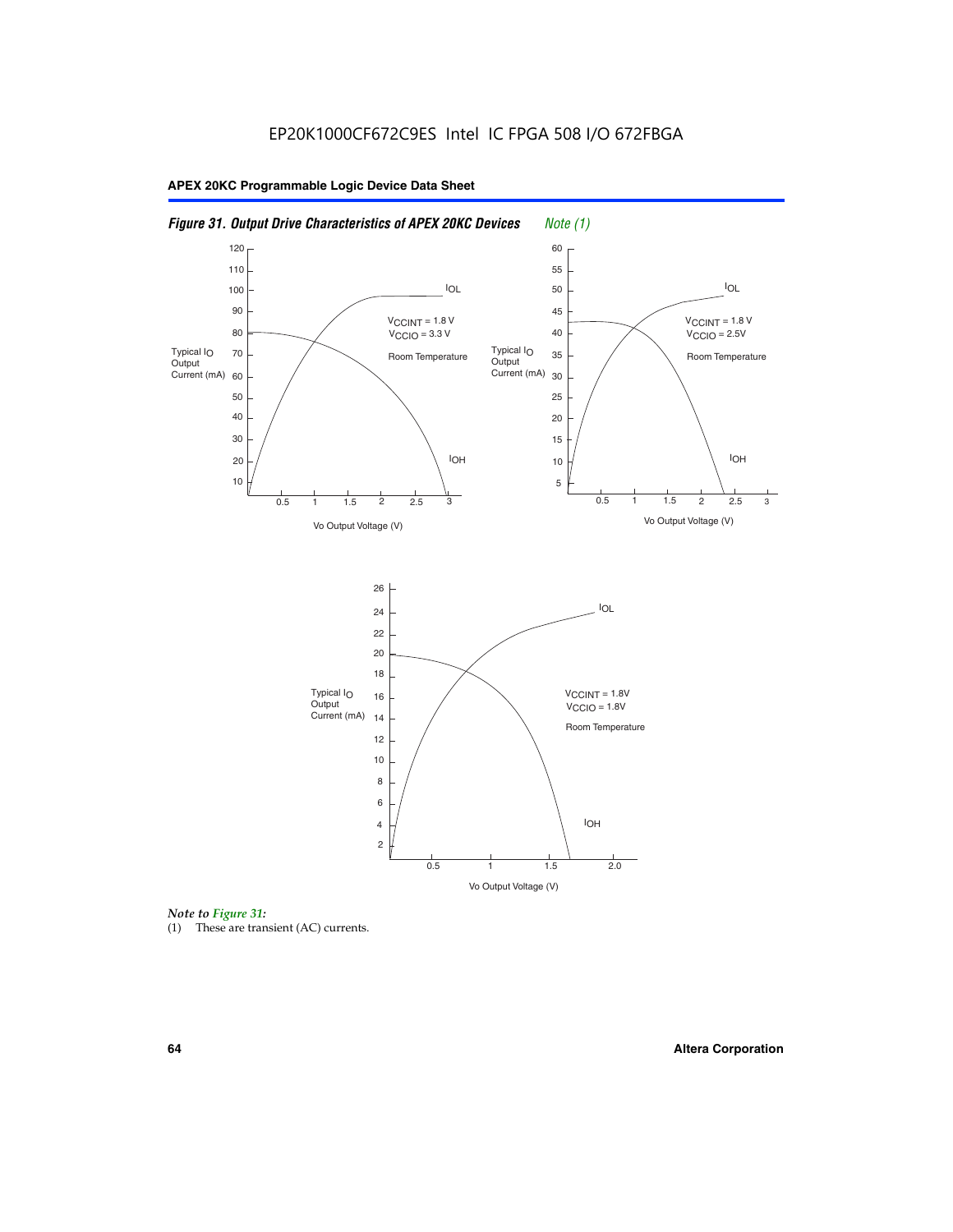### **Timing Model** The high-performance FastTrack and MegaLAB interconnect routing resources ensure predictable performance, accurate simulation, and accurate timing analysis. This predictable performance contrasts with that of FPGAs, which use a segmented connection scheme and therefore have unpredictable performance.

Figure 32 shows the  $f_{MAX}$  timing model for APEX 20KC devices.



**Figure 32. f<sub>MAX</sub> Timing Model** 

Figures 33 and 34 show the asynchronous and synchronous timingwaveforms, respectively, for the ESB macroparameters in Table 37.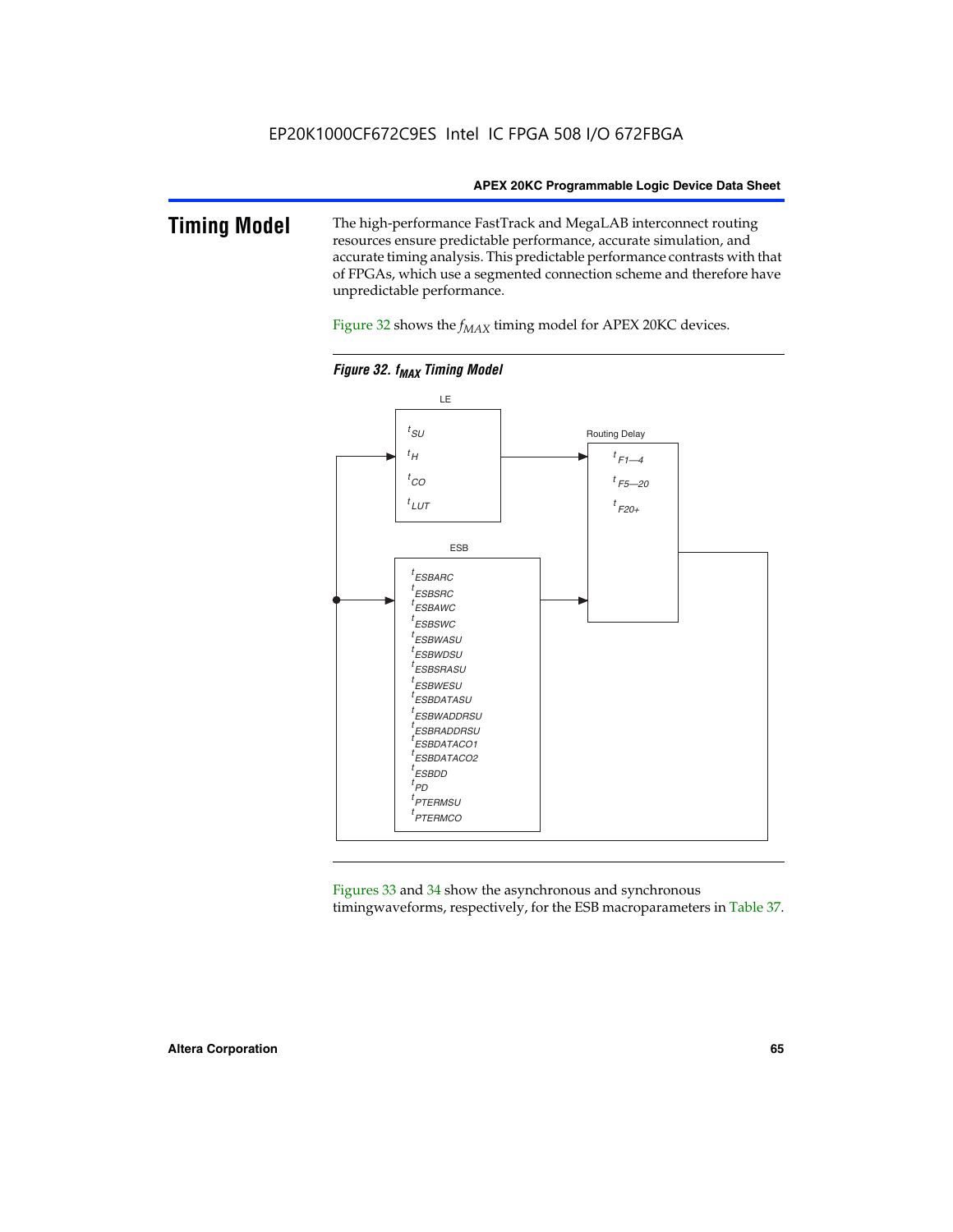# EP20K1000CF672C9ES Intel IC FPGA 508 I/O 672FBGA

### **APEX 20KC Programmable Logic Device Data Sheet**

### *Figure 33. ESB Asynchronous Timing Waveforms* **ESB Asynchronous Write ESB Asynchronous Read** RE a0 d0 d3  $t_{ESBARC}$ a1 *入* a2 *入* a3 d1 d2 Rdaddress Data-Out WE a0  $dim1$   $\times$   $dom2$  $t_{ESBDD}$ a1 a2 din1 din0  $t_{ESBWCCOMB}$  $t_{ESBWASU} \longrightarrow t_{ESBWAH}$  $t_{ESBWDSU}$   $\leftarrow$   $\rightarrow$   $t_{ESBWDH}$  $t_{ESBWP}$ Data-In din0 Wraddress Data-Out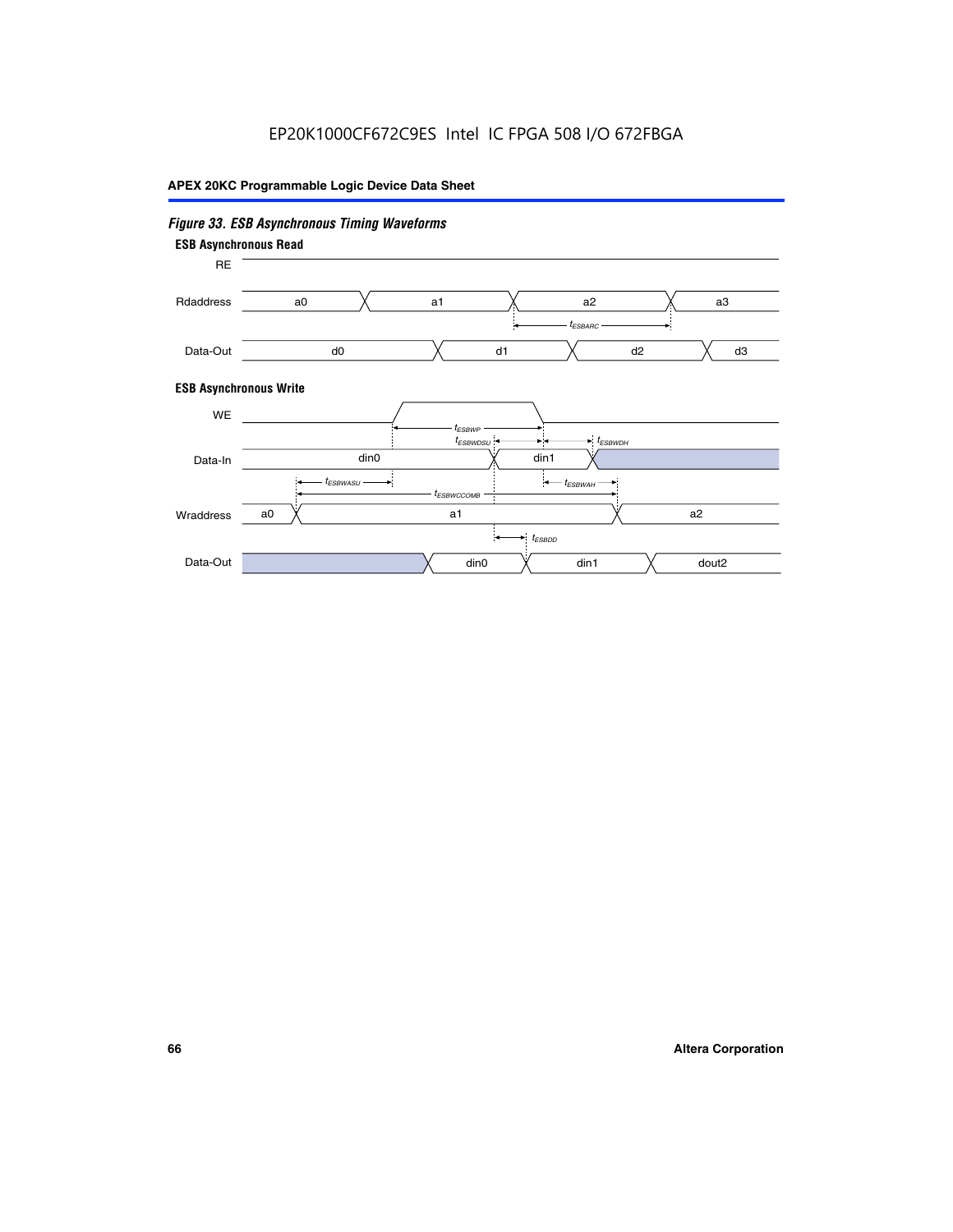# EP20K1000CF672C9ES Intel IC FPGA 508 I/O 672FBGA

### **APEX 20KC Programmable Logic Device Data Sheet**



### *Figure 34. ESB Synchronous Timing Waveforms*

Figure 35 shows the timing model for bidirectional I/O pin timing.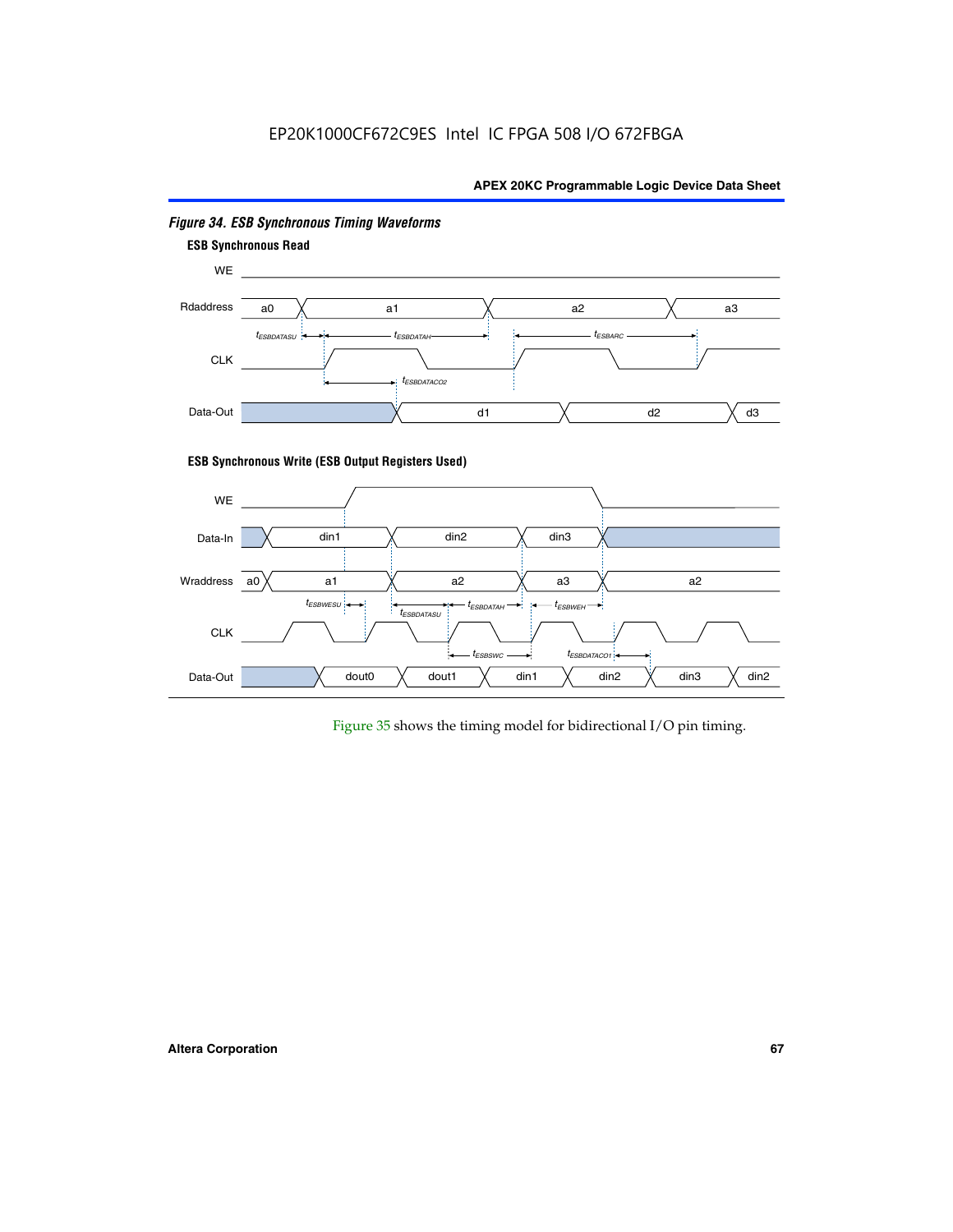

### *Figure 35. Synchronous Bidirectional Pin External Timing*

### *Notes to Figure 35:*

- (1) The output enable and input registers are LE registers in the LAB adjacent to the bidirectional pin. Use the "Output Enable Routing = Single-Pin" option in the Quartus II software to set the output enable register.
- (2) Use the "Decrease Input Delay to Internal Cells = OFF" option in the Quartus II software to set the LAB-adjacent input register. This maintains a zero hold time for LAB-adjacent registers while giving a fast, position-independent setup time. Set "Decrease Input Delay to Internal Cells  $= ON''$  and move the input register farther away from the bidirectional pin for a faster setup time with zero hold time. The exact position where zero hold occurs with the minimum setup time varies with device density and speed grade.

Tables 36 to 38 describes the  $f_{MAX}$  timing parameters shown in Figure 32. Table 39 describes the functional timing parameters.

| Table 36. APEX 20KC f <sub>MAX</sub> LE Timing Parameters |                                     |  |  |  |
|-----------------------------------------------------------|-------------------------------------|--|--|--|
| Symbol                                                    | Parameter                           |  |  |  |
| $t_{SU}$                                                  | LE register setup time before clock |  |  |  |
| $t_H$                                                     | LE register hold time before clock  |  |  |  |
| $t_{CO}$                                                  | LE register clock-to-output delay   |  |  |  |
| $t_{LUT}$                                                 | LUT delay for data-in to data-out   |  |  |  |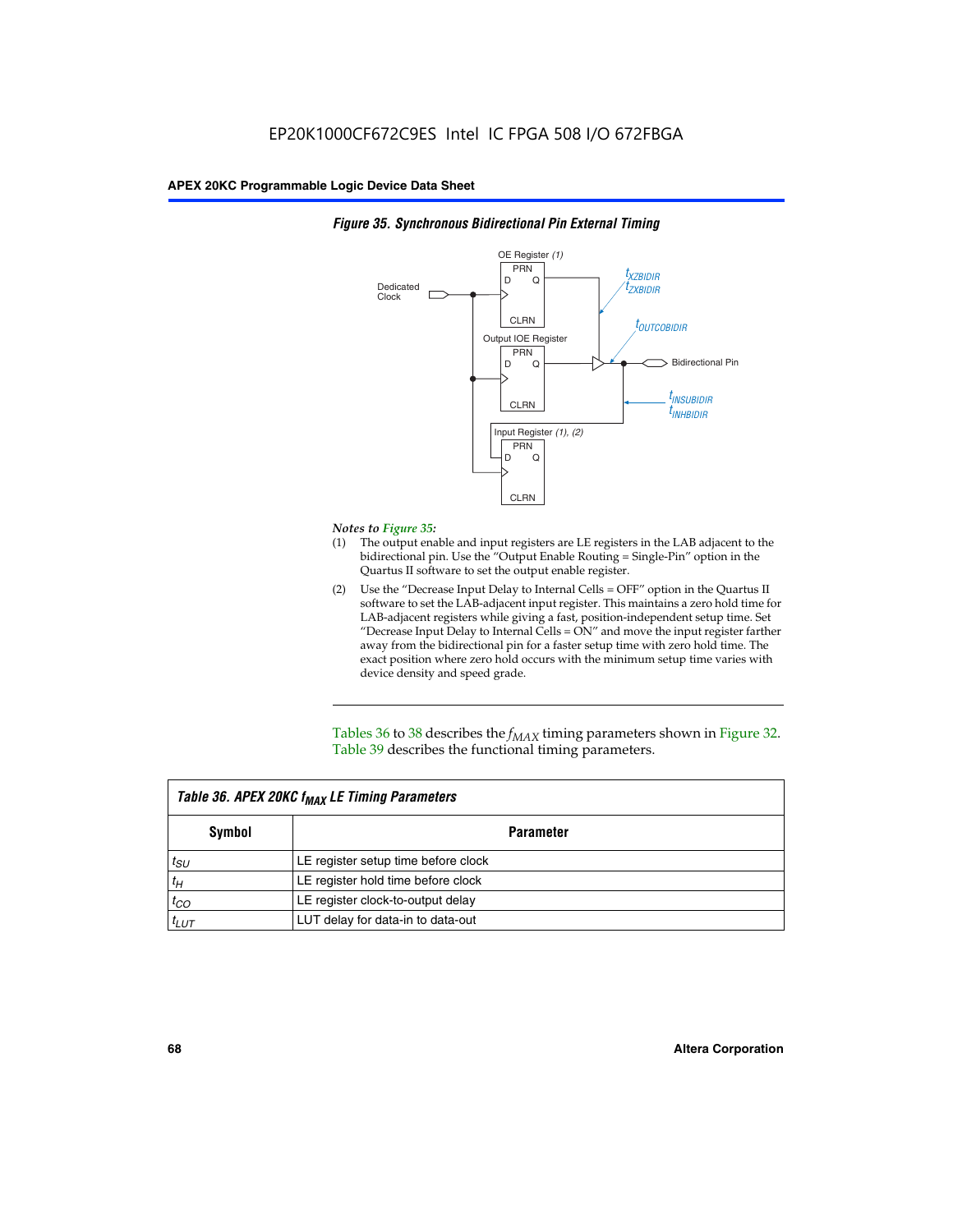| Table 37. APEX 20KC f <sub>MAX</sub> ESB Timing Parameters |                                                                      |  |  |  |
|------------------------------------------------------------|----------------------------------------------------------------------|--|--|--|
| <b>Symbol</b>                                              | <b>Parameter</b>                                                     |  |  |  |
| <sup>t</sup> ESBARC                                        | ESB asynchronous read cycle time                                     |  |  |  |
| <i>t<sub>ESBSRC</sub></i>                                  | ESB synchronous read cycle time                                      |  |  |  |
| <sup>t</sup> ESBAWC                                        | ESB asynchronous write cycle time                                    |  |  |  |
| <sup>t</sup> ESBSWC                                        | ESB synchronous write cycle time                                     |  |  |  |
| <sup>t</sup> ESBWASU                                       | ESB write address setup time with respect to WE                      |  |  |  |
| t <sub>ESBWAH</sub>                                        | ESB write address hold time with respect to WE                       |  |  |  |
| <sup>t</sup> ESBWDSU                                       | ESB data setup time with respect to WE                               |  |  |  |
| <sup>t</sup> ESBWDH                                        | ESB data hold time with respect to WE                                |  |  |  |
| <sup>t</sup> ESBRASU                                       | ESB read address setup time with respect to RE                       |  |  |  |
| <sup>t</sup> ESBRAH                                        | ESB read address hold time with respect to RE                        |  |  |  |
| <sup>I</sup> ESBWESU                                       | ESB WE setup time before clock when using input register             |  |  |  |
| <sup>t</sup> ESBDATASU                                     | ESB data setup time before clock when using input register           |  |  |  |
| <sup>t</sup> ESBWADDRSU                                    | ESB write address setup time before clock when using input registers |  |  |  |
| <sup>I</sup> ESBRADDRSU                                    | ESB read address setup time before clock when using input registers  |  |  |  |
| <sup>I</sup> ESBDATACO1                                    | ESB clock-to-output delay when using output registers                |  |  |  |
| <sup>I</sup> ESBDATACO2                                    | ESB clock-to-output delay without output registers                   |  |  |  |
| <sup>t</sup> ESBDD                                         | ESB data-in to data-out delay for RAM mode                           |  |  |  |
| $t_{PD}$                                                   | ESB macrocell input to non-registered output                         |  |  |  |
| <sup>t</sup> PTERMSU                                       | ESB macrocell register setup time before clock                       |  |  |  |
| <sup>t</sup> PTERMCO                                       | ESB macrocell register clock-to-output delay                         |  |  |  |

# *Table 38. APEX 20KC fMAX Routing Delays*

| Symbol      | <b>Parameter</b>                                    |
|-------------|-----------------------------------------------------|
| $t_{F1-4}$  | Fan-out delay estimate using local interconnect     |
| $t_{F5-20}$ | Fan-out delay estimate using MegaLab interconnect   |
| $t_{F20+}$  | Fan-out delay estimate using FastTrack interconnect |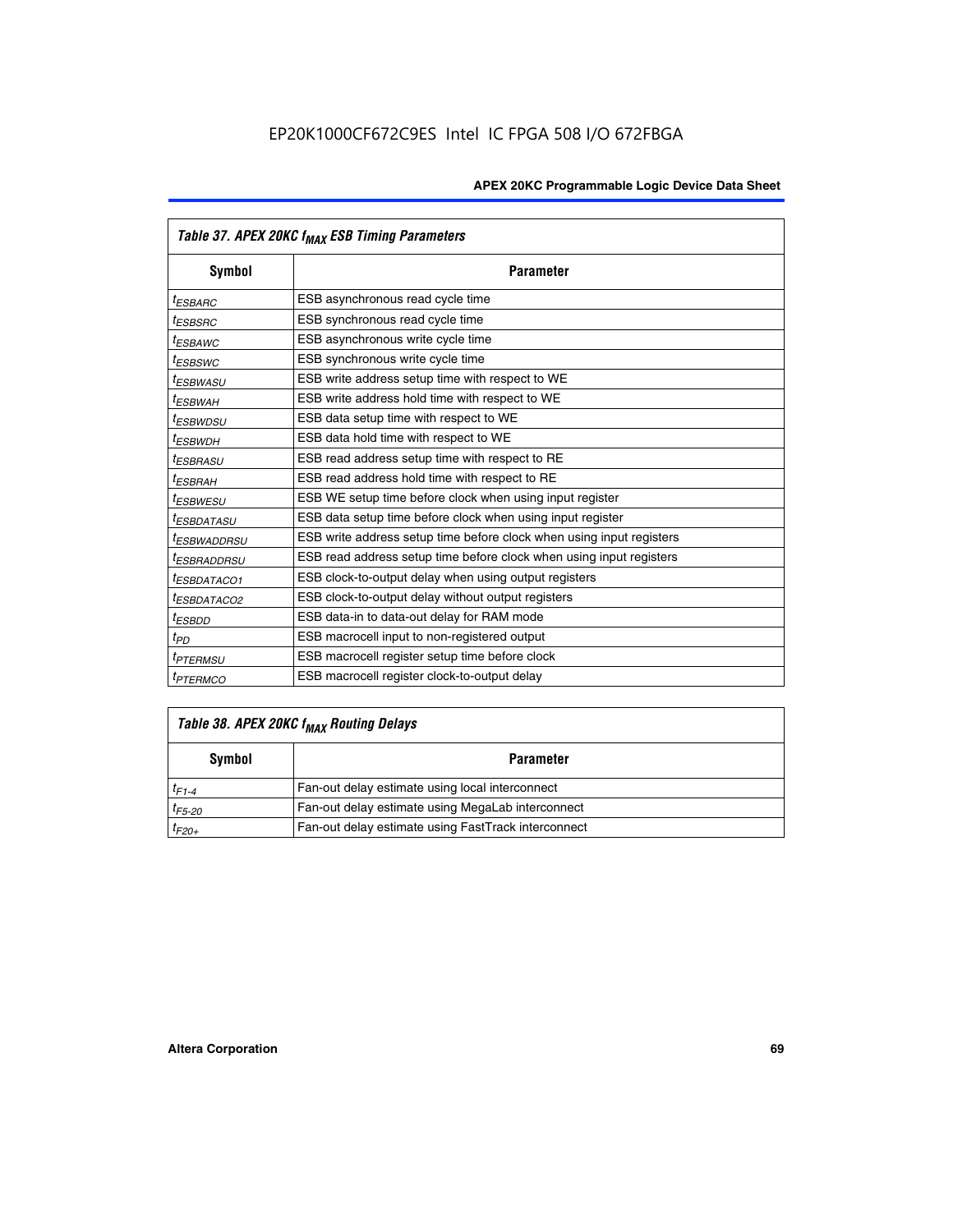| Table 39. APEX 20KC Minimum Pulse Width Timing Parameters |                                        |  |  |
|-----------------------------------------------------------|----------------------------------------|--|--|
| Symbol                                                    | <b>Parameter</b>                       |  |  |
| $t_{CH}$                                                  | Minimum clock high time from clock pin |  |  |
| $t_{CL}$                                                  | Minimum clock low time from clock pin  |  |  |
| $t_{CLRP}$                                                | LE clear pulse width                   |  |  |
| $t_{PREF}$                                                | LE preset pulse width                  |  |  |
| $t_{ESBCH}$                                               | Clock high time                        |  |  |
| $t_{ESBCL}$                                               | Clock low time                         |  |  |
| <sup>t</sup> ESBWP                                        | Write pulse width                      |  |  |
| <sup>t</sup> ESBRP                                        | Read pulse width                       |  |  |

Tables 40 and 41 describe APEX 20KC external timing parameters. The timing values for these pin-to-pin delays are reported for all pins using the 3.3-V LVTTL I/O standard.

| Table 40. APEX 20KC External Timing Parameters<br>Note (1) |                                                                |                   |  |  |
|------------------------------------------------------------|----------------------------------------------------------------|-------------------|--|--|
| Symbol                                                     | <b>Clock Parameter</b>                                         | <b>Conditions</b> |  |  |
| t <sub>insu</sub>                                          | Setup time with global clock at IOE register                   |                   |  |  |
| t <sub>inh</sub>                                           | Hold time with global clock at IOE register                    |                   |  |  |
| toutco                                                     | Clock-to-output delay with global clock at IOE output register | (2)               |  |  |
| <sup>t</sup> INSUPLL                                       | Setup time with PLL clock at IOE input register                |                   |  |  |
| <sup>t</sup> INHPLL                                        | Hold time with PLL clock at IOE input register                 |                   |  |  |
| <b>TOUTCOPLL</b>                                           | Clock-to-output delay with PLL clock at IOE output register    | (2)               |  |  |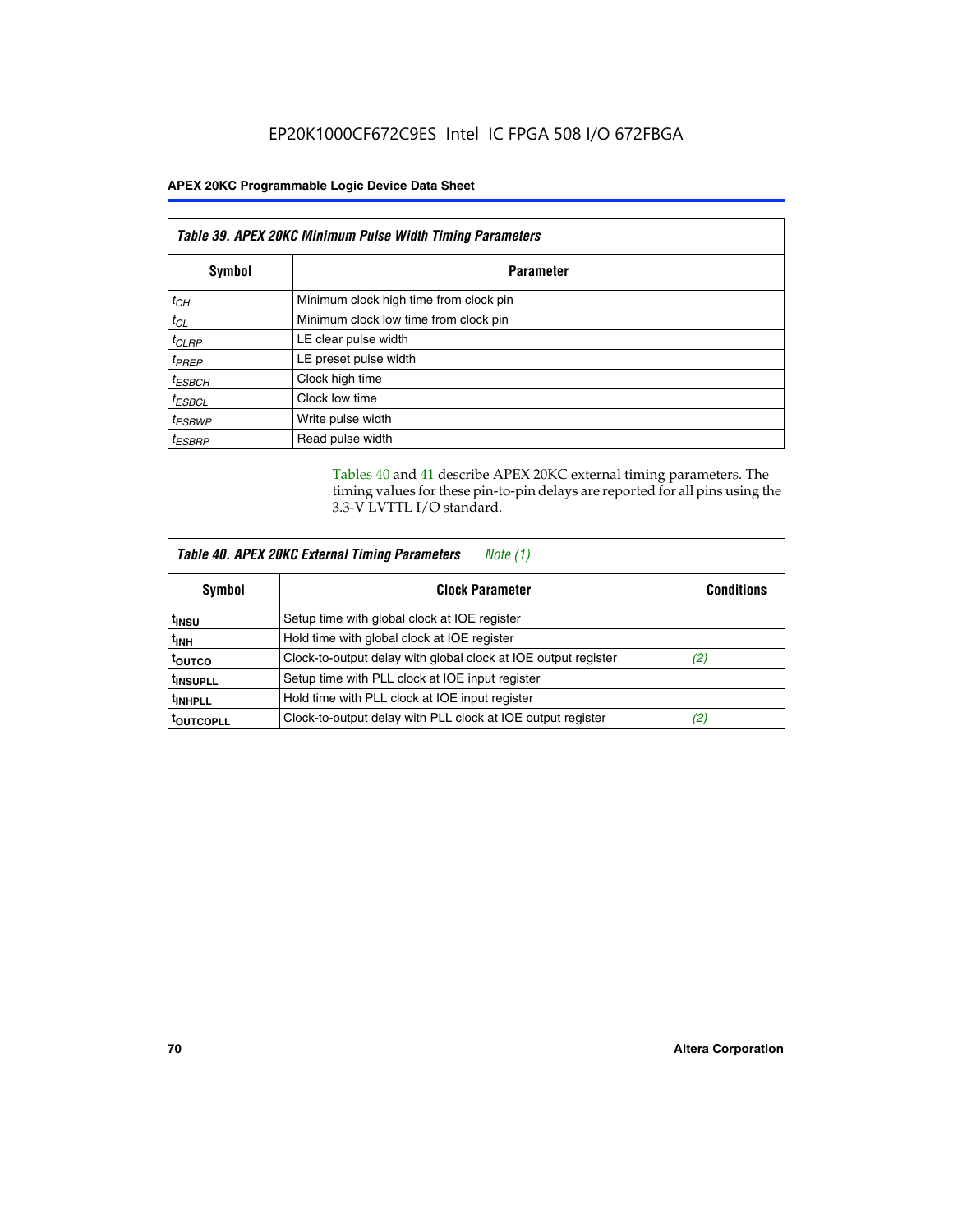| Table 41. APEX 20KC External Bidirectional Timing Parameters<br>Note (1) |                                                                                       |                  |  |
|--------------------------------------------------------------------------|---------------------------------------------------------------------------------------|------------------|--|
| Symbol                                                                   | <b>Parameter</b>                                                                      | <b>Condition</b> |  |
| <sup>t</sup> INSUBIDIR                                                   | Setup time for bidirectional pins with global clock at LAB-adjacent input<br>register |                  |  |
| <sup>t</sup> INHBIDIR                                                    | Hold time for bidirectional pins with global clock at LAB-adjacent input<br>register  |                  |  |
| <sup>t</sup> OUTCOBIDIR                                                  | Clock-to-output delay for bidirectional pins with global clock at IOE<br>register     | (2)              |  |
| <sup>t</sup> xzbidir                                                     | Synchronous output enable register to output buffer disable delay                     | (2)              |  |
| <sup>t</sup> zxbidir                                                     | Synchronous output enable register to output buffer enable delay                      | (2)              |  |
| <sup>t</sup> insubidirpll                                                | Setup time for bidirectional pins with PLL clock at LAB-adjacent input<br>register    |                  |  |
| <sup>t</sup> INHBIDIRPLL                                                 | Hold time for bidirectional pins with PLL clock at LAB-adjacent input<br>register     |                  |  |
| <b><sup>t</sup>OUTCOBIDIRPLL</b>                                         | Clock-to-output delay for bidirectional pins with PLL clock at IOE register           | (2)              |  |
| <sup>T</sup> XZBIDIRPLL                                                  | Synchronous output enable register to output buffer disable delay with<br>PL L        | (2)              |  |
| <sup>T</sup> ZXBIDIRPLL                                                  | Synchronous output enable register to output buffer enable delay with<br><b>PLL</b>   | (2)              |  |

*Notes to Tables 40 and 41:*

(1) These timing parameters are sample-tested only.

(2) For more information, refer to Table 43.

Tables 42 and 43 define the timing delays for each I/O standard. Some output standards require test load circuits for AC timing measurements as shown in Figures 36 through 38.

| Table 42. APEX 20KC Selectable I/O Standard Input Adder Delays (Part 1 of 2)<br>Note $(1)$ |                                                         |                  |  |
|--------------------------------------------------------------------------------------------|---------------------------------------------------------|------------------|--|
| Symbol                                                                                     | <b>Parameter</b>                                        | <b>Condition</b> |  |
| <b>LVCMOS</b>                                                                              | Input adder delay for the LVCMOS I/O standard           |                  |  |
| LVTTL                                                                                      | Input adder delay for the LVTTL I/O standard            |                  |  |
| 2.5V                                                                                       | Input adder delay for the 2.5-V I/O standard            |                  |  |
| 1.8V                                                                                       | Input adder delay for the 1.8-V I/O standard            |                  |  |
| <b>PCI</b>                                                                                 | Input adder delay for the PCI I/O standard              |                  |  |
| $GTI +$                                                                                    | Input adder delay for the GTL+ I/O standard             |                  |  |
| SSTL-3 Class I                                                                             | Input adder delay for the SSTL-3 Class I I/O standard   |                  |  |
| SSTL-3 Class II                                                                            | Input adder delay for the SSTL-3 Class II I/O standard  |                  |  |
| SSTL-2 Class I                                                                             | Input adder delay for the SSTL -2 Class I I/O standard  |                  |  |
| SSTL-2 Class II                                                                            | Input adder delay for the SSTL -2 Class II I/O standard |                  |  |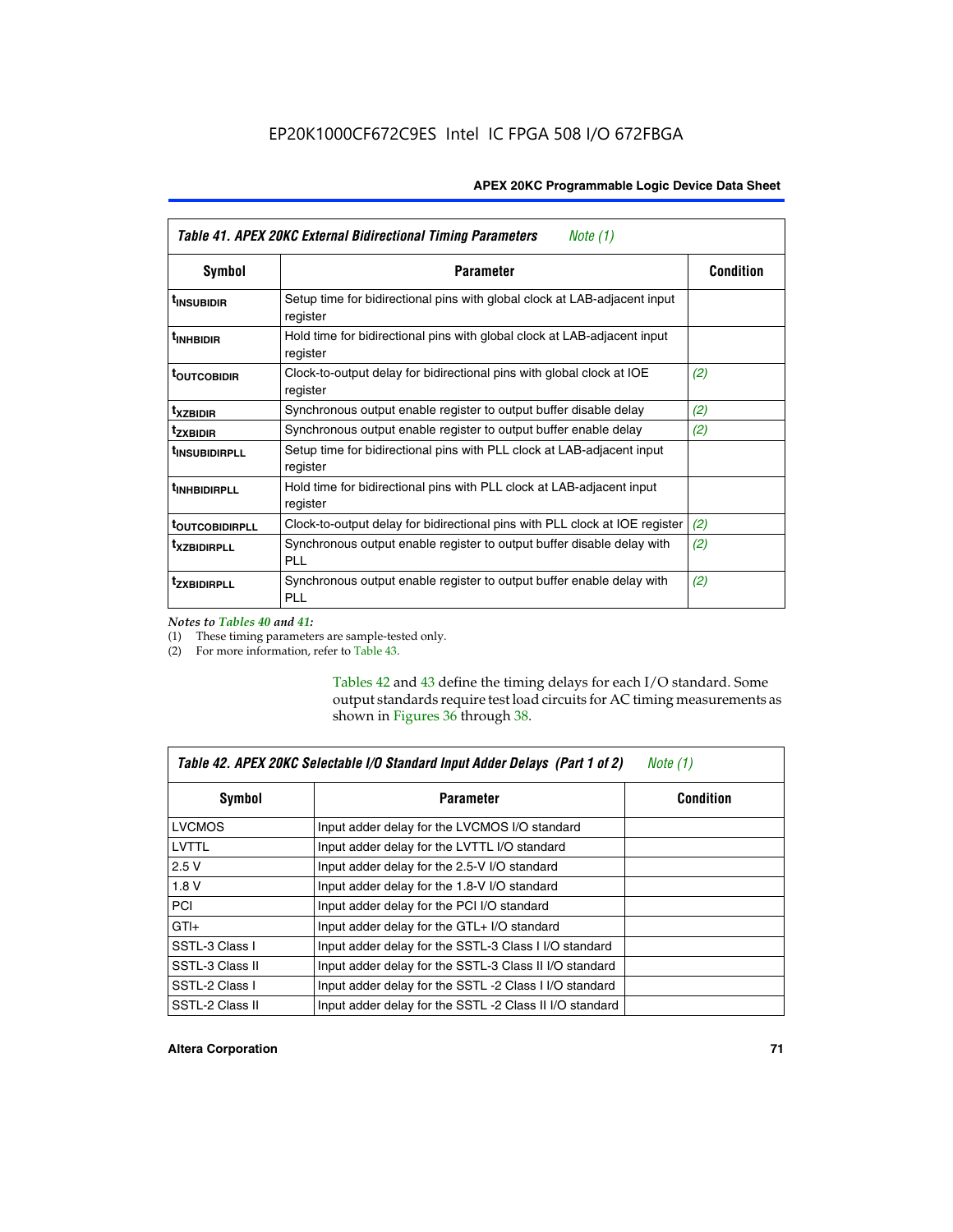# EP20K1000CF672C9ES Intel IC FPGA 508 I/O 672FBGA

#### **APEX 20KC Programmable Logic Device Data Sheet**

| Table 42. APEX 20KC Selectable I/O Standard Input Adder Delays (Part 2 of 2) | Note (1)                                    |                  |
|------------------------------------------------------------------------------|---------------------------------------------|------------------|
| Symbol                                                                       | <b>Parameter</b>                            | <b>Condition</b> |
| <b>LVDS</b>                                                                  | Input adder delay for the LVDS I/O standard |                  |
| <b>CTT</b>                                                                   | Input adder delay for the CTT I/O standard  |                  |
| AGP                                                                          | Input adder delay for the AGP I/O standard  |                  |

| <b>Symbol</b>   | <b>Parameter</b>                                        | <b>Condition</b>                                                  |
|-----------------|---------------------------------------------------------|-------------------------------------------------------------------|
| <b>LVCMOS</b>   | Output adder delay for the LVCMOS I/O standard          |                                                                   |
| <b>LVTTL</b>    | Output adder delay for the LVTTL I/O standard           | $Cloud = 35 pF$<br>$Run = 564.5 \Omega$<br>Rdn = 430 $\Omega$ (2) |
| 2.5V            | Output adder delay for the 2.5-V I/O standard           | $Cloud = 35 pF$<br>$Run = 450 \Omega$<br>Rdn = 450 $\Omega$ (2)   |
| 1.8V            | Output adder delay for the 1.8-V I/O standard           | $Cloud = 35 pF$<br>$Run = 520 \Omega$<br>Rdn = 480 $\Omega$ (2)   |
| <b>PCI</b>      | Output adder delay for the PCI I/O standard             | $Cloud = 10 pF$<br>$Run = 1M \Omega$<br>$Rdn = 25 \Omega (2)$     |
| $GTI +$         | Output adder delay for the GTL+ I/O standard            | $Cloud = 30 pF$<br>$Run = 25 \Omega (2)$                          |
| SSTL-3 Class I  | Output adder delay for the SSTL-3 Class I I/O standard  | $Cloud1 = 0 pF$<br>$Cloud2 = 30 pF$<br>$R = 25 \Omega (2)$        |
| SSTL-3 Class II | Output adder delay for the SSTL-3 Class II I/O standard | $Cloud1 = 0 pF$<br>$Cloud2 = 30 pF$<br>$R = 25 \Omega (2)$        |
| SSTL-2 Class I  | Output adder delay for the SSTL-2 Class I I/O standard  |                                                                   |
| SSTL-2 Class II | Output adder delay for the SSTL-2 Class II I/O standard |                                                                   |
| <b>LVDS</b>     | Output adder delay for the LVDS I/O standard            | $Cloud = 4 pF$<br>R=100 Ω (2)                                     |
| <b>CTT</b>      | Output adder delay for the CTT I/O standard             |                                                                   |
| <b>AGP</b>      | Output adder delay for the AGP I/O standard             |                                                                   |
|                 |                                                         |                                                                   |

#### *Note to Tables 42 and 43:*

- (1) These delays report the differences in delays for different I/O standards. Add the delay for the I/O standard that is used to the external timing parameters.
- (2) See Figure 36 for more information.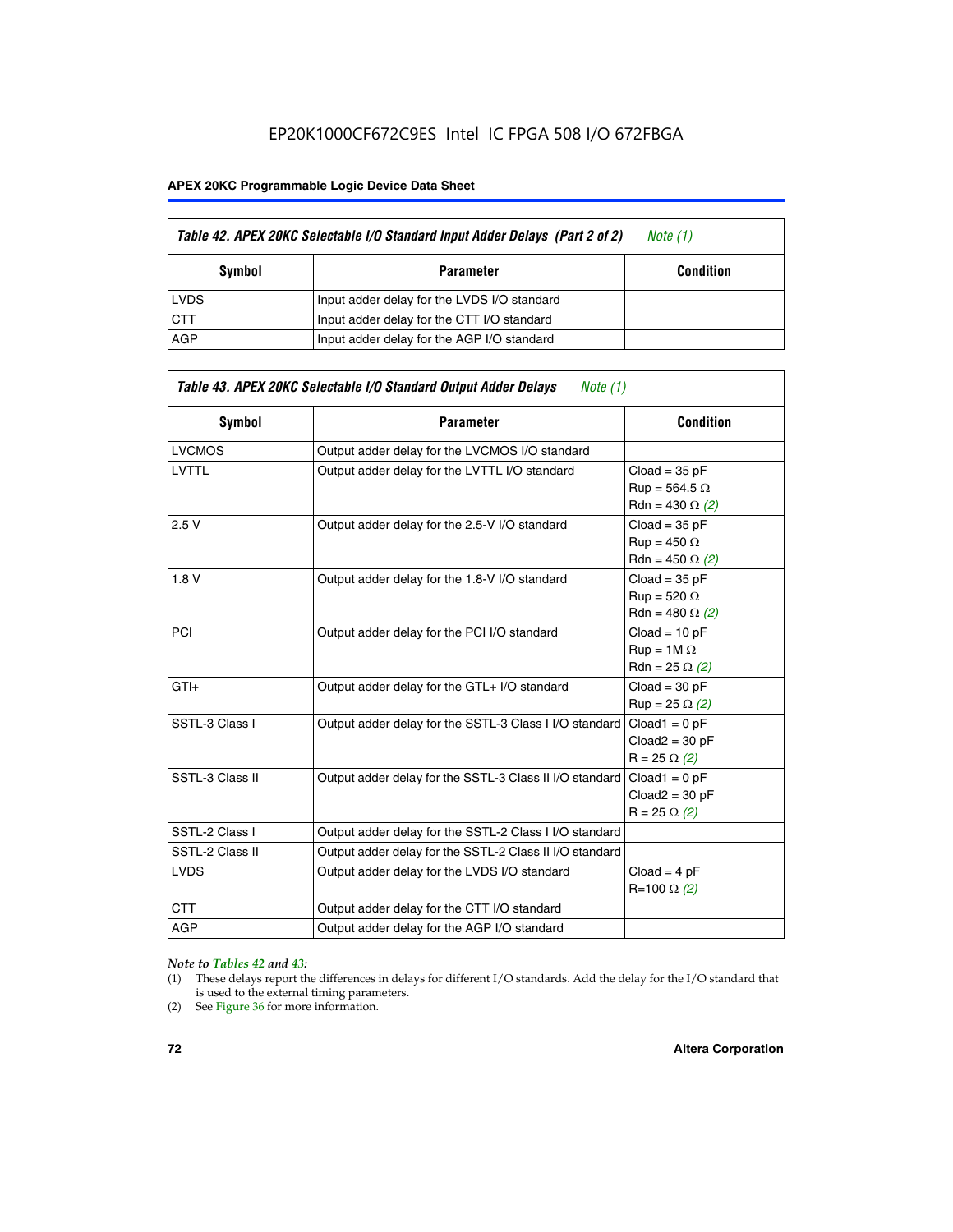*Figure 36. AC Test Conditions for LVTTL, 2.5 V, 1.8 V, PCI & GTL+ I/O Standards*







*Figure 38. AC Test Conditions for the LVDS I/O Standard*

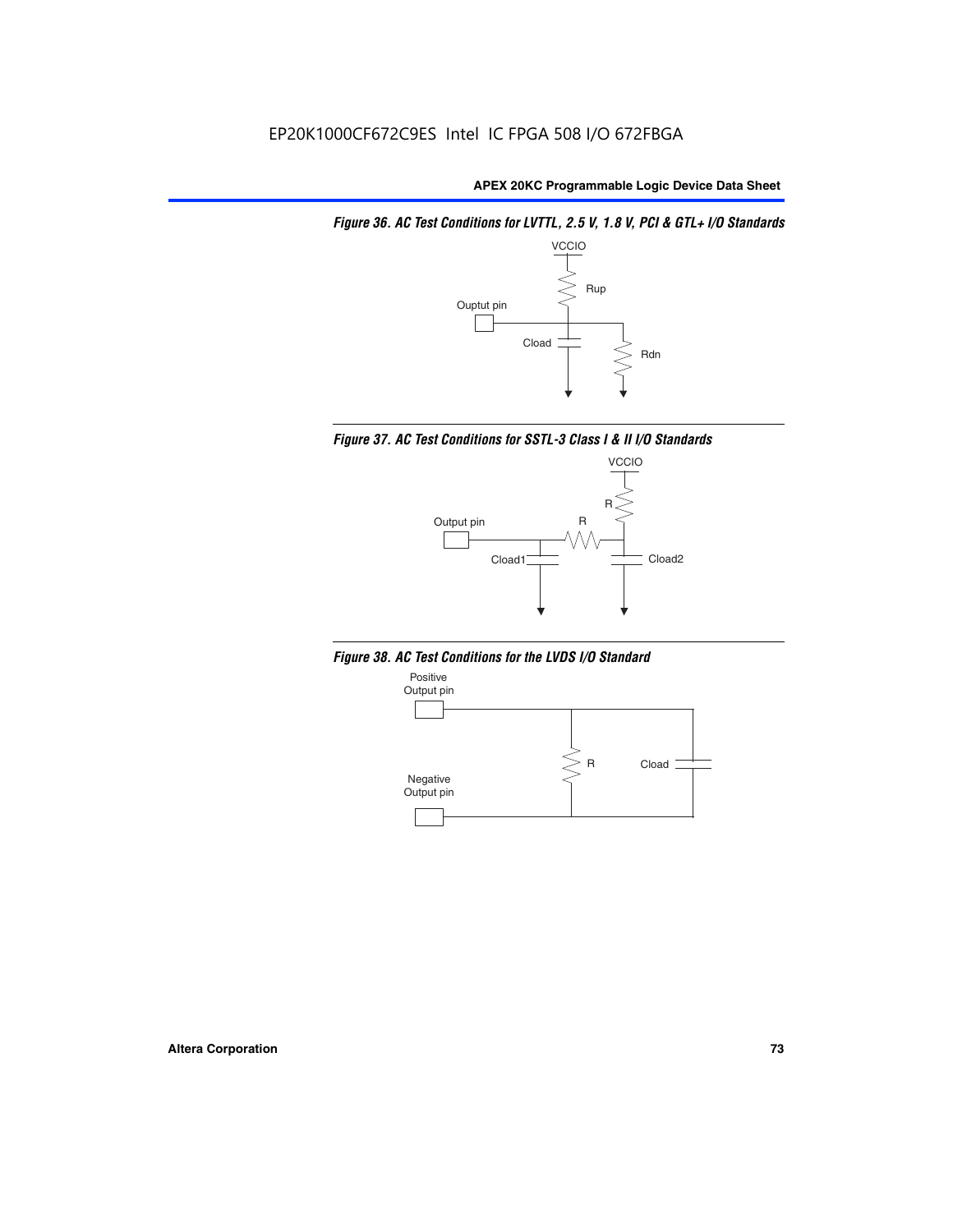Tables 44 through 67 show the  $f_{MAX}$  and external timing parameters for EPC20K200C, EP20K400C, EP20K600C, and EP20K1000C devices.

| Table 44. EP20K200C f <sub>MAX</sub> LE Timing Microparameters |                |      |                |      |                |      |             |  |  |  |
|----------------------------------------------------------------|----------------|------|----------------|------|----------------|------|-------------|--|--|--|
| Symbol                                                         | -7 Speed Grade |      | -8 Speed Grade |      | -9 Speed Grade |      | <b>Unit</b> |  |  |  |
|                                                                | Min            | Max  | Min            | Max  | Min            | Max  |             |  |  |  |
| $t_{SU}$                                                       | 0.01           |      | 0.01           |      | 0.01           |      | ns          |  |  |  |
| $t_H$                                                          | 0.10           |      | 0.10           |      | 0.10           |      | ns          |  |  |  |
| $t_{CO}$                                                       |                | 0.27 |                | 0.30 |                | 0.32 | ns          |  |  |  |
| $t_{LUT}$                                                      |                | 0.65 |                | 0.78 |                | 0.92 | ns          |  |  |  |

| Table 45. EP20K200C f <sub>MAX</sub> ESB Timing Microparameters |         |                |         |                |         |                |    |  |  |  |
|-----------------------------------------------------------------|---------|----------------|---------|----------------|---------|----------------|----|--|--|--|
| <b>Symbol</b>                                                   |         | -7 Speed Grade |         | -8 Speed Grade |         | -9 Speed Grade |    |  |  |  |
|                                                                 | Min     | Max            | Min     | Max            | Min     | Max            |    |  |  |  |
| <sup>t</sup> ESBARC                                             |         | 1.30           |         | 1.51           |         | 1.69           | ns |  |  |  |
| $t_{ESBSRC}$                                                    |         | 2.35           |         | 2.49           |         | 2.72           | ns |  |  |  |
| <sup>t</sup> ESBAWC                                             |         | 2.92           |         | 3.46           |         | 3.86           | ns |  |  |  |
| <sup>t</sup> ESBSWC                                             |         | 3.05           |         | 3.44           |         | 3.85           | ns |  |  |  |
| <sup>t</sup> ESBWASU                                            | 0.45    |                | 0.50    |                | 0.54    |                | ns |  |  |  |
| <sup>t</sup> ESBWАН                                             | 0.44    |                | 0.50    |                | 0.55    |                | ns |  |  |  |
| <sup>t</sup> ESBWDSU                                            | 0.57    |                | 0.63    |                | 0.68    |                | ns |  |  |  |
| <sup>t</sup> ESBWDH                                             | 0.44    |                | 0.50    |                | 0.55    |                | ns |  |  |  |
| <sup>t</sup> ESBRASU                                            | 1.25    |                | 1.43    |                | 1.56    |                | ns |  |  |  |
| <sup>t</sup> ESBRAH                                             | 0.00    |                | 0.03    |                | 0.11    |                | ns |  |  |  |
| <sup>t</sup> ESBWESU                                            | 0.00    |                | 0.00    |                | 0.00    |                | ns |  |  |  |
| <sup>t</sup> ESBDATASU                                          | 2.01    |                | 2.27    |                | 2.45    |                | ns |  |  |  |
| <sup>t</sup> ESBWADDRSU                                         | $-0.20$ |                | $-0.24$ |                | $-0.28$ |                | ns |  |  |  |
| <sup>t</sup> ESBRADDRSU                                         | 0.02    |                | 0.00    |                | $-0.02$ |                | ns |  |  |  |
| <sup>t</sup> ESBDATACO1                                         |         | 1.09           |         | 1.28           |         | 1.43           | ns |  |  |  |
| <sup>t</sup> ESBDATACO2                                         |         | 2.10           |         | 2.52           |         | 2.82           | ns |  |  |  |
| <sup>t</sup> ESBDD                                              |         | 2.50           |         | 2.97           |         | 3.32           | ns |  |  |  |
| t <sub>PD</sub>                                                 |         | 1.48           |         | 1.78           |         | 2.00           | ns |  |  |  |
| <sup>t</sup> PTERMSU                                            | 0.58    |                | 0.72    |                | 0.81    |                | ns |  |  |  |
| t <sub>PTERMCO</sub>                                            |         | 1.10           |         | 1.29           |         | 1.45           | ns |  |  |  |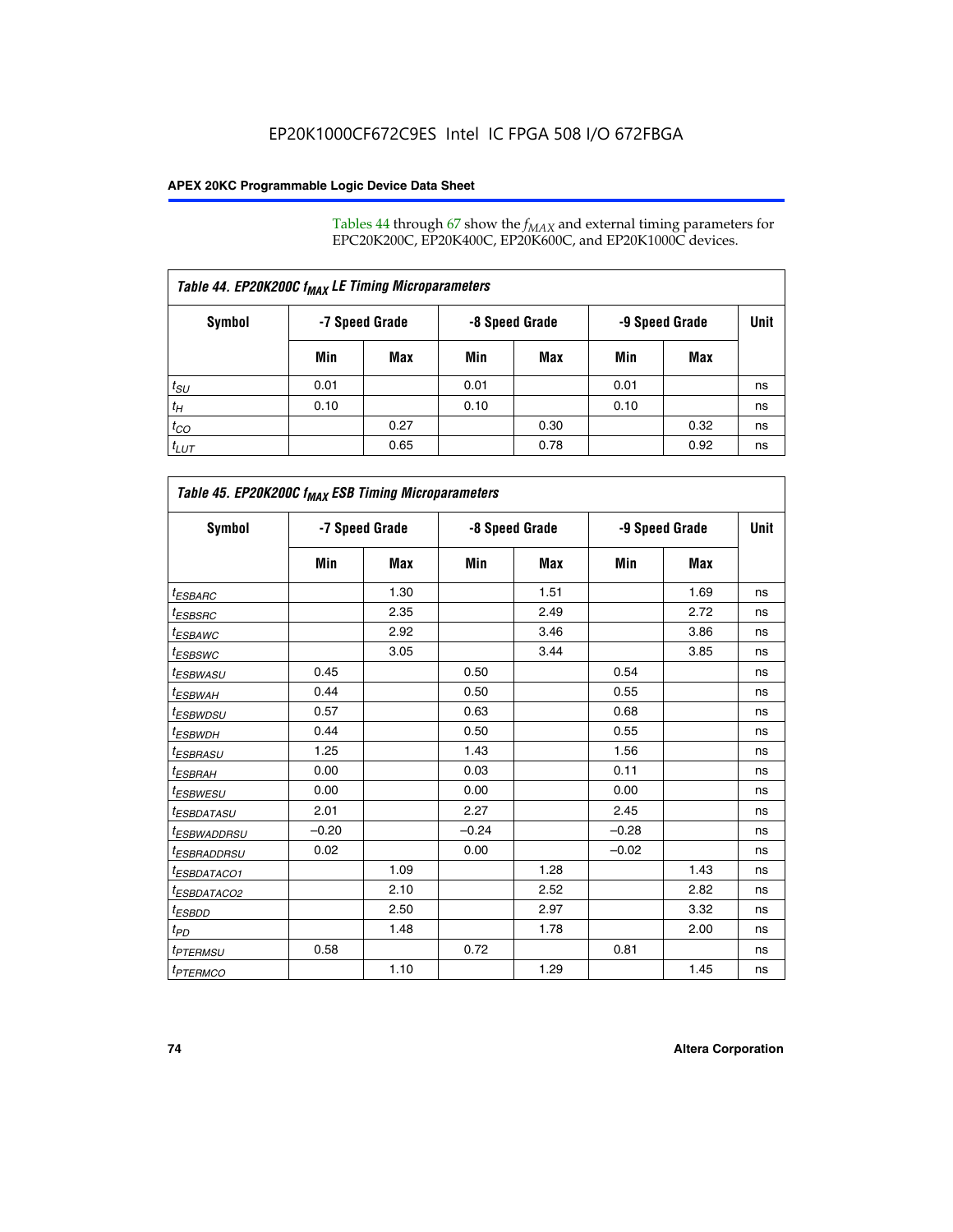| Table 46. EP20K200C f <sub>MAX</sub> Routing Delays |     |                |     |                |                |      |             |  |  |
|-----------------------------------------------------|-----|----------------|-----|----------------|----------------|------|-------------|--|--|
| <b>Symbol</b>                                       |     | -7 Speed Grade |     | -8 Speed Grade | -9 Speed Grade |      | <b>Unit</b> |  |  |
|                                                     | Min | Max            | Min | Max            | Min            | Max  |             |  |  |
| $t_{F1-4}$                                          |     | 0.15           |     | 0.17           |                | 0.20 | ns          |  |  |
| $t_{F5-20}$                                         |     | 0.81           |     | 0.94           |                | 1.12 | ns          |  |  |
| $t_{F20+}$                                          |     | 0.98           |     | 1.13           |                | 1.35 | ns          |  |  |

| Table 47. EP20K200C Minimum Pulse Width Timing Parameters |                |     |      |                |      |                |      |  |  |  |
|-----------------------------------------------------------|----------------|-----|------|----------------|------|----------------|------|--|--|--|
| <b>Symbol</b>                                             | -7 Speed Grade |     |      | -8 Speed Grade |      | -9 Speed Grade | Unit |  |  |  |
|                                                           | Min            | Max | Min  | Max            | Min  | Max            |      |  |  |  |
| $t_{CH}$                                                  | 1.33           |     | 1.66 |                | 2.00 |                | ns   |  |  |  |
| $t_{CL}$                                                  | 1.33           |     | 1.66 |                | 2.00 |                | ns   |  |  |  |
| $t_{CLRP}$                                                | 0.20           |     | 0.20 |                | 0.20 |                | ns   |  |  |  |
| t <sub>PREP</sub>                                         | 0.20           |     | 0.20 |                | 0.20 |                | ns   |  |  |  |
| $t_{ESBCH}$                                               | 1.33           |     | 1.66 |                | 2.00 |                | ns   |  |  |  |
| $t_{ESBCL}$                                               | 1.33           |     | 1.66 |                | 2.00 |                | ns   |  |  |  |
| $t_{ESBWP}$                                               | 1.05           |     | 1.28 |                | 1.44 |                | ns   |  |  |  |
| $t_{ESBRP}$                                               | 0.87           |     | 1.06 |                | 1.19 |                | ns   |  |  |  |

# *Table 48. EP20K200C External Timing Parameters*

| Symbol                |      | -7 Speed Grade |      | -8 Speed Grade | -9 Speed Grade | <b>Unit</b> |    |
|-----------------------|------|----------------|------|----------------|----------------|-------------|----|
|                       | Min  | Max            | Min  | Max            | Min            | Max         |    |
| t <sub>INSU</sub>     | 1.23 |                | 1.26 |                | 1.33           |             | ns |
| t <sub>INH</sub>      | 0.00 |                | 0.00 |                | 0.00           |             | ns |
| toutco                | 2.00 | 3.79           | 2.00 | 4.31           | 2.00           | 4.70        | ns |
| t <sub>INSUPLL</sub>  | 0.81 |                | 0.92 |                | ٠              |             | ns |
| t <sub>INHPLL</sub>   | 0.00 |                | 0.00 |                |                |             | ns |
| t <sub>outcopll</sub> | 0.50 | 2.36           | 0.50 | 2.62           |                |             | ns |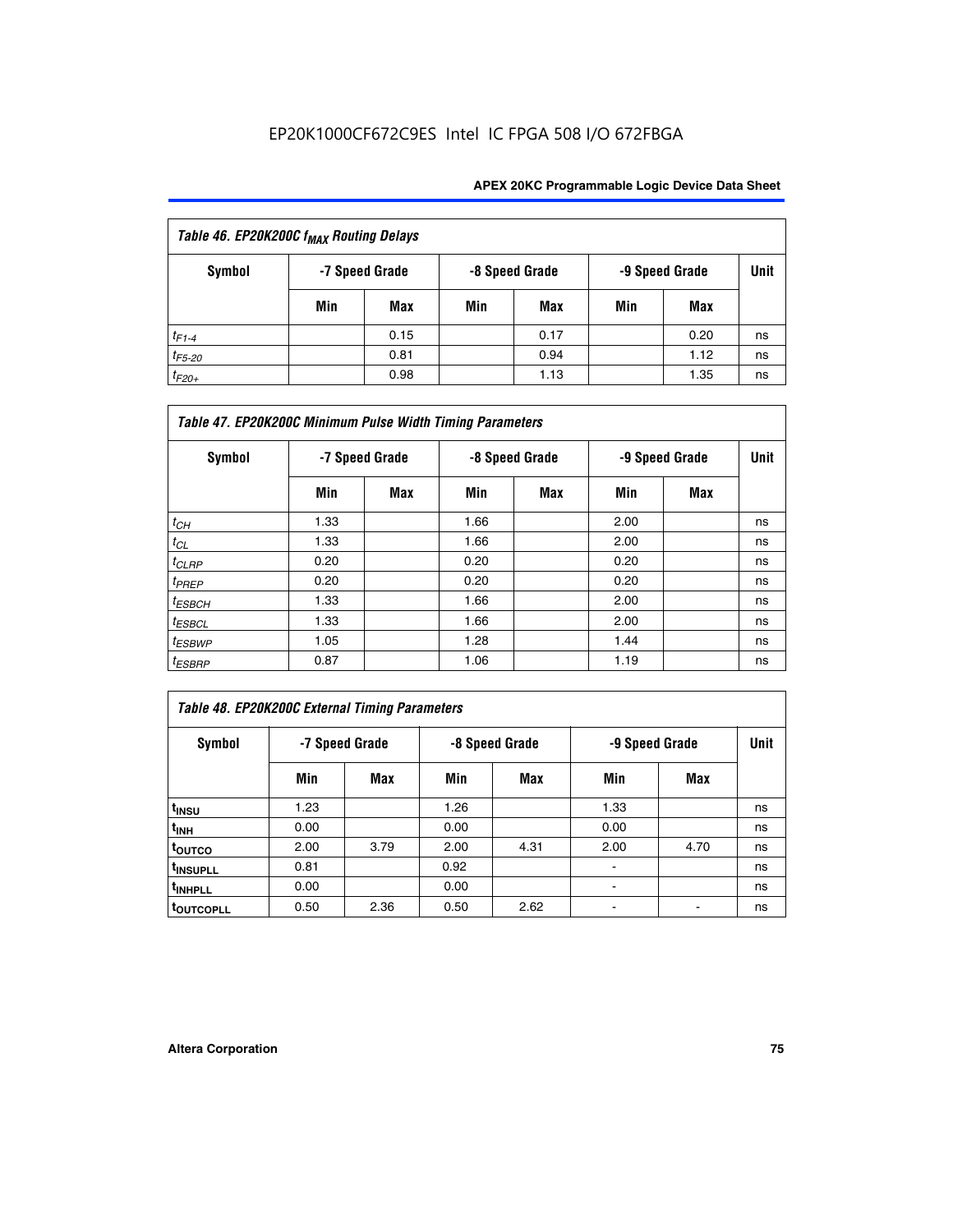| <b>Table 49. EP20K200C External Bidirectional Timing Parameters</b> |                |      |      |                |                |             |    |  |  |  |
|---------------------------------------------------------------------|----------------|------|------|----------------|----------------|-------------|----|--|--|--|
| <b>Symbol</b>                                                       | -7 Speed Grade |      |      | -8 Speed Grade | -9 Speed Grade | <b>Unit</b> |    |  |  |  |
|                                                                     | Min            | Max  | Min  | Max            | Min            | Max         |    |  |  |  |
| <sup>t</sup> INSUBIDIR                                              | 1.38           |      | 1.78 |                | 1.99           |             | ns |  |  |  |
| <sup>t</sup> inhbidir                                               | 0.00           |      | 0.00 |                | 0.00           |             | ns |  |  |  |
| <b><sup>t</sup>OUTCOBIDIR</b>                                       | 2.00           | 3.79 | 2.00 | 4.31           | 2.00           | 4.70        | ns |  |  |  |
| <sup>T</sup> XZBIDIR                                                |                | 6.12 |      | 6.51           |                | 7.89        | ns |  |  |  |
| <sup>t</sup> zxbidir                                                |                | 6.12 |      | 6.51           |                | 7.89        | ns |  |  |  |
| <sup>T</sup> INSUBIDIRPLL                                           | 2.82           |      | 3.47 |                | ٠              |             | ns |  |  |  |
| <sup>t</sup> INHBIDIRPLL                                            | 0.00           |      | 0.00 |                |                |             | ns |  |  |  |
| <sup>T</sup> OUTCOBIDIRPLL                                          | 0.50           | 2.36 | 0.50 | 2.62           | ۰              |             | ns |  |  |  |
| <sup>t</sup> xzbidirpll                                             |                | 4.69 |      | 4.82           |                |             | ns |  |  |  |
| <sup>T</sup> ZXBIDIRPLL                                             |                | 4.69 |      | 4.82           |                |             | ns |  |  |  |

| Table 50. EP20K400C f <sub>MAX</sub> LE Timing Parameters |                |      |      |                |      |                |    |  |  |
|-----------------------------------------------------------|----------------|------|------|----------------|------|----------------|----|--|--|
| Symbol                                                    | -7 Speed Grade |      |      | -8 Speed Grade |      | -9 Speed Grade |    |  |  |
|                                                           | Min            | Max  | Min  | Max            | Min  | Max            |    |  |  |
| $t_{SU}$                                                  | 0.01           |      | 0.01 |                | 0.01 |                | ns |  |  |
| $t_H$                                                     | 0.10           |      | 0.10 |                | 0.10 |                | ns |  |  |
| $t_{CO}$                                                  |                | 0.27 |      | 0.30           |      | 0.32           | ns |  |  |
| $t_{LUT}$                                                 |                | 0.65 |      | 0.78           |      | 0.92           | ns |  |  |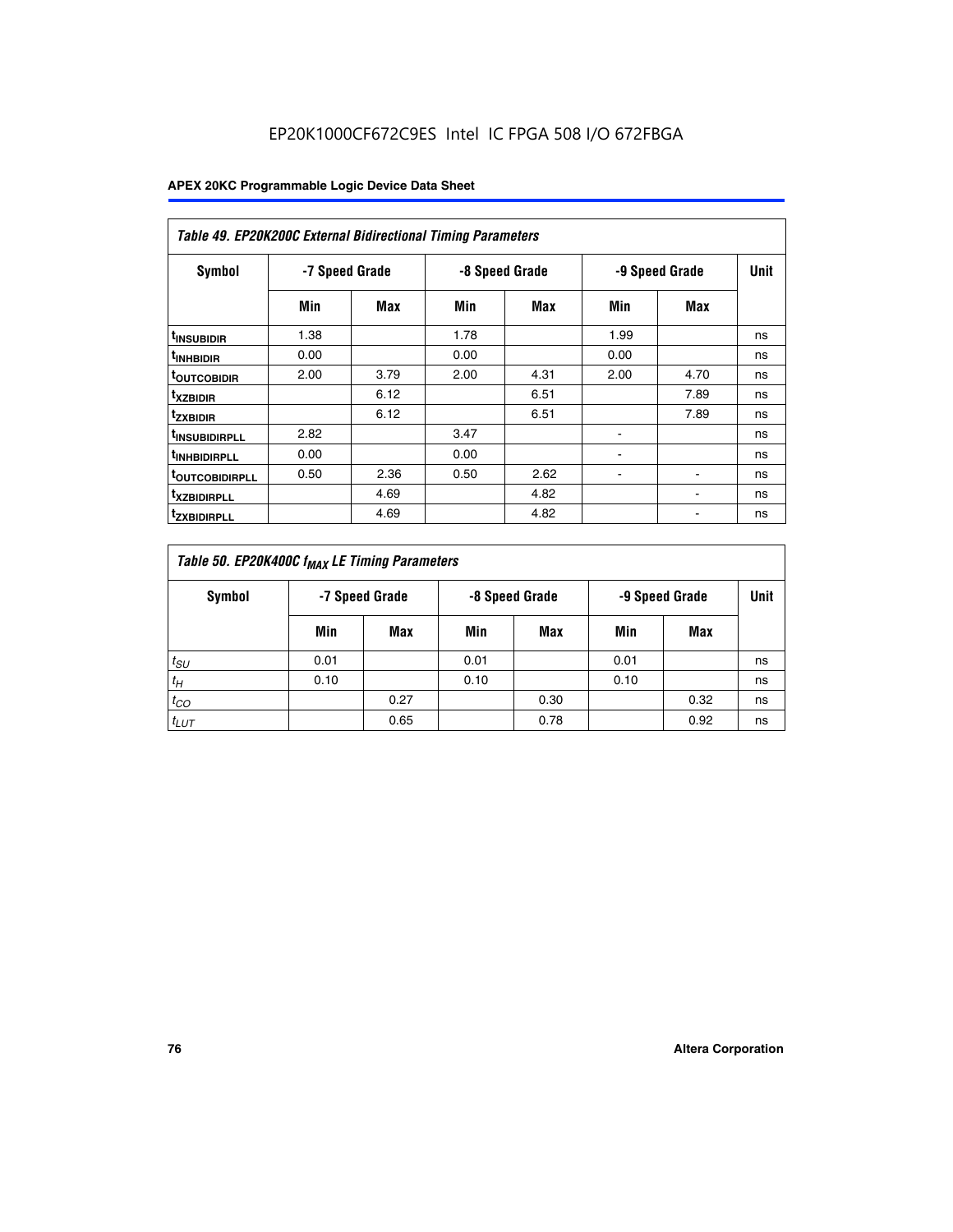| Table 51. EP20K400C f <sub>MAX</sub> ESB Timing Parameters |                |            |         |                |         |                |    |  |  |  |
|------------------------------------------------------------|----------------|------------|---------|----------------|---------|----------------|----|--|--|--|
| <b>Symbol</b>                                              | -7 Speed Grade |            |         | -8 Speed Grade |         | -9 Speed Grade |    |  |  |  |
|                                                            | Min            | <b>Max</b> | Min     | <b>Max</b>     | Min     | <b>Max</b>     |    |  |  |  |
| <i>t<sub>ESBARC</sub></i>                                  |                | 1.30       |         | 1.51           |         | 1.69           | ns |  |  |  |
| <sup>t</sup> ESBSRC                                        |                | 2.35       |         | 2.49           |         | 2.72           | ns |  |  |  |
| <sup>t</sup> ESBAWC                                        |                | 2.92       |         | 3.46           |         | 3.86           | ns |  |  |  |
| <sup>t</sup> ESBSWC                                        |                | 3.05       |         | 3.44           |         | 3.85           | ns |  |  |  |
| <sup>t</sup> ESBWASU                                       | 0.45           |            | 0.50    |                | 0.54    |                | ns |  |  |  |
| <sup>t</sup> ESBWAH                                        | 0.44           |            | 0.50    |                | 0.55    |                | ns |  |  |  |
| <i>t<sub>ESBWDSU</sub></i>                                 | 0.57           |            | 0.63    |                | 0.68    |                | ns |  |  |  |
| <sup>t</sup> ESBWDH                                        | 0.44           |            | 0.50    |                | 0.55    |                | ns |  |  |  |
| <i><b>ESBRASU</b></i>                                      | 1.25           |            | 1.43    |                | 1.56    |                | ns |  |  |  |
| <sup>t</sup> ESBRAH                                        | 0.00           |            | 0.03    |                | 0.11    |                | ns |  |  |  |
| <sup>t</sup> ESBWESU                                       | 0.00           |            | 0.00    |                | 0.00    |                | ns |  |  |  |
| <i><b>ESBDATASU</b></i>                                    | 2.01           |            | 2.27    |                | 2.45    |                | ns |  |  |  |
| <sup>t</sup> ESBWADDRSU                                    | $-0.20$        |            | $-0.24$ |                | $-0.28$ |                | ns |  |  |  |
| <i>t<sub>ESBRADDRSU</sub></i>                              | 0.02           |            | 0.00    |                | $-0.02$ |                | ns |  |  |  |
| <sup>t</sup> ESBDATACO1                                    |                | 1.09       |         | 1.28           |         | 1.43           | ns |  |  |  |
| <sup>I</sup> ESBDATACO2                                    |                | 2.10       |         | 2.52           |         | 2.82           | ns |  |  |  |
| <sup>t</sup> ESBDD                                         |                | 2.50       |         | 2.97           |         | 3.32           | ns |  |  |  |
| t <sub>PD</sub>                                            |                | 1.48       |         | 1.78           |         | 2.00           | ns |  |  |  |
| t <sub>PTERMSU</sub>                                       | 0.58           |            | 0.72    |                | 0.81    |                | ns |  |  |  |
| <i>t<sub>PTERMCO</sub></i>                                 |                | 1.10       |         | 1.29           |         | 1.45           | ns |  |  |  |

| Table 52. EP20K400C f <sub>MAX</sub> Routing Delays |     |                |     |                |                |      |             |  |  |
|-----------------------------------------------------|-----|----------------|-----|----------------|----------------|------|-------------|--|--|
| <b>Symbol</b>                                       |     | -7 Speed Grade |     | -8 Speed Grade | -9 Speed Grade |      | <b>Unit</b> |  |  |
|                                                     | Min | Max            | Min | Max            | Min            | Max  |             |  |  |
| $t_{F1-4}$                                          |     | 0.15           |     | 0.17           |                | 0.19 | ns          |  |  |
| $t_{F5-20}$                                         |     | 0.94           |     | 1.06           |                | 1.25 | ns          |  |  |
| $t_{F20+}$                                          |     | 1.73           |     | 1.96           |                | 2.30 | ns          |  |  |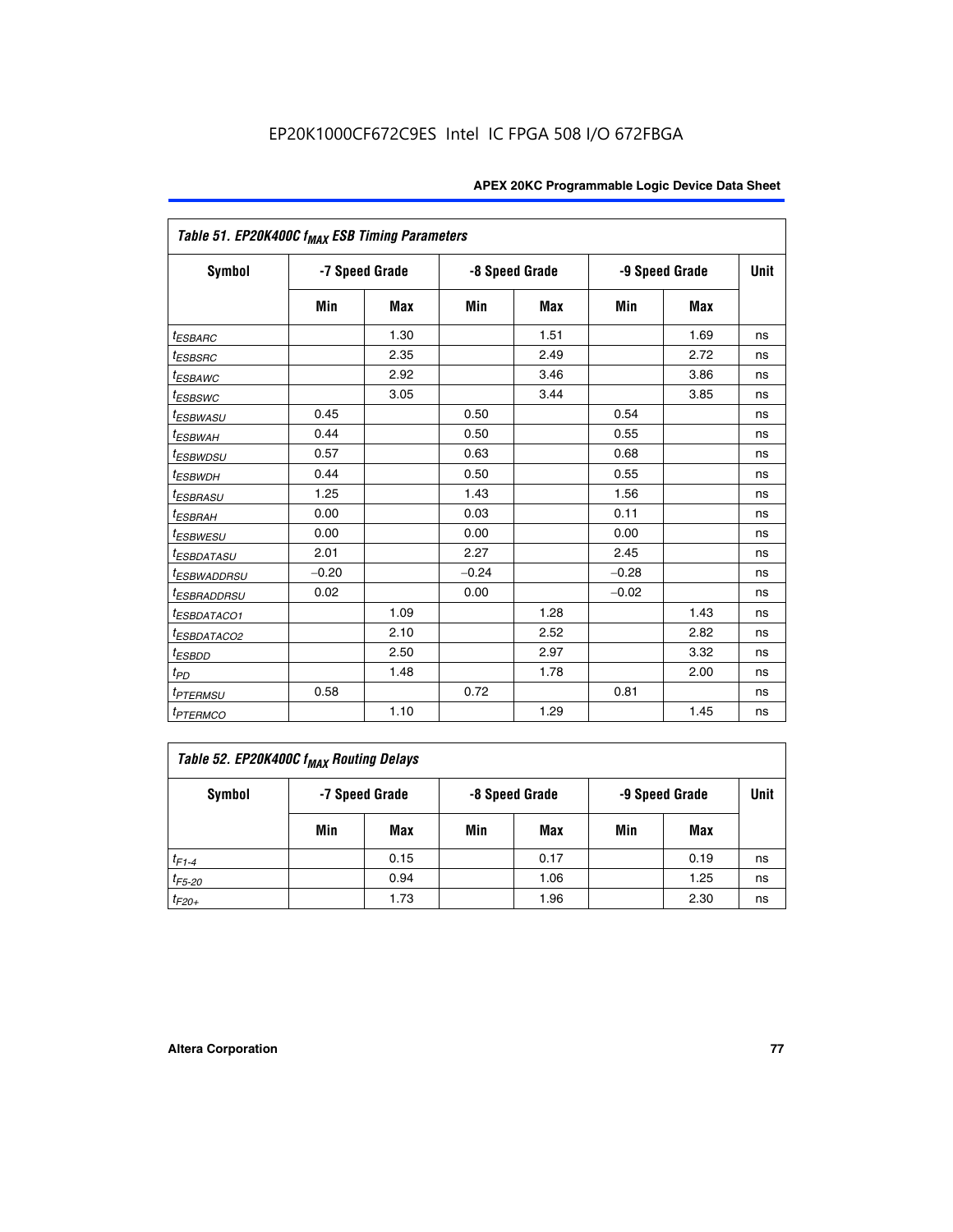| Table 53. EP20K400C Minimum Pulse Width Timing Parameters |      |                |      |                |      |                |      |  |  |  |
|-----------------------------------------------------------|------|----------------|------|----------------|------|----------------|------|--|--|--|
| Symbol                                                    |      | -7 Speed Grade |      | -8 Speed Grade |      | -9 Speed Grade | Unit |  |  |  |
|                                                           | Min  | Max            | Min  | <b>Max</b>     | Min  | <b>Max</b>     |      |  |  |  |
| $t_{CH}$                                                  | 1.33 |                | 1.66 |                | 2.00 |                | ns   |  |  |  |
| $t_{CL}$                                                  | 1.33 |                | 1.66 |                | 2.00 |                | ns   |  |  |  |
| $t_{CLRP}$                                                | 0.20 |                | 0.20 |                | 0.20 |                | ns   |  |  |  |
| $t_{PREF}$                                                | 0.20 |                | 0.20 |                | 0.20 |                | ns   |  |  |  |
| <sup>t</sup> ESBCH                                        | 1.33 |                | 1.66 |                | 2.00 |                | ns   |  |  |  |
| <sup>t</sup> ESBCL                                        | 1.33 |                | 1.66 |                | 2.00 |                | ns   |  |  |  |
| $t_{ESBWP}$                                               | 1.05 |                | 1.28 |                | 1.44 |                | ns   |  |  |  |
| <sup>t</sup> ESBRP                                        | 0.87 |                | 1.06 |                | 1.19 |                | ns   |  |  |  |

| Table 54. EP20K400C External Timing Parameters |      |                |      |                |      |                |    |  |  |  |  |  |
|------------------------------------------------|------|----------------|------|----------------|------|----------------|----|--|--|--|--|--|
| Symbol                                         |      | -7 Speed Grade |      | -8 Speed Grade |      | -9 Speed Grade |    |  |  |  |  |  |
|                                                | Min  | Max            | Min  | Max            | Min  | Max            |    |  |  |  |  |  |
| t <sub>INSU</sub>                              | 1.37 |                | 1.52 |                | 1.64 |                | ns |  |  |  |  |  |
| $t_{\mathsf{INH}}$                             | 0.00 |                | 0.00 |                | 0.00 |                | ns |  |  |  |  |  |
| <sup>t</sup> outco                             | 2.00 | 4.25           | 2.00 | 4.61           | 2.00 | 5.03           | ns |  |  |  |  |  |
| <sup>I</sup> INSUPLL                           | 0.80 |                | 0.91 |                |      |                | ns |  |  |  |  |  |
| <sup>t</sup> INHPLL                            | 0.00 |                | 0.00 |                |      |                | ns |  |  |  |  |  |
| <sup>I</sup> OUTCOPLL                          | 0.50 | 2.27           | 0.50 | 2.55           |      |                | ns |  |  |  |  |  |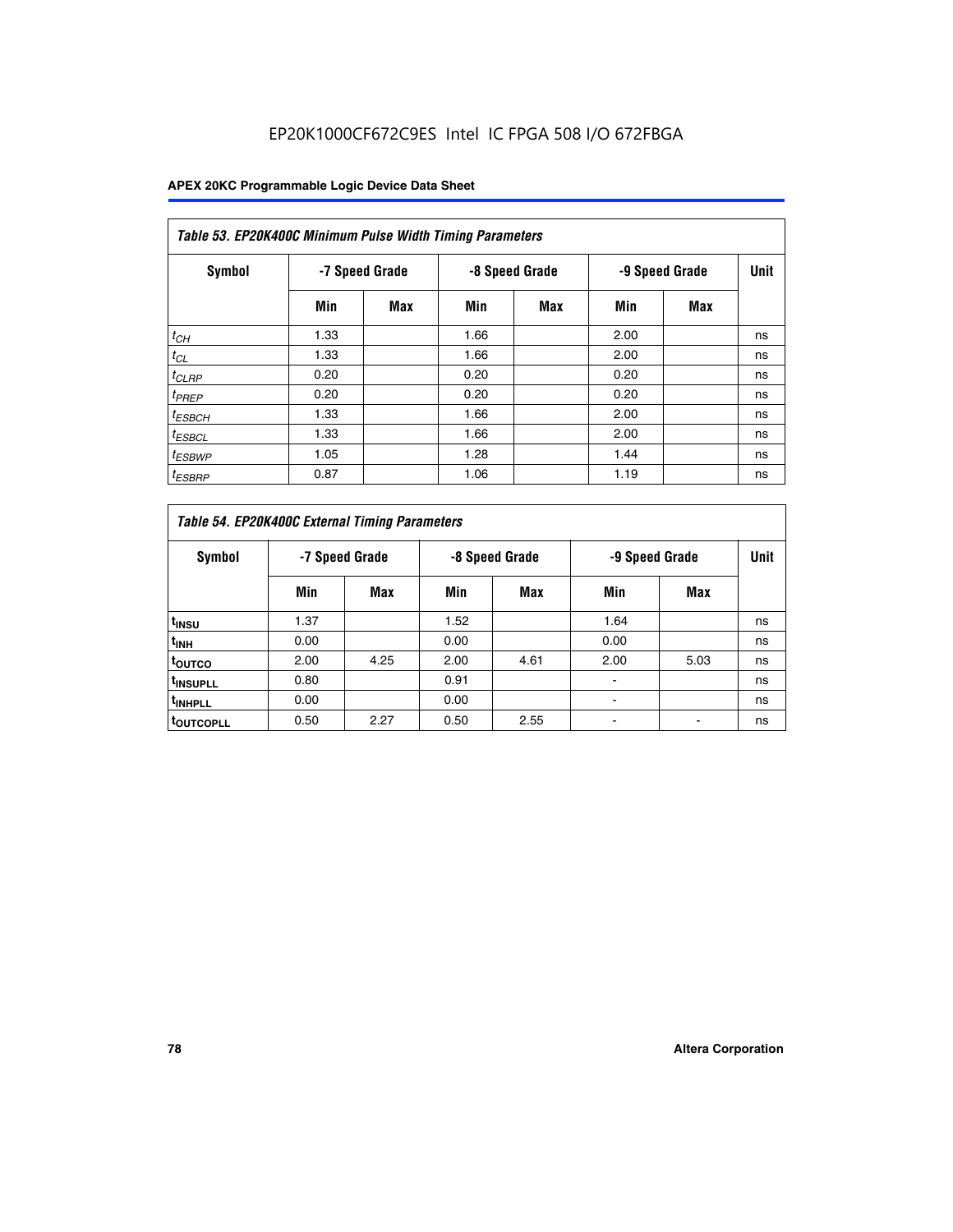| Table 55. EP20K400C External Bidirectional Timing Parameters |      |                |      |                |      |                |             |  |  |  |  |  |
|--------------------------------------------------------------|------|----------------|------|----------------|------|----------------|-------------|--|--|--|--|--|
| <b>Symbol</b>                                                |      | -7 Speed Grade |      | -8 Speed Grade |      | -9 Speed Grade | <b>Unit</b> |  |  |  |  |  |
|                                                              | Min  | Max            | Min  | Max            | Min  | Max            |             |  |  |  |  |  |
| <sup>t</sup> INSUBIDIR                                       | 1.29 |                | 1.67 |                | 1.92 |                | ns          |  |  |  |  |  |
| <sup>t</sup> INHBIDIR                                        | 0.00 |                | 0.00 |                | 0.00 |                | ns          |  |  |  |  |  |
| <b>TOUTCOBIDIR</b>                                           | 2.00 | 4.25           | 2.00 | 4.61           | 2.00 | 5.03           | ns          |  |  |  |  |  |
| <sup>t</sup> xzbidir                                         |      | 6.55           |      | 6.97           |      | 7.35           | ns          |  |  |  |  |  |
| <sup>t</sup> zxbidir                                         |      | 6.55           |      | 6.97           |      | 7.36           | ns          |  |  |  |  |  |
| <sup>t</sup> INSUBIDIRPLL                                    | 3.22 |                | 3.80 |                |      |                | ns          |  |  |  |  |  |
| <sup>t</sup> INHBIDIRPLL                                     | 0.00 |                | 0.00 |                |      |                | ns          |  |  |  |  |  |
| <b>TOUTCOBIDIRPLL</b>                                        | 0.50 | 2.27           | 0.50 | 2.55           |      | $\blacksquare$ | ns          |  |  |  |  |  |
| <sup>t</sup> xzbidirpll                                      |      | 4.62           |      | 4.84           |      |                | ns          |  |  |  |  |  |
| <sup>t</sup> zxbidirpll                                      |      | 4.62           |      | 4.84           |      |                | ns          |  |  |  |  |  |

| Table 56. EP20K600C f <sub>MAX</sub> LE Timing Parameters |                |      |                |      |                |      |      |  |  |  |  |
|-----------------------------------------------------------|----------------|------|----------------|------|----------------|------|------|--|--|--|--|
| Symbol                                                    | -7 Speed Grade |      | -8 Speed Grade |      | -9 Speed Grade |      | Unit |  |  |  |  |
|                                                           | Min            | Max  | Min            | Max  | Min            | Max  |      |  |  |  |  |
| $t_{SU}$                                                  | 0.01           |      | 0.01           |      | 0.01           |      | ns   |  |  |  |  |
| $t_H$                                                     | 0.10           |      | 0.10           |      | 0.10           |      | ns   |  |  |  |  |
| $t_{CO}$                                                  |                | 0.27 |                | 0.30 |                | 0.32 | ns   |  |  |  |  |
| $t_{LUT}$                                                 |                | 0.65 |                | 0.78 |                | 0.92 | ns   |  |  |  |  |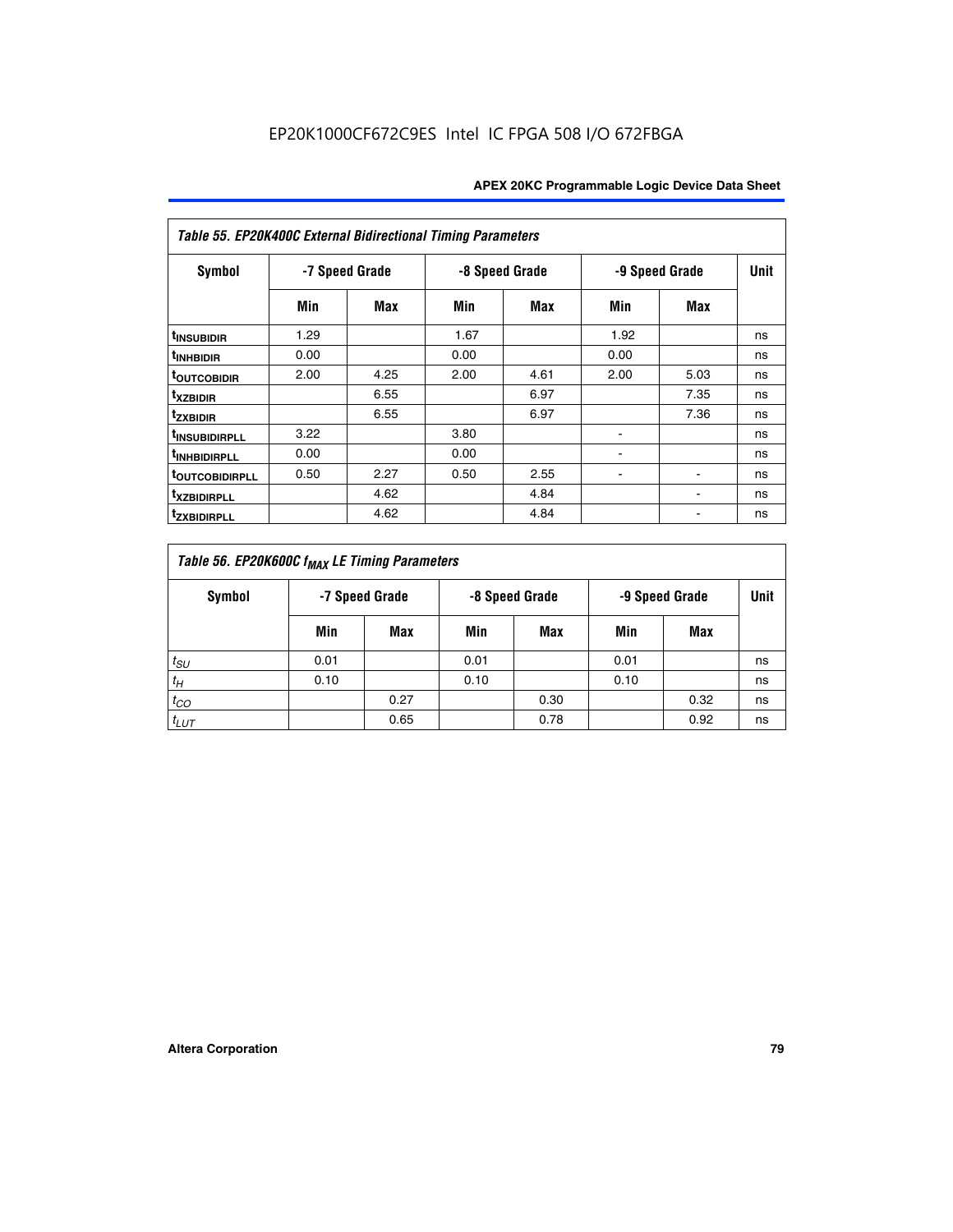| Table 57. EP20K600C f <sub>MAX</sub> ESB Timing Parameters |                |            |         |                |         |                |    |  |
|------------------------------------------------------------|----------------|------------|---------|----------------|---------|----------------|----|--|
| Symbol                                                     | -7 Speed Grade |            |         | -8 Speed Grade |         | -9 Speed Grade |    |  |
|                                                            | Min            | <b>Max</b> | Min     | Max            | Min     | Max            |    |  |
| <sup>t</sup> ESBARC                                        |                | 1.30       |         | 1.51           |         | 1.69           | ns |  |
| <i>t<sub>ESBSRC</sub></i>                                  |                | 2.35       |         | 2.49           |         | 2.72           | ns |  |
| <sup>t</sup> ESBAWC                                        |                | 2.92       |         | 3.46           |         | 3.86           | ns |  |
| <sup>t</sup> ESBSWC                                        |                | 3.05       |         | 3.44           |         | 3.85           | ns |  |
| <sup>t</sup> ESBWASU                                       | 0.45           |            | 0.50    |                | 0.54    |                | ns |  |
| <sup>t</sup> ESBWAH                                        | 0.44           |            | 0.50    |                | 0.55    |                | ns |  |
| <sup>t</sup> ESBWDSU                                       | 0.57           |            | 0.63    |                | 0.68    |                | ns |  |
| <sup>t</sup> ESBWDH                                        | 0.44           |            | 0.50    |                | 0.55    |                | ns |  |
| <i>ESBRASU</i>                                             | 1.25           |            | 1.43    |                | 1.56    |                | ns |  |
| <sup>t</sup> ESBRAH                                        | 0.00           |            | 0.03    |                | 0.11    |                | ns |  |
| <sup>t</sup> ESBWESU                                       | 0.00           |            | 0.00    |                | 0.00    |                | ns |  |
| <sup>t</sup> ESBDATASU                                     | 2.01           |            | 2.27    |                | 2.45    |                | ns |  |
| <sup>I</sup> ESBWADDRSU                                    | $-0.20$        |            | $-0.24$ |                | $-0.28$ |                | ns |  |
| <sup>t</sup> ESBRADDRSU                                    | 0.02           |            | 0.00    |                | $-0.02$ |                | ns |  |
| <sup>t</sup> ESBDATACO1                                    |                | 1.09       |         | 1.28           |         | 1.43           | ns |  |
| <sup>t</sup> ESBDATACO2                                    |                | 2.10       |         | 2.52           |         | 2.82           | ns |  |
| <sup>t</sup> ESBDD                                         |                | 2.50       |         | 2.97           |         | 3.32           | ns |  |
| $t_{\scriptsize{PD}}$                                      |                | 1.48       |         | 1.78           |         | 2.00           | ns |  |
| <sup>t</sup> PTERMSU                                       | 0.58           |            | 0.72    |                | 0.81    |                | ns |  |
| <i>t<sub>PTERMCO</sub></i>                                 |                | 1.10       |         | 1.29           |         | 1.45           | ns |  |

| Table 58. EP20K600C f <sub>MAX</sub> Routing Delays |                |      |                |      |                |      |      |  |  |  |
|-----------------------------------------------------|----------------|------|----------------|------|----------------|------|------|--|--|--|
| Symbol                                              | -7 Speed Grade |      | -8 Speed Grade |      | -9 Speed Grade |      | Unit |  |  |  |
|                                                     | Min            | Max  | Min            | Max  | Min            | Max  |      |  |  |  |
| $t_{F1-4}$                                          |                | 0.15 |                | 0.16 |                | 0.18 | ns   |  |  |  |
| $t_{F5-20}$                                         |                | 0.94 |                | 1.05 |                | 1.20 | ns   |  |  |  |
| $t_{F20+}$                                          |                | 1.76 |                | 1.98 |                | 2.23 | ns   |  |  |  |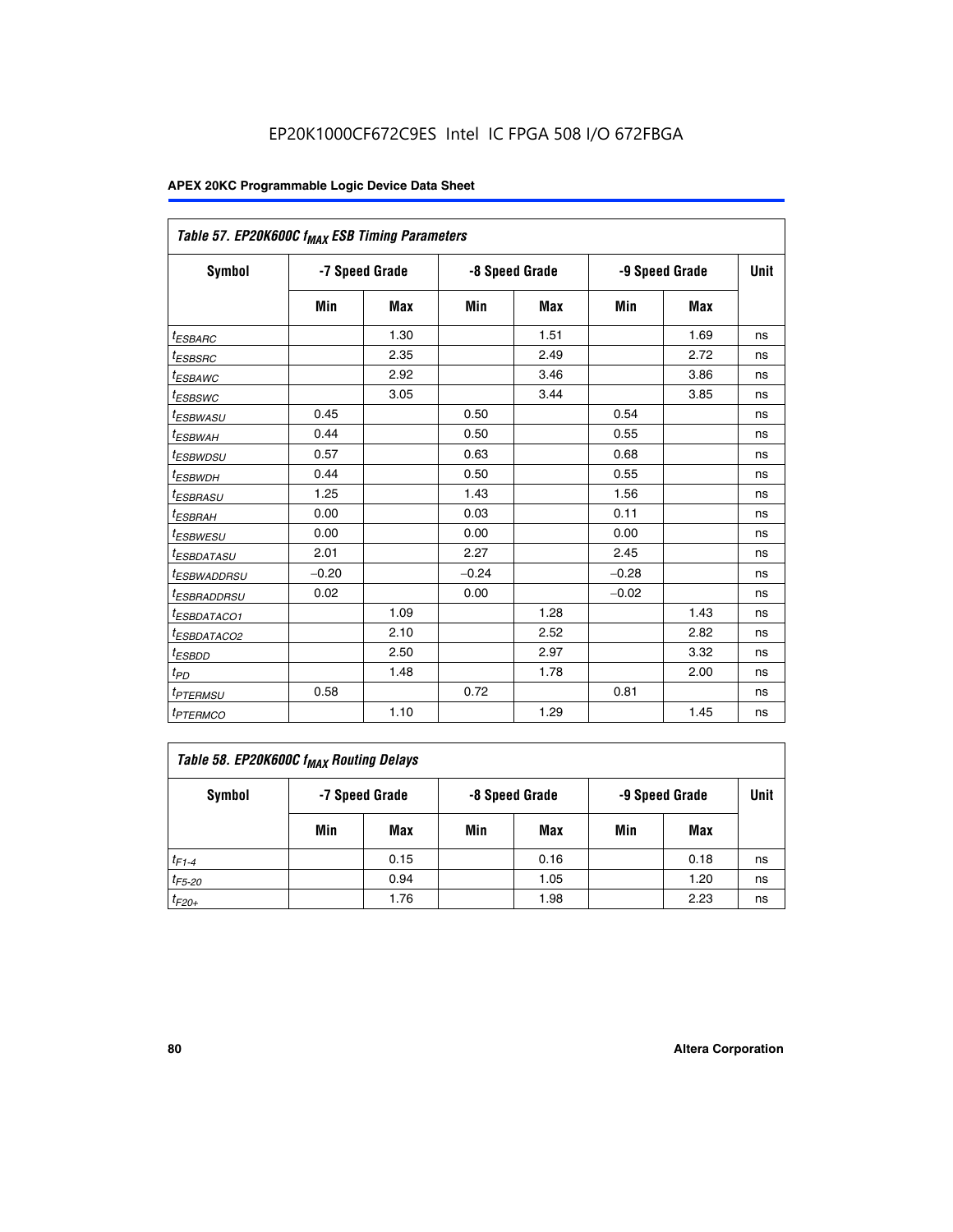| Table 59. EP20K600C Minimum Pulse Width Timing Parameters |                |     |                |     |      |                |      |  |  |  |  |
|-----------------------------------------------------------|----------------|-----|----------------|-----|------|----------------|------|--|--|--|--|
| Symbol                                                    | -7 Speed Grade |     | -8 Speed Grade |     |      | -9 Speed Grade | Unit |  |  |  |  |
|                                                           | Min            | Max | Min            | Max | Min  | Max            |      |  |  |  |  |
| $t_{CH}$                                                  | 1.33           |     | 1.66           |     | 2.00 |                | ns   |  |  |  |  |
| $t_{CL}$                                                  | 1.33           |     | 1.66           |     | 2.00 |                | ns   |  |  |  |  |
| $t_{CLRP}$                                                | 0.20           |     | 0.20           |     | 0.20 |                | ns   |  |  |  |  |
| $t_{PREF}$                                                | 0.20           |     | 0.20           |     | 0.20 |                | ns   |  |  |  |  |
| $t_{ESBCH}$                                               | 1.33           |     | 1.66           |     | 2.00 |                | ns   |  |  |  |  |
| $t_{ESBCL}$                                               | 1.33           |     | 1.66           |     | 2.00 |                | ns   |  |  |  |  |
| <sup>t</sup> ESBWP                                        | 1.05           |     | 1.28           |     | 1.44 |                | ns   |  |  |  |  |
| <sup>t</sup> ESBRP                                        | 0.87           |     | 1.06           |     | 1.19 |                | ns   |  |  |  |  |

|                      | Table 60. EP20K600C External Timing Parameters |                |                |      |                          |                |    |  |  |  |  |  |  |
|----------------------|------------------------------------------------|----------------|----------------|------|--------------------------|----------------|----|--|--|--|--|--|--|
| Symbol               |                                                | -7 Speed Grade | -8 Speed Grade |      |                          | -9 Speed Grade |    |  |  |  |  |  |  |
|                      | Min                                            | Max            | Min            | Max  | Min                      | Max            |    |  |  |  |  |  |  |
| t <sub>insu</sub>    | 1.28                                           |                | 1.40           |      | 1.45                     |                | ns |  |  |  |  |  |  |
| <sup>t</sup> INH     | 0.00                                           |                | 0.00           |      | 0.00                     |                | ns |  |  |  |  |  |  |
| toutco               | 2.00                                           | 4.29           | 2.00           | 4.77 | 2.00                     | 5.11           | ns |  |  |  |  |  |  |
| <sup>t</sup> INSUPLL | 0.80                                           |                | 0.91           |      | ٠                        |                | ns |  |  |  |  |  |  |
| <sup>t</sup> INHPLL  | 0.00                                           |                | 0.00           |      | $\overline{\phantom{a}}$ |                | ns |  |  |  |  |  |  |
| <b>TOUTCOPLL</b>     | 0.50                                           | 2.37           | 0.50           | 2.63 |                          | ۰              | ns |  |  |  |  |  |  |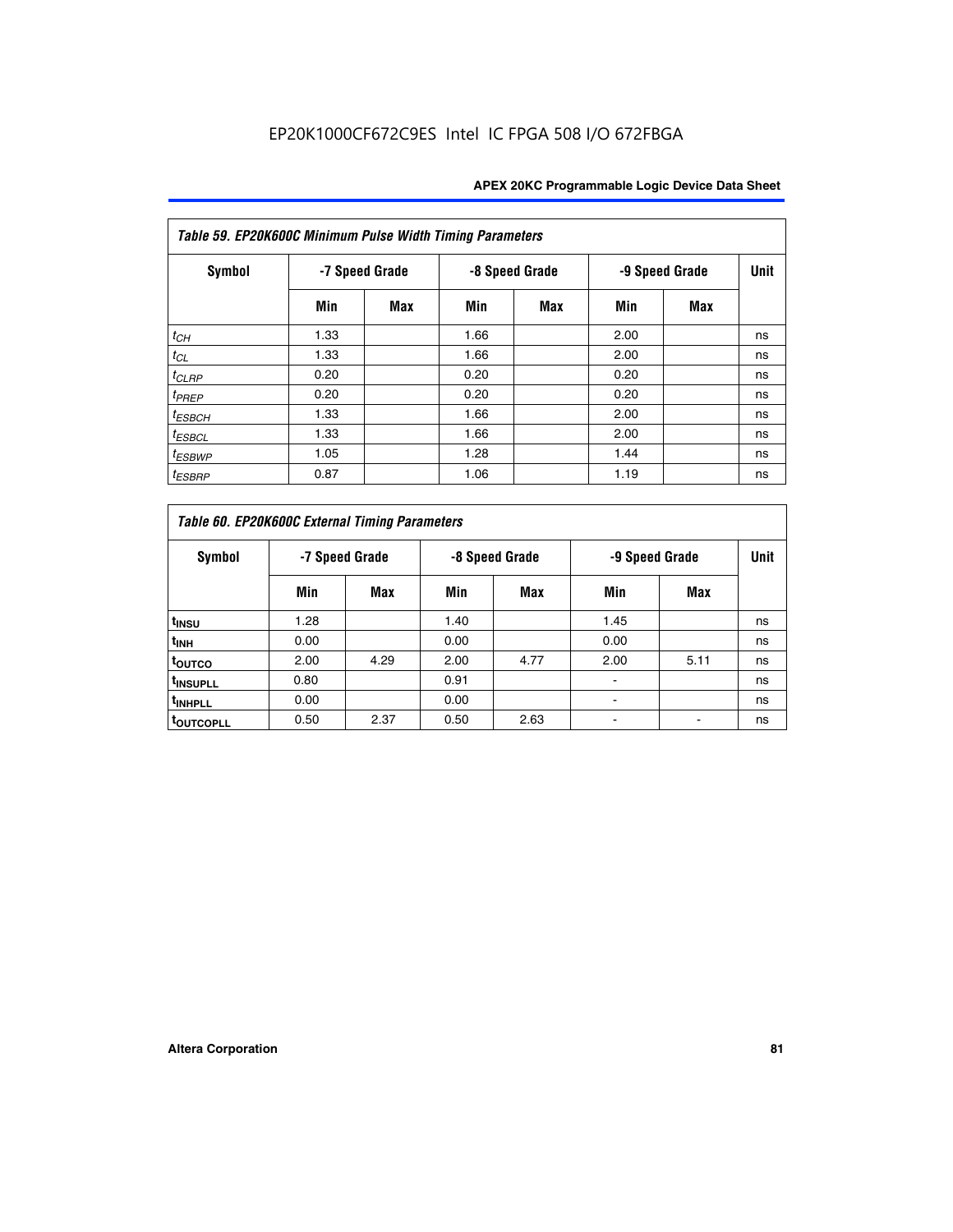|                               | <b>Table 61. EP20K600C External Bidirectional Timing Parameters</b> |      |      |                |      |                |             |  |  |  |  |  |  |
|-------------------------------|---------------------------------------------------------------------|------|------|----------------|------|----------------|-------------|--|--|--|--|--|--|
| <b>Symbol</b>                 | -7 Speed Grade                                                      |      |      | -8 Speed Grade |      | -9 Speed Grade | <b>Unit</b> |  |  |  |  |  |  |
|                               | Min                                                                 | Max  | Min  | Max            | Min  | Max            |             |  |  |  |  |  |  |
| <sup>t</sup> INSUBIDIR        | 2.03                                                                |      | 2.57 |                | 2.97 |                | ns          |  |  |  |  |  |  |
| <sup>t</sup> INHBIDIR         | 0.00                                                                |      | 0.00 |                | 0.00 |                | ns          |  |  |  |  |  |  |
| <b><sup>t</sup>OUTCOBIDIR</b> | 2.00                                                                | 4.29 | 2.00 | 4.77           | 2.00 | 5.11           | ns          |  |  |  |  |  |  |
| <sup>t</sup> xzbidir          |                                                                     | 8.31 |      | 9.14           |      | 9.76           | ns          |  |  |  |  |  |  |
| <sup>t</sup> zxbidir          |                                                                     | 8.31 |      | 9.14           |      | 9.76           | ns          |  |  |  |  |  |  |
| <sup>t</sup> insubidirpll     | 3.99                                                                |      | 4.77 |                |      |                | ns          |  |  |  |  |  |  |
| <sup>t</sup> INHBIDIRPLL      | 0.00                                                                |      | 0.00 |                |      |                | ns          |  |  |  |  |  |  |
| <sup>T</sup> OUTCOBIDIRPLL    | 0.50                                                                | 2.37 | 0.50 | 2.63           | ۰    | ۰              | ns          |  |  |  |  |  |  |
| <sup>t</sup> xzbidirpll       |                                                                     | 6.35 |      | 6.94           |      |                | ns          |  |  |  |  |  |  |
| <sup>I</sup> ZXBIDIRPLL       |                                                                     | 6.35 |      | 6.94           |      |                | ns          |  |  |  |  |  |  |

| Table 62. EP20K1000C f <sub>MAX</sub> LE Timing Microparameters |                                                    |      |      |      |      |      |             |  |  |  |  |
|-----------------------------------------------------------------|----------------------------------------------------|------|------|------|------|------|-------------|--|--|--|--|
| Symbol                                                          | -7 Speed Grade<br>-8 Speed Grade<br>-9 Speed Grade |      |      |      |      |      | <b>Unit</b> |  |  |  |  |
|                                                                 | Min                                                | Max  | Min  | Max  | Min  | Max  |             |  |  |  |  |
| $t_{SU}$                                                        | 0.01                                               |      | 0.01 |      | 0.01 |      | ns          |  |  |  |  |
| $t_H$                                                           | 0.10                                               |      | 0.10 |      | 0.10 |      | ns          |  |  |  |  |
| $t_{CO}$                                                        |                                                    | 0.27 |      | 0.30 |      | 0.32 | ns          |  |  |  |  |
| $t_{LUT}$                                                       |                                                    | 0.66 |      | 0.79 |      | 0.92 | ns          |  |  |  |  |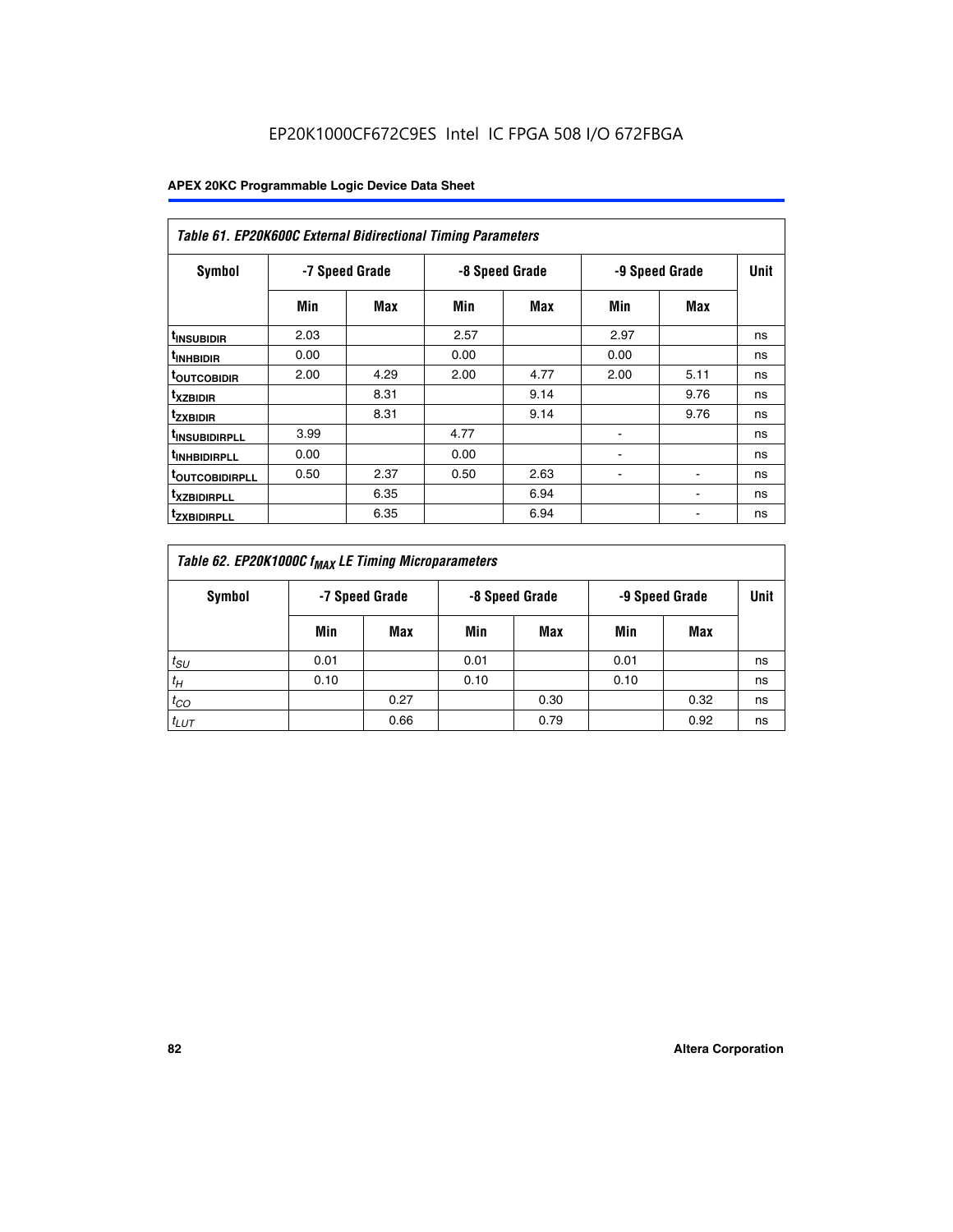| Table 63. EP20K1000C f <sub>MAX</sub> ESB Timing Microparameters |                |            |                |            |                |      |             |
|------------------------------------------------------------------|----------------|------------|----------------|------------|----------------|------|-------------|
| <b>Symbol</b>                                                    | -7 Speed Grade |            | -8 Speed Grade |            | -9 Speed Grade |      | <b>Unit</b> |
|                                                                  | Min            | <b>Max</b> | Min            | <b>Max</b> | Min            | Max  |             |
| <sup>t</sup> ESBARC                                              |                | 1.48       |                | 1.57       |                | 1.65 | ns          |
| t <sub>ESBSRC</sub>                                              |                | 2.36       |                | 2.50       |                | 2.73 | ns          |
| <sup>t</sup> ESBAWC                                              |                | 2.93       |                | 3.46       |                | 3.86 | ns          |
| t <sub>ESBSWC</sub>                                              |                | 3.08       |                | 3.43       |                | 3.83 | ns          |
| <sup>t</sup> ESBWASU                                             | 0.51           |            | 0.50           |            | 0.52           |      | ns          |
| <sup>t</sup> ESBWAH                                              | 0.38           |            | 0.51           |            | 0.57           |      | ns          |
| <sup>t</sup> ESBWDSU                                             | 0.62           |            | 0.62           |            | 0.66           |      | ns          |
| <sup>t</sup> ESBWDH                                              | 0.38           |            | 0.51           |            | 0.57           |      | ns          |
| <i><b>ESBRASU</b></i>                                            | 1.40           |            | 1.47           |            | 1.53           |      | ns          |
| <sup>t</sup> ESBRAH                                              | 0.00           |            | 0.07           |            | 0.18           |      | ns          |
| <i>t<sub>ESBWESU</sub></i>                                       | 0.00           |            | 0.00           |            | 0.00           |      | ns          |
| <i><b>ESBDATASU</b></i>                                          | 1.92           |            | 2.19           |            | 2.35           |      | ns          |
| <sup>t</sup> ESBWADDRSU                                          | $-0.20$        |            | $-0.28$        |            | $-0.32$        |      | ns          |
| <sup>t</sup> ESBRADDRSU                                          | 0.00           |            | $-0.03$        |            | $-0.05$        |      | ns          |
| <sup>t</sup> ESBDATACO1                                          |                | 1.12       |                | 1.30       |                | 1.46 | ns          |
| <sup>t</sup> ESBDATACO2                                          |                | 2.11       |                | 2.53       |                | 2.84 | ns          |
| $t_{ESBDD}$                                                      |                | 2.56       |                | 2.96       |                | 3.30 | ns          |
| $t_{PD}$                                                         |                | 1.49       |                | 1.79       |                | 2.02 | ns          |
| t <sub>PTERMSU</sub>                                             | 0.61           |            | 0.69           |            | 0.77           |      | ns          |
| <b>t</b> <sub>PTERMCO</sub>                                      |                | 1.13       |                | 1.32       |                | 1.48 | ns          |

| Table 64. EP20K1000C f <sub>MAX</sub> Routing Delays |     |                |     |                |     |                |    |  |  |  |
|------------------------------------------------------|-----|----------------|-----|----------------|-----|----------------|----|--|--|--|
| Symbol                                               |     | -7 Speed Grade |     | -8 Speed Grade |     | -9 Speed Grade |    |  |  |  |
|                                                      | Min | Max            | Min | Max            | Min | Max            |    |  |  |  |
| $t_{F1-4}$                                           |     | 0.15           |     | 0.17           |     | 0.19           | ns |  |  |  |
| $t_{F5-20}$                                          |     | 1.13           |     | 1.31           |     | 1.50           | ns |  |  |  |
| $t_{F20+}$                                           |     | 2.30           |     | 2.71           |     | 3.19           | ns |  |  |  |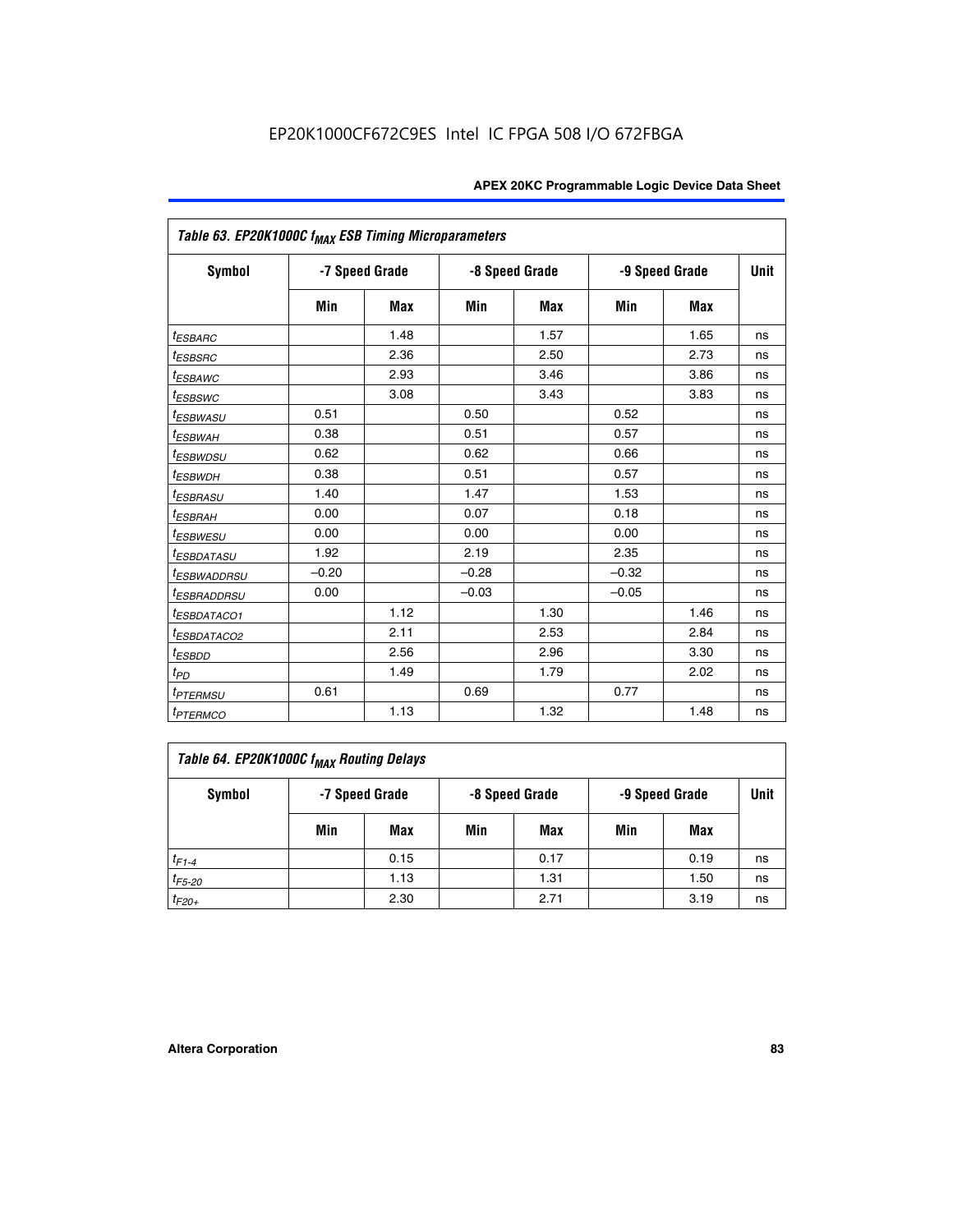| Table 65. EP20K1000C Minimum Pulse Width Timing Parameters |                |            |                |            |      |                |             |  |  |  |  |
|------------------------------------------------------------|----------------|------------|----------------|------------|------|----------------|-------------|--|--|--|--|
| Symbol                                                     | -7 Speed Grade |            | -8 Speed Grade |            |      | -9 Speed Grade | <b>Unit</b> |  |  |  |  |
|                                                            | Min            | <b>Max</b> | Min            | <b>Max</b> | Min  | <b>Max</b>     |             |  |  |  |  |
| $t_{CH}$                                                   | 1.33           |            | 1.66           |            | 2.00 |                | ns          |  |  |  |  |
| $t_{CL}$                                                   | 1.33           |            | 1.66           |            | 2.00 |                | ns          |  |  |  |  |
| $t_{CLRP}$                                                 | 0.20           |            | 0.20           |            | 0.20 |                | ns          |  |  |  |  |
| $t_{PREF}$                                                 | 0.20           |            | 0.20           |            | 0.20 |                | ns          |  |  |  |  |
| <sup>t</sup> ESBCH                                         | 1.33           |            | 1.66           |            | 2.00 |                | ns          |  |  |  |  |
| <sup>t</sup> ESBCL                                         | 1.33           |            | 1.66           |            | 2.00 |                | ns          |  |  |  |  |
| $t_{ESBWP}$                                                | 1.04           |            | 1.26           |            | 1.41 |                | ns          |  |  |  |  |
| <sup>t</sup> ESBRP                                         | 0.87           |            | 1.05           |            | 1.18 |                | ns          |  |  |  |  |

| Table 66. EP20K1000C External Timing Parameters |                |      |                |      |                |      |             |
|-------------------------------------------------|----------------|------|----------------|------|----------------|------|-------------|
| Symbol                                          | -7 Speed Grade |      | -8 Speed Grade |      | -9 Speed Grade |      | <b>Unit</b> |
|                                                 | Min            | Max  | Min            | Max  | Min            | Max  |             |
| t <sub>INSU</sub>                               | 1.14           |      | 1.14           |      | 1.11           |      | ns          |
| $t_{\text{INH}}$                                | 0.00           |      | 0.00           |      | 0.00           |      | ns          |
| toutco                                          | 2.00           | 4.63 | 2.00           | 5.26 | 2.00           | 5.69 | ns          |
| <sup>t</sup> INSUPLL                            | 0.81           |      | 0.92           |      |                |      | ns          |
| <sup>t</sup> INHPLL                             | 0.00           |      | 0.00           |      |                |      | ns          |
| <sup>I</sup> OUTCOPLL                           | 0.50           | 2.32 | 0.50           | 2.55 |                |      | ns          |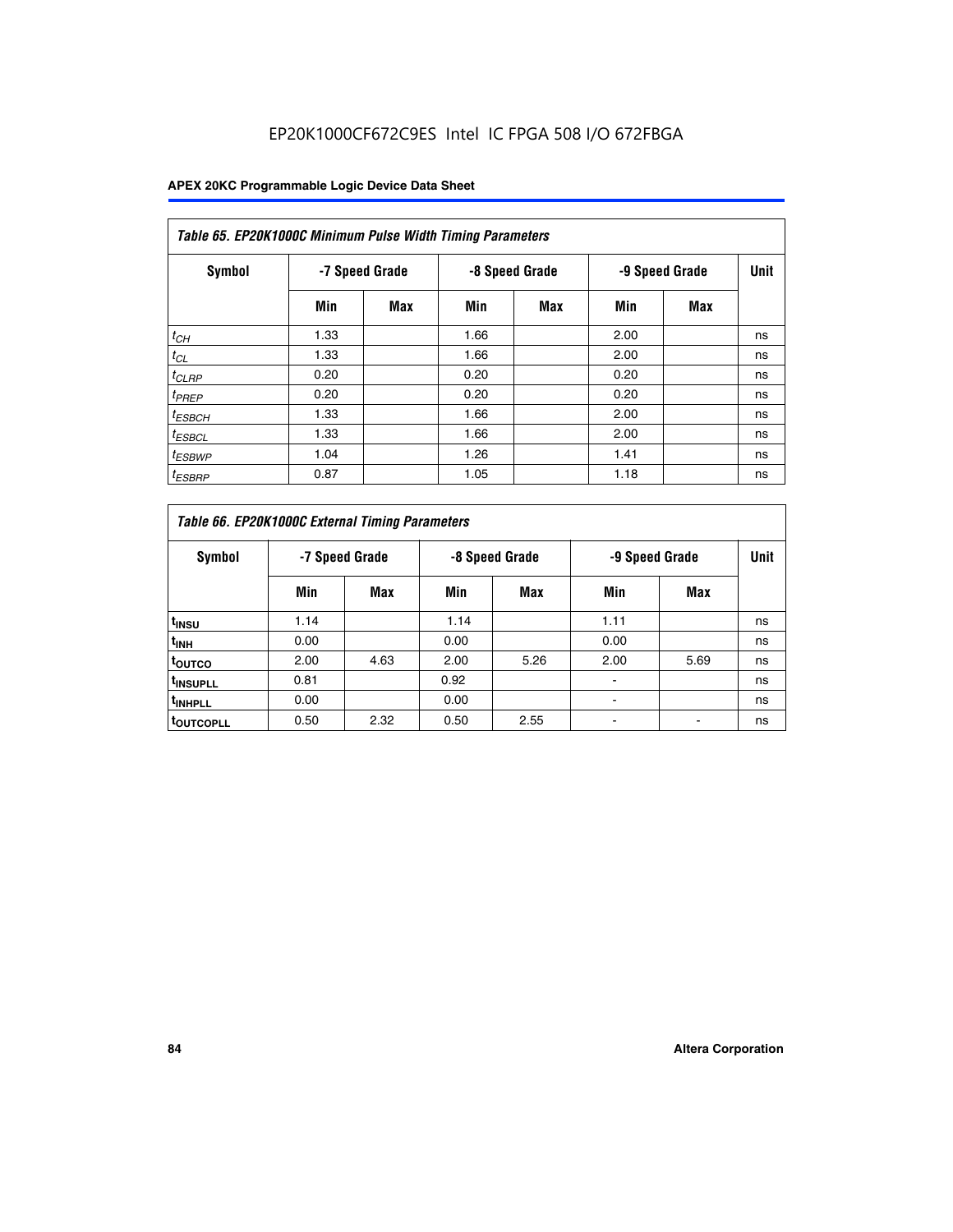| Table 67. EP20K1000C External Bidirectional Timing Parameters |                |      |                |      |                |       |             |
|---------------------------------------------------------------|----------------|------|----------------|------|----------------|-------|-------------|
| Symbol                                                        | -7 Speed Grade |      | -8 Speed Grade |      | -9 Speed Grade |       | <b>Unit</b> |
|                                                               | Min            | Max  | Min            | Max  | Min            | Max   |             |
| t <sub>INSUBIDIR</sub>                                        | 1.86           |      | 2.54           |      | 3.15           |       | ns          |
| <sup>t</sup> INHBIDIR                                         | 0.00           |      | 0.00           |      | 0.00           |       | ns          |
| <sup>t</sup> OUTCOBIDIR                                       | 2.00           | 4.63 | 2.00           | 5.26 | 2.00           | 5.69  | ns          |
| txzbidir                                                      |                | 8.98 |                | 9.89 |                | 10.67 | ns          |
| tzxbidir                                                      |                | 8.98 |                | 9.89 |                | 10.67 | ns          |
| <sup>t</sup> INSUBIDIRPLL                                     | 4.17           |      | 5.27           |      |                |       | ns          |
| <sup>t</sup> INHBIDIRPLL                                      | 0.00           |      | 0.00           |      |                |       | ns          |
| <b>TOUTCOBIDIRPLL</b>                                         | 0.50           | 2.32 | 0.50           | 2.55 |                |       | ns          |
| txzBIDIRPLL                                                   |                | 6.67 |                | 7.18 |                |       | ns          |
| tzxbidirpll                                                   |                | 6.67 |                | 7.18 |                |       | ns          |

Tables 68 and 69 show selectable I/O standard input and output delays for APEX 20KC devices. If you select an I/O standard input or output delay other than LVCMOS, add the delay for the selected speed grade to the LVCMOS value.

| Table 68. Selectable I/O Standard Input Delays |                |         |                |         |                |         |             |  |
|------------------------------------------------|----------------|---------|----------------|---------|----------------|---------|-------------|--|
| <b>Symbol</b>                                  | -7 Speed Grade |         | -8 Speed Grade |         | -9 Speed Grade |         | <b>Unit</b> |  |
|                                                | Min            | Max     | Min            | Max     | Min            | Max     | Min         |  |
| <b>LVCMOS</b>                                  |                | 0.00    |                | 0.00    |                | 0.00    | ns          |  |
| <b>LVTTL</b>                                   |                | 0.00    |                | 0.00    |                | 0.00    | ns          |  |
| 2.5V                                           |                | 0.00    |                | 0.00    |                | 0.00    | ns          |  |
| 1.8 V                                          |                | 0.04    |                | 0.11    |                | 0.14    | ns          |  |
| PCI                                            |                | 0.00    |                | 0.04    |                | 0.03    | ns          |  |
| $GTL+$                                         |                | $-0.30$ |                | 0.25    |                | 0.23    | ns          |  |
| SSTL-3 Class I                                 |                | $-0.19$ |                | $-0.13$ |                | $-0.13$ | ns          |  |
| SSTL-3 Class II                                |                | $-0.19$ |                | $-0.13$ |                | $-0.13$ | ns          |  |
| SSTL-2 Class I                                 |                | $-0.19$ |                | $-0.13$ |                | $-0.13$ | ns          |  |
| SSTL-2 Class II                                |                | $-0.19$ |                | $-0.13$ |                | $-0.13$ | ns          |  |
| <b>LVDS</b>                                    |                | $-0.19$ |                | $-0.17$ |                | $-0.16$ | ns          |  |
| <b>CTT</b>                                     |                | 0.00    |                | 0.00    |                | 0.00    | ns          |  |
| <b>AGP</b>                                     |                | 0.00    |                | 0.00    |                | 0.00    | ns          |  |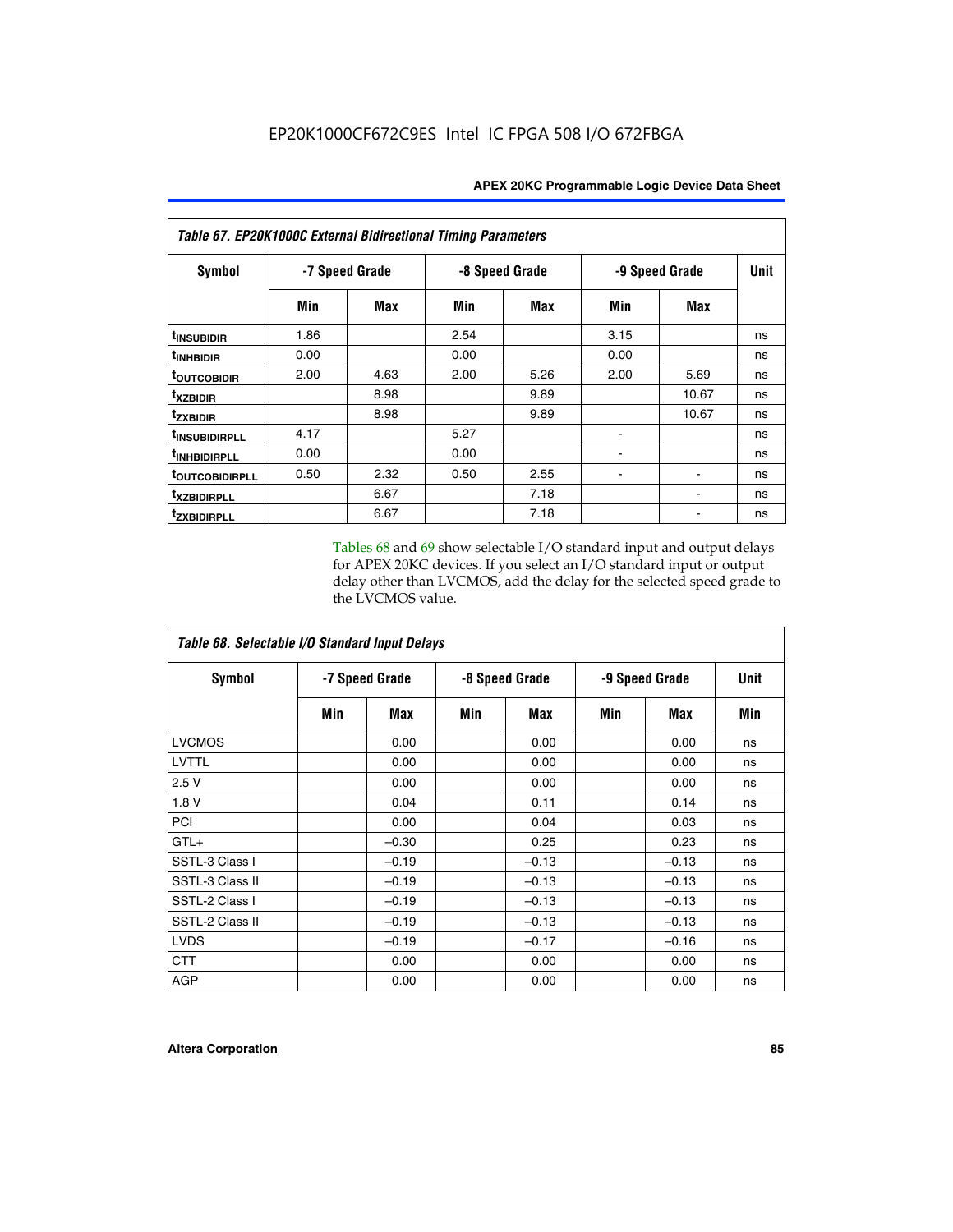| Table 69. Selectable I/O Standard Output Delays |                |         |               |         |                |            |      |
|-------------------------------------------------|----------------|---------|---------------|---------|----------------|------------|------|
| <b>Symbol</b>                                   | -7 Speed Grade |         | -8 Speed Grad |         | -9 Speed Grade |            | Unit |
|                                                 | Min            | Max     | Min           | Max     | Min            | <b>Max</b> | Min  |
| <b>LVCMOS</b>                                   |                | 0.00    |               | 0.00    |                | 0.00       | ns   |
| LVTTL                                           |                | 0.00    |               | 0.00    |                | 0.00       | ns   |
| 2.5V                                            |                | 0.00    |               | 0.00    |                | 0.00       | ns   |
| 1.8V                                            |                | 1.18    |               | 1.41    |                | 1.57       | ns   |
| PCI                                             |                | $-0.52$ |               | $-0.53$ |                | $-0.56$    | ns   |
| $GTL+$                                          |                | $-0.18$ |               | $-0.29$ |                | $-0.39$    | ns   |
| SSTL-3 Class I                                  |                | $-0.67$ |               | $-0.71$ |                | $-0.75$    | ns   |
| SSTL-3 Class II                                 |                | $-0.67$ |               | $-0.71$ |                | $-0.75$    | ns   |
| SSTL-2 Class I                                  |                | $-0.67$ |               | $-0.71$ |                | $-0.75$    | ns   |
| SSTL-2 Class II                                 |                | $-0.67$ |               | $-0.71$ |                | $-0.75$    | ns   |
| <b>LVDS</b>                                     |                | $-0.69$ |               | $-0.70$ |                | $-0.73$    | ns   |
| <b>CTT</b>                                      |                | 0.00    |               | 0.00    |                | 0.00       | ns   |
| AGP                                             |                | 0.00    |               | 0.00    |                | 0.00       | ns   |

# **Power Consumption**

To estimate device power consumption, use the interactive power estimator on the Altera web site at **http://www.altera.com**.

# **Configuration & Operation**

The APEX 20KC architecture supports several configuration schemes. This section summarizes the device operating modes and available device configuration schemes.

# **Operating Modes**

The APEX architecture uses SRAM configuration elements that require configuration data to be loaded each time the circuit powers up. The process of physically loading the SRAM data into the device is called configuration. During initialization, which occurs immediately after configuration, the device resets registers, enables I/O pins, and begins to operate as a logic device. The I/O pins are tri-stated during power-up, and before and during configuration. Together, the configuration and initialization processes are called *command mode*; normal device operation is called *user mode*.

Before and during device configuration, all I/O pins are pulled to  $V_{CCIO}$ by a built-in weak pull-up resistor.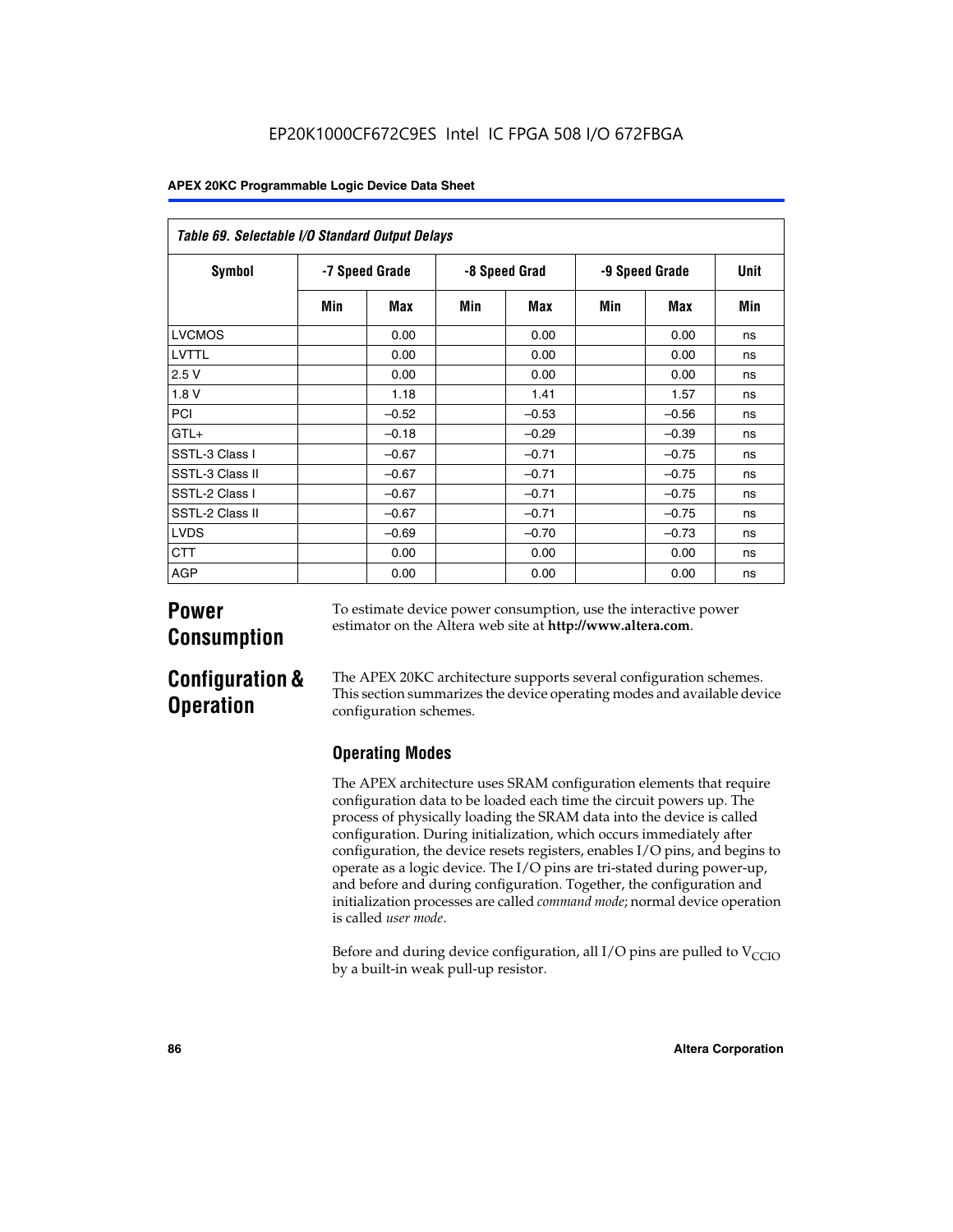SRAM configuration elements allow APEX 20KC devices to be reconfigured in-circuit by loading new configuration data into the device. Real-time reconfiguration is performed by forcing the device into command mode with a device pin, loading different configuration data, reinitializing the device, and resuming user-mode operation. In-field upgrades can be performed by distributing new configuration files.

# **Configuration Schemes**

The configuration data for an APEX 20KC device can be loaded with one of five configuration schemes (see Table 70), chosen on the basis of the target application. An EPC16, EPC2, or EPC1 configuration device, intelligent controller, or the JTAG port can be used to control the configuration of an APEX 20KC device. When a configuration device is used, the system can configure automatically at system power-up.

Multiple APEX 20KC devices can be configured in any of five configuration schemes by connecting the configuration enable (nCE) and configuration enable output (nCEO) pins on each device.

| Table 70. Data Sources for Configuration |                                                                                                                                                      |  |  |  |  |
|------------------------------------------|------------------------------------------------------------------------------------------------------------------------------------------------------|--|--|--|--|
| <b>Configuration Scheme</b>              | Data Source                                                                                                                                          |  |  |  |  |
| Configuration device                     | EPC16, EPC8, EPC4, EPC2, or EPC1 configuration device                                                                                                |  |  |  |  |
| Passive serial (PS)                      | MasterBlaster or ByteBlasterMV download cable or serial data source                                                                                  |  |  |  |  |
| Passive parallel asynchronous (PPA)      | Parallel data source                                                                                                                                 |  |  |  |  |
| Passive parallel synchronous (PPS)       | Parallel data source                                                                                                                                 |  |  |  |  |
| <b>JTAG</b>                              | MasterBlaster or ByteBlasterMV download cable or a microprocessor<br>with a Jam Standard Test and Programming Language (STAPL) or<br><b>JBC File</b> |  |  |  |  |



For more information on configuration, see *Application Note* 116 *(Configuring SRAM-Based LUT Devices).*

| <b>Device Pin-</b>                    | See the Altera web site (http://www.altera.com) or the Altera Digital                                                                                                    |
|---------------------------------------|--------------------------------------------------------------------------------------------------------------------------------------------------------------------------|
| <b>Outs</b>                           | Library for pin-out information.                                                                                                                                         |
| <b>Ordering</b><br><b>Information</b> | Figure 39 describes the ordering codes for Stratix devices. For more<br>information on a specific package, refer to the Altera Device Package<br>Information Data Sheet. |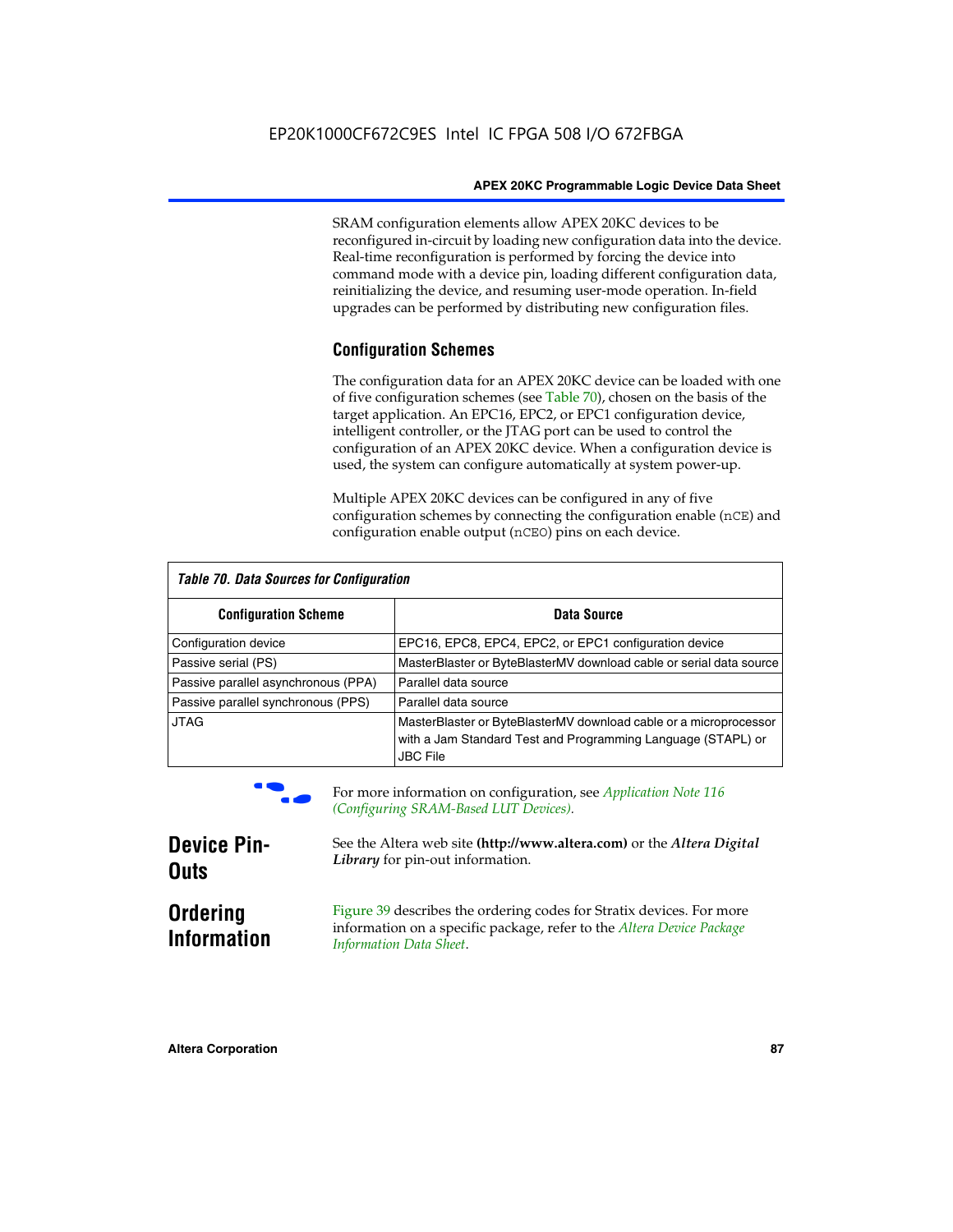#### *Figure 39. APEX 20KC Device Packaging Ordering Information*



# **Revision History**

The information contained in the *APEX 20KC Programmable Logic Device Data Sheet* version 2.2 supersedes information published in previous versions.

# **Version 2.2**

The following changes were made to the *APEX 20KC Programmable Logic Device Data Sheet* version 2.2:

- Updated Tables 1.
- Updated notes in Tables 20.

# **Version 2.1**

The following changes were made to the *APEX 20KC Programmable Logic Device Data Sheet* version 2.1:

- Removed figure on AC Test Conditions.
- Updated conditions in Tables 40 and 41.
- Added Tables 42 and 43.
- $\blacksquare$  Updated V<sub>OD</sub> in Table 27.<br>Added Figures 36 through
- Added Figures 36 through 38.
- Updated Tables 44 through 49.
- Updated Tables 62 through 67.
- Removed notes in Tables 44 through 67.
- Various textual changes throughout the document.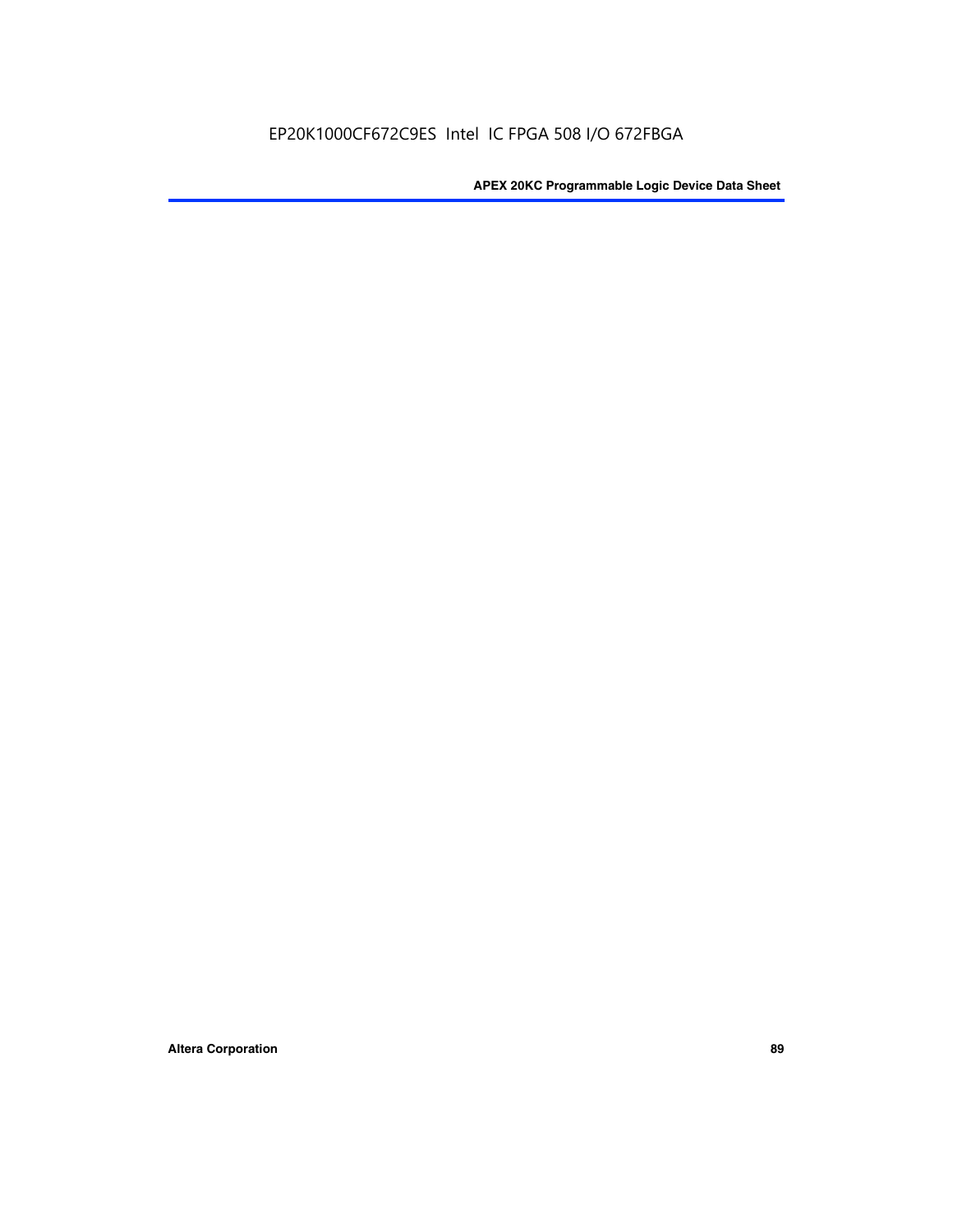

101 Innovation Drive San Jose, CA 95134 (408) 544-7000 http://www.altera.com Applications Hotline: (800) 800-EPLD Customer Marketing: (408) 544-7104 Literature Services: lit\_req@altera.com

Copyright © 2002 Altera Corporation. All rights reserved. Altera, The Programmable Solutions Company, the stylized Altera logo, specific device designations, and all other words and logos that are identified as trademarks and/or service marks are, unless noted otherwise, the trademarks and service marks of Altera Corporation in the U.S. and other countries. All other product or service names are the property of their respective holders. Altera products are protected under numerous U.S. and foreign patents and pending applications, mask work rights, and copyrights. Altera warrants performance of its semiconductor products

to current specifications in accordance with Altera's standard warranty, but reserves the right to make changes to any products and services at any time without notice. Altera assumes no responsibility or liability arising out of the application or use of any information, product, or service described herein except as expressly agreed to in writing by Altera Corporation. Altera customers are advised to obtain the latest version of device specifications before relying on any published information and before placing orders for products or services.



**90 Altera Corporation**